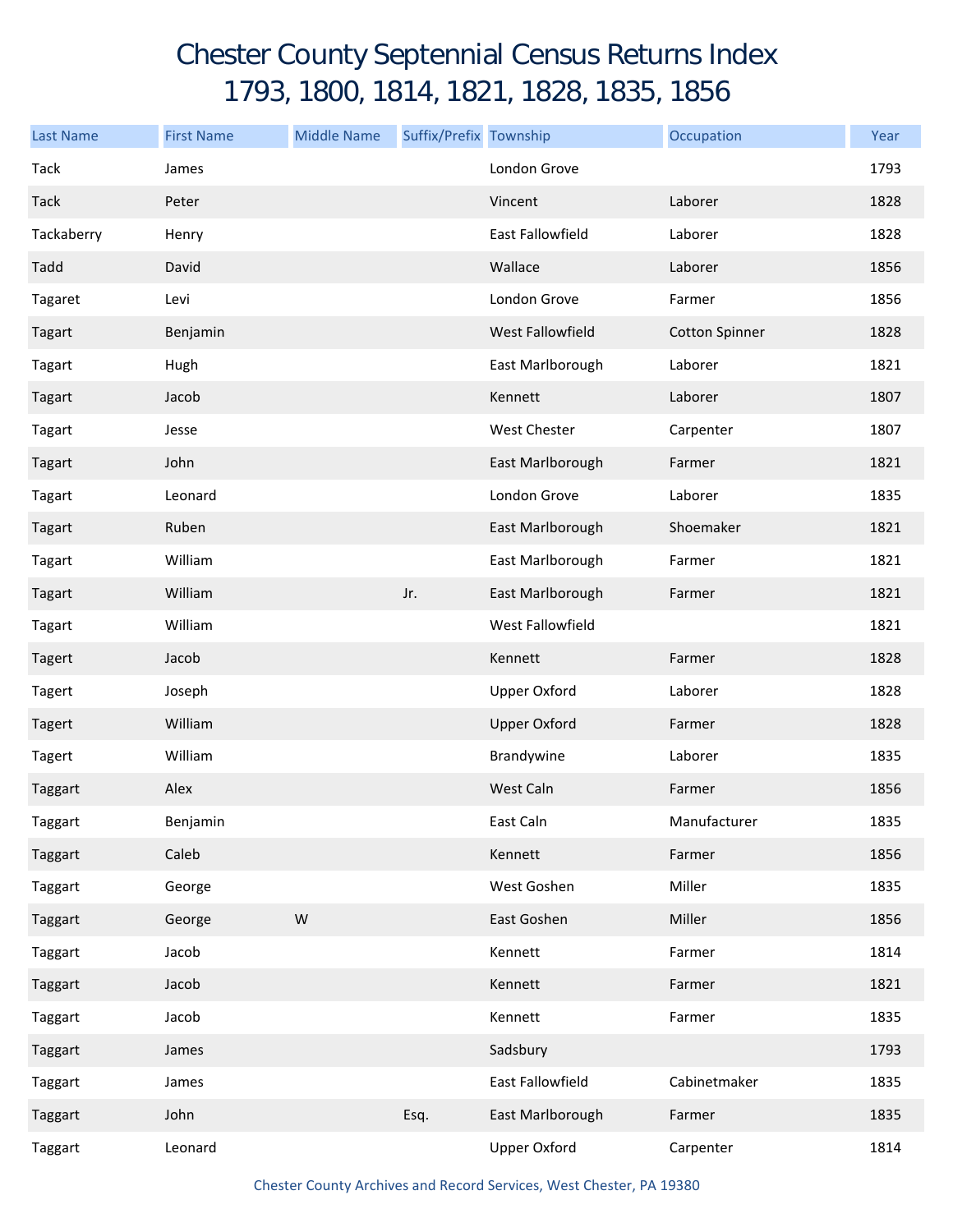| <b>Last Name</b> | <b>First Name</b> | <b>Middle Name</b> | Suffix/Prefix Township |                     | Occupation   | Year |
|------------------|-------------------|--------------------|------------------------|---------------------|--------------|------|
| Taggart          | Lewis             |                    |                        | Franklin            | Laborer      | 1856 |
| Taggart          | Patrick           |                    |                        | East Goshen         | Laborer      | 1821 |
| Taggart          | Reuben            |                    |                        | East Marlborough    | Farmer       | 1835 |
| Taggart          | Thomas            |                    |                        | East Caln           | Manufacturer | 1835 |
| Taggart          | William           |                    |                        | East Marlborough    |              | 1793 |
| Taggart          | William           |                    |                        | East Whiteland      |              | 1793 |
| Taggart          | William           |                    | Jr.                    | East Marlborough    | Carpenter    | 1807 |
| Taggart          | William           |                    | Sr.                    | East Marlborough    | Farmer       | 1807 |
| Taggart          | William           |                    |                        | East Marlborough    | Farmer       | 1814 |
| Taggart          | William           |                    |                        | East Caln           | Laborer      | 1814 |
| Taggart          | William           |                    | Jr.                    | East Marlborough    | Constable    | 1814 |
| Taggart          | William           |                    |                        | Sadsbury            | Laborer      | 1828 |
| Taggart          | William           |                    |                        | East Marlborough    | Farmer       | 1835 |
| Taggart          | William           |                    |                        | East Marlborough    | Farmer       | 1856 |
| Taggert          | Agness            |                    |                        | <b>Upper Oxford</b> |              | 1800 |
| Taggert          | Hugh              |                    |                        | Phoenixville        | Laborer      | 1856 |
| Taggert          | Hugh              |                    |                        | Phoenixville        | Laborer      | 1856 |
| Taggert          | James             |                    |                        | Phoenixville        | Laborer      | 1856 |
| Taggert          | John              |                    |                        | East Marlborough    | Farmer       | 1828 |
| Taggert          | Joshua            |                    |                        | Kennett             |              | 1793 |
| Taggert          | Joshua            |                    |                        | Phoenixville        | Moulder      | 1856 |
| Taggert          | Michael           |                    |                        | Phoenixville        | Merchant     | 1856 |
| Taggert          | Rueben            |                    |                        | East Marlborough    | Cordwainer   | 1828 |
| Taggert          | Thomas            |                    | Jr.                    | Phoenixville        | Laborer      | 1856 |
| Taggert          | Thomas            |                    | Sr.                    | Phoenixville        | Gentleman    | 1856 |
| Taggert          | William           |                    | Jr.                    | East Marlborough    | Farmer       | 1828 |
| Taggert          | William           |                    |                        | East Marlborough    | Farmer       | 1828 |
| Tailor           | John              |                    |                        | Easttown            | Shoemaker    | 1821 |
| Tailor           | Rebecca           |                    |                        | London Grove        | Seamstress   | 1835 |
| Tailor           | Samuel            |                    |                        | East Brandywine     | Laborer      | 1856 |
| Tainy            | John              |                    |                        | Charlestown         | Laborer      | 1814 |
| Talagar          | Casper            |                    |                        | West Nottingham     | Farmer       | 1835 |
| Talbot           | Benjamin          |                    | Esq.                   | Honey Brook         | Farmer       | 1821 |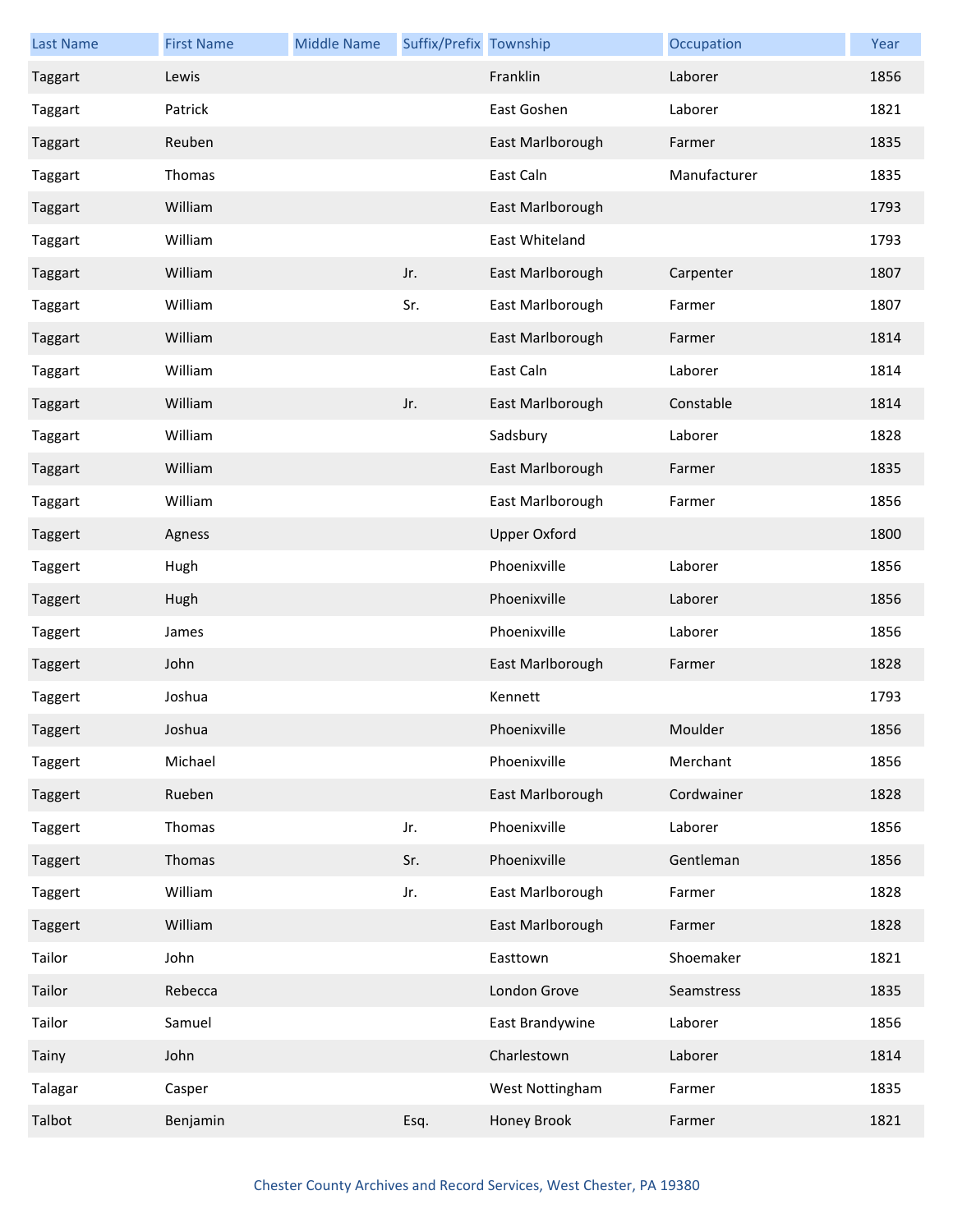| <b>Last Name</b> | <b>First Name</b> | <b>Middle Name</b> | Suffix/Prefix Township |                     | Occupation  | Year |
|------------------|-------------------|--------------------|------------------------|---------------------|-------------|------|
| Talbot           | Benjamin          |                    | Esq.                   | Honey Brook         | Farmer      | 1828 |
| Talbot           | Benjamin          |                    | Esq.                   | Honey Brook         | Farmer      | 1835 |
| Talbot           | Caleb             |                    |                        | Honey Brook         | Farmer      | 1821 |
| Talbot           | Caleb             |                    |                        | Honey Brook         | Farmer      | 1828 |
| Talbot           | Caleb             | ${\sf P}$          |                        | Honey Brook         | Farmer      | 1835 |
| Talbot           | Caleb             | $\sf P$            |                        | Honeybrook          | Farmer      | 1856 |
| Talbot           | John              | $\mathsf J$        |                        | Honeybrook          | Drover      | 1856 |
| Talbot           | William           |                    |                        | Honey Brook         | Laborer     | 1828 |
| Talbot           | William           |                    |                        | Honey Brook         | Laborer     | 1835 |
| Talbot           | William           |                    |                        | Honeybrook          | Farmer      | 1856 |
| Talbut           | Matthias          |                    |                        | <b>Upper Oxford</b> | Weaver      | 1828 |
| <b>Tallee</b>    | Johnson           |                    |                        | Westtown            | Farmer      | 1856 |
| <b>Talley</b>    | Allen             |                    |                        | Pennsbury           | Laborer     | 1856 |
| Talley           | Bayard            |                    |                        | West Pikeland       | Farmer      | 1856 |
| Tally            | George            |                    |                        | London Grove        | Millwright  | 1828 |
| Tally            | George            |                    |                        | New Garden          | Millwright  | 1835 |
| Tally            | John              | H                  |                        | East Goshen         | Farmer      | 1856 |
| Talor            | Elisha            |                    |                        | Uwchlan             |             | 1793 |
| Tamony           | John              |                    |                        | East Nottingham     | Farmer      | 1814 |
| Taney            | Jacob             |                    |                        | Pikeland            |             | 1821 |
| Taney            | Jacob             |                    |                        | East Vincent        | Farmer      | 1835 |
| Taney            | Jacob             |                    |                        | Phoenixville        | Boatman     | 1856 |
| Taney            | John              |                    |                        | Pikeland            |             | 1821 |
| Taney            | John              |                    |                        | Vincent             | Farmer      | 1828 |
| Taney            | John              |                    |                        | Pikeland            | Laborer     | 1835 |
| Taney            | John              |                    |                        | East Pikeland       | Laborer     | 1856 |
| Tanguy           | Alfred            |                    |                        | West Goshen         | Nurseryman  | 1856 |
| Tanguy           | John              |                    |                        | Birmingham          | Farmer      | 1835 |
| Tanguy           | John              |                    |                        | West Goshen         | Gentleman   | 1856 |
| Tangy            | Charles           |                    |                        | Westtown            | Storekeeper | 1856 |
| Tanner           | Hugh              |                    |                        | East Nottingham     |             | 1793 |
| Tanner           | John              |                    |                        | East Marlborough    | Farmer      | 1807 |
| Tanner           | John              | $\sf A$            |                        | Newlin              | Shoemaker   | 1835 |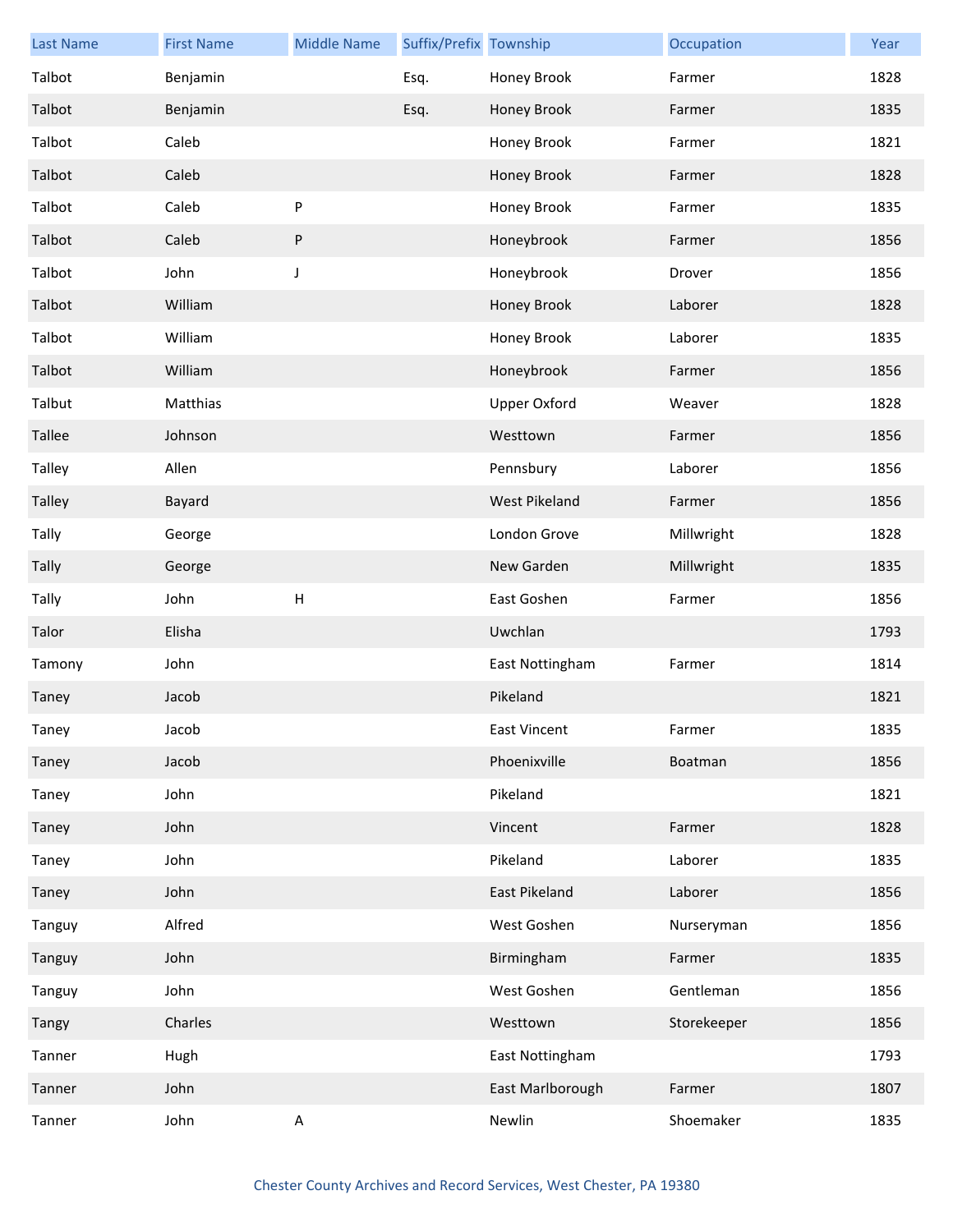| <b>Last Name</b> | <b>First Name</b> | <b>Middle Name</b> | Suffix/Prefix Township |                      | Occupation  | Year |
|------------------|-------------------|--------------------|------------------------|----------------------|-------------|------|
| Tanner           | Martha            |                    |                        | East Nottingham      |             | 1800 |
| Tanner           | Martha            |                    |                        | East Nottingham      |             | 1807 |
| Tanner           | Philip            |                    |                        | East Nottingham      |             | 1793 |
| Tanner           | Philip            |                    |                        | East Nottingham      |             | 1800 |
| Tany             | John              |                    |                        | Pikeland             | Laborer     | 1828 |
| Tap              | Valentine         |                    |                        | West Caln            |             | 1793 |
| Tarence          | Jane              |                    |                        | <b>West Chester</b>  | Seamstress  | 1856 |
| Tarny            | Barny             |                    |                        | East Goshen          | Laborer     | 1856 |
| Tarrall          | Michael           |                    |                        | West Goshen          | Laborer     | 1856 |
| Tarrance         | Isaac             |                    |                        | Sadsbury             | Farmer      | 1828 |
| Tarrance         | James             |                    |                        | West Caln            | Weaver      | 1814 |
| Tarrance         | Joseph            |                    |                        | Sadsbury             | Farmer      | 1828 |
| Tarrance         | Thomas            |                    |                        | Kennett              |             | 1800 |
| Tarrence         | Isaac             |                    |                        | Brandywine           | Mason       | 1821 |
| Tarrence         | Isaac             |                    |                        | Highland             | Farmer      | 1856 |
| Tarrence         | James             |                    |                        | Sadsbury             |             | 1793 |
| Tarrence         | James             |                    |                        | Brandywine           | Weaver      | 1821 |
| Tarrence         | Joseph            |                    |                        | Brandywine           | Cooper      | 1821 |
| Tarrens          | James             |                    |                        | Kennett              | Laborer     | 1835 |
| Tarry            | Reasin            |                    |                        | Lower Oxford         | Laborer     | 1856 |
| Tarry            | William           |                    |                        | Londonderry          | Laborer     | 1807 |
| Tasker           | Thomas            | T.                 |                        | <b>West Chester</b>  | Coppersmith | 1821 |
| Tauchabach       | Christopher       |                    |                        | Honey Brook          | Laborer     | 1807 |
| Taughabaugh      | Christopher       |                    |                        | <b>West Nantmeal</b> | Laborer     | 1814 |
| Taulbert         | Alexander         |                    |                        | Easttown             | Blacksmith  | 1807 |
| Taulbert         | William           |                    |                        | Easttown             | Farmer      | 1807 |
| Tauresy          | William           |                    |                        | New London           | Laborer     | 1856 |
| Tauser           | John              |                    |                        | Sadsbury             | Laborer     | 1814 |
| Tawressey        | John              |                    |                        | London Britain       | Tailor      | 1856 |
| Tawressey        | Joseph            | $\mathsf S$        |                        | London Britain       | Saddler     | 1856 |
| Tawressey        | Robert            | P                  |                        | London Britain       | Saddler     | 1856 |
| Taylor           | Abiah             |                    |                        | East Bradford        |             | 1793 |
| Taylor           | Abiah             |                    |                        | East Bradford        | Hatter      | 1807 |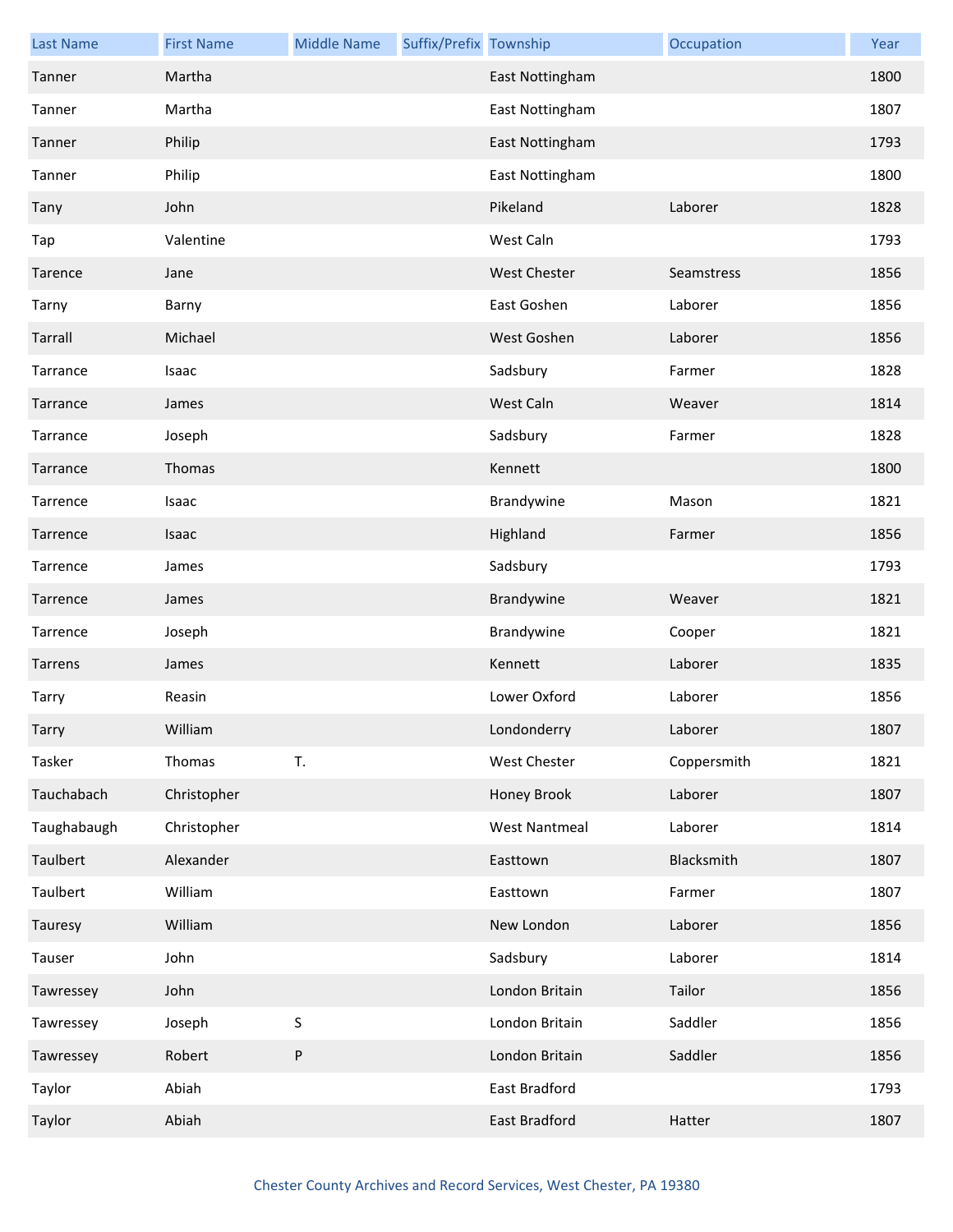| <b>Last Name</b> | <b>First Name</b> | <b>Middle Name</b> | Suffix/Prefix Township |                 | Occupation | Year |
|------------------|-------------------|--------------------|------------------------|-----------------|------------|------|
| Taylor           | Abiah             |                    |                        | East Bradford   | Hatter     | 1814 |
| Taylor           | Abiah             |                    |                        | East Bradford   |            | 1821 |
| Taylor           | Abiah             |                    |                        | East Bradford   | Farmer     | 1828 |
| Taylor           | Abiah             |                    |                        | East Bradford   | Farmer     | 1835 |
| Taylor           | Abijah            |                    |                        | East Bradford   |            | 1821 |
| Taylor           | Abner             |                    |                        | East Bradford   | Tailor     | 1807 |
| Taylor           | Abner             |                    |                        | Tredyffrin      | Joiner     | 1835 |
| Taylor           | Abraham           |                    |                        | Kennett         |            | 1793 |
| Taylor           | Abraham           |                    |                        | East Bradford   |            | 1793 |
| Taylor           | Abraham           |                    |                        | Kennett         | Farmer     | 1800 |
| Taylor           | Abraham           |                    |                        | East Bradford   | Farmer     | 1807 |
| Taylor           | Abraham           |                    |                        | Kennett         | Farmer     | 1807 |
| Taylor           | Abraham           |                    |                        | East Bradford   | Farmer     | 1814 |
| Taylor           | Absalom           |                    |                        | East Nottingham | Laborer    | 1835 |
| Taylor           | Adam              |                    |                        | Honey Brook     |            | 1800 |
| Taylor           | Adam              |                    |                        | Honey Brook     | Laborer    | 1807 |
| Taylor           | Albert            |                    |                        | New Garden      | Innkeeper  | 1835 |
| Taylor           | Alexander         |                    |                        | Kennett         | Weaver     | 1814 |
| Taylor           | Alexander         |                    |                        | New London      | Papermaker | 1856 |
| Taylor           | Amor              |                    |                        | Uwchlan         | Laborer    | 1856 |
| Taylor           | Andrew            |                    |                        | New Garden      | Farmer     | 1856 |
| Taylor           | Ann               | ${\sf M}$          |                        | West Chester    | Lady       | 1856 |
| Taylor           | Anthony           |                    |                        | Goshen          | Farmer     | 1814 |
| Taylor           | Anthony           |                    |                        | Tredyffrin      | Farmer     | 1821 |
| Taylor           | Anthony           |                    |                        | Tredyffrin      | Farmer     | 1828 |
| Taylor           | Anthony           |                    |                        | East Bradford   | Farmer     | 1835 |
| Taylor           | Anthony           |                    |                        | West Chester    | Gentleman  | 1856 |
| Taylor           | Benjamin          |                    |                        | Pennsbury       |            | 1793 |
| Taylor           | Benjamin          |                    |                        | Kennett         |            | 1793 |
| Taylor           | Benjamin          |                    |                        | Kennett         | Farmer     | 1800 |
| Taylor           | Benjamin          |                    |                        | Kennett         | Gentleman  | 1807 |
| Taylor           | Benjamin          |                    |                        | Pennsbury       | Gentleman  | 1807 |
| Taylor           | Benjamin          |                    |                        | Kennett         | Farmer     | 1807 |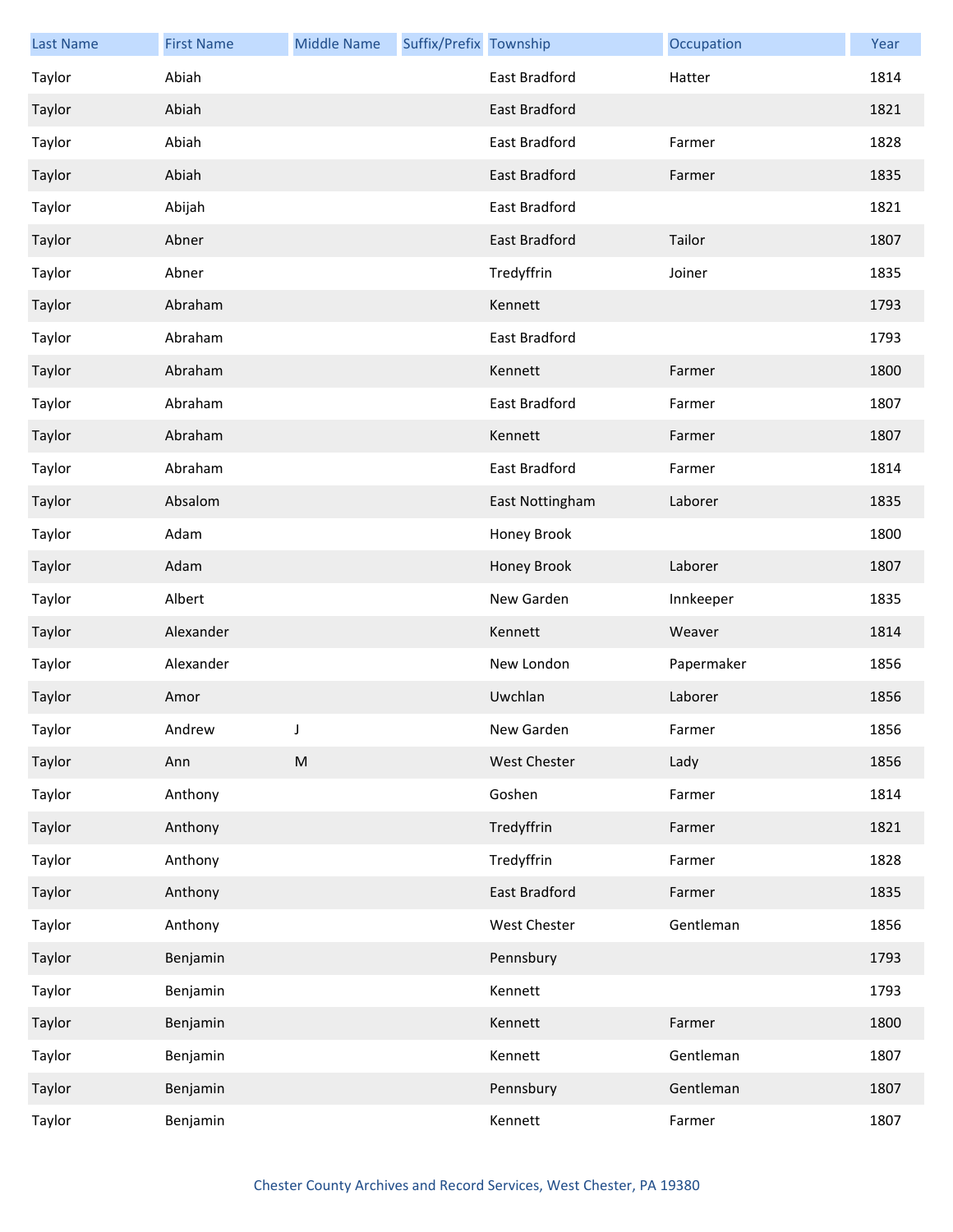| <b>Last Name</b> | <b>First Name</b> | <b>Middle Name</b> | Suffix/Prefix Township |                     | Occupation   | Year |
|------------------|-------------------|--------------------|------------------------|---------------------|--------------|------|
| Taylor           | Benjamin          |                    |                        | London Grove        | Farmer       | 1814 |
| Taylor           | Benjamin          |                    |                        | Lower Oxford        |              | 1814 |
| Taylor           | Benjamin          |                    |                        | Kennett             | Constable    | 1814 |
| Taylor           | Benjamin          |                    |                        | Pennsbury           | Farmer       | 1821 |
| Taylor           | Benjamin          |                    |                        | Kennett             | Farmer       | 1821 |
| Taylor           | Benjamin          |                    |                        | London Britain      | Laborer      | 1821 |
| Taylor           | Benjamin          |                    |                        | Brandywine          | Farmer       | 1821 |
| Taylor           | Benjamin          |                    |                        | Brandywine          | Farmer       | 1828 |
| Taylor           | Benjamin          |                    |                        | Kennett             | Farmer       | 1828 |
| Taylor           | Benjamin          |                    |                        | Pennsbury           | Farmer       | 1828 |
| Taylor           | Benjamin          |                    |                        | West Caln           | Farmer       | 1835 |
| Taylor           | Benjamin          |                    |                        | West Goshen         | Miller       | 1856 |
| Taylor           | Benjamin          |                    |                        | West Caln           | Farmer       | 1856 |
| Taylor           | Benjamin          | F                  | <b>MD</b>              | Kennett Square      | Doctor       | 1856 |
| Taylor           | Boughman          |                    |                        | Kennett             | Shoemaker    | 1835 |
| Taylor           | <b>Brinton</b>    |                    |                        | Londonderry         | Laborer      | 1856 |
| Taylor           | Caleb             |                    |                        | East Marlborough    |              | 1793 |
| Taylor           | Caleb             |                    |                        | Kennett             | Farmer       | 1800 |
| Taylor           | Caleb             |                    |                        | Londonderry         | Blacksmith   | 1807 |
| Taylor           | Caleb             |                    |                        | Kennett             | Farmer       | 1807 |
| Taylor           | Caleb             |                    |                        | Kennett             | Farmer       | 1814 |
| Taylor           | Caleb             |                    |                        | London Grove        | Farmer       | 1856 |
| Taylor           | Caleb             |                    |                        | West Chester        | Farmer       | 1856 |
| Taylor           | Chalkley          |                    |                        | Thornbury           | Bricklayer   | 1856 |
| Taylor           | Charity           |                    |                        | <b>West Chester</b> | Milliner     | 1856 |
| Taylor           | Charles           |                    |                        | West Marlborough    |              | 1793 |
| Taylor           | Charles           |                    |                        | West Marlborough    |              | 1800 |
| Taylor           | Charles           |                    |                        | West Marlborough    | Hammer man   | 1807 |
| Taylor           | Charles           |                    |                        | West Fallowfield    | Forgeman     | 1821 |
| Taylor           | Charles           |                    |                        | <b>Upper Oxford</b> | Manufacturer | 1828 |
| Taylor           | Conamest          |                    |                        | Coventry            |              | 1793 |
| Taylor           | Conrad            |                    |                        | East Whiteland      |              | 1793 |
| Taylor           | Daniel            |                    |                        | West Whiteland      | Preceptor    | 1807 |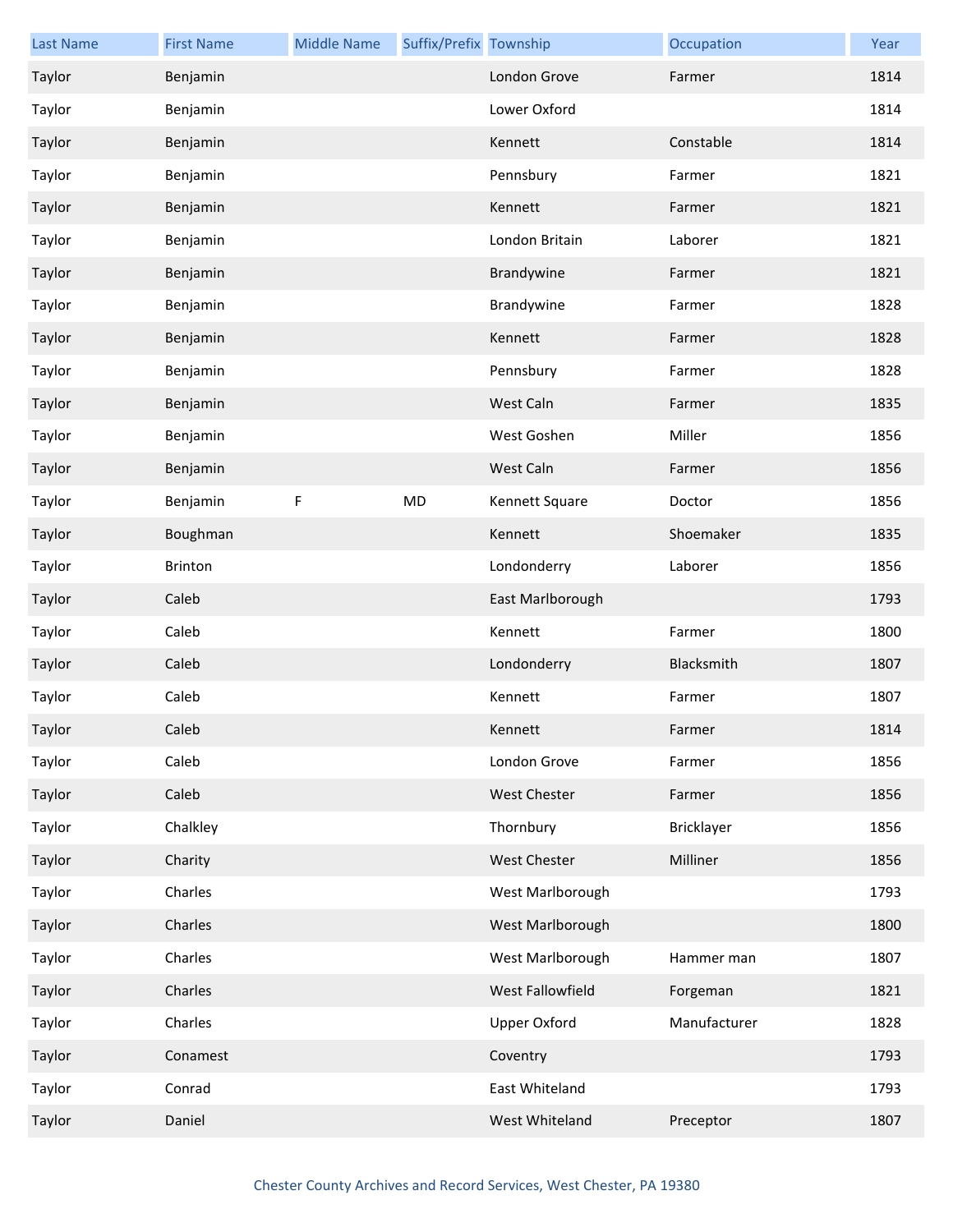| <b>Last Name</b> | <b>First Name</b> | <b>Middle Name</b> | Suffix/Prefix Township |                      | Occupation   | Year |
|------------------|-------------------|--------------------|------------------------|----------------------|--------------|------|
| Taylor           | David             |                    |                        | Newlin               | Farmer       | 1807 |
| Taylor           | David             |                    |                        | Birmingham           | Carpenter    | 1828 |
| Taylor           | David             |                    |                        | Easttown             | Mason        | 1835 |
| Taylor           | David             |                    |                        | Westtown             | Carpenter    | 1835 |
| Taylor           | David             | $\sf E$            |                        | New Garden           | Spoke turner | 1856 |
| Taylor           | David             | H                  |                        | Westtown             | Innkeeper    | 1856 |
| Taylor           | David             | M                  |                        | East Marlborough     | Drover       | 1856 |
| Taylor           | David             | $\sf S$            |                        | <b>East Vincent</b>  | Storekeeper  | 1856 |
| Taylor           | Eaton             |                    |                        | Franklin             | Laborer      | 1856 |
| Taylor           | Edmond            |                    |                        | Londonderry          | Laborer      | 1828 |
| Taylor           | Edwin             | $\mathsf O$        |                        | <b>West Chester</b>  | Bricklayer   | 1856 |
| Taylor           | Elijah            |                    |                        | <b>East Bradford</b> | Farmer       | 1807 |
| Taylor           | Elijah            |                    |                        | East Bradford        | Farmer       | 1814 |
| Taylor           | Elijah            |                    |                        | East Bradford        | Farmer       | 1828 |
| Taylor           | Elijah            |                    |                        | East Bradford        | Farmer       | 1835 |
| Taylor           | Elisha            |                    |                        | West Whiteland       | Laborer      | 1800 |
| Taylor           | Elisha            |                    |                        | Uwchlan              | Cooper       | 1807 |
| Taylor           | Elisha            |                    |                        | West Marlborough     | Farmer       | 1835 |
| Taylor           | Elisha            |                    |                        | New London           | Laborer      | 1856 |
| Taylor           | Elisha            | $\sf B$            |                        | West Marlborough     | Farmer       | 1856 |
| Taylor           | Elisha            | В.                 |                        | West Marlborough     | Farmer       | 1828 |
| Taylor           | Elizabeth         |                    |                        | New Garden           | Farmer       | 1835 |
| Taylor           | Elizabeth         |                    |                        | Pocopson             | Lady         | 1856 |
| Taylor           | Emmor             |                    |                        | <b>East Bradford</b> | Laborer      | 1828 |
| Taylor           | Emmor             |                    |                        | West Chester         | Laborer      | 1835 |
| Taylor           | Enna              |                    |                        | West Chester         | Teacher      | 1856 |
| Taylor           | Enoch             |                    |                        | Newlin               |              | 1793 |
| Taylor           | Enoch             |                    |                        | West Marlborough     |              | 1800 |
| Taylor           | Enoch             |                    |                        | West Marlborough     | Miller       | 1807 |
| Taylor           | Enoch             |                    |                        | East Fallowfield     | Miller       | 1814 |
| Taylor           | Enoch             |                    |                        | East Fallowfield     | Farmer       | 1821 |
| Taylor           | Enoch             |                    |                        | East Fallowfield     | Farmer       | 1828 |
| Taylor           | Enoch             |                    |                        | East Fallowfield     | Farmer       | 1835 |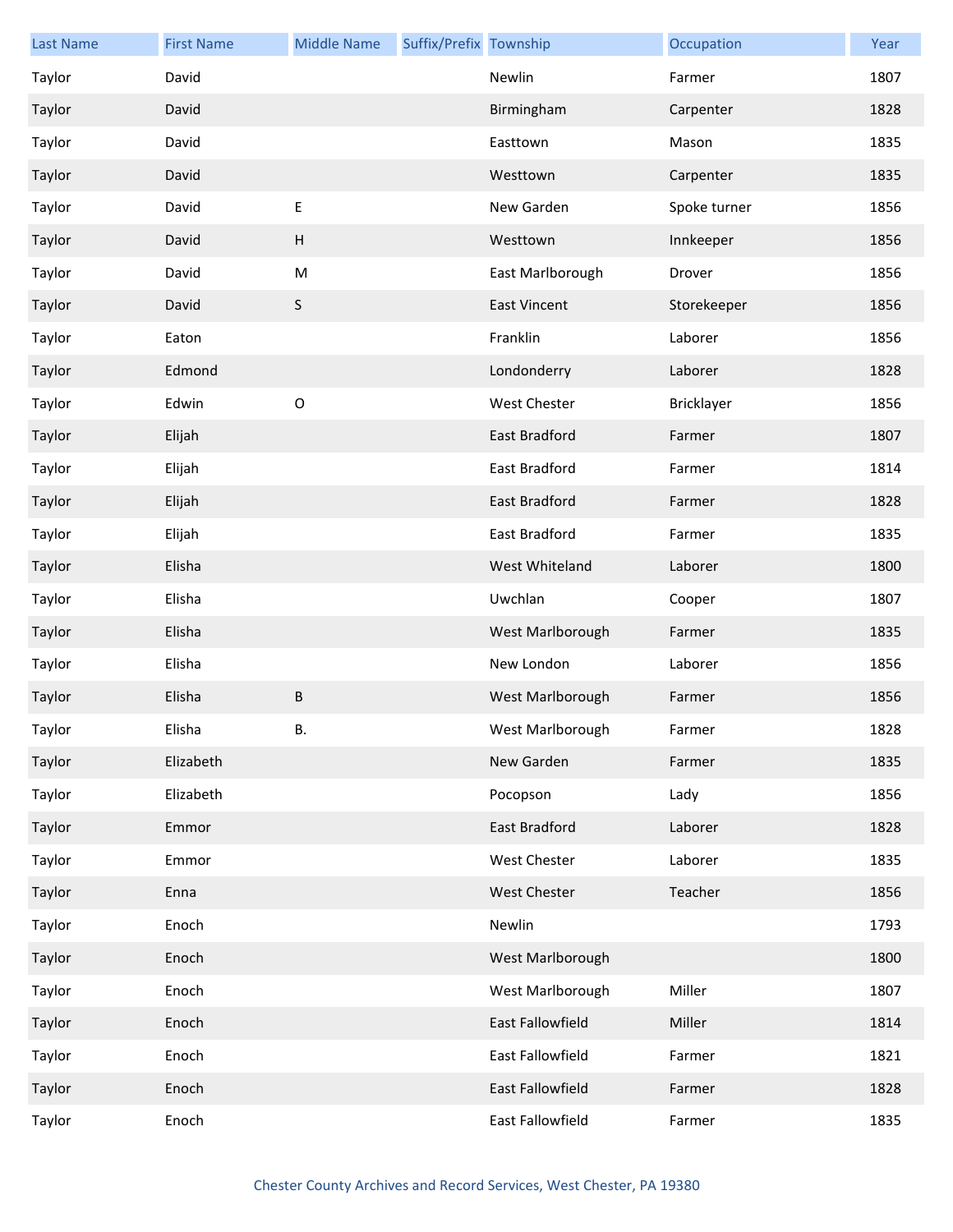| <b>Last Name</b> | <b>First Name</b> | <b>Middle Name</b> | Suffix/Prefix Township |                  | Occupation   | Year |
|------------------|-------------------|--------------------|------------------------|------------------|--------------|------|
| Taylor           | Ephraim           |                    |                        | East Whiteland   | Joiner       | 1821 |
| Taylor           | Ephraim           |                    |                        | East Whiteland   | Cabinetmaker | 1828 |
| Taylor           | Ephraim           |                    |                        | East Whiteland   | Cabinetmaker | 1835 |
| Taylor           | Evans             |                    |                        | Willistown       | Blacksmith   | 1835 |
| Taylor           | Francis           |                    |                        | Brandywine       |              | 1793 |
| Taylor           | Francis           |                    |                        | Brandywine       | Mason        | 1807 |
| Taylor           | Francis           |                    |                        | East Caln        | Laborer      | 1807 |
| Taylor           | Francis           |                    |                        | Brandywine       |              | 1814 |
| Taylor           | Franklin          |                    |                        | West Marlborough | Farmer       | 1856 |
| Taylor           | George            |                    |                        | West Marlborough |              | 1793 |
| Taylor           | George            |                    |                        | West Marlborough |              | 1800 |
| Taylor           | George            |                    |                        | East Bradford    | Farmer       | 1807 |
| Taylor           | George            |                    |                        | East Caln        | Laborer      | 1814 |
| Taylor           | George            |                    |                        | East Bradford    | Farmer       | 1814 |
| Taylor           | George            |                    |                        | West Bradford    | Laborer      | 1814 |
| Taylor           | George            |                    |                        | Kennett          | Laborer      | 1828 |
| Taylor           | George            |                    |                        | East Goshen      | Laborer      | 1856 |
| Taylor           | George            |                    |                        | East Whiteland   | Cabinetmaker | 1856 |
| Taylor           | Gideon            |                    |                        | Willistown       | Farmer       | 1856 |
| Taylor           | Henry             |                    |                        | East Whiteland   |              | 1793 |
| Taylor           | Henry             |                    |                        | Hopewell         | Laborer      | 1856 |
| Taylor           | Hiram             |                    |                        | Easttown         | Cabinetmaker | 1835 |
| Taylor           | Hiram             |                    |                        | Easttown         | Laborer      | 1835 |
| Taylor           | Hughson           |                    |                        | East Marlborough | Farmer       | 1821 |
| Taylor           | Huson             |                    |                        | East Marlborough | Farmer       | 1835 |
| Taylor           | Huson             |                    |                        | East Marlborough | Farmer       | 1856 |
| Taylor           | Huston            |                    |                        | East Marlborough | Farmer       | 1828 |
| Taylor           | Isaac             |                    |                        | East Bradford    |              | 1793 |
| Taylor           | Isaac             |                    |                        | East Marlborough |              | 1793 |
| Taylor           | Isaac             |                    |                        | Pennsbury        |              | 1793 |
| Taylor           | Isaac             |                    | Jr.                    | Pennsbury        |              | 1800 |
| Taylor           | Isaac             |                    | Esq.                   | Pennsbury        |              | 1800 |
| Taylor           | Isaac             |                    | Jr.                    | Pennsbury        | Farmer       | 1807 |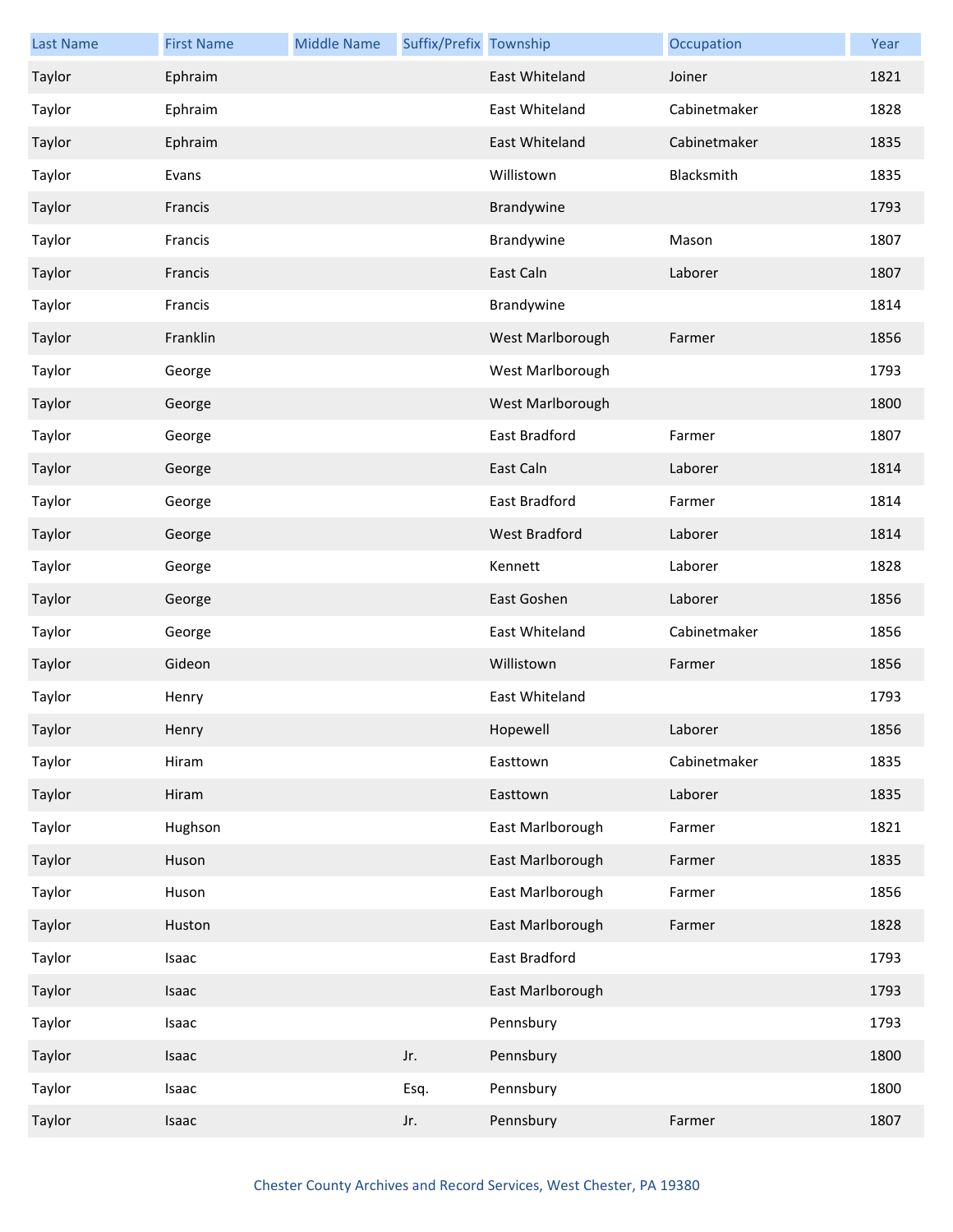| <b>Last Name</b> | <b>First Name</b> | <b>Middle Name</b> | Suffix/Prefix Township |                  | Occupation | Year |
|------------------|-------------------|--------------------|------------------------|------------------|------------|------|
| Taylor           | Isaac             |                    |                        | East Marlborough | Farmer     | 1807 |
| Taylor           | Isaac             |                    |                        | Goshen           | Farmer     | 1807 |
| Taylor           | Isaac             |                    | Esq.                   | Pennsbury        |            | 1807 |
| Taylor           | Isaac             |                    |                        | Pennsbury        | Farmer     | 1814 |
| Taylor           | Isaac             |                    |                        | West Fallowfield | Farmer     | 1814 |
| Taylor           | Isaac             |                    |                        | East Marlborough | Farmer     | 1814 |
| Taylor           | Isaac             |                    |                        | Goshen           | Farmer     | 1814 |
| Taylor           | Isaac             |                    |                        | East Goshen      | Farmer     | 1821 |
| Taylor           | Isaac             |                    |                        | East Goshen      | Farmer     | 1821 |
| Taylor           | Isaac             |                    |                        | East Marlborough | Farmer     | 1821 |
| Taylor           | Isaac             |                    |                        | Pennsbury        | Farmer     | 1821 |
| Taylor           | Isaac             |                    | Jr.                    | East Marlborough | Physician  | 1821 |
| Taylor           | Isaac             |                    |                        | East Marlborough | Innkeeper  | 1821 |
| Taylor           | Isaac             |                    |                        | East Goshen      | Farmer     | 1828 |
| Taylor           | Isaac             |                    |                        | Pennsbury        | Farmer     | 1828 |
| Taylor           | Isaac             |                    |                        | East Marlborough | Farmer     | 1828 |
| Taylor           | Isaac             |                    | Jr.                    | Pennsbury        | Laborer    | 1828 |
| Taylor           | Isaac             |                    |                        | Pennsbury        | Farmer     | 1835 |
| Taylor           | Isaac             |                    |                        | East Marlborough | Farmer     | 1835 |
| Taylor           | Isaac             |                    |                        | East Goshen      | Farmer     | 1856 |
| Taylor           | Isaac             |                    |                        | Pocopson         | Farmer     | 1856 |
| Taylor           | Isaiah            |                    |                        | East Goshen      | Farmer     | 1835 |
| Taylor           | Israel            |                    |                        | East Caln        | Carpenter  | 1828 |
| Taylor           | Israel            |                    |                        | Londonderry      | Laborer    | 1856 |
| Taylor           | Jacob             |                    |                        | Sadsbury         |            | 1793 |
| Taylor           | Jacob             |                    |                        | Kennett          |            | 1793 |
| Taylor           | Jacob             |                    |                        | East Caln        |            | 1793 |
| Taylor           | Jacob             |                    |                        | Goshen           |            | 1793 |
| Taylor           | Jacob             |                    |                        | Sadsbury         |            | 1800 |
| Taylor           | Jacob             |                    |                        | Kennett          | Farmer     | 1800 |
| Taylor           | Jacob             |                    |                        | East Caln        | Laborer    | 1800 |
| Taylor           | Jacob             |                    |                        | Sadsbury         |            | 1807 |
| Taylor           | Jacob             |                    |                        | Pennsbury        | Laborer    | 1807 |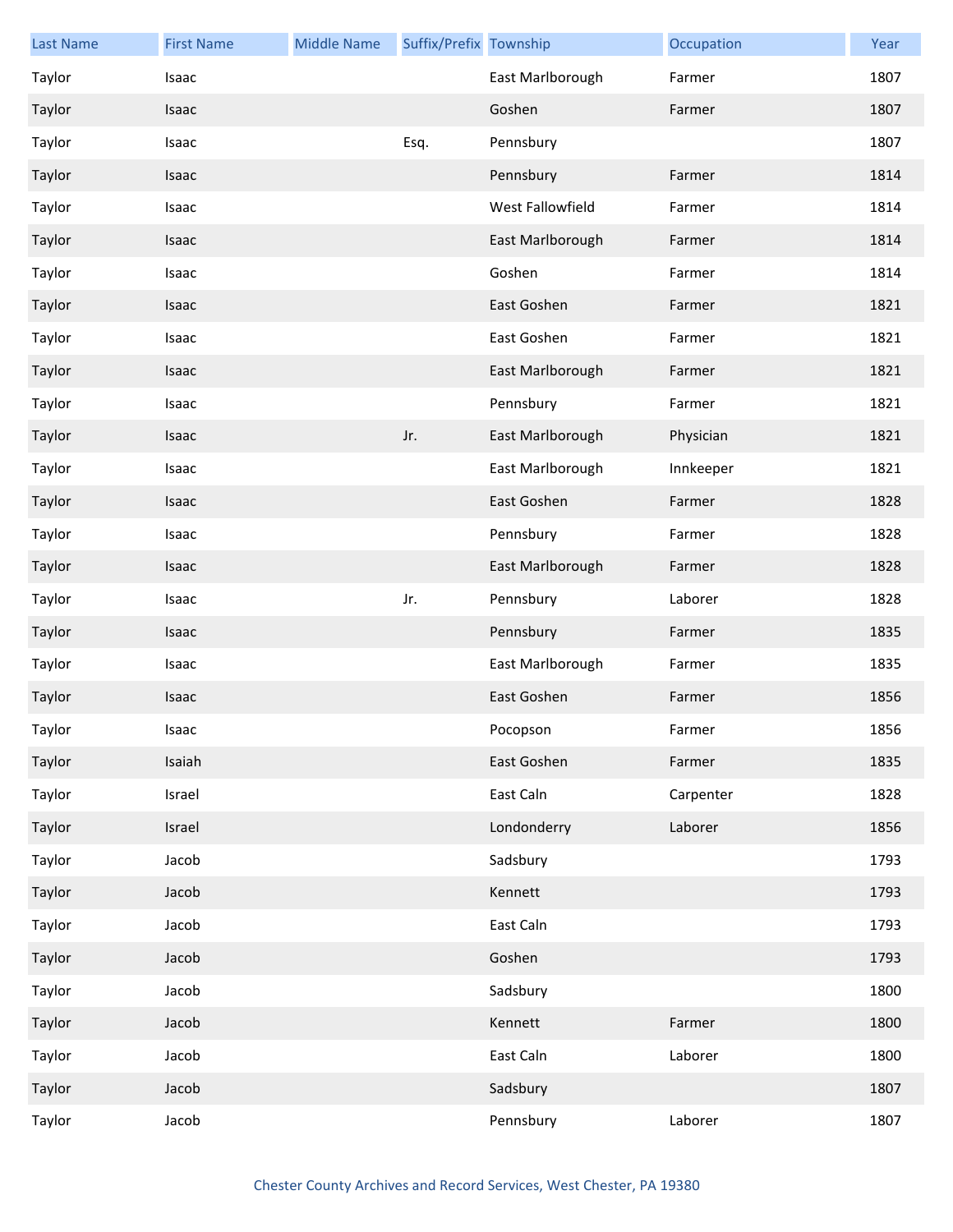| <b>Last Name</b> | <b>First Name</b> | <b>Middle Name</b> | Suffix/Prefix Township |                         | Occupation      | Year |
|------------------|-------------------|--------------------|------------------------|-------------------------|-----------------|------|
| Taylor           | Jacob             |                    |                        | East Caln               | Stagedriver     | 1807 |
| Taylor           | Jacob             |                    |                        | East Caln               | Merchant        | 1807 |
| Taylor           | Jacob             |                    |                        | Kennett                 | Farmer          | 1807 |
| Taylor           | Jacob             |                    |                        | Pennsbury               | Farmer          | 1814 |
| Taylor           | Jacob             |                    |                        | Sadsbury                | Farmer & Weaver | 1814 |
| Taylor           | Jacob             |                    |                        | London Grove            | Miller          | 1814 |
| Taylor           | Jacob             |                    |                        | New Garden              | Storekeeper     | 1814 |
| Taylor           | Jacob             |                    |                        | Kennett                 | Farmer          | 1814 |
| Taylor           | Jacob             |                    |                        | Kennett                 | Farmer          | 1821 |
| Taylor           | Jacob             |                    |                        | New Garden              |                 | 1821 |
| Taylor           | Jacob             |                    |                        | Pennsbury               | Farmer          | 1821 |
| Taylor           | Jacob             |                    |                        | Sadsbury                | Farmer          | 1821 |
| Taylor           | Jacob             |                    |                        | East Fallowfield        | Farmer          | 1821 |
| Taylor           | Jacob             |                    | Jr.                    | Sadsbury                | Weaver          | 1821 |
| Taylor           | Jacob             |                    |                        | New Garden              | Merchant        | 1821 |
| Taylor           | Jacob             |                    |                        | New Garden              | Merchant        | 1828 |
| Taylor           | Jacob             |                    |                        | Kennett                 | Farmer          | 1828 |
| Taylor           | Jacob             |                    |                        | Easttown                | Laborer         | 1828 |
| Taylor           | Jacob             |                    |                        | New Garden              | Innkeeper       | 1828 |
| Taylor           | Jacob             |                    |                        | <b>West Fallowfield</b> | Farmer          | 1835 |
| Taylor           | Jacob             |                    |                        | West Fallowfield        | Farmer          | 1835 |
| Taylor           | Jacob             |                    |                        | New Garden              | Merchant        | 1835 |
| Taylor           | Jacob             |                    |                        | Kennett                 | Farmer          | 1835 |
| Taylor           | Jacob             |                    |                        | East Goshen             | Factoryman      | 1856 |
| Taylor           | Jacob             |                    | Jr.                    | Kennett Square          | Carpenter       | 1856 |
| Taylor           | Jacob             |                    |                        | New Garden              | Farmer          | 1856 |
| Taylor           | Jacob             |                    |                        | West Marlborough        | Laborer         | 1856 |
| Taylor           | Jacob             |                    |                        | West Caln               |                 | 1856 |
| Taylor           | Jacob             |                    |                        | New Garden              | Postmaster      | 1856 |
| Taylor           | James             |                    |                        | Kennett                 |                 | 1793 |
| Taylor           | James             |                    |                        | East Bradford           | Farmer          | 1807 |
| Taylor           | James             |                    |                        | East Bradford           | Carpenter       | 1814 |
| Taylor           | James             |                    |                        | East Bradford           | Farmer          | 1814 |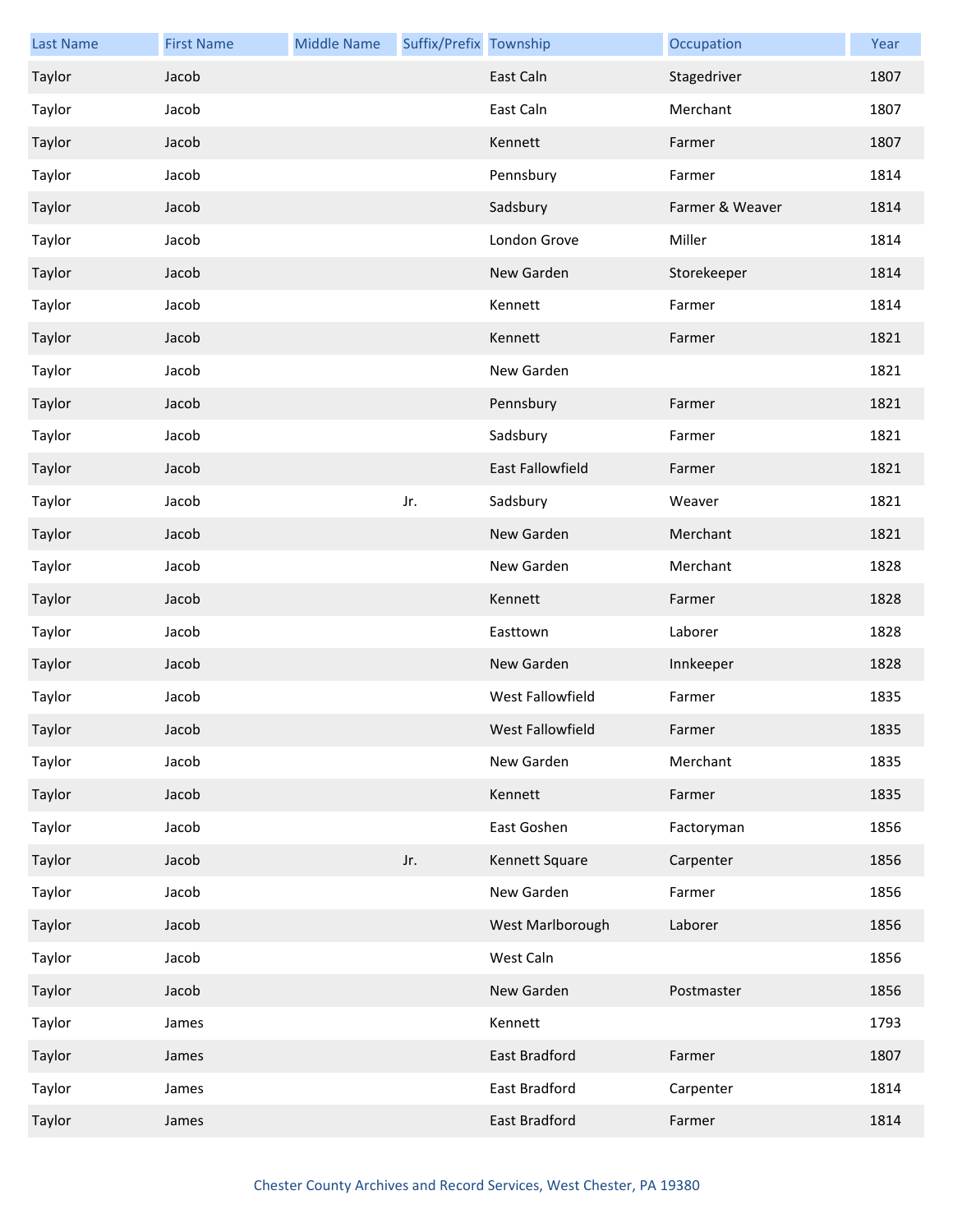| <b>Last Name</b> | <b>First Name</b> | <b>Middle Name</b>                                                                                         | Suffix/Prefix Township |                     | Occupation   | Year |
|------------------|-------------------|------------------------------------------------------------------------------------------------------------|------------------------|---------------------|--------------|------|
| Taylor           | James             |                                                                                                            |                        | Charlestown         | Laborer      | 1821 |
| Taylor           | James             |                                                                                                            |                        | East Bradford       |              | 1821 |
| Taylor           | James             |                                                                                                            |                        | <b>Upper Oxford</b> | Manufacturer | 1828 |
| Taylor           | James             |                                                                                                            |                        | East Bradford       | Farmer       | 1828 |
| Taylor           | James             |                                                                                                            |                        | East Bradford       | Farmer       | 1835 |
| Taylor           | James             |                                                                                                            |                        | <b>West Chester</b> | Gentleman    | 1856 |
| Taylor           | James             |                                                                                                            |                        | New Garden          | Farmer       | 1856 |
| Taylor           | James             |                                                                                                            |                        | London Grove        | Laborer      | 1856 |
| Taylor           | Jesse             |                                                                                                            |                        | Newlin              |              | 1793 |
| Taylor           | Jesse             |                                                                                                            |                        | Easttown            |              | 1793 |
| Taylor           | Jesse             |                                                                                                            |                        | Sadsbury            | Farmer       | 1828 |
| Taylor           | Jesse             |                                                                                                            |                        | Tredyffrin          |              | 1828 |
| Taylor           | Jesse             |                                                                                                            |                        | East Marlborough    | Farmer       | 1828 |
| Taylor           | Jesse             |                                                                                                            |                        | East Whiteland      | Laborer      | 1835 |
| Taylor           | Jesse             |                                                                                                            |                        | East Marlborough    | Farmer       | 1835 |
| Taylor           | Jesse             |                                                                                                            |                        | East Bradford       | Farmer       | 1856 |
| Taylor           | Jesse             |                                                                                                            |                        | West Brandywine     | Farmer       | 1856 |
| Taylor           | Jesse             |                                                                                                            |                        | East Marlborough    | Farmer       | 1856 |
| Taylor           | Jesse             | J                                                                                                          |                        | West Goshen         | Farmer       | 1856 |
| Taylor           | Joab              |                                                                                                            |                        | East Nottingham     | Farmer       | 1828 |
| Taylor           | Job               |                                                                                                            |                        | Westtown            | Farmer       | 1828 |
| Taylor           | Job               |                                                                                                            |                        | Westtown            | Farmer       | 1835 |
| Taylor           | Joel              |                                                                                                            |                        | Pennsbury           | Cabinetmaker | 1807 |
| Taylor           | Joel              | $\mathsf{M}% _{T}=\mathsf{M}_{T}\!\left( a,b\right) ,\ \mathsf{M}_{T}=\mathsf{M}_{T}\!\left( a,b\right) ,$ |                        | Thornbury           | Bricklayer   | 1856 |
| Taylor           | John              |                                                                                                            |                        | Pennsbury           |              | 1793 |
| Taylor           | John              |                                                                                                            |                        | Pennsbury           |              | 1793 |
| Taylor           | John              |                                                                                                            |                        | Goshen              |              | 1793 |
| Taylor           | John              |                                                                                                            |                        | East Bradford       |              | 1793 |
| Taylor           | John              |                                                                                                            |                        | Goshen              |              | 1793 |
| Taylor           | John              |                                                                                                            |                        | East Marlborough    |              | 1793 |
| Taylor           | John              |                                                                                                            |                        | Pennsbury           |              | 1800 |
| Taylor           | John              |                                                                                                            |                        | <b>Upper Oxford</b> | Weaver       | 1800 |
| Taylor           | John              |                                                                                                            |                        | Kennett             | Tailor       | 1800 |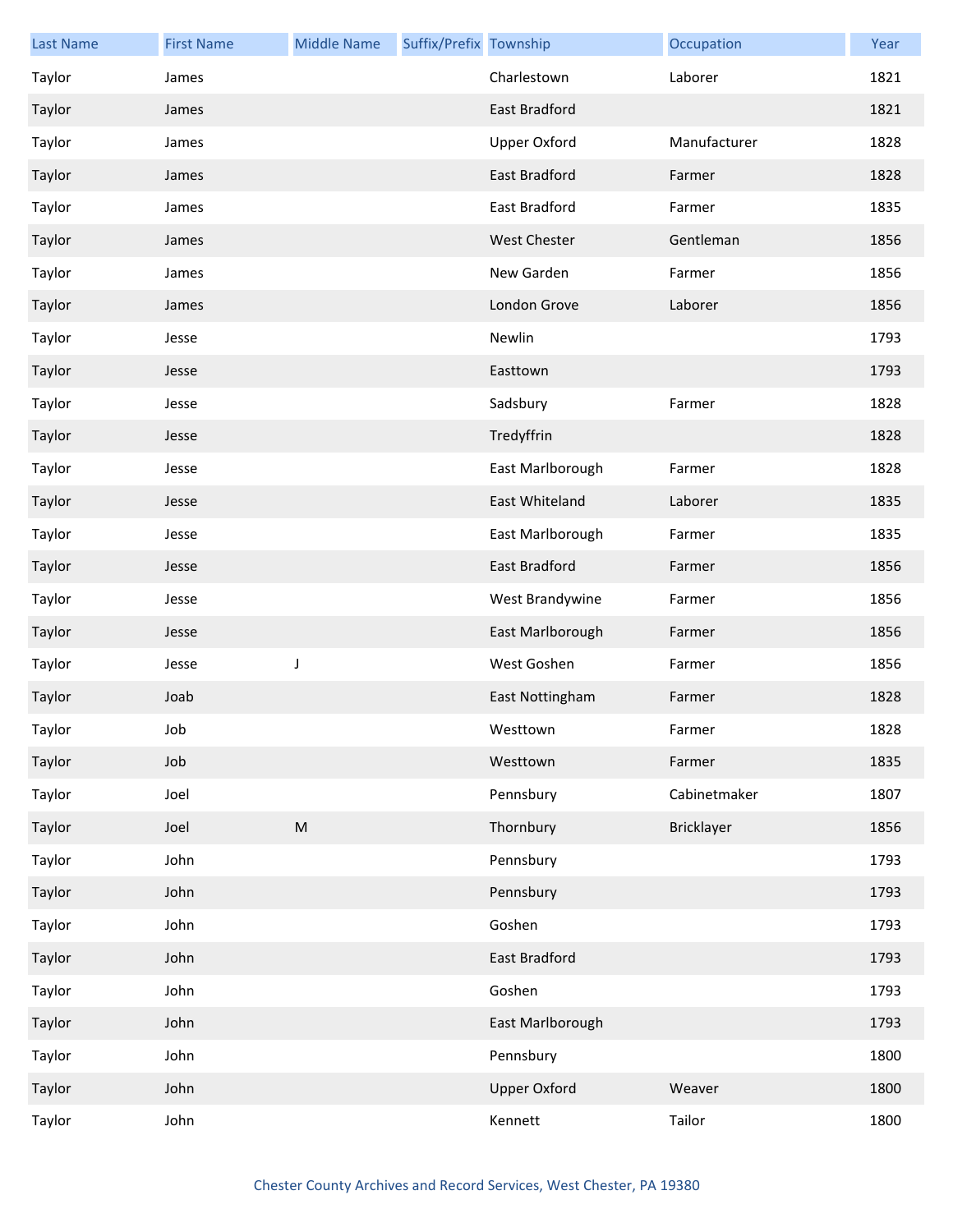| <b>Last Name</b> | <b>First Name</b> | <b>Middle Name</b> | Suffix/Prefix Township |                  | Occupation   | Year |
|------------------|-------------------|--------------------|------------------------|------------------|--------------|------|
| Taylor           | John              |                    |                        | Kennett          |              | 1800 |
| Taylor           | John              |                    |                        | East Marlborough | Jobber       | 1807 |
| Taylor           | John              |                    |                        | Kennett          | Merchant     | 1807 |
| Taylor           | John              |                    |                        | Pennsbury        | Farmer       | 1807 |
| Taylor           | John              |                    |                        | Lower Oxford     | Weaver       | 1807 |
| Taylor           | John              |                    |                        | East Nottingham  | Nailer       | 1807 |
| Taylor           | John              |                    |                        | Goshen           | Farmer       | 1807 |
| Taylor           | John              |                    |                        | West Fallowfield | Laborer      | 1807 |
| Taylor           | John              |                    | Jr.                    | East Bradford    | Distiller    | 1807 |
| Taylor           | John              |                    |                        | East Bradford    | Farmer       | 1807 |
| Taylor           | John              |                    |                        | Easttown         | Shoemaker    | 1807 |
| Taylor           | John              |                    |                        | Pennsbury        | Farmer       | 1807 |
| Taylor           | John              |                    |                        | Charlestown      | Turner       | 1814 |
| Taylor           | John              |                    |                        | East Bradford    | Farmer       | 1814 |
| Taylor           | John              |                    |                        | East Bradford    | Farmer       | 1814 |
| Taylor           | John              |                    |                        | Charlestown      | Laborer      | 1814 |
| Taylor           | John              |                    |                        | East Nantmeal    | Laborer      | 1814 |
| Taylor           | John              |                    |                        | Easttown         | Cordwainer   | 1814 |
| Taylor           | John              |                    |                        | London Britain   | Laborer      | 1814 |
| Taylor           | John              |                    |                        | Newlin           | Laborer      | 1814 |
| Taylor           | John              |                    |                        | Pennsbury        | Tailor       | 1814 |
| Taylor           | John              |                    |                        | Lower Oxford     | Weaver       | 1814 |
| Taylor           | John              |                    |                        | Kennett          | Storekeeper  | 1814 |
| Taylor           | John              |                    |                        | Pennsbury        | Mason        | 1814 |
| Taylor           | John              |                    |                        | Thornbury        | Farmer       | 1821 |
| Taylor           | John              |                    | Jr.                    | Kennett          | Farmer       | 1821 |
| Taylor           | John              |                    |                        | London Britain   | Farmer       | 1821 |
| Taylor           | John              |                    | Sr.                    | East Bradford    |              | 1821 |
| Taylor           | John              |                    |                        | Kennett          | Farmer       | 1821 |
| Taylor           | John              |                    | Jr.                    | East Bradford    |              | 1821 |
| Taylor           | John              |                    |                        | West Fallowfield | Manufacturer | 1821 |
| Taylor           | John              |                    |                        | Kennett          | Mason        | 1821 |
| Taylor           | John              |                    |                        | East Nottingham  | Carpenter    | 1828 |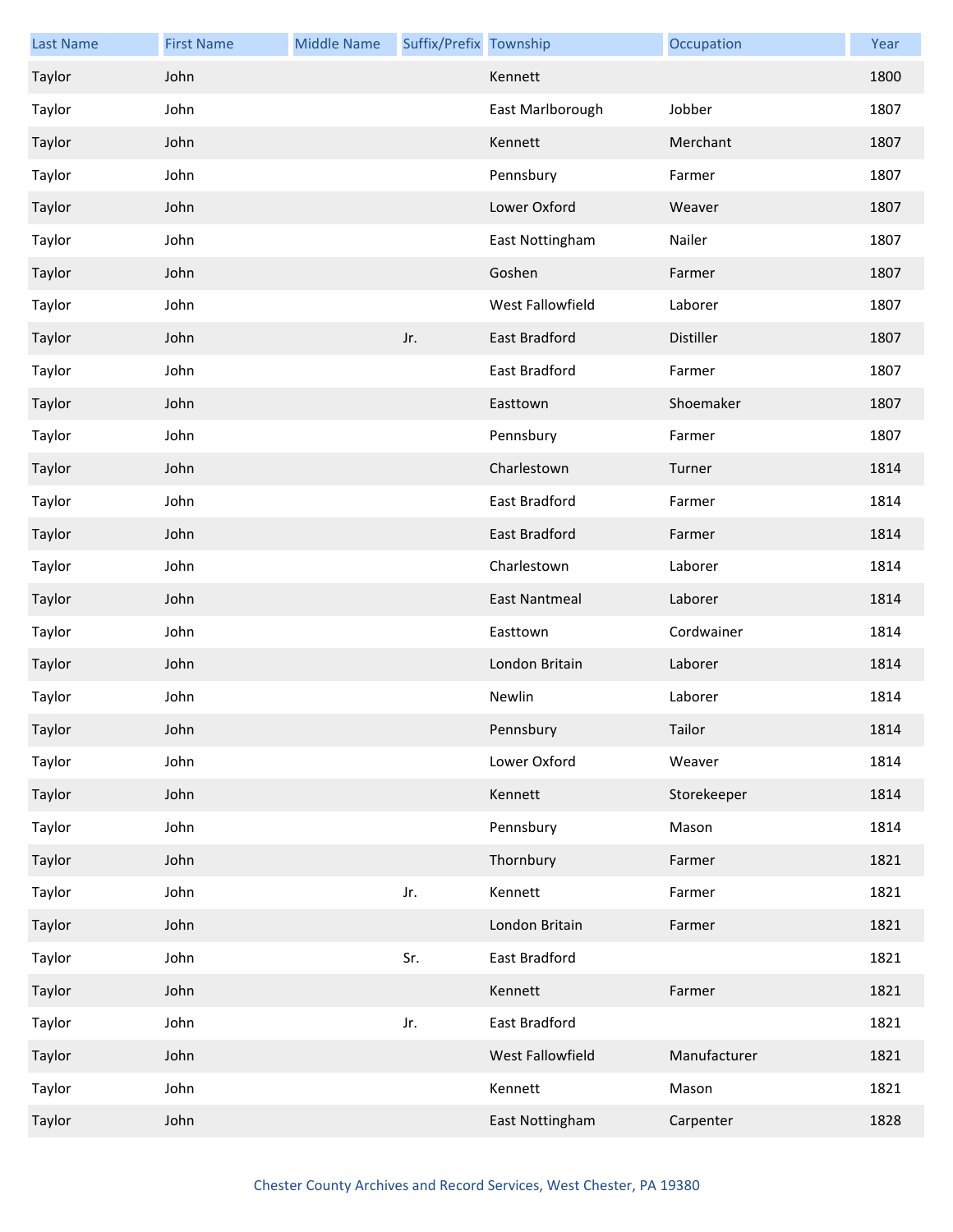| <b>Last Name</b> | <b>First Name</b> | <b>Middle Name</b> | Suffix/Prefix Township |                     | Occupation   | Year |
|------------------|-------------------|--------------------|------------------------|---------------------|--------------|------|
| Taylor           | John              |                    |                        | Tredyffrin          |              | 1828 |
| Taylor           | John              |                    |                        | East Bradford       | Laborer      | 1828 |
| Taylor           | John              |                    |                        | Kennett             | Farmer       | 1828 |
| Taylor           | John              |                    |                        | Kennett             | Stonemason   | 1828 |
| Taylor           | John              |                    |                        | Easttown            | Farmer       | 1828 |
| Taylor           | John              |                    |                        | London Britain      | Farmer       | 1828 |
| Taylor           | John              |                    |                        | Kennett             | Schoolmaster | 1828 |
| Taylor           | John              |                    |                        | Kennett             | Mason        | 1835 |
| Taylor           | John              |                    |                        | New Garden          | Farmer       | 1835 |
| Taylor           | John              |                    |                        | Easttown            |              | 1835 |
| Taylor           | John              |                    |                        | Kennett             | Farmer       | 1835 |
| Taylor           | John              |                    |                        | East Nottingham     | Carpenter    | 1835 |
| Taylor           | John              |                    |                        | Tredyffrin          | Farmer       | 1835 |
| Taylor           | John              |                    |                        | Birmingham          | Farmer       | 1856 |
| Taylor           | John              |                    |                        | East Nottingham     | Carpenter    | 1856 |
| Taylor           | John              |                    |                        | West Brandywine     | Farmer       | 1856 |
| Taylor           | John              |                    |                        | Kennett             | Farmer       | 1856 |
| Taylor           | John              |                    |                        | Valley              | Laborer      | 1856 |
| Taylor           | John              | В                  |                        | Thornbury           |              | 1835 |
| Taylor           | John              | B                  |                        | Thornbury           | Farmer       | 1856 |
| Taylor           | John              | В.                 |                        | Thornbury           | Farmer       | 1828 |
| Taylor           | John              | Ε.                 |                        | Schuylkill          | Nailer       | 1828 |
| Taylor           | John              | G                  |                        | Pocopson            | Farmer       | 1856 |
| Taylor           | John              | P                  |                        | East Whiteland      | Cabinetmaker | 1856 |
| Taylor           | John              | Q                  |                        | Thornbury           | Farmer       | 1856 |
| Taylor           | John              | T.                 |                        | Charlestown         | Nailer       | 1821 |
| Taylor           | Jonah             |                    |                        | Willistown          | Laborer      | 1814 |
| Taylor           | Jonah             |                    |                        | Willistown          | Laborer      | 1821 |
| Taylor           | Jonah             |                    |                        | Willistown          | Laborer      | 1835 |
| Taylor           | Jonathan          |                    |                        | <b>West Chester</b> | Carpenter    | 1828 |
| Taylor           | Jonathan          | P                  |                        | East Goshen         | Carpenter    | 1835 |
| Taylor           | Joseph            |                    |                        | Pennsbury           |              | 1793 |
| Taylor           | Joseph            |                    |                        | Pennsbury           | Miller       | 1793 |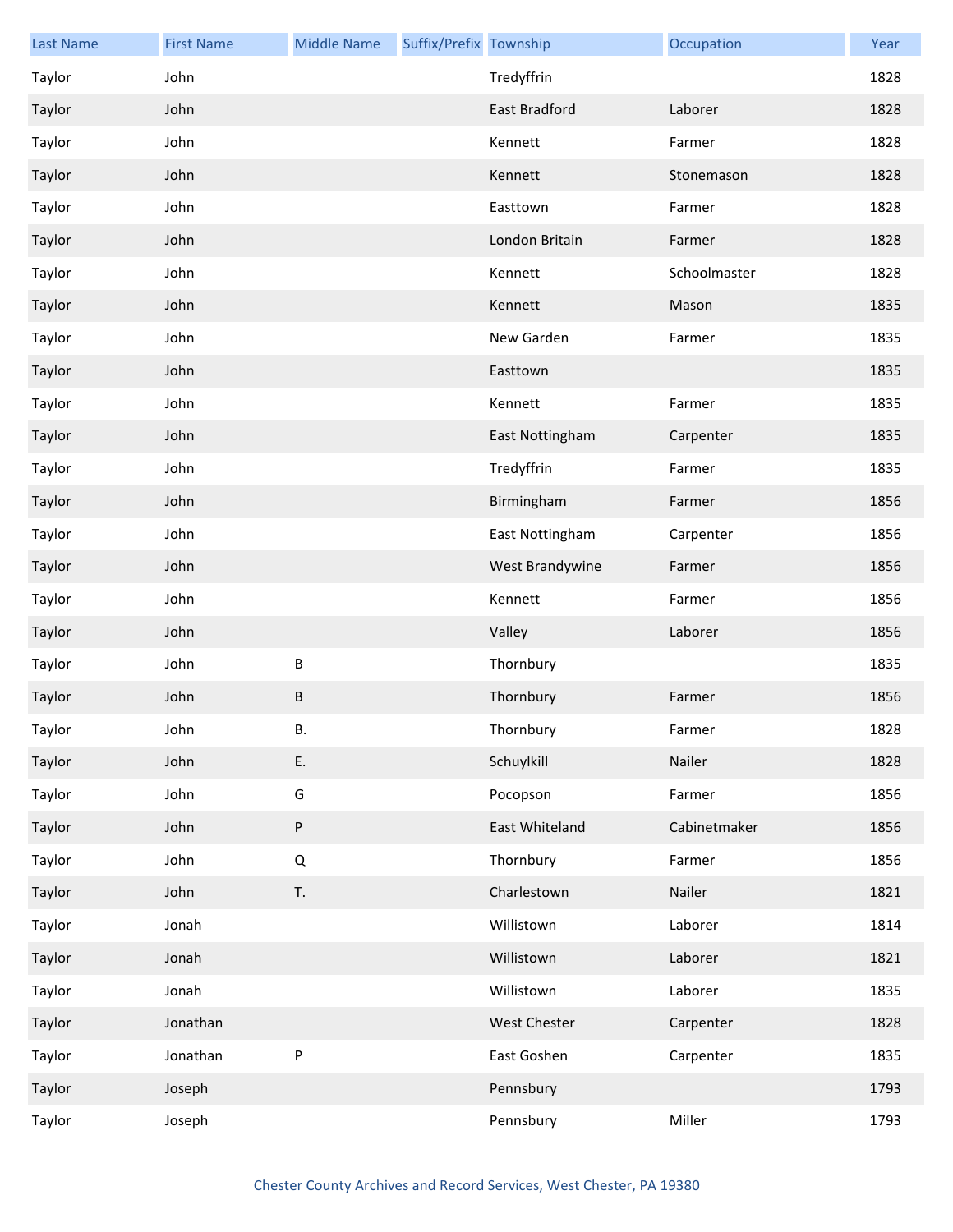| <b>Last Name</b> | <b>First Name</b> | <b>Middle Name</b>        | Suffix/Prefix Township |                     | Occupation     | Year |
|------------------|-------------------|---------------------------|------------------------|---------------------|----------------|------|
| Taylor           | Joseph            |                           |                        | Pennsbury           |                | 1800 |
| Taylor           | Joseph            |                           | Jr.                    | Pennsbury           |                | 1800 |
| Taylor           | Joseph            |                           |                        | Pennsbury           |                | 1800 |
| Taylor           | Joseph            |                           |                        | Pennsbury           | Farmer         | 1807 |
| Taylor           | Joseph            |                           |                        | London Britain      |                | 1807 |
| Taylor           | Joseph            |                           |                        | Pennsbury           | Farmer         | 1807 |
| Taylor           | Joseph            |                           |                        | West Marlborough    | Waggon         | 1807 |
| Taylor           | Joseph            |                           |                        | Pennsbury           | Farmer         | 1814 |
| Taylor           | Joseph            |                           |                        | Goshen              | Farmer         | 1814 |
| Taylor           | Joseph            |                           |                        | West Marlborough    | Laborer        | 1814 |
| Taylor           | Joseph            |                           | Sr.                    | West Goshen         |                | 1821 |
| Taylor           | Joseph            |                           |                        | East Fallowfield    | Farmer         | 1821 |
| Taylor           | Joseph            |                           |                        | Kennett             | Storekeeper    | 1821 |
| Taylor           | Joseph            |                           |                        | London Britain      | Laborer        | 1828 |
| Taylor           | Joseph            |                           |                        | Kennett             | Storekeeper    | 1828 |
| Taylor           | Joseph            |                           |                        | East Fallowfield    | Farmer         | 1828 |
| Taylor           | Joseph            |                           |                        | Westtown            | Mason          | 1828 |
| Taylor           | Joseph            |                           |                        | West Fallowfield    |                | 1835 |
| Taylor           | Joseph            |                           |                        | East Marlborough    | Farmer         | 1835 |
| Taylor           | Joseph            |                           |                        | West Fallowfield    | Laborer        | 1835 |
| Taylor           | Joseph            |                           |                        | London Britain      | <b>Butcher</b> | 1835 |
| Taylor           | Joseph            |                           |                        | Charlestown         | Plasterer      | 1835 |
| Taylor           | Joseph            |                           |                        | West Caln           | Farmer         | 1856 |
| Taylor           | Joseph            |                           |                        | Pocopson            | Laborer        | 1856 |
| Taylor           | Joseph            |                           | Jr.                    | East Marlborough    | Teacher        | 1856 |
| Taylor           | Joseph            |                           |                        | East Marlborough    | Farmer         | 1856 |
| Taylor           | Joseph            | G                         |                        | <b>West Chester</b> | Farmer         | 1856 |
| Taylor           | Joseph            | $\boldsymbol{\mathsf{H}}$ |                        | New London          | Farmer         | 1856 |
| Taylor           | Joseph            | L                         |                        | West Goshen         | Farmer         | 1835 |
| Taylor           | Joseph            | L                         |                        | West Goshen         | Farmer         | 1856 |
| Taylor           | Joseph            | L.                        |                        | East Bradford       |                | 1821 |
| Taylor           | Joseph            | L.                        |                        | West Goshen         | Farmer         | 1828 |
| Taylor           | Joshua            |                           |                        | Kennett             |                | 1793 |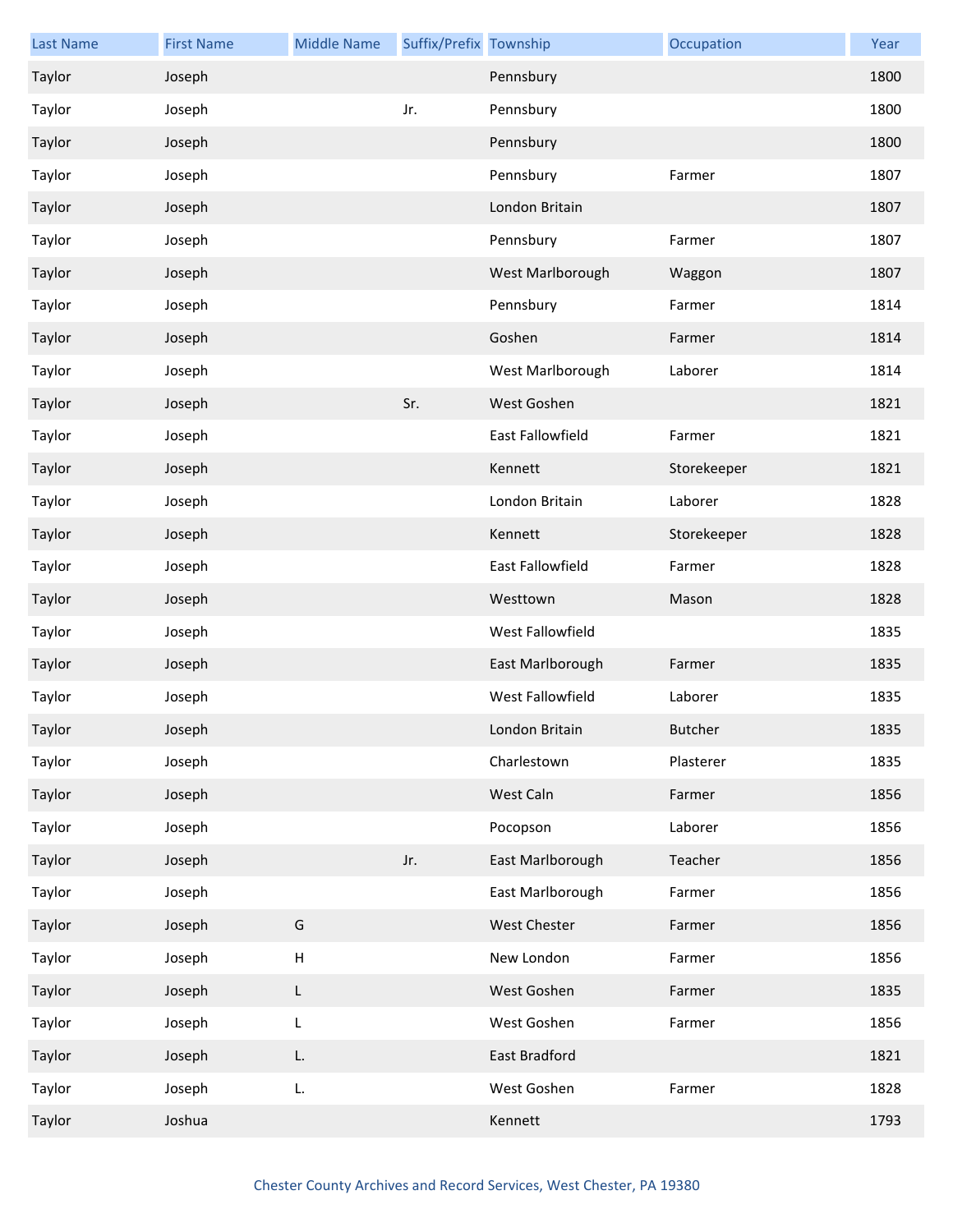| <b>Last Name</b> | <b>First Name</b> | <b>Middle Name</b> | Suffix/Prefix Township |                  | Occupation      | Year |
|------------------|-------------------|--------------------|------------------------|------------------|-----------------|------|
| Taylor           | Joshua            |                    |                        | Brandywine       |                 | 1793 |
| Taylor           | Joshua            |                    |                        | East Caln        |                 | 1793 |
| Taylor           | Joshua            |                    |                        | Kennett          | Merchant        | 1800 |
| Taylor           | Joshua            |                    |                        | Kennett          | Farmer          | 1807 |
| Taylor           | Joshua            |                    |                        | Kennett          | Tanner & Miller | 1814 |
| Taylor           | Joshua            |                    |                        | Kennett          | Mason           | 1821 |
| Taylor           | Joshua            |                    | Esq.                   | Kennett          | Farmer          | 1821 |
| Taylor           | Joshua            |                    |                        | Kennett          | Storekeeper     | 1828 |
| Taylor           | Joshua            |                    |                        | East Marlborough | Farmer          | 1835 |
| Taylor           | Joshua            |                    |                        | Kennett Square   | Farmer          | 1856 |
| Taylor           | Lawrence          |                    |                        | Goshen           | Miller          | 1814 |
| Taylor           | Levi              |                    |                        | East Whiteland   |                 | 1800 |
| Taylor           | Levi              |                    |                        | West Bradford    | Farmer          | 1807 |
| Taylor           | Levi              |                    |                        | Kennett          | Farmer          | 1814 |
| Taylor           | Levi              |                    |                        | East Goshen      | Farmer          | 1835 |
| Taylor           | Lewis             |                    |                        | Brandywine       | Miller          | 1835 |
| Taylor           | Lewis             |                    |                        | East Marlborough | Shoemaker       | 1835 |
| Taylor           | Lewis             |                    |                        | Thornbury        | Laborer         | 1856 |
| Taylor           | Lownes            |                    |                        | West Goshen      | Miller          | 1821 |
| Taylor           | Lownes            |                    |                        | West Goshen      | Miller          | 1828 |
| Taylor           | Lydia             |                    |                        | Westtown         | Farmer          | 1814 |
| Taylor           | Lydia             |                    |                        | Kennett          | Lady            | 1856 |
| Taylor           | Margaret          |                    |                        | Kennett          | Farmer          | 1821 |
| Taylor           | Maris             |                    |                        | West Marlborough | Farmer          | 1807 |
| Taylor           | Maris             |                    |                        | West Marlborough | Yeoman          | 1814 |
| Taylor           | Maris             |                    |                        | West Marlborough | Farmer          | 1821 |
| Taylor           | Maris             |                    |                        | West Marlborough | Farmer          | 1828 |
| Taylor           | Maris             |                    |                        | West Marlborough | Farmer          | 1835 |
| Taylor           | Maris             |                    |                        | West Marlborough | Farmer          | 1856 |
| Taylor           | Marshall          |                    |                        | Pocopson         | Blacksmith      | 1856 |
| Taylor           | Martha            |                    |                        | West Chester     | Storekeeper     | 1828 |
| Taylor           | Mary              |                    |                        | Pennsbury        |                 | 1814 |
| Taylor           | Mary              |                    |                        | West Chester     | Gentlewoman     | 1828 |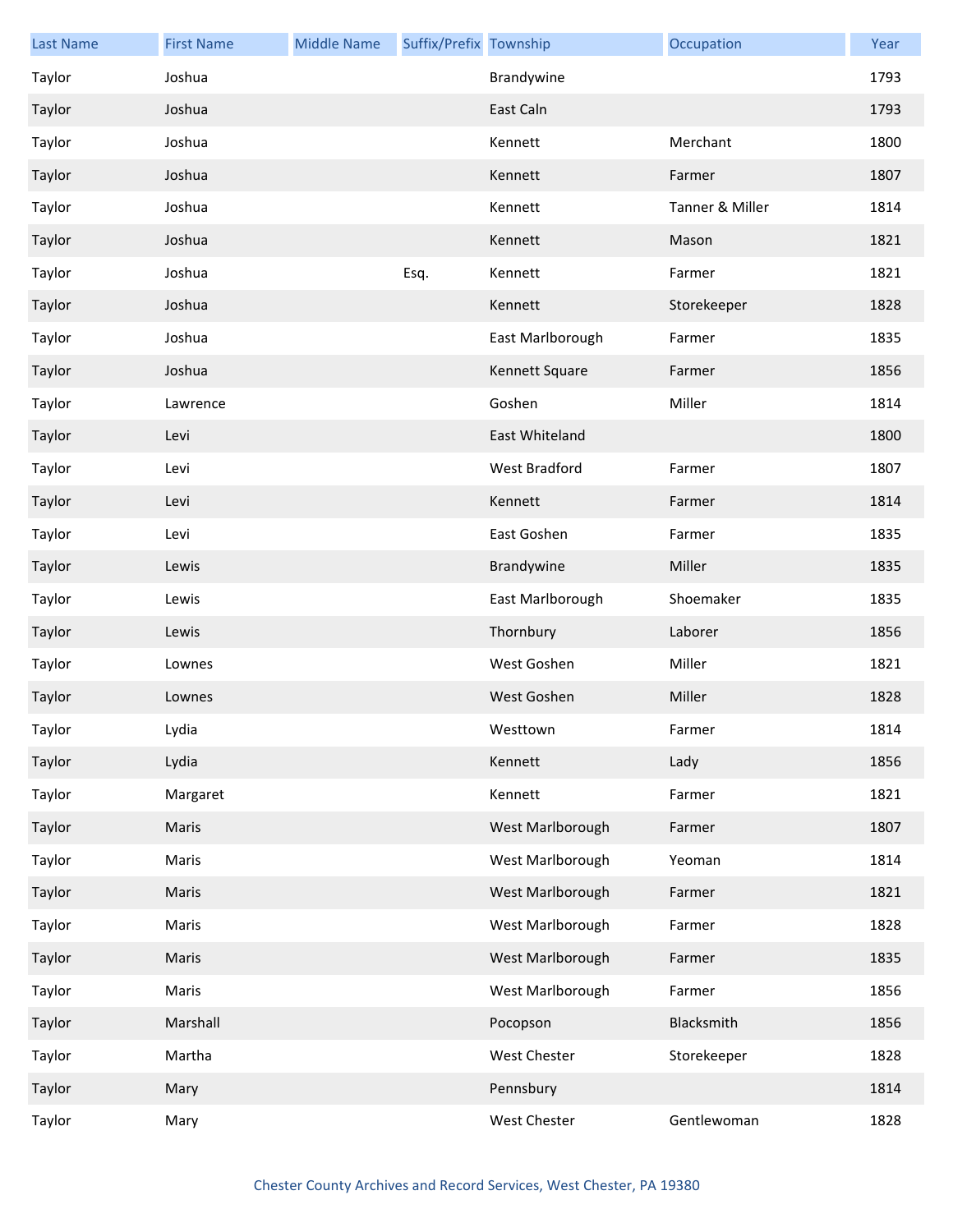| <b>Last Name</b> | <b>First Name</b> | <b>Middle Name</b> | Suffix/Prefix Township |                     | Occupation    | Year |
|------------------|-------------------|--------------------|------------------------|---------------------|---------------|------|
| Taylor           | Mary              |                    |                        | <b>West Chester</b> | Teacher       | 1828 |
| Taylor           | Mary              |                    |                        | East Marlborough    | Innkeeper     | 1828 |
| Taylor           | Mary              |                    |                        | West Chester        | Housekeeper   | 1835 |
| Taylor           | Mary              |                    |                        | <b>West Chester</b> | Confectioner  | 1835 |
| Taylor           | Matthew           |                    |                        | Lower Oxford        | Nailer        | 1814 |
| Taylor           | Matthew           |                    |                        | Lower Oxford        | Blacksmith    | 1821 |
| Taylor           | Milton            |                    |                        | Kennett             | Farmer        | 1835 |
| Taylor           | Milton            |                    |                        | Kennett             | Gentleman     | 1856 |
| Taylor           | Mordica           | $\sf V$            |                        | New Garden          | Farmer        | 1856 |
| Taylor           | Morris            |                    |                        | East Caln           | Storekeeper   | 1828 |
| Taylor           | Moses             |                    |                        | Pennsbury           | Laborer       | 1828 |
| Taylor           | Moses             |                    |                        | Westtown            | Farmer        | 1835 |
| Taylor           | Moses             |                    |                        | <b>West Chester</b> | Carpenter     | 1856 |
| Taylor           | Nathan            |                    |                        | Willistown          | Carpenter     | 1807 |
| Taylor           | Nathan            |                    |                        | Willistown          | Carpenter     | 1828 |
| Taylor           | Nathan            |                    |                        | Willistown          | Carpenter     | 1835 |
| Taylor           | Nelson            |                    |                        | <b>West Chester</b> | Under sheriff | 1835 |
| Taylor           | Newton            |                    |                        | Pennsbury           | Drover        | 1835 |
| Taylor           | Oreb              |                    |                        | West Bradford       | Mason         | 1821 |
| Taylor           | Paschall          |                    |                        | Willistown          | Wheelwright   | 1835 |
| Taylor           | Peter             |                    |                        | Willistown          | Carpenter     | 1814 |
| Taylor           | Peter             |                    |                        | Willistown          | Farmer        | 1821 |
| Taylor           | Pierce            |                    |                        | Kennett             | Coachmaker    | 1856 |
| Taylor           | Rachel            |                    |                        | West Goshen         | Farmer        | 1835 |
| Taylor           | Rebecca           |                    |                        | Westtown            | Seamstress    | 1828 |
| Taylor           | Rebecca           |                    |                        | Kennett             | Lady          | 1856 |
| Taylor           | Reuben            |                    |                        | Pennsbury           | Farmer        | 1821 |
| Taylor           | Reuben            |                    |                        | Pennsbury           | Wheelwright   | 1835 |
| Taylor           | Reuben            |                    |                        | Pennsbury           | Farmer        | 1835 |
| Taylor           | Rheuben           |                    |                        | East Bradford       | Wheelwright   | 1821 |
| Taylor           | Rheuben           |                    |                        | Pennsbury           | Wheelwright   | 1828 |
| Taylor           | Rheuben           |                    |                        | Pennsbury           | Farmer        | 1828 |
| Taylor           | Richard           |                    |                        | Brandywine          |               | 1793 |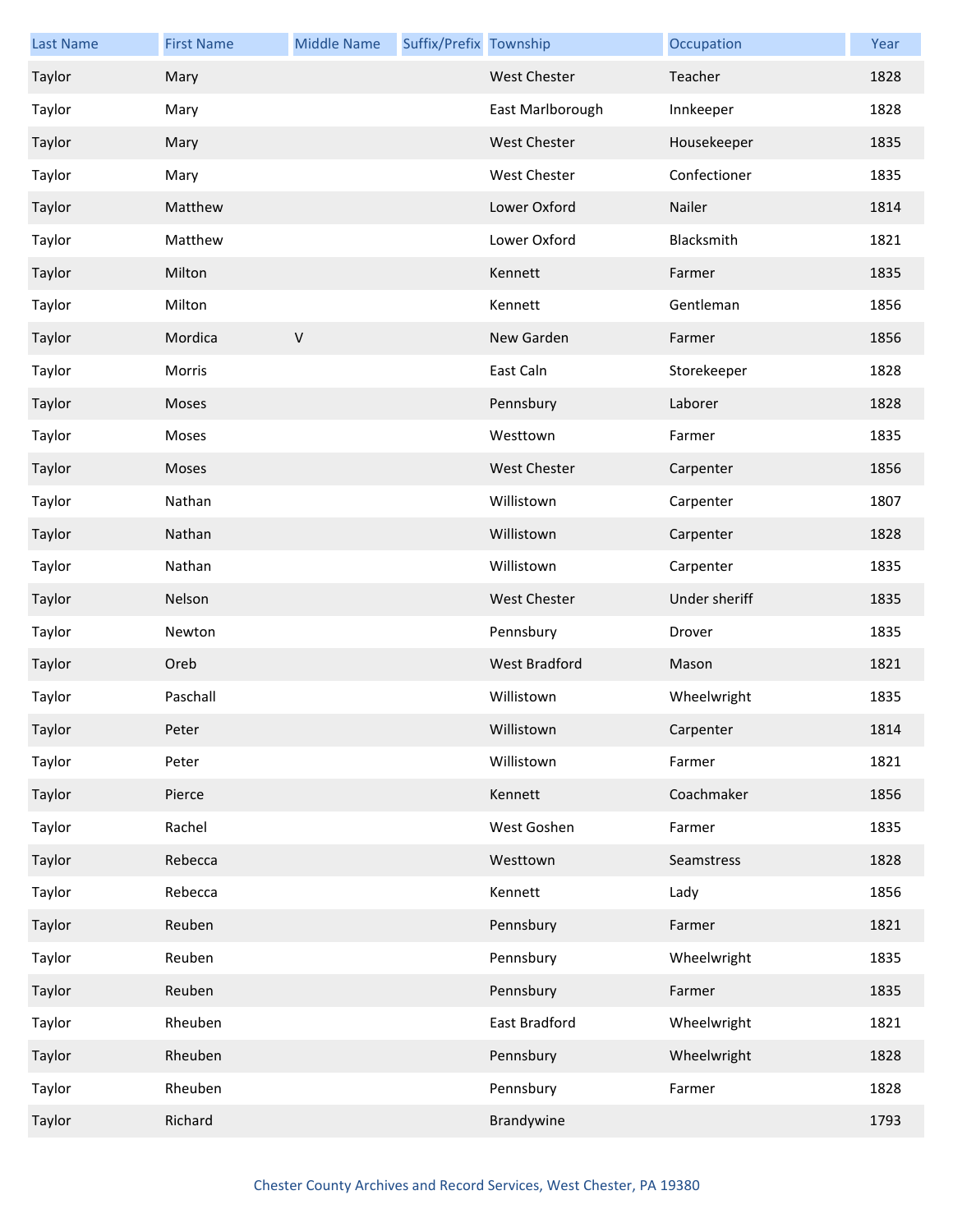| <b>Last Name</b> | <b>First Name</b> | <b>Middle Name</b> | Suffix/Prefix Township |                 | Occupation | Year |
|------------------|-------------------|--------------------|------------------------|-----------------|------------|------|
| Taylor           | Richard           |                    |                        | East Caln       |            | 1793 |
| Taylor           | Richard           |                    |                        | East Caln       | Laborer    | 1800 |
| Taylor           | Richard           |                    |                        | East Bradford   | Farmer     | 1807 |
| Taylor           | Richard           |                    |                        | New London      | Laborer    | 1814 |
| Taylor           | Richard           |                    |                        | Thornbury       |            | 1835 |
| Taylor           | Richard           | B                  |                        | West Goshen     | Farmer     | 1856 |
| Taylor           | Robert            |                    |                        | East Caln       |            | 1793 |
| Taylor           | Robert            |                    |                        | East Caln       | Carpenter  | 1800 |
| Taylor           | Robert            |                    |                        | East Caln       | Carpenter  | 1807 |
| Taylor           | Robert            |                    |                        | East Caln       | Carpenter  | 1814 |
| Taylor           | Robert            |                    |                        | West Bradford   | Carpenter  | 1821 |
| Taylor           | Robert            |                    |                        | East Nottingham | Laborer    | 1828 |
| Taylor           | Robert            |                    |                        | East Nottingham | Laborer    | 1835 |
| Taylor           | Robert            |                    |                        | Tredyffrin      | Carpenter  | 1835 |
| Taylor           | Ruben             |                    |                        | Pennsbury       | Farmer     | 1814 |
| Taylor           | Samuel            |                    |                        | East Bradford   |            | 1793 |
| Taylor           | Samuel            |                    |                        | East Bradford   | Farmer     | 1807 |
| Taylor           | Samuel            |                    |                        | Easttown        | Farmer     | 1807 |
| Taylor           | Samuel            |                    |                        | East Bradford   | Sawyer     | 1807 |
| Taylor           | Samuel            |                    |                        | London Britain  | Laborer    | 1814 |
| Taylor           | Samuel            |                    |                        | East Bradford   | Farmer     | 1814 |
| Taylor           | Samuel            |                    |                        | East Bradford   | Farmer     | 1814 |
| Taylor           | Samuel            |                    |                        | London Britain  | Farmer     | 1821 |
| Taylor           | Samuel            |                    |                        | East Bradford   |            | 1821 |
| Taylor           | Samuel            |                    |                        | East Bradford   |            | 1821 |
| Taylor           | Samuel            |                    |                        | East Bradford   | Farmer     | 1828 |
| Taylor           | Samuel            |                    |                        | London Britain  | Farmer     | 1828 |
| Taylor           | Samuel            |                    |                        | East Bradford   | Farmer     | 1835 |
| Taylor           | Samuel            |                    |                        | Coventry        | Forgeman   | 1835 |
| Taylor           | Samuel            |                    |                        | East Bradford   | Farmer     | 1835 |
| Taylor           | Samuel            |                    |                        | Pennsbury       | Farmer     | 1835 |
| Taylor           | Samuel            |                    |                        | New London      | Farmer     | 1835 |
| Taylor           | Samuel            |                    |                        | Franklin        | Farmer     | 1856 |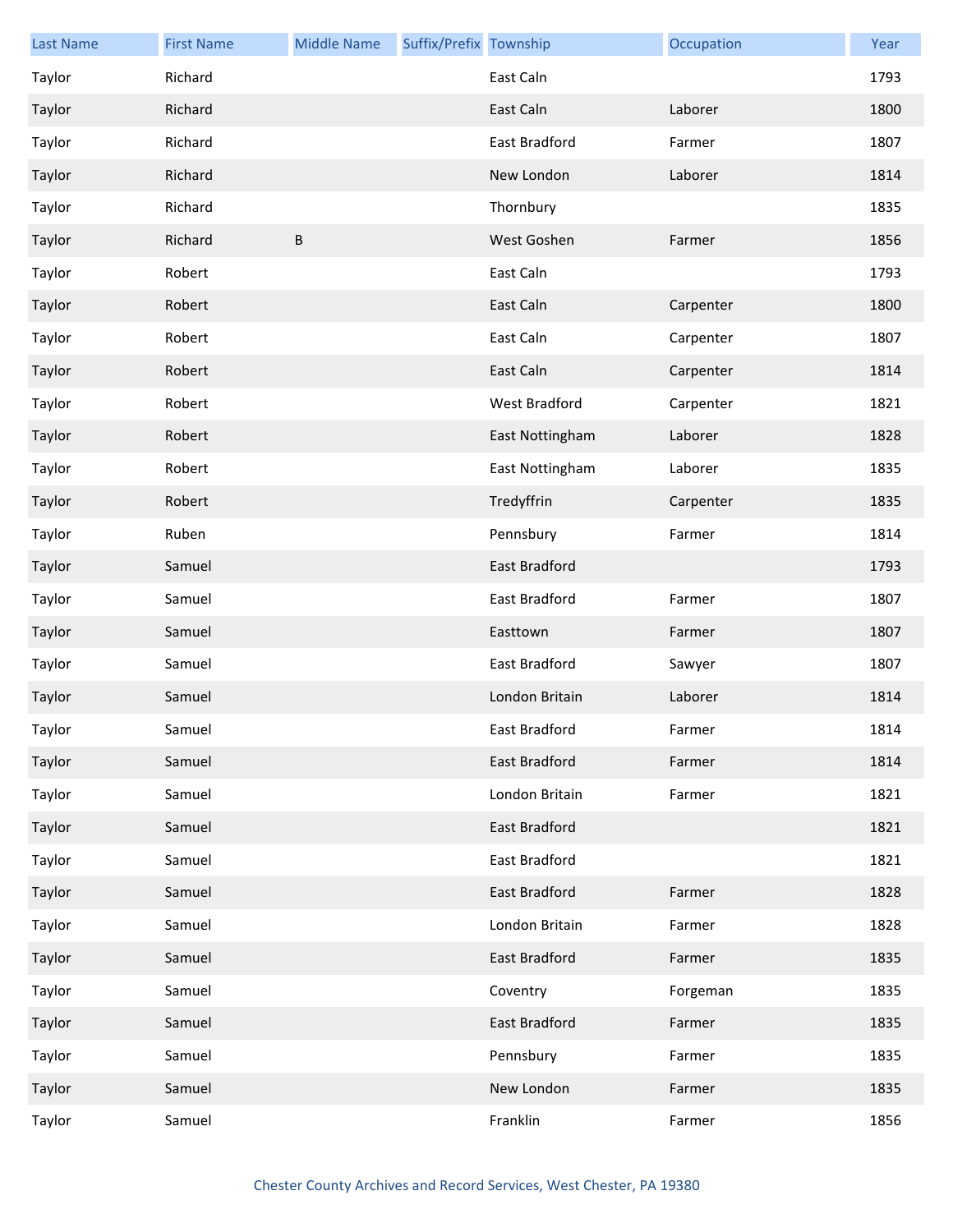| <b>Last Name</b> | <b>First Name</b> | <b>Middle Name</b> | Suffix/Prefix Township |                      | Occupation | Year |
|------------------|-------------------|--------------------|------------------------|----------------------|------------|------|
| Taylor           | Samuel            |                    |                        | Birmingham           | Farmer     | 1856 |
| Taylor           | Sarah             |                    |                        | Kennett              |            | 1828 |
| Taylor           | Sharpless         |                    |                        | Tredyffrin           |            | 1828 |
| Taylor           | Sharpless         |                    |                        | Tredyffrin           | Farmer     | 1835 |
| Taylor           | Sharpless         |                    |                        | <b>West Chester</b>  | Farmer     | 1856 |
| Taylor           | Stephen           |                    |                        | Thornbury            |            | 1793 |
| Taylor           | Stephen           |                    | Jr.                    | Thornbury            |            | 1800 |
| Taylor           | Stephen           |                    |                        | Thornbury            |            | 1800 |
| Taylor           | Stephen           |                    | Jr.                    | Thornbury            | Farmer     | 1807 |
| Taylor           | Stephen           |                    | Sr.                    | Thornbury            | Farmer     | 1807 |
| Taylor           | Stephen           |                    | Jr.                    | Thornbury            | Farmer     | 1814 |
| Taylor           | Stephen           |                    | Sr.                    | Thornbury            | Farmer     | 1814 |
| Taylor           | Stephen           |                    | Jr.                    | Thornbury            | Farmer     | 1821 |
| Taylor           | Stephen           |                    | Sr.                    | Thornbury            | Farmer     | 1821 |
| Taylor           | Stephen           |                    | Sr.                    | Thornbury            | Farmer     | 1828 |
| Taylor           | Stephen           |                    |                        | Thornbury            |            | 1835 |
| Taylor           | Stephen           |                    |                        | Westtown             | Farmer     | 1856 |
| Taylor           | Stephen           |                    |                        | Thornbury            | Farmer     | 1856 |
| Taylor           | Stephen           |                    |                        | West Chester         | Clerk      | 1856 |
| Taylor           | Thomas            |                    |                        | Goshen               |            | 1793 |
| Taylor           | Thomas            |                    |                        | Westtown             | Farmer     | 1807 |
| Taylor           | Thomas            |                    |                        | Westtown             | Farmer     | 1814 |
| Taylor           | Thomas            |                    |                        | Brandywine           | Sawyer     | 1821 |
| Taylor           | Thomas            |                    |                        | <b>East Bradford</b> |            | 1821 |
| Taylor           | Thomas            |                    |                        | Kennett              | Farmer     | 1821 |
| Taylor           | Thomas            |                    |                        | Kennett              | Farmer     | 1828 |
| Taylor           | Thomas            |                    |                        | Tredyffrin           | Stonemason | 1828 |
| Taylor           | Thomas            |                    |                        | Pennsbury            | Laborer    | 1828 |
| Taylor           | Thomas            |                    |                        | Brandywine           | Drover     | 1828 |
| Taylor           | Thomas            |                    |                        | Kennett              | Farmer     | 1835 |
| Taylor           | Thomas            |                    |                        | Willistown           | Mason      | 1835 |
| Taylor           | Thomas            |                    |                        | Kennett              | Farmer     | 1856 |
| Taylor           | Thomas            |                    | MD                     | Kennett Square       | Doctor     | 1856 |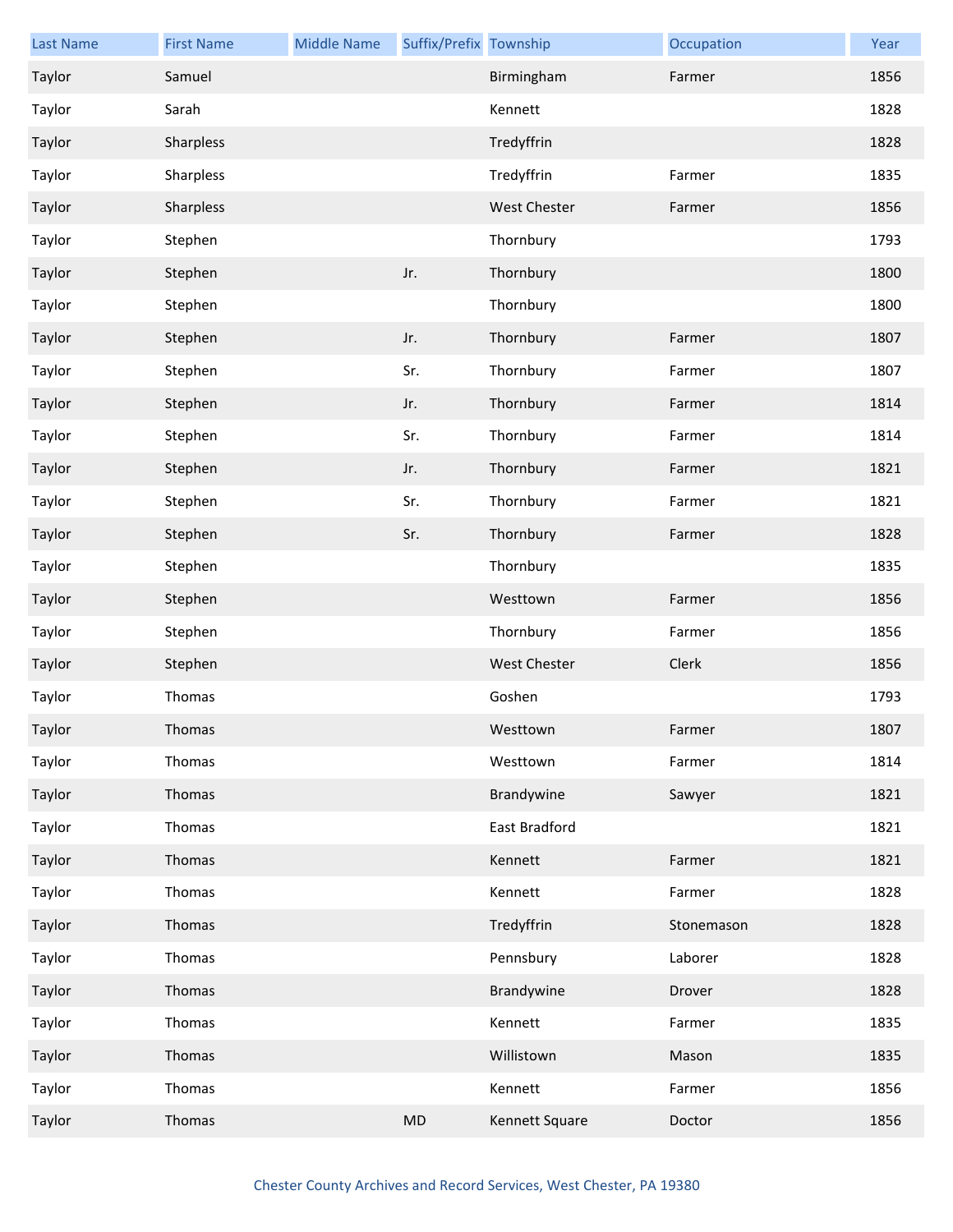| <b>Last Name</b> | <b>First Name</b> | <b>Middle Name</b> | Suffix/Prefix Township |                      | Occupation  | Year |
|------------------|-------------------|--------------------|------------------------|----------------------|-------------|------|
| Taylor           | Thomas            |                    |                        | Phoenixville         | Laborer     | 1856 |
| Taylor           | Thomas            |                    |                        | East Nottingham      | Tanner      | 1856 |
| Taylor           | Thomas            | D                  |                        | Pocopson             | Drover      | 1856 |
| Taylor           | Thomas            | $\mathsf S$        |                        | Thornbury            |             | 1835 |
| Taylor           | Thomas            | $\sf S$            |                        | Pennsbury            | Coachmaker  | 1856 |
| Taylor           | Thomas            | W                  |                        | East Marlborough     | Farmer      | 1856 |
| Taylor           | Tilton            |                    |                        | Schuylkill           | Nailer      | 1835 |
| Taylor           | <b>Titus</b>      |                    |                        | Westtown             |             | 1793 |
| Taylor           | <b>Titus</b>      |                    |                        | Westtown             | Farmer      | 1807 |
| Taylor           | <b>Titus</b>      |                    |                        | Westtown             | Farmer      | 1814 |
| Taylor           | <b>Titus</b>      |                    |                        | Westtown             | Farmer      | 1821 |
| Taylor           | <b>Titus</b>      |                    |                        | East Goshen          | Carpenter   | 1835 |
| Taylor           | William           |                    |                        | Pennsbury            |             | 1793 |
| Taylor           | William           |                    |                        | Newlin               |             | 1793 |
| Taylor           | William           |                    |                        | Kennett              | Innkeeper   | 1800 |
| Taylor           | William           |                    |                        | West Marlborough     |             | 1800 |
| Taylor           | William           |                    |                        | East Marlborough     | Shoemaker   | 1807 |
| Taylor           | William           |                    |                        | <b>West Chester</b>  | Storekeeper | 1807 |
| Taylor           | William           |                    |                        | West Chester         | Wagoner     | 1807 |
| Taylor           | William           |                    |                        | New Garden           | Shoemaker   | 1814 |
| Taylor           | William           |                    |                        | Honey Brook          |             | 1814 |
| Taylor           | William           |                    |                        | Goshen               | Mason       | 1814 |
| Taylor           | William           |                    |                        | Thornbury            | Storekeeper | 1814 |
| Taylor           | William           |                    |                        | Uwchlan              | Cooper      | 1814 |
| Taylor           | William           |                    |                        | East Nottingham      | Carpenter   | 1821 |
| Taylor           | William           |                    |                        | East Bradford        | Mason       | 1821 |
| Taylor           | William           |                    |                        | East Marlborough     | Wheelwright | 1821 |
| Taylor           | William           |                    |                        | East Bradford        |             | 1821 |
| Taylor           | William           |                    |                        | New Garden           | Farmer      | 1821 |
| Taylor           | William           |                    |                        | <b>East Bradford</b> | Farmer      | 1828 |
| Taylor           | William           |                    |                        | East Nottingham      | Carpenter   | 1828 |
| Taylor           | William           |                    |                        | East Nottingham      | Tanner      | 1828 |
| Taylor           | William           |                    |                        | West Bradford        | Stonemason  | 1828 |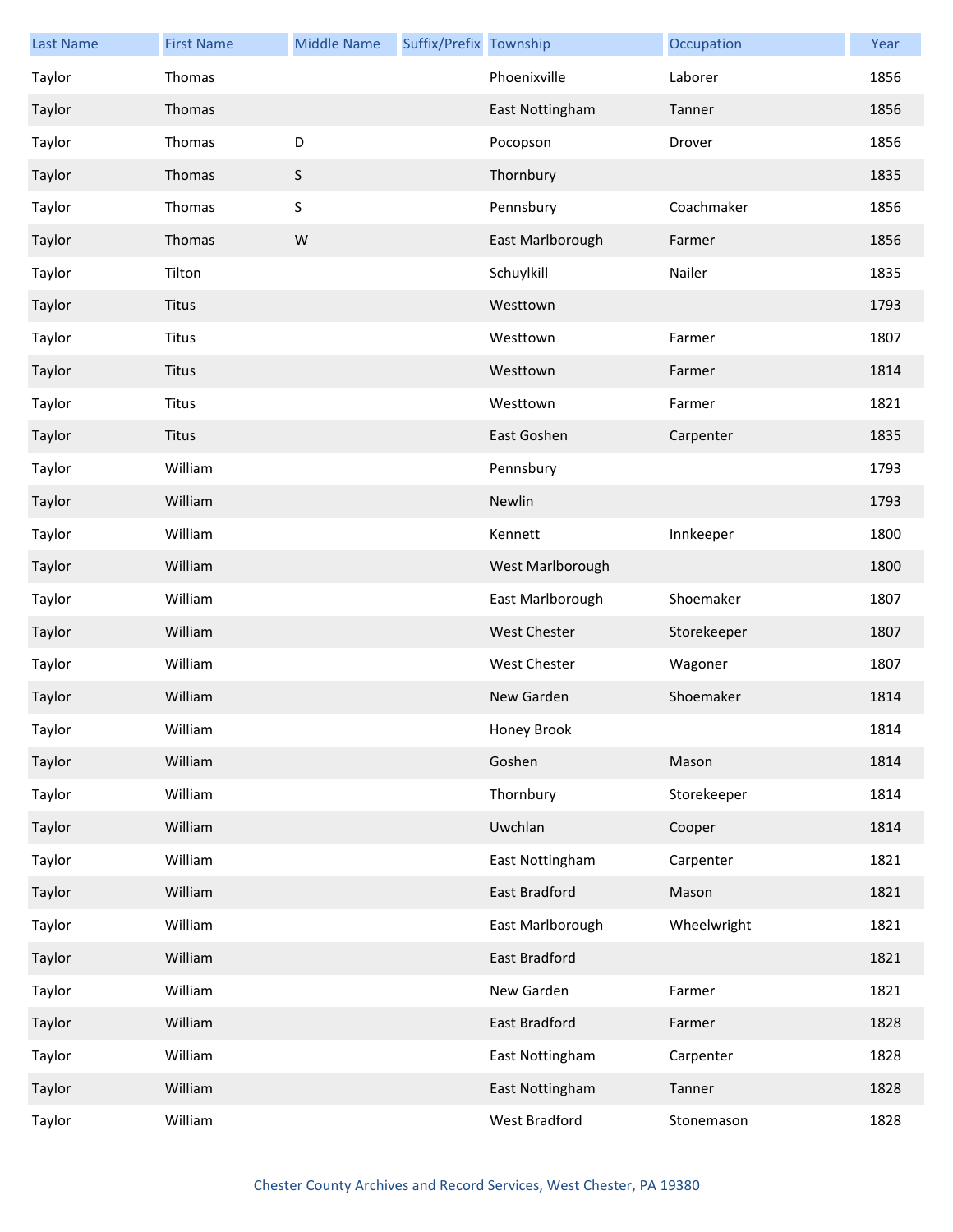| <b>Last Name</b> | <b>First Name</b> | <b>Middle Name</b> | Suffix/Prefix Township |                      | Occupation   | Year |
|------------------|-------------------|--------------------|------------------------|----------------------|--------------|------|
| Taylor           | William           |                    |                        | Uwchlan              | Blacksmith   | 1828 |
| Taylor           | William           |                    |                        | East Marlborough     | Wheelwright  | 1828 |
| Taylor           | William           |                    |                        | <b>Upper Oxford</b>  | Manufacturer | 1828 |
| Taylor           | William           |                    |                        | East Marlborough     | Wheelwright  | 1835 |
| Taylor           | William           |                    |                        | Willistown           | Blacksmith   | 1835 |
| Taylor           | William           |                    |                        | Lower Oxford         | Carpenter    | 1835 |
| Taylor           | William           |                    |                        | East Nottingham      | Farmer       | 1835 |
| Taylor           | William           |                    |                        | Kennett Square       | Laborer      | 1856 |
| Taylor           | William           |                    |                        | East Marlborough     | Farmer       | 1856 |
| Taylor           | William           |                    |                        | East Nottingham      | Farmer       | 1856 |
| Taylor           | William           |                    |                        | New Garden           | Farmer       | 1856 |
| Taylor           | William           |                    |                        | London Britain       | Farmer       | 1856 |
| Taylor           | William           |                    |                        | Birmingham           | Carpenter    | 1856 |
| Taylor           | William           | ${\sf A}$          |                        | <b>West Chester</b>  | Carpenter    | 1856 |
| Taylor           | William           | B                  |                        | Pennsbury            | Wheelwright  | 1835 |
| Taylor           | William           | G                  |                        | Uwchlan              | Blacksmith   | 1835 |
| Taylor           | William           | G                  |                        | West Whiteland       | Laborer      | 1856 |
| Taylor           | William           | G                  |                        | Phoenixville         | Blacksmith   | 1856 |
| Taylor           | William           | Η.                 |                        | Westtown             | Merchant     | 1821 |
| Taylor           | William           | Η.                 |                        | Birmingham           | Farmer       | 1828 |
| Taylor           | William           | Η.                 |                        | Birmingham           | Farmer       | 1835 |
| Taylor           | William           | ${\sf R}$          |                        | East Nottingham      | Carpenter    | 1856 |
| Taylor           | William           | W                  |                        | West Chester         | Liveryman    | 1856 |
| Taylor           | Z                 | ${\sf P}$          |                        | Kennett              | Farmer       | 1856 |
| Taylor           | Zebulon           |                    |                        | Kennett              | Miller       | 1835 |
| Tea              | Mark              |                    |                        | <b>East Nantmeal</b> | Laborer      | 1835 |
| Teadwiler        | Jacob             |                    |                        | East Nantmeal        | Carter       | 1821 |
| Teamanis         | Charles           |                    |                        | Lower Oxford         | Laborer      | 1835 |
| Teaney           | Samuel            |                    |                        | Lower Oxford         | Laborer      | 1828 |
| Teany            | Abraham           |                    |                        | Pikeland             | Laborer      | 1814 |
| Teany            | Henry             |                    |                        | Pikeland             | Farmer       | 1807 |
| Teany            | Jacob             |                    |                        | Pikeland             | Shoemaker    | 1807 |
| Teany            | Jacob             |                    |                        | Pikeland             | Laborer      | 1814 |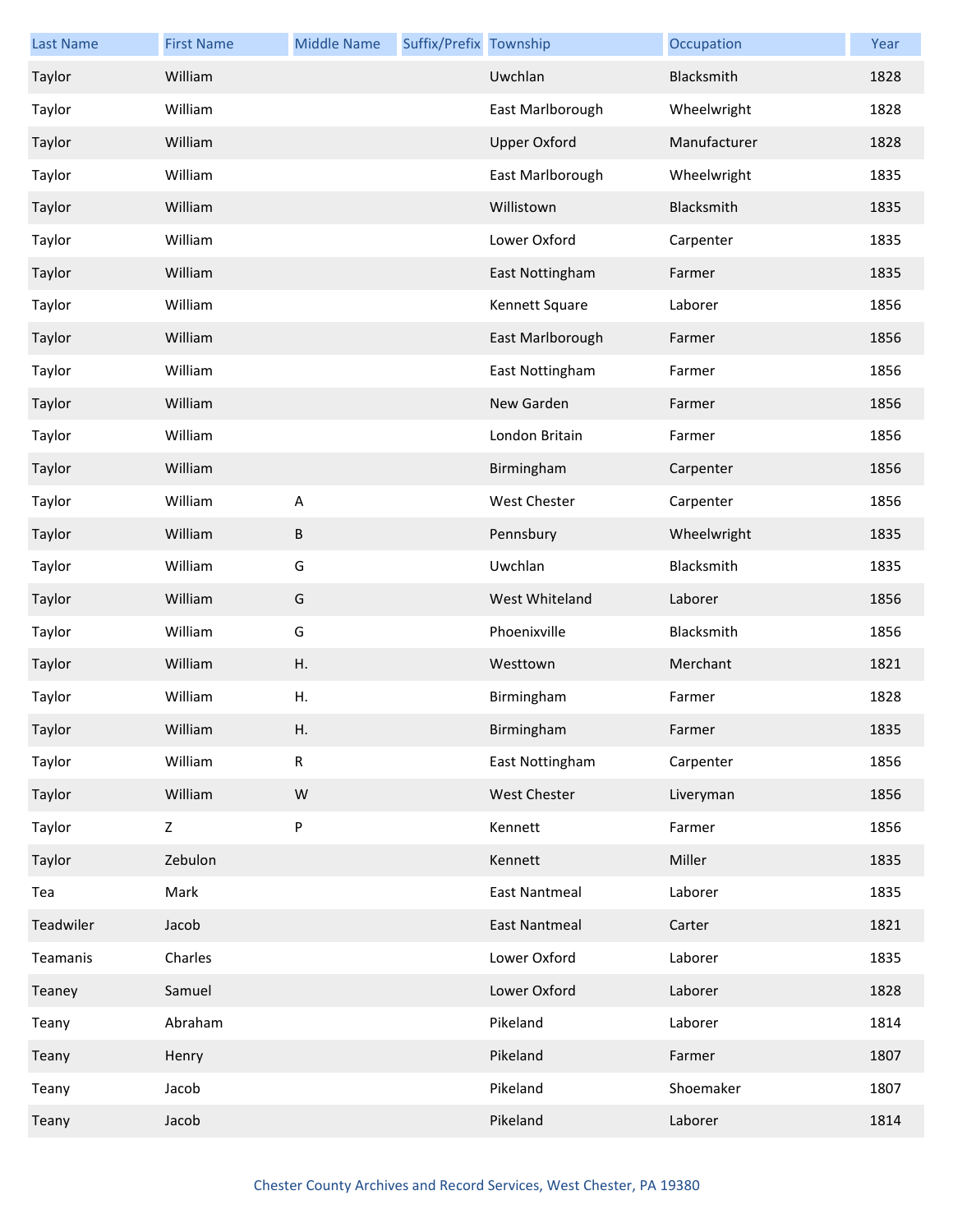| <b>Last Name</b> | <b>First Name</b> | <b>Middle Name</b> | Suffix/Prefix Township |                      | Occupation | Year |
|------------------|-------------------|--------------------|------------------------|----------------------|------------|------|
| Teany            | John              |                    |                        | Pikeland             | Laborer    | 1814 |
| Teany            | Michael           |                    |                        | Pikeland             | Carpenter  | 1807 |
| Tearl            | John              |                    |                        | East Whiteland       | Laborer    | 1856 |
| Tearney          | Eugene            |                    |                        | Phoenixville         | Carder     | 1856 |
| Teas             | Charles           |                    |                        | Westtown             | Farmer     | 1807 |
| Teasdale         | William           |                    |                        | Sadsbury             | Mitler     | 1856 |
| Teat             | Robert            |                    |                        | Honey Brook          | Cordwainer | 1814 |
| Teator           | John              |                    |                        | West Marlborough     |            | 1793 |
| Teavans          | William           |                    |                        | West Bradford        | Farmer     | 1856 |
| Tects            | John              |                    |                        | Vincent              |            | 1800 |
| Tedwiler         | Abraham           |                    |                        | Vincent              | Yeoman     | 1807 |
| Tedwiler         | Andrew            |                    |                        | Vincent              | Carpenter  | 1807 |
| Tedwiler         | Christian         |                    |                        | <b>West Nantmeal</b> | Plasterer  | 1828 |
| Tedwiler         | Christian         |                    |                        | <b>West Nantmeal</b> | Plasterer  | 1835 |
| Tedwiler         | Jacob             |                    |                        | <b>East Nantmeal</b> | Farmer     | 1828 |
| Teeling          | James             |                    |                        | Phoenixville         | Pudler     | 1856 |
| Teeling          | Thomas            |                    |                        | Phoenixville         | Laborer    | 1856 |
| Teeny            | Christian         |                    |                        | Pikeland             |            | 1800 |
| Teeny            | Henry             |                    |                        | Pikeland             |            | 1800 |
| Teeny            | Michael           |                    |                        | Pikeland             |            | 1800 |
| Tees             | James             |                    |                        | Sadsbury             | Laborer    | 1828 |
| Teets            | John              |                    |                        | Vincent              |            | 1793 |
| Temanes          | Charles           |                    |                        | Lower Oxford         | Laborer    | 1828 |
| Temanes          | George            |                    |                        | Lower Oxford         | Farmer     | 1828 |
| Temanis          | George            |                    |                        | Lower Oxford         | Laborer    | 1835 |
| Temanis          | George            |                    |                        | Lower Oxford         | Farmer     | 1856 |
| Temanis          | Robert            |                    |                        | Lower Oxford         | Laborer    | 1856 |
| Temanus          | Charles           |                    |                        | Lower Oxford         | Farmer     | 1814 |
| Temanus          | Conrad            | C.                 |                        | Lower Oxford         | Farmer     | 1814 |
| Temanus          | George            |                    |                        | Lower Oxford         | Farmer     | 1814 |
| Temple           | Abraham           |                    |                        | Willistown           | Farmer     | 1821 |
| Temple           | Abraham           |                    |                        | West Bradford        | Farmer     | 1828 |
| Temple           | Abraham           |                    |                        | West Bradford        | Farmer     | 1856 |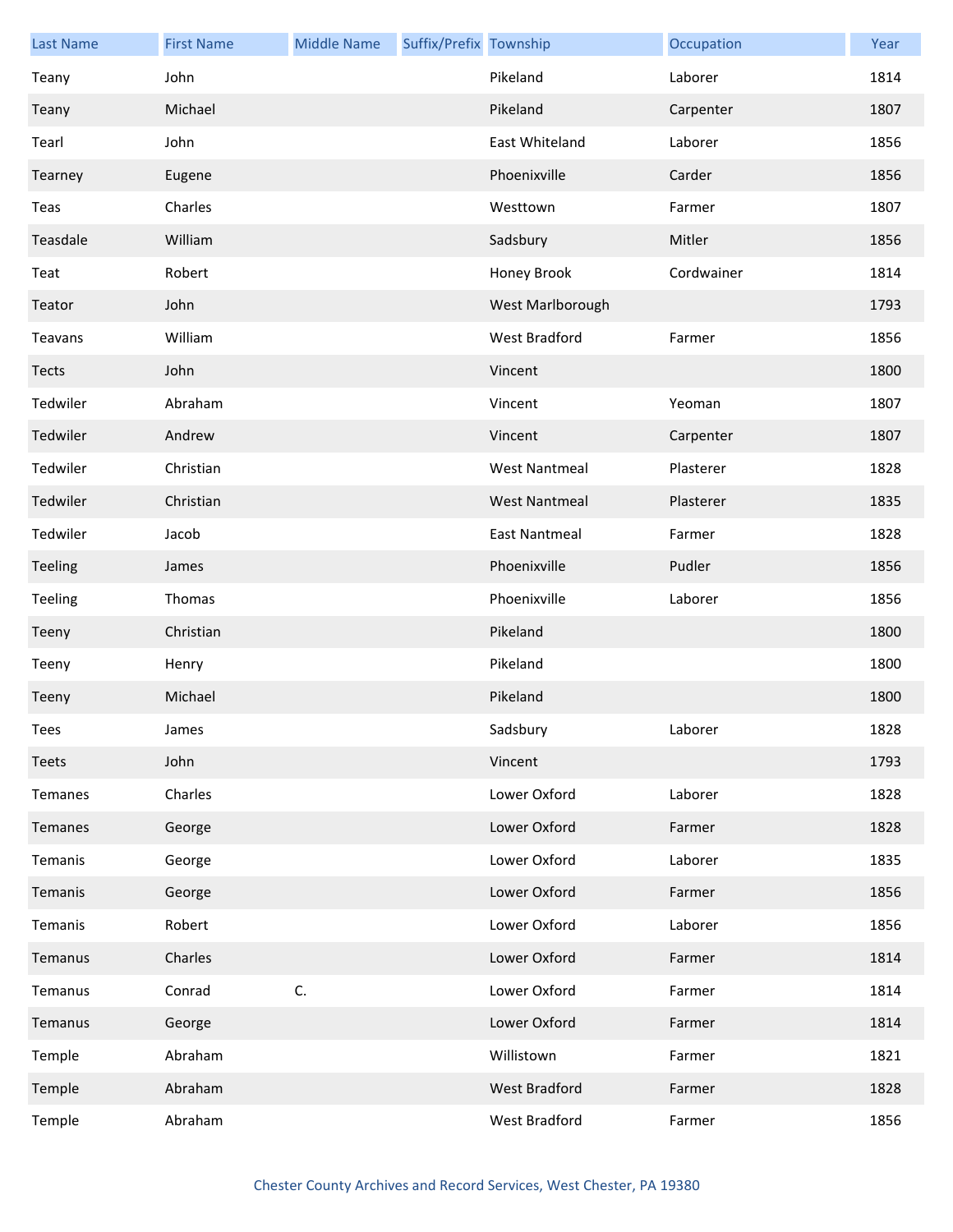| <b>Last Name</b> | <b>First Name</b> | <b>Middle Name</b> | Suffix/Prefix Township |                      | Occupation        | Year |
|------------------|-------------------|--------------------|------------------------|----------------------|-------------------|------|
| Temple           | Abram             |                    |                        | <b>West Bradford</b> | Storekeeper       | 1835 |
| Temple           | Alben             |                    |                        | Pennsbury            | Laborer           | 1828 |
| Temple           | Alben             |                    |                        | Pennsbury            | Farmer            | 1835 |
| Temple           | Benjamin          |                    |                        | Pennsbury            |                   | 1793 |
| Temple           | Benjamin          |                    | Jr.                    | Pennsbury            |                   | 1800 |
| Temple           | Benjamin          |                    |                        | Pennsbury            |                   | 1800 |
| Temple           | Benjamin          |                    |                        | Pennsbury            | Farmer            | 1807 |
| Temple           | Benjamin          |                    |                        | Pennsbury            | Farmer            | 1814 |
| Temple           | Caleb             |                    |                        | Pennsbury            |                   | 1793 |
| Temple           | Caleb             |                    |                        | Pennsbury            |                   | 1800 |
| Temple           | Caleb             |                    |                        | Pennsbury            | Farmer            | 1807 |
| Temple           | Caleb             |                    |                        | West Bradford        | Fuller            | 1828 |
| Temple           | Caleb             |                    |                        | West Bradford        | Farmer            | 1835 |
| Temple           | Caleb             |                    |                        | East Fallowfield     | Laborer           | 1856 |
| Temple           | Daniel            |                    |                        | New Garden           | Farmer            | 1800 |
| Temple           | Daniel            |                    |                        | Willistown           | Farmer            | 1821 |
| Temple           | Daniel            |                    |                        | West Bradford        | Fuller            | 1828 |
| Temple           | Daniel            |                    |                        | West Bradford        | Wool manufacturer | 1835 |
| Temple           | Daniel            |                    |                        | West Bradford        | Farmer            | 1856 |
| Temple           | Edward            |                    |                        | Pennsbury            |                   | 1793 |
| Temple           | Edward            |                    |                        | Pennsbury            |                   | 1800 |
| Temple           | Edward            |                    |                        | Pennsbury            | Farmer            | 1814 |
| Temple           | Edward            |                    |                        | Pennsbury            | Farmer            | 1835 |
| Temple           | Edward            |                    |                        | Pennsbury            | Miller            | 1856 |
| Temple           | Edward            | <b>B.</b>          |                        | Pennsbury            | Farmer            | 1807 |
| Temple           | Edward            | В.                 |                        | Pennsbury            | Farmer            | 1821 |
| Temple           | Edward            | <b>B.</b>          |                        | Pennsbury            | Farmer            | 1828 |
| Temple           | Hadley            |                    |                        | East Bradford        | Laborer           | 1856 |
| Temple           | Henry             |                    |                        | West Bradford        | Laborer           | 1856 |
| Temple           | Isaac             |                    |                        | Brandywine           |                   | 1793 |
| Temple           | Isaac             |                    |                        | Uwchlan              | Farmer            | 1814 |
| Temple           | Isaac             |                    |                        | Pennsbury            | Mason             | 1814 |
| Temple           | Isaac             |                    |                        | Brandywine           | Farmer            | 1821 |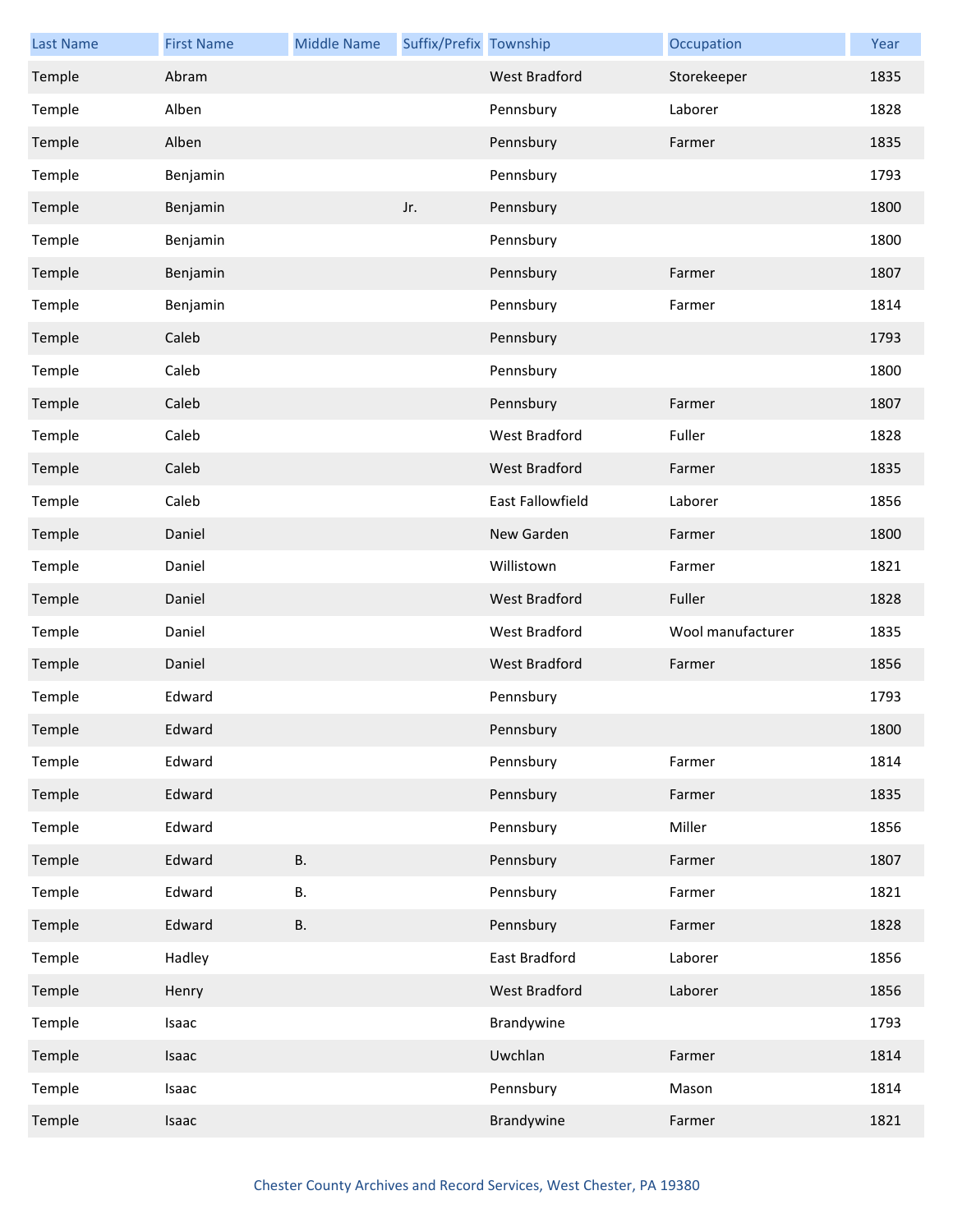| <b>Last Name</b> | <b>First Name</b> | <b>Middle Name</b> | Suffix/Prefix Township |                      | Occupation    | Year |
|------------------|-------------------|--------------------|------------------------|----------------------|---------------|------|
| Temple           | Israel            |                    |                        | East Bradford        |               | 1856 |
| Temple           | James             |                    |                        | Pennsbury            | Farmer        | 1807 |
| Temple           | James             |                    |                        | Brandywine           | Farmer        | 1807 |
| Temple           | James             |                    |                        | Pennsbury            | Farmer        | 1814 |
| Temple           | James             |                    |                        | Pennsbury            | Farmer        | 1821 |
| Temple           | James             |                    |                        | Pennsbury            | Farmer        | 1828 |
| Temple           | John              |                    |                        | East Caln            |               | 1793 |
| Temple           | John              |                    |                        | West Whiteland       | Shoemaker     | 1800 |
| Temple           | John              |                    |                        | Goshen               | Shoemaker     | 1807 |
| Temple           | John              |                    |                        | Pennsbury            | Farmer        | 1807 |
| Temple           | John              |                    |                        | Goshen               | Farmer        | 1814 |
| Temple           | John              |                    |                        | Pennsbury            | Farmer        | 1814 |
| Temple           | John              |                    |                        | West Goshen          |               | 1821 |
| Temple           | John              |                    |                        | Pennsbury            | Farmer        | 1821 |
| Temple           | John              |                    |                        | Brandywine           | Laborer       | 1828 |
| Temple           | John              |                    |                        | Pennsbury            | Farmer        | 1828 |
| Temple           | John              |                    |                        | West Marlborough     | Laborer       | 1835 |
| Temple           | John              |                    |                        | East Brandywine      | Laborer       | 1856 |
| Temple           | John              |                    |                        | East Caln            | Laborer       | 1856 |
| Temple           | John              | B                  |                        | <b>West Bradford</b> | Watch cleaner | 1856 |
| Temple           | Joseph            |                    |                        | New Garden           |               | 1793 |
| Temple           | Joseph            |                    |                        | New Garden           | Farmer        | 1800 |
| Temple           | Joseph            |                    |                        | Pennsbury            |               | 1800 |
| Temple           | Joseph            |                    |                        | New Garden           | Farmer        | 1807 |
| Temple           | Joseph            |                    |                        | Pennsbury            | Laborer       | 1807 |
| Temple           | Joseph            |                    |                        | Pennsbury            | Farmer        | 1814 |
| Temple           | Joseph            |                    |                        | Pennsbury            | Weaver        | 1814 |
| Temple           | Joseph            |                    |                        | Sadsbury             | Laborer       | 1821 |
| Temple           | Joseph            |                    |                        | Pennsbury            | Farmer        | 1821 |
| Temple           | Joseph            |                    |                        | Pennsbury            | Laborer       | 1828 |
| Temple           | Joseph            |                    |                        | Pennsbury            | Farmer        | 1835 |
| Temple           | Joseph            |                    |                        | Kennett              | Mason         | 1835 |
| Temple           | Mary              |                    |                        | West Marlborough     |               | 1835 |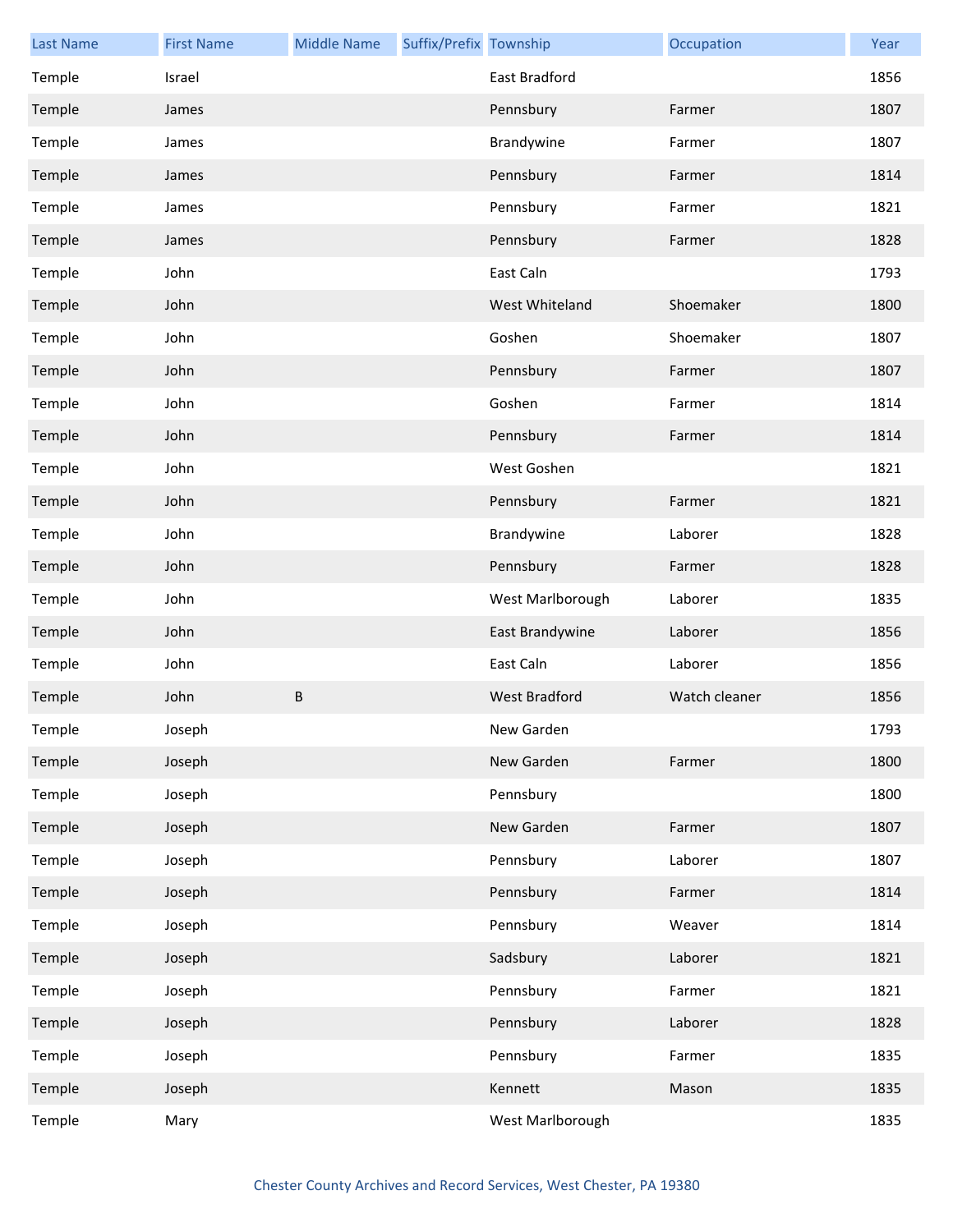| <b>Last Name</b> | <b>First Name</b> | <b>Middle Name</b> | Suffix/Prefix Township |                      | Occupation   | Year |
|------------------|-------------------|--------------------|------------------------|----------------------|--------------|------|
| Temple           | Milton            | $\mathsf D$        |                        | <b>West Chester</b>  | Cabinetmaker | 1835 |
| Temple           | Norris            |                    |                        | Pennsbury            | Farmer       | 1835 |
| Temple           | norris            |                    |                        | Pennsbury            | Farmer       | 1856 |
| Temple           | Richard           |                    |                        | Uwchlan              | Laborer      | 1828 |
| Temple           | Richard           |                    |                        | Uwchlan              | Carter       | 1835 |
| Temple           | Robert            |                    |                        | Pennsbury            | Laborer      | 1807 |
| Temple           | Robert            |                    |                        | Pennsbury            | Laborer      | 1814 |
| Temple           | Ruth              |                    |                        | Willistown           | Farmer       | 1835 |
| Temple           | Samuel            |                    |                        | Pennsbury            |              | 1793 |
| Temple           | Samuel            |                    |                        | Kennett              | Shoemaker    | 1814 |
| Temple           | Samuel            |                    |                        | Charlestown          | Smith        | 1821 |
| Temple           | Samuel            |                    |                        | Pennsbury            | Cordwainer   | 1821 |
| Temple           | Samuel            |                    |                        | Pennsbury            | Shoemaker    | 1828 |
| Temple           | Samuel            |                    |                        | Pennsbury            | Wagoner      | 1835 |
| Temple           | Smedley           |                    |                        | <b>West Bradford</b> | Manufacturer | 1856 |
| Temple           | Solomon           |                    |                        | Pennsbury            | "nothing"    | 1814 |
| Temple           | Stephen           |                    |                        | Londonderry          |              | 1793 |
| Temple           | Thomas            |                    | Jr.                    | Pennsbury            |              | 1793 |
| Temple           | Thomas            |                    |                        | Brandywine           |              | 1793 |
| Temple           | Thomas            |                    |                        | Brandywine           |              | 1793 |
| Temple           | Thomas            |                    |                        | Pennsbury            |              | 1793 |
| Temple           | Thomas            |                    |                        | Pennsbury            |              | 1800 |
| Temple           | Thomas            |                    |                        | Pennsbury            | Gentleman    | 1807 |
| Temple           | Thomas            |                    |                        | Brandywine           | Saddler      | 1807 |
| Temple           | Thomas            |                    |                        | Brandywine           | Farmer       | 1807 |
| Temple           | Thomas            |                    |                        | Brandywine           | Farmer       | 1814 |
| Temple           | Thomas            |                    |                        | Willistown           | Innkeeper    | 1814 |
| Temple           | Thomas            |                    |                        | Brandywine           | Carter       | 1814 |
| Temple           | Thomas            |                    |                        | Brandywine           | Farmer       | 1821 |
| Temple           | Thomas            |                    |                        | Brandywine           | Carter       | 1821 |
| Temple           | Thomas            |                    |                        | Uwchlan              | Carter       | 1828 |
| Temple           | Thomas            |                    |                        | Kennett              | Laborer      | 1828 |
| Temple           | Thomas            |                    |                        | East Bradford        | Farmer       | 1828 |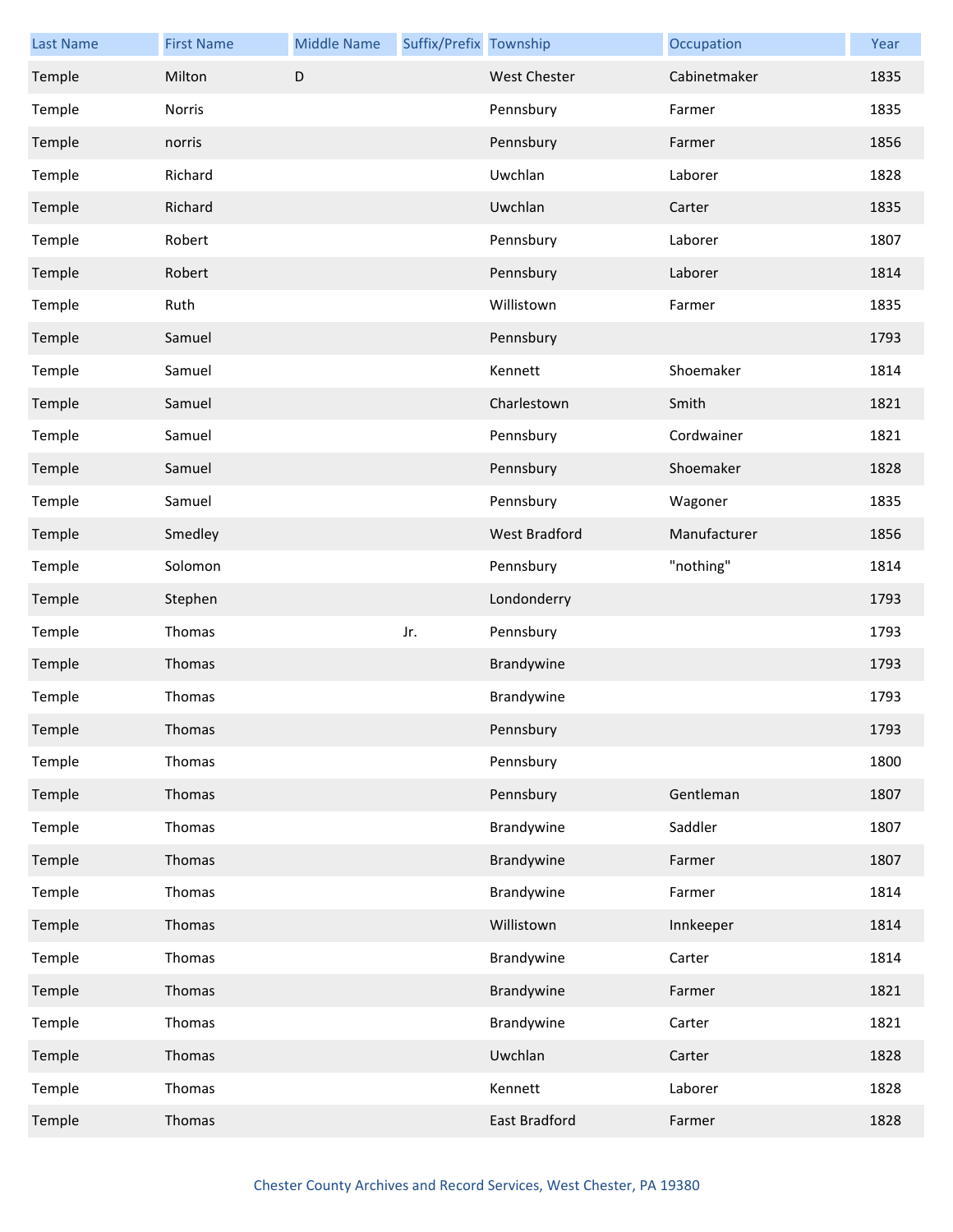| <b>Last Name</b> | <b>First Name</b> | <b>Middle Name</b> | Suffix/Prefix Township |                      | Occupation         | Year |
|------------------|-------------------|--------------------|------------------------|----------------------|--------------------|------|
| Temple           | Thomas            |                    |                        | East Bradford        | Laborer            | 1835 |
| Temple           | Thomas            |                    |                        | Uwchlan              | Tanner             | 1856 |
| Temple           | William           |                    |                        | Uwchlan              |                    | 1793 |
| Temple           | William           |                    |                        | Brandywine           |                    | 1793 |
| Temple           | William           |                    |                        | Brandywine           |                    | 1793 |
| Temple           | William           |                    |                        | Pennsbury            |                    | 1800 |
| Temple           | William           |                    |                        | Brandywine           | Farmer             | 1807 |
| Temple           | William           |                    |                        | Kennett              | Cordwainer         | 1814 |
| Temple           | William           |                    |                        | Brandywine           | Farmer             | 1814 |
| Temple           | William           |                    |                        | Sadsbury             | Innkeeper & Farmer | 1821 |
| Temple           | William           |                    |                        | Brandywine           | Farmer             | 1821 |
| Temple           | William           |                    |                        | Uwchlan              | Laborer            | 1821 |
| Temple           | William           |                    |                        | Brandywine           | Laborer            | 1828 |
| Temple           | William           |                    |                        | Kennett              | Laborer            | 1828 |
| Temple           | William           |                    |                        | East Bradford        | Laborer            | 1835 |
| Temple           | William           |                    |                        | Pennsbury            | Laborer            | 1835 |
| Temple           | William           |                    |                        | West Bradford        | Laborer            | 1856 |
| Templen          | James             |                    |                        | Vincent              |                    | 1793 |
| Templen          | Richard           |                    |                        | <b>West Nantmeal</b> |                    | 1800 |
| Templen          | Samuel            |                    |                        | Tredyffrin           | Laborer            | 1807 |
| Templen          | William           |                    |                        | Vincent              |                    | 1793 |
| Templen          | William           |                    |                        | Vincent              |                    | 1800 |
| Templeton        | Alexander         |                    |                        | Tredyffrin           |                    | 1793 |
| Templeton        | Alexander         |                    |                        | East Whiteland       |                    | 1793 |
| Templeton        | Alexander         |                    |                        | East Whiteland       |                    | 1800 |
| Templeton        | Alexander         |                    |                        | East Whiteland       | Farmer             | 1814 |
| Templeton        | Benjamin          |                    |                        | West Brandywine      | Farmer             | 1856 |
| Templeton        | Elizabeth         |                    |                        | East Whiteland       | Farmer             | 1807 |
| Templeton        | Elizabeth         |                    | Widow                  | Honey Brook          |                    | 1807 |
| Templeton        | James             |                    |                        | East Fallowfield     | Weaver             | 1814 |
| Templeton        | James             |                    |                        | East Fallowfield     | Weaver             | 1828 |
| Templeton        | James             |                    |                        | Sadsbury             | Weaver             | 1828 |
| Templeton        | James             | G                  |                        | West Brandywine      | Farmer             | 1856 |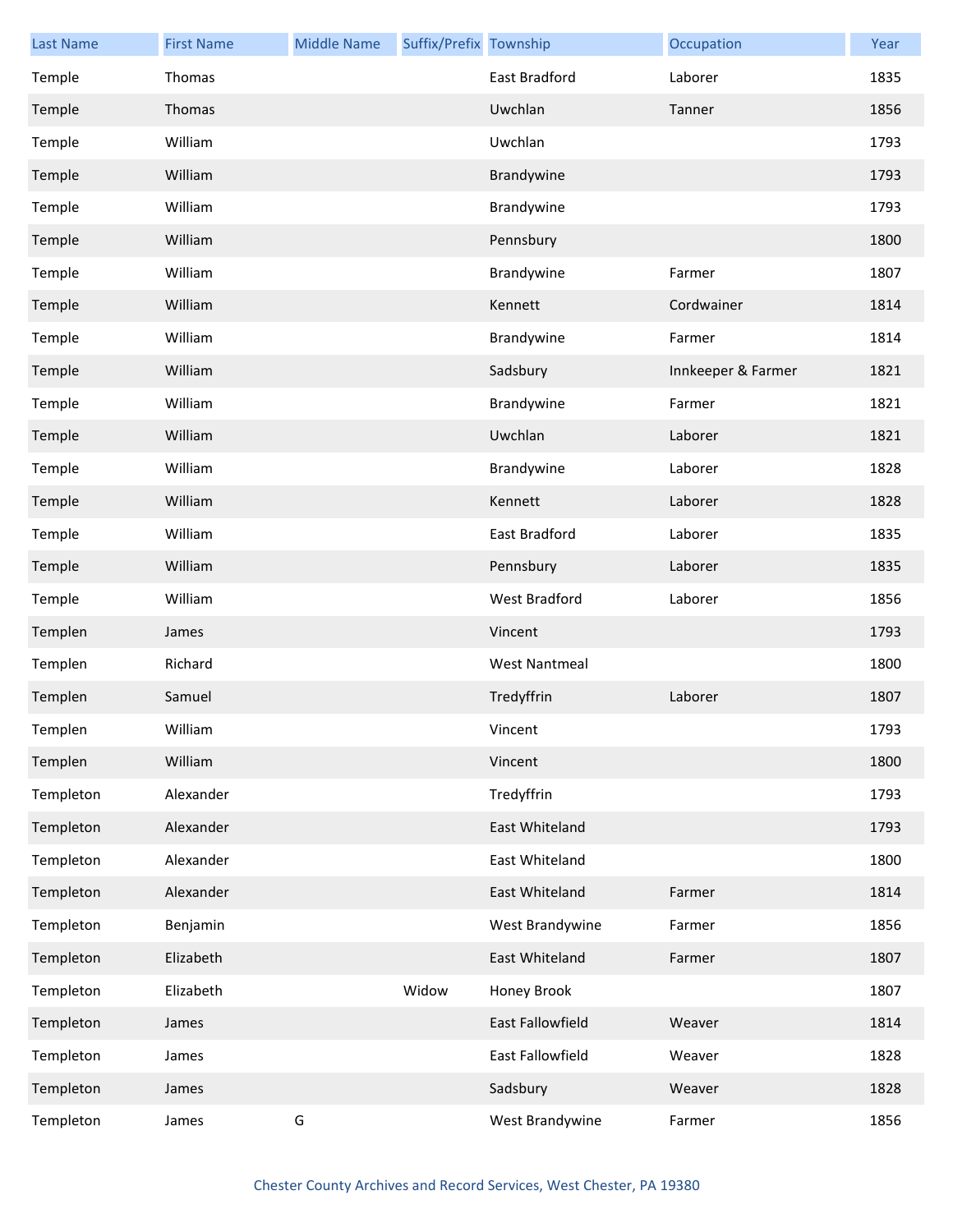| <b>Last Name</b> | <b>First Name</b> | <b>Middle Name</b> | Suffix/Prefix Township |                      | Occupation           | Year |
|------------------|-------------------|--------------------|------------------------|----------------------|----------------------|------|
| Templeton        | Jehu              |                    |                        | East Whiteland       | Farmer               | 1828 |
| Templeton        | John              |                    |                        | New London           |                      | 1793 |
| Templeton        | John              |                    |                        | East Whiteland       |                      | 1793 |
| Templeton        | John              |                    |                        | East Whiteland       | Farmer               | 1807 |
| Templeton        | John              |                    |                        | East Whiteland       | Farmer               | 1814 |
| Templeton        | John              |                    |                        | Honey Brook          |                      | 1814 |
| Templeton        | John              |                    |                        | East Whiteland       | Tavern Keeper        | 1821 |
| Templeton        | John              |                    |                        | Brandywine           | Farmer               | 1821 |
| Templeton        | John              |                    |                        | Brandywine           | Farmer               | 1828 |
| Templeton        | John              |                    |                        | East Whiteland       | Farmer               | 1835 |
| Templeton        | John              |                    | Esq.                   | Brandywine           | Farmer               | 1835 |
| Templeton        | John              |                    |                        | East Whiteland       | Farmer               | 1856 |
| Templeton        | John              |                    |                        | West Brandywine      | Justice of the Peace | 1856 |
| Templeton        | Samuel            |                    |                        | Honey Brook          |                      | 1793 |
| Templeton        | William           |                    |                        | Honey Brook          | Farmer               | 1807 |
| Templeton        | William           |                    |                        | Honey Brook          |                      | 1814 |
| Templeton        | William           |                    |                        | Honey Brook          | Farmer               | 1821 |
| Templeton        | William           |                    |                        | Honey Brook          | Farmer               | 1828 |
| Templeton        | William           |                    |                        | East Whiteland       | Farmer               | 1835 |
| Templeton        | William           |                    |                        | Honey Brook          | Farmer               | 1835 |
| Templeton        | William           |                    |                        | Honeybrook           | Farmer               | 1856 |
| Templeton        | William           |                    |                        | East Whiteland       | Farmer               | 1856 |
| Templin          | <b>Brancen</b>    |                    |                        | <b>East Nantmeal</b> | Laborer              | 1828 |
| Templin          | <b>Branson</b>    |                    |                        | <b>East Nantmeal</b> | Farmer               | 1821 |
| Templin          | George            |                    |                        | South Coventry       | Laborer              | 1856 |
| Templin          | James             |                    |                        | Vincent              | Laborer              | 1828 |
| Templin          | James             |                    |                        | Coventry             | Storekeeper          | 1835 |
| Templin          | James             |                    |                        | <b>West Vincent</b>  | Laborer              | 1856 |
| Templin          | John              |                    |                        | <b>East Nantmeal</b> | Farmer               | 1800 |
| Templin          | John              |                    |                        | <b>East Nantmeal</b> | Farmer               | 1807 |
| Templin          | John              |                    |                        | <b>East Nantmeal</b> | Farmer               | 1814 |
| Templin          | John              |                    |                        | Uwchlan              | Miller               | 1814 |
| Templin          | John              |                    |                        | <b>East Nantmeal</b> | Farmer               | 1821 |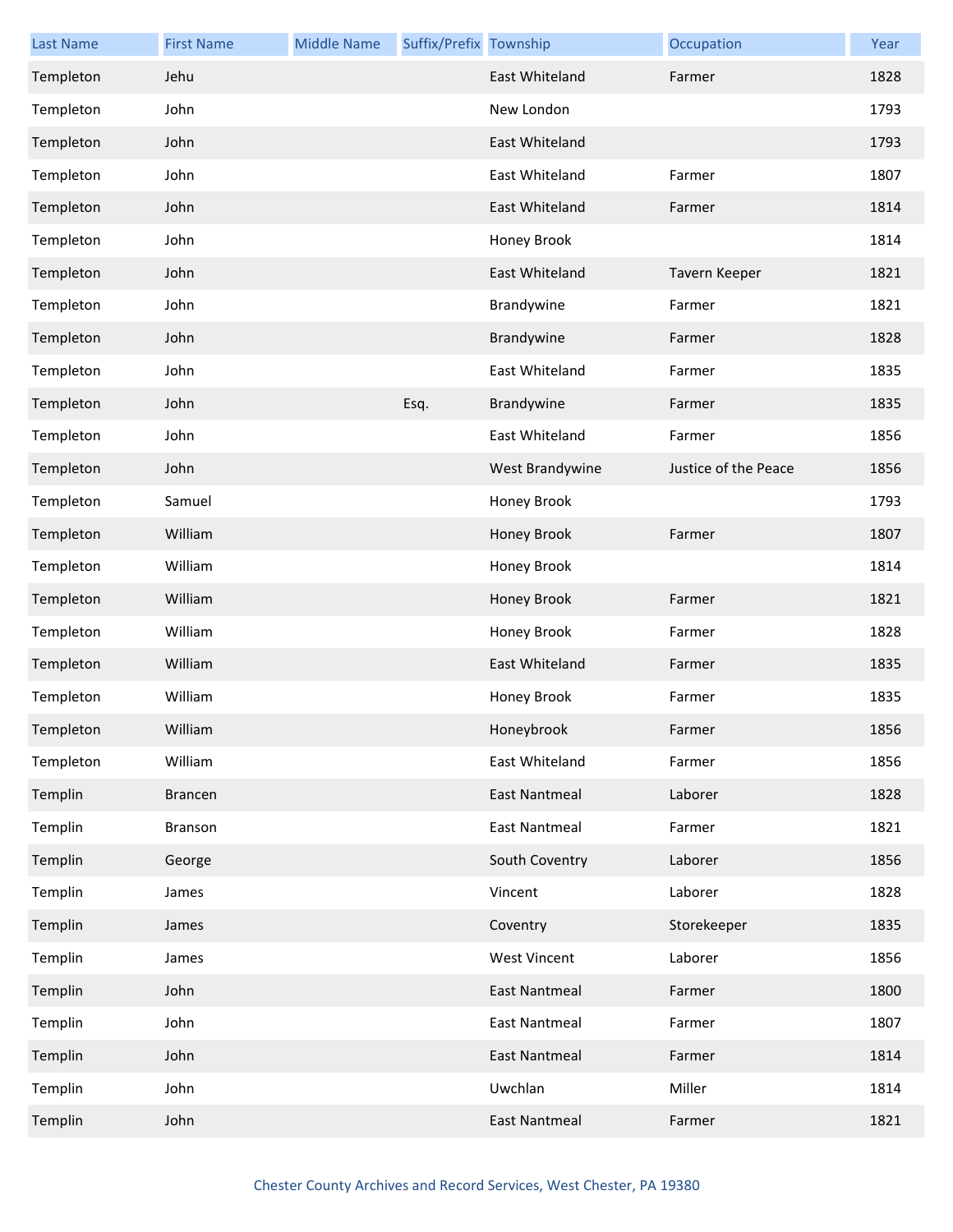| <b>Last Name</b> | <b>First Name</b> | <b>Middle Name</b> | Suffix/Prefix Township |                      | Occupation | Year |
|------------------|-------------------|--------------------|------------------------|----------------------|------------|------|
| Templin          | John              |                    |                        | <b>East Nantmeal</b> | Farmer     | 1828 |
| Templin          | John              |                    |                        | <b>East Nantmeal</b> | Farmer     | 1835 |
| Templin          | John              |                    |                        | Honeybrook           | Laborer    | 1856 |
| Templin          | John              | H                  |                        | <b>West Vincent</b>  | Farmer     | 1856 |
| Templin          | Lewis             |                    |                        | <b>West Vincent</b>  | Carpenter  | 1856 |
| Templin          | Lewis             |                    |                        | Warwick              | Farmer     | 1856 |
| Templin          | Richard           |                    |                        | West Caln            |            | 1793 |
| Templin          | Richard           |                    |                        | East Nantmeal        |            | 1793 |
| Templin          | Richard           |                    |                        | <b>East Nantmeal</b> | Farmer     | 1800 |
| Templin          | Richard           |                    |                        | <b>East Nantmeal</b> | Farmer     | 1807 |
| Templin          | Richard           |                    |                        | <b>East Nantmeal</b> | Farmer     | 1814 |
| Templin          | Richard           |                    |                        | East Nantmeal        |            | 1821 |
| Templin          | Richard           |                    |                        | West Whiteland       | Laborer    | 1828 |
| Templin          | Richard           | $\mathsf D$        |                        | West Whiteland       | Farmer     | 1835 |
| Templin          | Samuel            |                    |                        | <b>East Nantmeal</b> |            | 1793 |
| Templin          | Samuel            |                    |                        | <b>East Nantmeal</b> | Farmer     | 1800 |
| Templin          | Samuel            |                    |                        | <b>East Nantmeal</b> | Farmer     | 1807 |
| Templin          | Samuel            |                    |                        | <b>East Nantmeal</b> | Farmer     | 1814 |
| Templin          | Samuel            |                    |                        | <b>East Nantmeal</b> | Farmer     | 1821 |
| Templin          | Samuel            |                    |                        | East Nantmeal        | Farmer     | 1828 |
| Templin          | William           |                    |                        | East Nantmeal        |            | 1793 |
| Templin          | William           |                    |                        | <b>East Nantmeal</b> | Collier    | 1800 |
| Templin          | William           |                    |                        | Vincent              | Yeoman     | 1807 |
| Templin          | William           |                    |                        | <b>East Nantmeal</b> | Farmer     | 1807 |
| Templin          | William           |                    |                        | Vincent              |            | 1814 |
| Templin          | William           |                    |                        | Vincent              |            | 1821 |
| Templin          | William           |                    |                        | Vincent              | Farmer     | 1828 |
| Tennent          | John              | $\mathsf C$        |                        | Charlestown          | Farmer     | 1856 |
| Tenner           | Joseph            |                    |                        | East Fallowfield     | Farmer     | 1856 |
| Tenney           | William           |                    |                        | East Bradford        | Laborer    | 1835 |
| Tennis           | Samuel            | L                  |                        | East Goshen          | Farmer     | 1856 |
| Tenny            | Christopher       |                    |                        | Pikeland             |            | 1793 |
| Tenny            | Neal              |                    |                        | East Marlborough     |            | 1821 |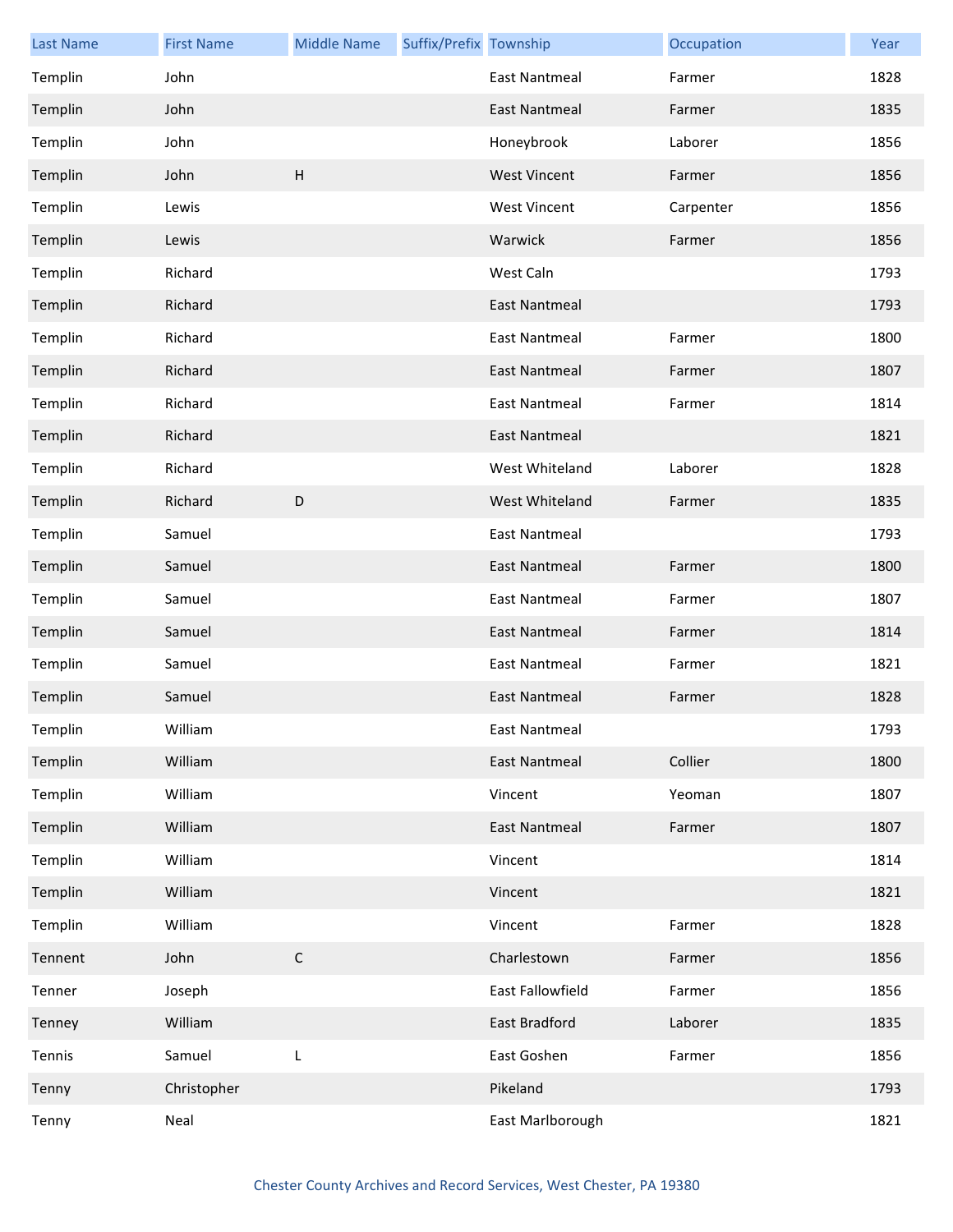| <b>Last Name</b> | <b>First Name</b> | <b>Middle Name</b> | Suffix/Prefix Township |                      | Occupation  | Year |
|------------------|-------------------|--------------------|------------------------|----------------------|-------------|------|
| Tenny            | Samuel            |                    |                        | <b>West Nantmeal</b> | Laborer     | 1814 |
| Terney           | John              |                    |                        | Phoenixville         | Carder      | 1856 |
| Terrell          | Alexander         |                    |                        | London Britain       | Farmer      | 1856 |
| Terrell          | James             |                    |                        | <b>West Chester</b>  | Shoemaker   | 1856 |
| Terrell          | John              |                    |                        | London Britain       | Farmer      | 1828 |
| Terrell          | John              |                    | Sr.                    | London Britain       | Laborer     | 1856 |
| Terrell          | John              |                    | Jr.                    | London Britain       | Farmer      | 1856 |
| Terrill          | Joshua            |                    |                        | West Pikeland        | Engineer    | 1856 |
| <b>Terry</b>     | Benjamin          |                    |                        | Lower Oxford         | Laborer     | 1856 |
| Terry            | David             |                    |                        | London Grove         | Laborer     | 1807 |
| Terry            | David             |                    |                        | London Grove         | Laborer     | 1814 |
| Terry            | David             |                    |                        | West Marlborough     | Weaver      | 1814 |
| <b>Terry</b>     | David             |                    |                        | West Marlborough     | Weaver      | 1821 |
| Terry            | David             |                    |                        | London Grove         | Farmer      | 1835 |
| Terry            | Franklin          |                    |                        | Lower Oxford         | Laborer     | 1856 |
| Terry            | John              |                    |                        | Penn                 | Shoemaker   | 1828 |
| <b>Terry</b>     | Joseph            |                    |                        | East Nottingham      | Farmer      | 1856 |
| Terry            | Reazin            |                    |                        | Westtown             | Laborer     | 1821 |
| Terry            | Resin             |                    |                        | London Grove         | Laborer     | 1835 |
| Terry            | Rezin             |                    |                        | East Nottingham      | Laborer     | 1814 |
| Terry            | Rezin             |                    |                        | London Grove         | Laborer     | 1828 |
| Tethrington      | Robert            |                    |                        | Sadsbury             | Laborer     | 1814 |
| Tetwiler         | Andrew            |                    |                        | Vincent              |             | 1821 |
| Tetwiler         | Jacob             |                    |                        | Vincent              |             | 1821 |
| Tevarill         | Joseph            |                    |                        | London Britain       | Farmer      | 1835 |
| Thacher          | Charles           |                    |                        | Tredyffrin           | Silversmith | 1821 |
| Tharp            | Jesse             |                    |                        | Pennsbury            | Laborer     | 1807 |
| Tharp            | John              |                    |                        | Westtown             | Laborer     | 1828 |
| Tharp            | John              |                    |                        | East Goshen          | Laborer     | 1835 |
| Thatcher         | Eli               |                    |                        | West Chester         | Farmer      | 1828 |
| Thatcher         | Eli               |                    |                        | West Chester         | Farmer      | 1835 |
| Thatcher         | Eli               |                    |                        | West Chester         | Farmer      | 1856 |
| Thatcher         | John              |                    |                        | Birmingham           | Gentleman   | 1807 |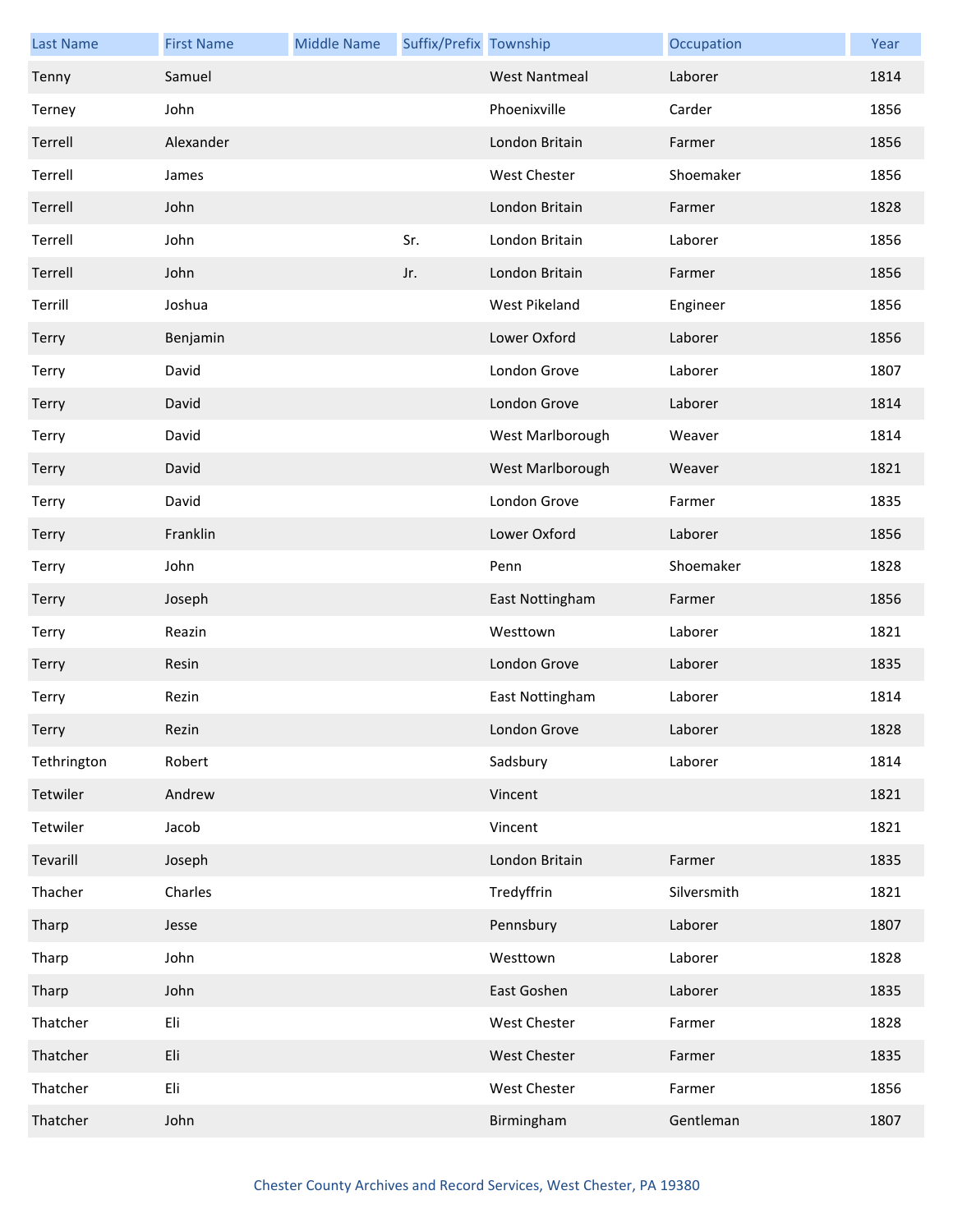| <b>Last Name</b> | <b>First Name</b> | <b>Middle Name</b> | Suffix/Prefix Township |                  | Occupation  | Year |
|------------------|-------------------|--------------------|------------------------|------------------|-------------|------|
| Thatcher         | Richard           |                    |                        | East Nantmeal    | Farmer      | 1856 |
| Thatcher         | Richard           | ${\sf P}$          |                        | Willistown       | Farmer      | 1856 |
| Thatcher         | Sarah             |                    | Widow                  | Tredyffrin       |             | 1828 |
| Thatcher         | Thomas            |                    |                        | Brandywine       | Papermaker  | 1835 |
| Thatcher         | William           |                    |                        | London Britain   | Yeoman      | 1814 |
| Thayer           | Lyman             |                    |                        | Schuylkill       | Gunsmith    | 1828 |
| Thistlethwaite   | Thomas            |                    |                        | Birmingham       | Laborer     | 1828 |
| Thistlethwaite   | William           |                    |                        | Birmingham       | Farmer      | 1828 |
| Thomas           | Abel              |                    |                        | Tredyffrin       |             | 1793 |
| Thomas           | Abel              |                    | Esq.                   | Vincent          | Farmer      | 1828 |
| Thomas           | Abel              |                    | Esq.                   | Pikeland         |             | 1835 |
| Thomas           | Ablson            |                    |                        | London Grove     | Tailor      | 1856 |
| Thomas           | Abraham           |                    |                        | Willistown       | Cooper      | 1807 |
| Thomas           | Abraham           |                    |                        | Willistown       | Farmer      | 1814 |
| Thomas           | Abraham           |                    |                        | Willistown       | Cooper      | 1821 |
| Thomas           | Abraham           |                    |                        | Uwchlan          | Farmer      | 1828 |
| Thomas           | Abraham           |                    |                        | West Chester     | Laborer     | 1856 |
| Thomas           | Abram             |                    |                        | West Fallowfield |             | 1814 |
| Thomas           | Abram             |                    |                        | East Fallowfield | Farmer      | 1828 |
| Thomas           | Absalom           |                    |                        | Sadsbury         | Tailor      | 1814 |
| Thomas           | Absalom           |                    |                        | London Grove     | Tailor      | 1835 |
| Thomas           | Absolom           |                    |                        | Uwchlan          | Tailor      | 1828 |
| Thomas           | Alice             |                    |                        | East Goshen      | Storekeeper | 1835 |
| Thomas           | Amos              |                    |                        | West Caln        | Farmer      | 1835 |
| Thomas           | Amos              |                    |                        | West Caln        | Farmer      | 1856 |
| Thomas           | Andrew            |                    |                        | Newlin           | Nailer      | 1807 |
| Thomas           | Andrew            |                    |                        | East Marlborough | Nailer      | 1814 |
| Thomas           | Ann               |                    |                        | Honey Brook      |             | 1793 |
| Thomas           | Ann               |                    |                        | Tredyffrin       |             | 1821 |
| Thomas           | Anna              |                    |                        | West Whiteland   |             | 1814 |
| Thomas           | Aquilla           |                    |                        | West Brandywine  | Farmer      | 1856 |
| Thomas           | Archabald         |                    |                        | West Caln        | Farmer      | 1835 |
| Thomas           | Archibald         |                    |                        | West Fallowfield | Mason       | 1807 |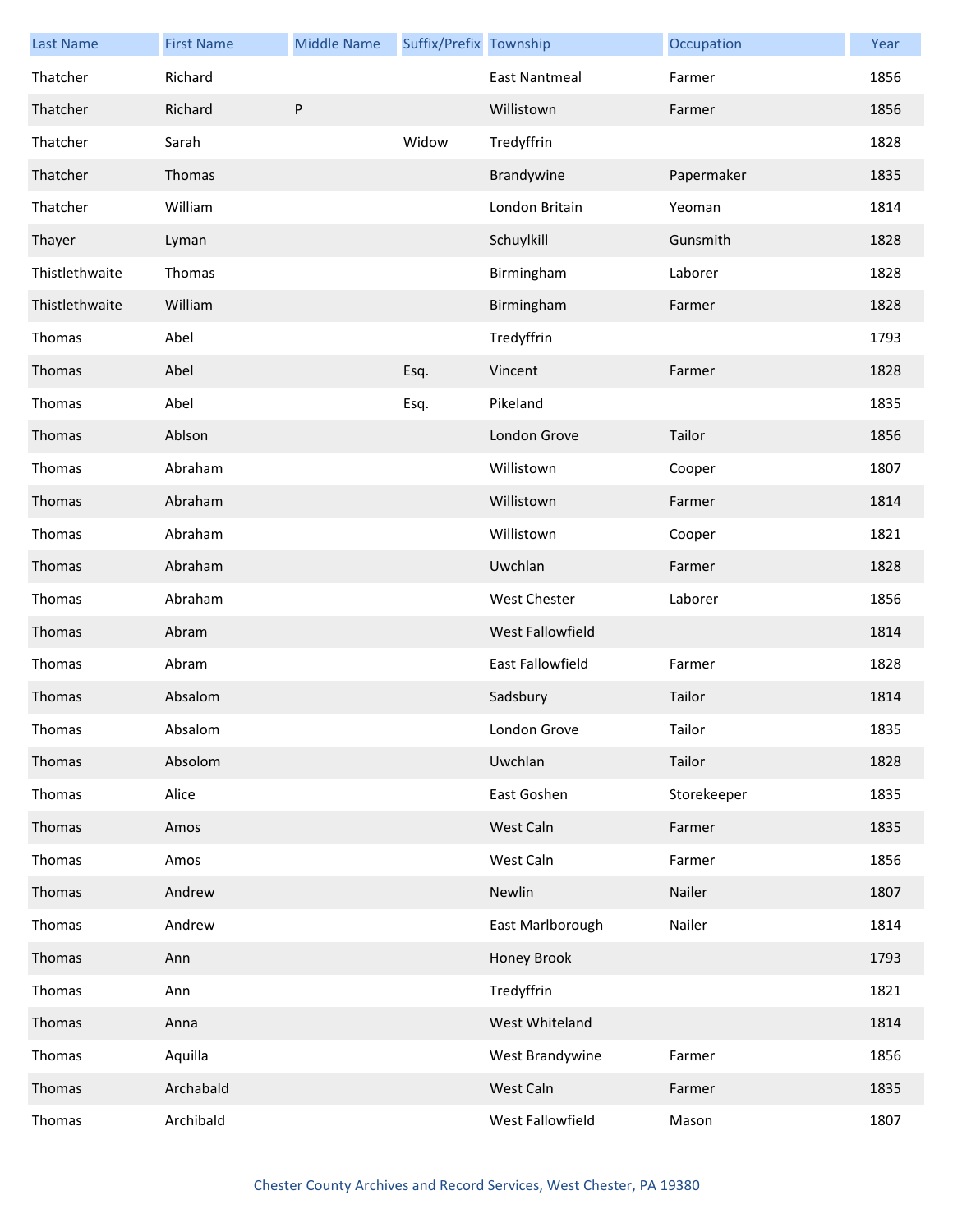| <b>Last Name</b> | <b>First Name</b> | <b>Middle Name</b> | Suffix/Prefix Township |                      | Occupation   | Year |
|------------------|-------------------|--------------------|------------------------|----------------------|--------------|------|
| Thomas           | Archibald         |                    |                        | West Fallowfield     | Farmer       | 1814 |
| Thomas           | Archibald         |                    |                        | <b>Upper Oxford</b>  | Stonemason   | 1821 |
| Thomas           | Archibald         |                    |                        | West Caln            | Laborer      | 1828 |
| Thomas           | Archibald         |                    |                        | <b>Upper Oxford</b>  | Farmer       | 1828 |
| Thomas           | Archibald         |                    |                        | <b>Upper Oxford</b>  | Farmer       | 1835 |
| Thomas           | Archibald         |                    |                        | West Caln            | Farmer       | 1856 |
| Thomas           | Archibald         |                    |                        | West Fallowfield     | Farmer       | 1856 |
| Thomas           | Asrael            |                    |                        | Honey Brook          |              | 1814 |
| Thomas           | Azariah           |                    |                        | <b>West Nantmeal</b> | Storetender  | 1821 |
| Thomas           | Azariah           |                    |                        | West Whiteland       | Farmer       | 1856 |
| Thomas           | Benjamin          |                    |                        | Charlestown          |              | 1793 |
| Thomas           | Benjamin          |                    |                        | Charlestown          | Farmer       | 1807 |
| Thomas           | Benjamin          |                    |                        | Charlestown          | Farmer       | 1814 |
| Thomas           | Benjamin          |                    |                        | Charlestown          | Commissioner | 1821 |
| Thomas           | Benjamin          |                    |                        | West Nottingham      | Cooper       | 1828 |
| Thomas           | Benjamin          |                    |                        | Londonderry          | Laborer      | 1856 |
| Thomas           | Benjamin          | D.                 |                        | East Nottingham      | Laborer      | 1828 |
| Thomas           | Benjamin          | F.                 |                        | Lower Oxford         | Farmer       | 1821 |
| Thomas           | <b>Bull</b>       |                    |                        | <b>East Nantmeal</b> | Farmer       | 1807 |
| Thomas           | <b>Buller</b>     |                    |                        | <b>East Nantmeal</b> | Wheelwright  | 1807 |
| Thomas           | Charles           |                    |                        | Tredyffrin           | Farmer       | 1828 |
| Thomas           | Charles           |                    |                        | Tredyffrin           | Farmer       | 1835 |
| Thomas           | Charles           |                    |                        | Tredyffrin           | Farmer       | 1856 |
| Thomas           | Cox               |                    |                        | <b>East Nantmeal</b> | Carter       | 1807 |
| Thomas           | Crosley           |                    |                        | <b>East Nantmeal</b> | Laborer      | 1807 |
| Thomas           | Crosley           |                    | Jr.                    | <b>East Nantmeal</b> | Laborer      | 1807 |
| Thomas           | Daniel            |                    |                        | East Caln            | Mason        | 1800 |
| Thomas           | Daniel            |                    |                        | Charlestown          | Laborer      | 1821 |
| Thomas           | Daniel            |                    |                        | West Nottingham      | Farmer       | 1856 |
| Thomas           | David             |                    |                        | Honey Brook          |              | 1800 |
| Thomas           | David             |                    |                        | Charlestown          | Laborer      | 1807 |
| Thomas           | David             |                    |                        | Lower Oxford         | Doctor       | 1814 |
| Thomas           | David             |                    |                        | Charlestown          | Laborer      | 1814 |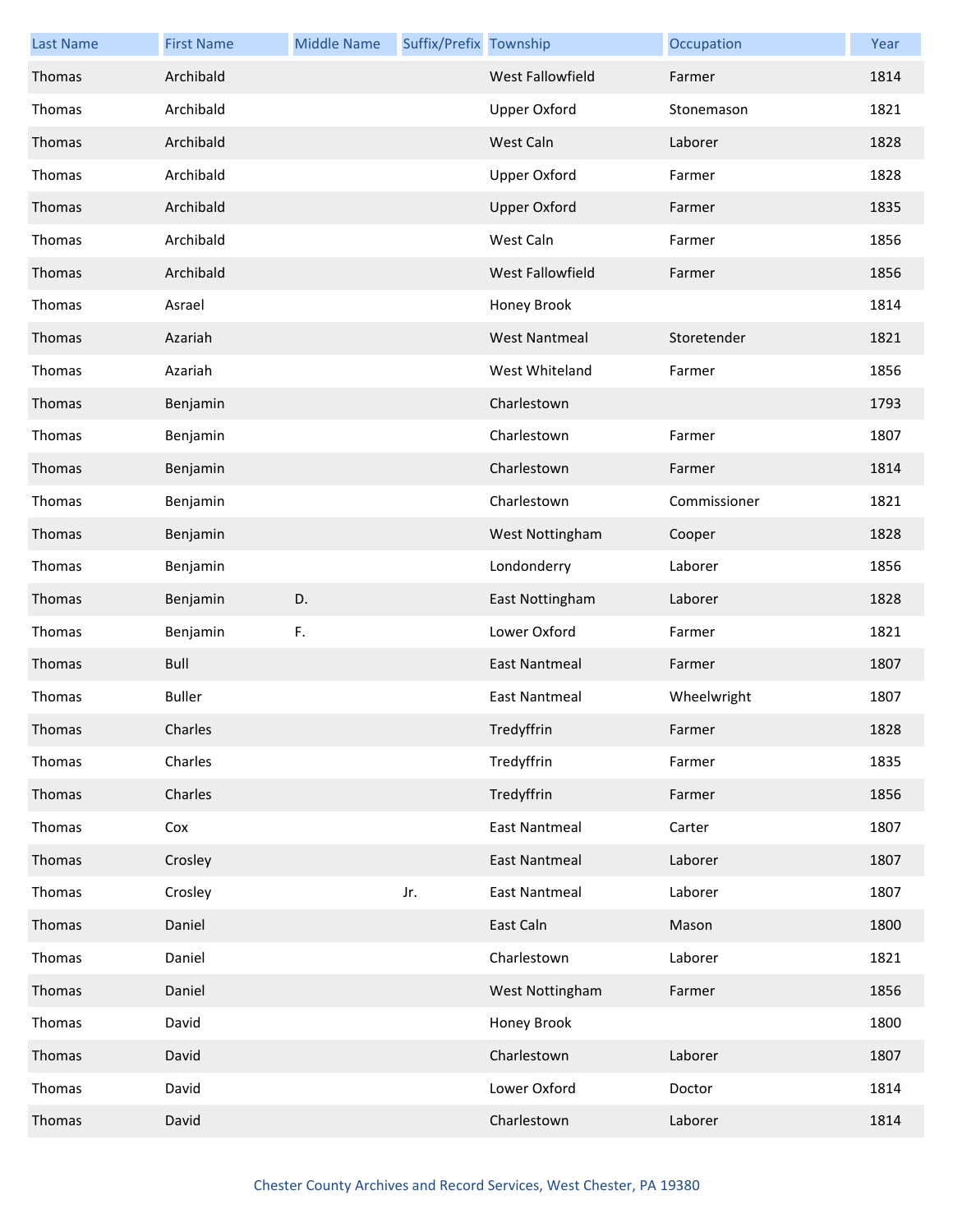| <b>Last Name</b> | <b>First Name</b> | <b>Middle Name</b> | Suffix/Prefix Township |                      | Occupation | Year |
|------------------|-------------------|--------------------|------------------------|----------------------|------------|------|
| Thomas           | David             |                    |                        | Lower Oxford         | Physician  | 1821 |
| Thomas           | David             |                    |                        | Charlestown          | Laborer    | 1828 |
| Thomas           | David             |                    |                        | Charlestown          | Laborer    | 1835 |
| Thomas           | David             |                    |                        | East Pikeland        | Farmer     | 1856 |
| Thomas           | David             | J                  |                        | Lower Oxford         | Plasterer  | 1856 |
| Thomas           | David             | R                  |                        | Lower Oxford         | Peddlar    | 1856 |
| Thomas           | Davis             |                    |                        | Sadsbury             | Laborer    | 1856 |
| Thomas           | Davis             |                    |                        | East Brandywine      | Laborer    | 1856 |
| Thomas           | Edward            |                    |                        | <b>East Nantmeal</b> | Farmer     | 1807 |
| Thomas           | Edward            |                    |                        | <b>East Nantmeal</b> | Founder    | 1814 |
| Thomas           | Edward            |                    |                        | <b>East Nantmeal</b> | Collier    | 1821 |
| Thomas           | Eli               |                    |                        | Goshen               | Farmer     | 1807 |
| Thomas           | Eli               |                    |                        | Willistown           | Farmer     | 1814 |
| Thomas           | Eli               |                    |                        | East Goshen          | Farmer     | 1821 |
| Thomas           | Eli               |                    |                        | East Goshen          | Farmer     | 1828 |
| Thomas           | Eli               |                    |                        | East Goshen          | Farmer     | 1835 |
| Thomas           | Elijah            |                    |                        | Vincent              |            | 1800 |
| Thomas           | Elijah            |                    |                        | Honey Brook          | Carpenter  | 1814 |
| Thomas           | Elijah            |                    |                        | <b>West Nantmeal</b> | Carpenter  | 1821 |
| Thomas           | Elizabeth         |                    |                        | Charlestown          |            | 1807 |
| Thomas           | Elizabeth         |                    |                        | West Whiteland       |            | 1814 |
| Thomas           | Elizabeth         |                    |                        | Vincent              |            | 1821 |
| Thomas           | Elizabeth         |                    |                        | Vincent              |            | 1828 |
| Thomas           | Elizabeth         |                    |                        | West Marlborough     |            | 1835 |
| Thomas           | Elizabeth         |                    |                        | Charlestown          |            | 1856 |
| Thomas           | Elizabeth         |                    |                        | <b>West Chester</b>  | Lady       | 1856 |
| Thomas           | Elizabeth         |                    |                        | East Goshen          |            | 1856 |
| Thomas           | Emmor             |                    |                        | West Fallowfield     | Merchant   | 1821 |
| Thomas           | Emmor             |                    |                        | West Goshen          | Farmer     | 1835 |
| Thomas           | Emmor             |                    |                        | West Goshen          | Farmer     | 1856 |
| Thomas           | Enos              |                    |                        | Goshen               |            | 1793 |
| Thomas           | Enos              |                    |                        | Goshen               | Farmer     | 1814 |
| Thomas           | Enos              |                    |                        | East Goshen          | Farmer     | 1821 |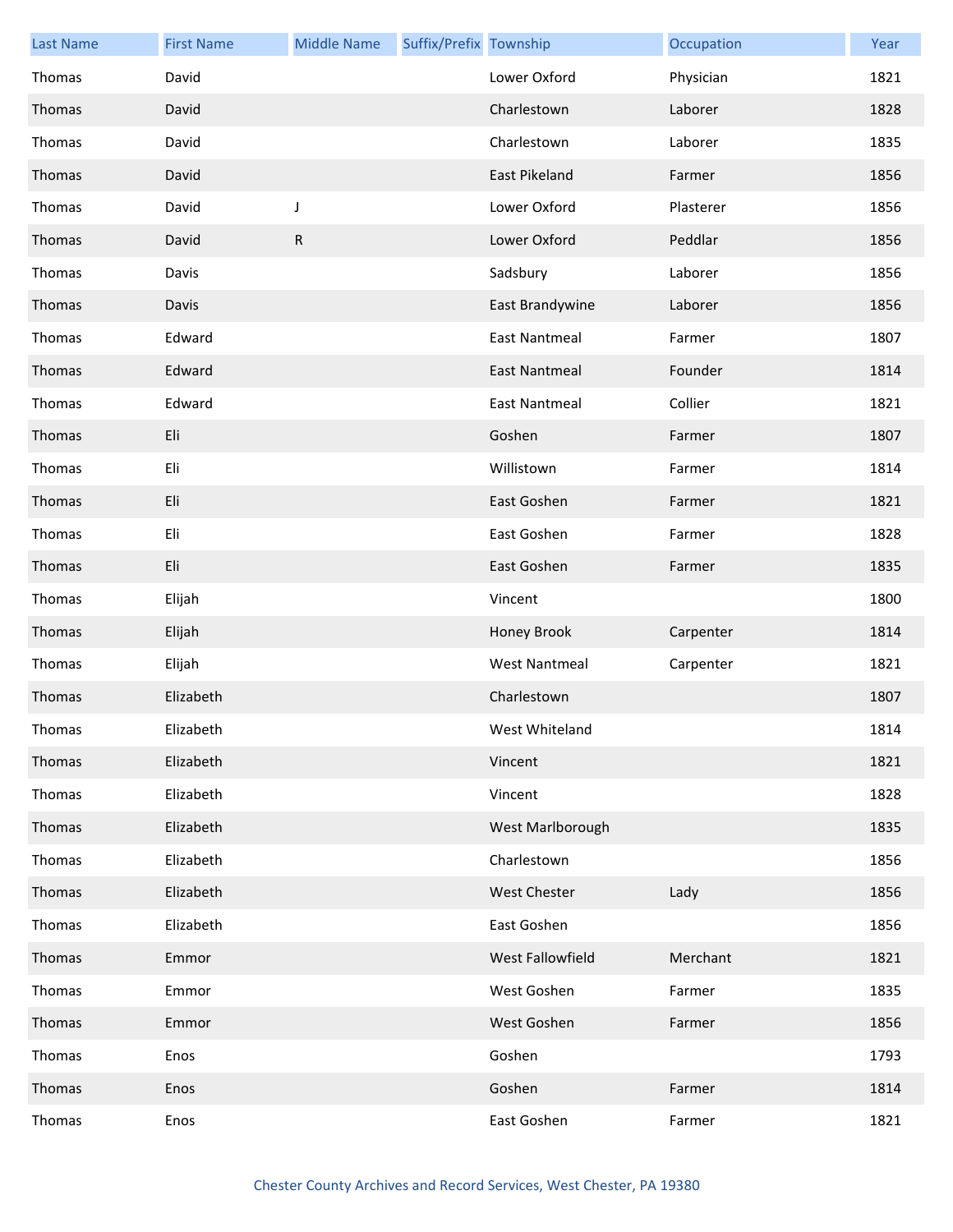| <b>Last Name</b> | <b>First Name</b> | <b>Middle Name</b> | Suffix/Prefix Township |                      | Occupation  | Year |
|------------------|-------------------|--------------------|------------------------|----------------------|-------------|------|
| Thomas           | Enos              |                    | Jr.                    | East Goshen          | Farmer      | 1828 |
| Thomas           | Enos              |                    |                        | East Goshen          | Farmer      | 1828 |
| Thomas           | Enos              |                    |                        | East Goshen          | Farmer      | 1835 |
| Thomas           | Enos              |                    |                        | West Chester         | Gentleman   | 1856 |
| Thomas           | Evan              |                    |                        | Lower Oxford         | Plasterer   | 1828 |
| Thomas           | Evan              |                    |                        | Lower Oxford         | Farmer      | 1856 |
| Thomas           | Even              |                    |                        | Lower Oxford         | Laborer     | 1835 |
| Thomas           | Ezariah           |                    |                        | East Whiteland       | Storekeeper | 1835 |
| Thomas           | Ezekiel           |                    |                        | Honey Brook          |             | 1793 |
| Thomas           | Ezekiel           |                    |                        | East Nantmeal        | Carpenter   | 1807 |
| Thomas           | Ezekiel           |                    |                        | <b>East Nantmeal</b> | Moulder     | 1828 |
| Thomas           | Ezekiel           |                    |                        | Schuylkill           | Carpenter   | 1856 |
| Thomas           | Ezra              |                    |                        | Willistown           | Farmer      | 1821 |
| Thomas           | Ezra              |                    |                        | Willistown           | Farmer      | 1835 |
| Thomas           | Ezra              |                    |                        | Willistown           | Farmer      | 1856 |
| Thomas           | Francis           |                    |                        | Willistown           |             | 1793 |
| Thomas           | Francis           |                    |                        | Willistown           |             | 1800 |
| Thomas           | Francis           |                    |                        | Willistown           | Farmer      | 1807 |
| Thomas           | Francis           |                    |                        | Willistown           | Farmer      | 1814 |
| Thomas           | Francis           |                    |                        | Willistown           | Farmer      | 1821 |
| Thomas           | Franklin          |                    |                        | Phoenixville         | Laborer     | 1856 |
| Thomas           | Frederick         |                    |                        | Sadsbury             | Mason       | 1821 |
| Thomas           | Frederick         |                    |                        | Sadsbury             | Mason       | 1828 |
| Thomas           | Frederick         |                    |                        | Tredyffrin           | Farmer      | 1835 |
| Thomas           | Frederick         |                    |                        | East Whiteland       | Laborer     | 1856 |
| Thomas           | Frederick         |                    |                        | Tredyffrin           | Laborer     | 1856 |
| Thomas           | George            |                    |                        | Charlestown          | Mason       | 1807 |
| Thomas           | George            |                    |                        | London Grove         | Cooper      | 1814 |
| Thomas           | George            |                    |                        | Londonderry          | Blacksmith  | 1821 |
| Thomas           | George            |                    |                        | Londonderry          | Cooper      | 1828 |
| Thomas           | George            |                    |                        | Schuylkill           | Laborer     | 1828 |
| Thomas           | George            |                    |                        | Willistown           | Farmer      | 1835 |
| Thomas           | George            |                    |                        | West Whiteland       | Farmer      | 1835 |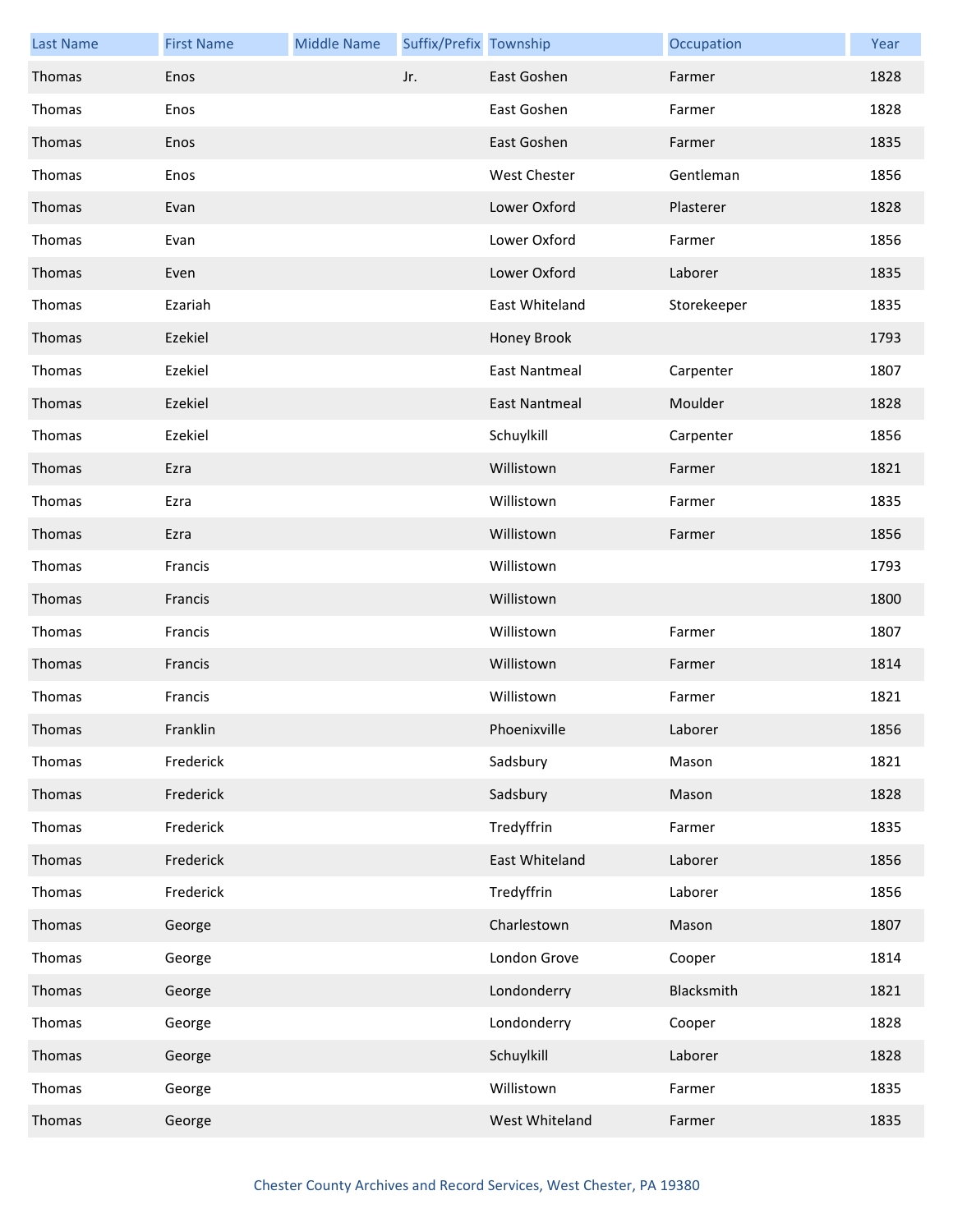| <b>Last Name</b> | <b>First Name</b>         | <b>Middle Name</b> | Suffix/Prefix Township |                  | Occupation           | Year |
|------------------|---------------------------|--------------------|------------------------|------------------|----------------------|------|
| Thomas           | George                    |                    |                        | Londonderry      | Farmer               | 1835 |
| Thomas           | George                    |                    |                        | Londonderry      | Cooper               | 1856 |
| Thomas           | George                    |                    |                        | West Chester     | Laborer              | 1856 |
| Thomas           | George                    |                    | Dr.                    | West Whiteland   | Farmer               | 1856 |
| Thomas           | Gideon                    |                    |                        | East Whiteland   | Storekeeper          | 1835 |
| Thomas           | $\boldsymbol{\mathsf{H}}$ | G                  |                        | Valley           | Justice of the Peace | 1856 |
| Thomas           | Hazael                    |                    | Jr.                    | Vincent          |                      | 1800 |
| Thomas           | Hazael                    |                    | Esq.                   | Vincent          |                      | 1800 |
| Thomas           | Hazael                    |                    |                        | Vincent          | Yeoman               | 1807 |
| Thomas           | Hazael                    |                    |                        | Uwchlan          | Farmer               | 1814 |
| Thomas           | Hazael                    |                    | Esq.                   | Vincent          |                      | 1814 |
| Thomas           | Hazael                    |                    |                        | Uwchlan          | Farmer               | 1821 |
| Thomas           | Hazell                    |                    |                        | Uwchlan          | Chairmaker           | 1807 |
| Thomas           | Hazzel                    |                    |                        | Uwchlan          | Farmer               | 1828 |
| Thomas           | Henry                     |                    |                        | East Whiteland   | Miller               | 1856 |
| Thomas           | Henry                     |                    |                        | West Whiteland   | Laborer              | 1856 |
| Thomas           | Henry                     | B                  |                        | East Whiteland   | Laborer              | 1856 |
| Thomas           | Henry                     | G                  |                        | East Caln        | Hatter               | 1835 |
| Thomas           | Hezael                    |                    |                        | Vincent          |                      | 1793 |
| Thomas           | Hiram                     |                    |                        | Kennett          |                      | 1856 |
| Thomas           | Hiram                     |                    |                        | East Vincent     | Laborer              | 1856 |
| Thomas           | Isaac                     |                    |                        | Coventry         |                      | 1793 |
| Thomas           | Isaac                     |                    |                        | Willistown       |                      | 1793 |
| Thomas           | Isaac                     |                    |                        | Willistown       |                      | 1793 |
| Thomas           | Isaac                     |                    |                        | Tredyffrin       |                      | 1793 |
| Thomas           | Isaac                     |                    | Jr.                    | Willistown       |                      | 1800 |
| Thomas           | Isaac                     |                    |                        | Willistown       |                      | 1800 |
| Thomas           | Isaac                     |                    |                        | West Marlborough | Mason                | 1807 |
| Thomas           | Isaac                     |                    |                        | Charlestown      | Mason                | 1807 |
| Thomas           | Isaac                     |                    |                        | Goshen           | Farmer               | 1807 |
| Thomas           | Isaac                     |                    |                        | Willistown       | Schoolmaster         | 1814 |
| Thomas           | Isaac                     |                    |                        | Pikeland         | Ropemaker            | 1814 |
| Thomas           | Isaac                     |                    |                        | Uwchlan          | Farmer               | 1814 |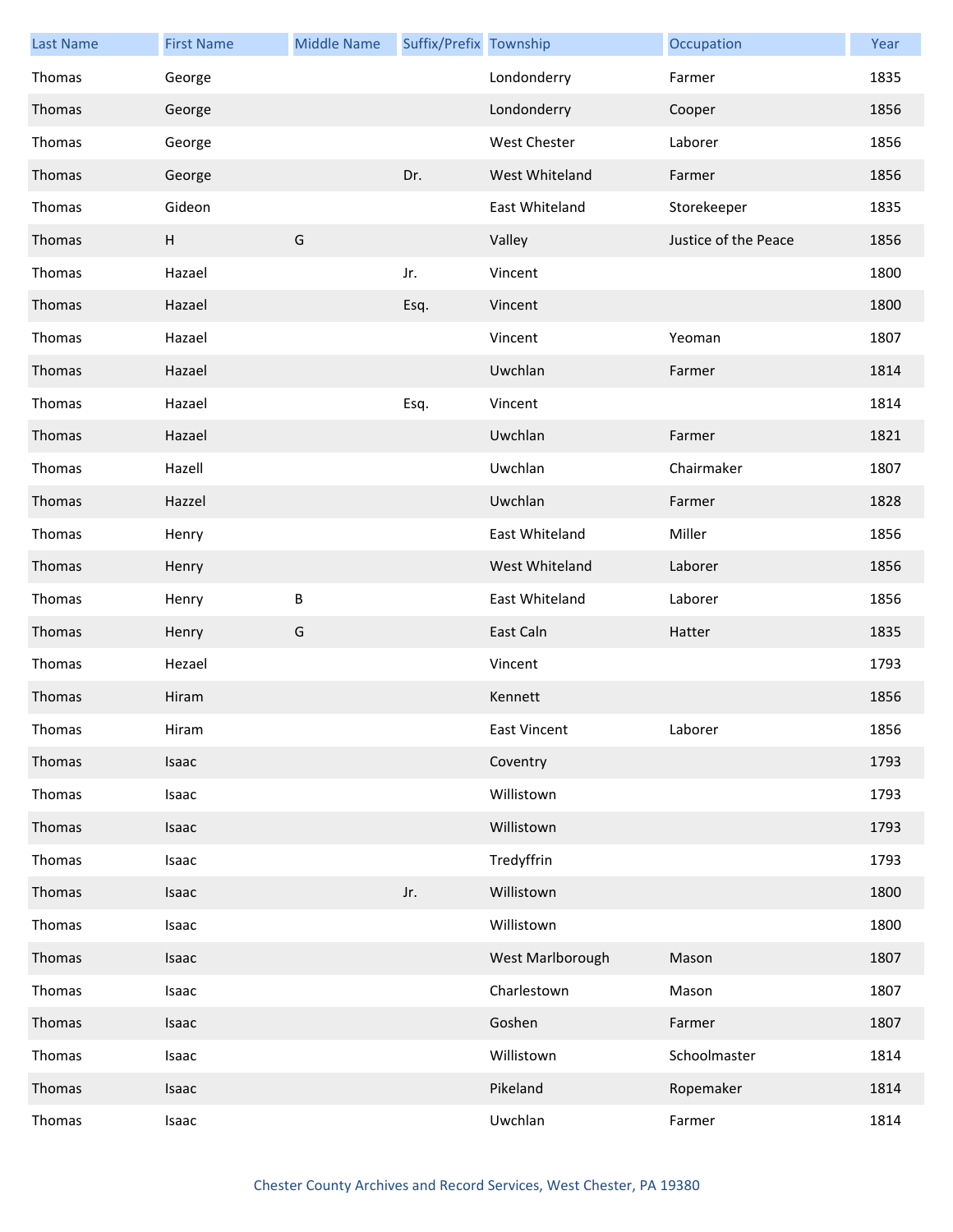| <b>Last Name</b> | <b>First Name</b> | <b>Middle Name</b> | Suffix/Prefix Township |                         | Occupation   | Year |
|------------------|-------------------|--------------------|------------------------|-------------------------|--------------|------|
| Thomas           | Isaac             |                    |                        | Charlestown             | Fuller       | 1814 |
| Thomas           | Isaac             |                    |                        | East Goshen             | Schoolmaster | 1821 |
| Thomas           | Isaac             |                    |                        | Uwchlan                 | Laborer      | 1821 |
| Thomas           | Isaac             |                    |                        | <b>West Chester</b>     | Physician    | 1821 |
| Thomas           | Isaac             |                    |                        | Uwchlan                 | Carter       | 1828 |
| Thomas           | Isaac             |                    |                        | East Goshen             | Farmer       | 1828 |
| Thomas           | Isaac             |                    |                        | <b>West Chester</b>     | Physician    | 1828 |
| Thomas           | Isaac             |                    |                        | Uwchlan                 | Laborer      | 1835 |
| Thomas           | Isaac             |                    |                        | <b>West Chester</b>     | Physician    | 1835 |
| Thomas           | Isaac             |                    |                        | Tredyffrin              | Drover       | 1856 |
| Thomas           | Isaac             |                    |                        | <b>West Chester</b>     | Physician    | 1856 |
| Thomas           | Isaac             |                    |                        | Willistown              | Miller       | 1856 |
| Thomas           | Isaac             |                    |                        | Uwchlan                 | Laborer      | 1856 |
| Thomas           | Israel            |                    |                        | Easttown                |              | 1793 |
| Thomas           | Jacob             |                    |                        | <b>East Fallowfield</b> |              | 1793 |
| Thomas           | Jacob             |                    |                        | Coventry                |              | 1793 |
| Thomas           | Jacob             |                    |                        | Willistown              |              | 1793 |
| Thomas           | Jacob             |                    |                        | Sadsbury                | Mason        | 1807 |
| Thomas           | Jacob             |                    |                        | Tredyffrin              | Laborer      | 1814 |
| Thomas           | Jacob             |                    |                        | Tredyffrin              | Laborer      | 1821 |
| Thomas           | Jacob             |                    |                        | West Pikeland           | Hired farmer | 1856 |
| Thomas           | Jacob             | D.                 |                        | West Whiteland          | Storekeeper  | 1807 |
| Thomas           | James             |                    |                        | Goshen                  |              | 1793 |
| Thomas           | James             |                    |                        | Vincent                 |              | 1800 |
| Thomas           | James             |                    |                        | Vincent                 | Shoemaker    | 1807 |
| Thomas           | James             |                    |                        | Vincent                 |              | 1814 |
| Thomas           | James             |                    |                        | Lower Oxford            | Millwright   | 1814 |
| Thomas           | James             |                    |                        | Pikeland                |              | 1821 |
| Thomas           | James             |                    |                        | Vincent                 |              | 1821 |
| Thomas           | James             |                    |                        | Lower Oxford            | Millwright   | 1821 |
| Thomas           | James             |                    |                        | East Bradford           | Hatter       | 1821 |
| Thomas           | James             |                    |                        | Vincent                 | Farmer       | 1828 |
| Thomas           | James             |                    |                        | <b>West Nantmeal</b>    | Papermaker   | 1828 |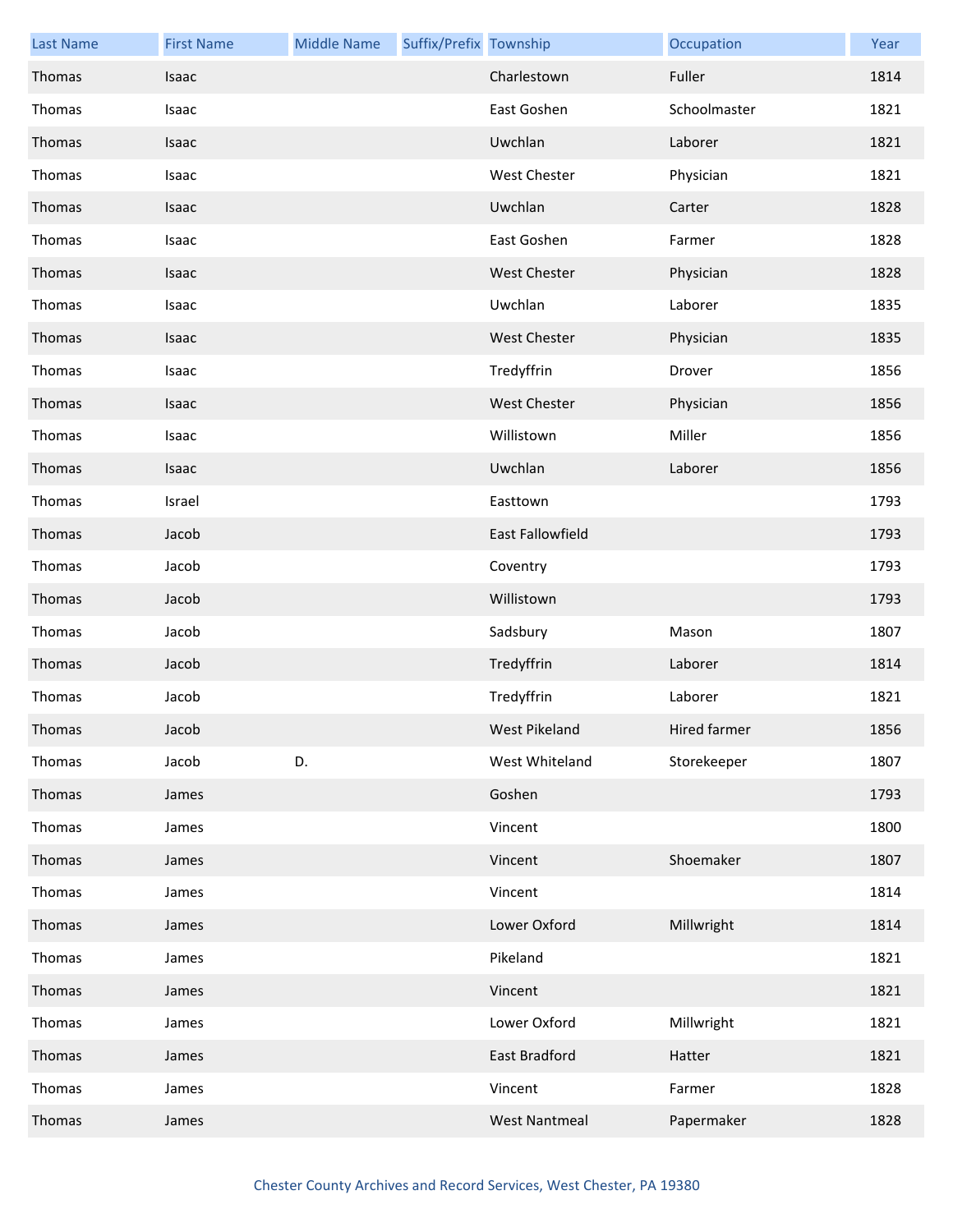| <b>Last Name</b> | <b>First Name</b> | <b>Middle Name</b> | Suffix/Prefix Township |                      | Occupation          | Year |
|------------------|-------------------|--------------------|------------------------|----------------------|---------------------|------|
| Thomas           | James             |                    |                        | East Goshen          | Farmer              | 1835 |
| Thomas           | James             |                    |                        | <b>West Vincent</b>  | Farmer              | 1835 |
| Thomas           | James             |                    |                        | Franklin             | Laborer             | 1856 |
| Thomas           | James             | $\mathsf C$        |                        | West Brandywine      | Millwright          | 1856 |
| Thomas           | James             | F                  |                        | Lower Oxford         | Laborer             | 1856 |
| Thomas           | Jehu              |                    |                        | Valley               | Laborer             | 1856 |
| Thomas           | Jesse             |                    |                        | East Marlborough     | Wheelmaker (Little) | 1807 |
| Thomas           | Jesse             |                    |                        | Londonderry          | Wheelwright         | 1814 |
| Thomas           | Jesse             |                    |                        | Vincent              | Weaver              | 1814 |
| Thomas           | Jesse             |                    |                        | Vincent              |                     | 1821 |
| Thomas           | Jesse             |                    |                        | East Whiteland       | Blacksmith          | 1828 |
| Thomas           | Jesse             |                    |                        | East Caln            | Shoemaker           | 1828 |
| Thomas           | Jesse             |                    |                        | East Whiteland       | Smith               | 1835 |
| Thomas           | Jesse             |                    |                        | <b>East Nantmeal</b> | Laborer             | 1835 |
| Thomas           | Jesse             |                    |                        | <b>West Vincent</b>  | Teacher             | 1856 |
| Thomas           | Jesse             |                    |                        | East Whiteland       | Farmer              | 1856 |
| Thomas           | Jesse             |                    |                        | <b>West Vincent</b>  | Laborer             | 1856 |
| Thomas           | John              |                    |                        | West Caln            |                     | 1793 |
| Thomas           | John              |                    |                        | West Fallowfield     |                     | 1793 |
| Thomas           | John              |                    |                        | Vincent              | Farmer              | 1793 |
| Thomas           | John              |                    |                        | Tredyffrin           |                     | 1793 |
| Thomas           | John              |                    |                        | Vincent              |                     | 1793 |
| Thomas           | John              |                    |                        | East Whiteland       |                     | 1800 |
| Thomas           | John              |                    |                        | Pikeland             |                     | 1800 |
| Thomas           | John              |                    | Jr.                    | Vincent              |                     | 1800 |
| Thomas           | John              |                    | Sr.                    | Vincent              |                     | 1800 |
| Thomas           | John              |                    |                        | West Fallowfield     | Farmer              | 1807 |
| Thomas           | John              |                    |                        | Charlestown          | Carpenter           | 1807 |
| Thomas           | John              |                    |                        | Vincent              | Stonemason          | 1807 |
| Thomas           | John              |                    |                        | Charlestown          | Mason               | 1807 |
| Thomas           | John              |                    |                        | Vincent              | Hatter              | 1807 |
| Thomas           | John              |                    |                        | West Whiteland       | Farmer              | 1807 |
| Thomas           | John              |                    |                        | Sadsbury             |                     | 1807 |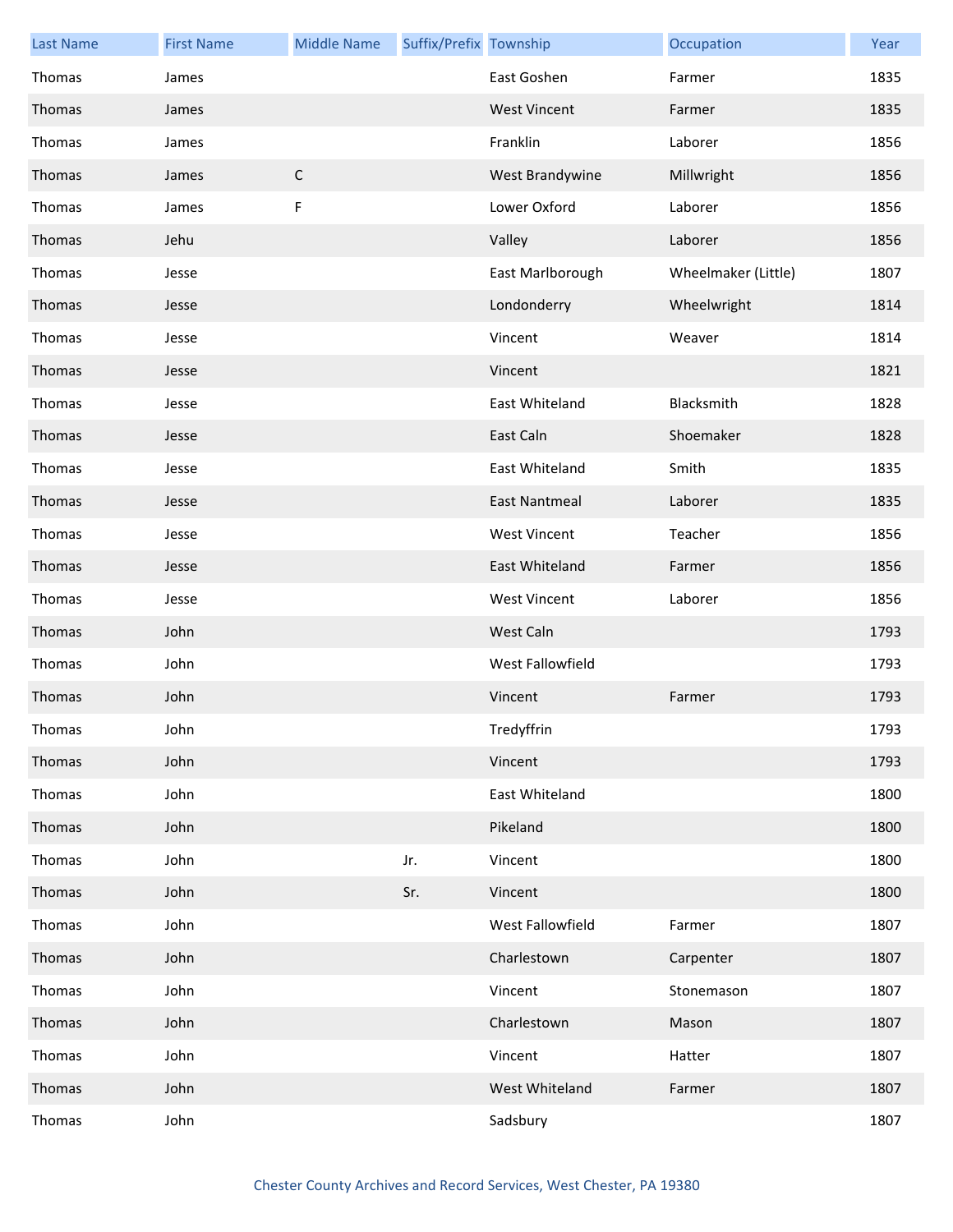| <b>Last Name</b> | <b>First Name</b> | <b>Middle Name</b> | Suffix/Prefix Township |                      | Occupation | Year |
|------------------|-------------------|--------------------|------------------------|----------------------|------------|------|
| Thomas           | John              |                    |                        | West Bradford        | Weaver     | 1807 |
| Thomas           | John              |                    |                        | Goshen               | Weaver     | 1814 |
| Thomas           | John              |                    |                        | West Caln            | Potter     | 1814 |
| Thomas           | John              |                    |                        | West Fallowfield     |            | 1814 |
| Thomas           | John              |                    |                        | New Garden           | Carpenter  | 1814 |
| Thomas           | John              |                    |                        | Vincent              | Mason      | 1814 |
| Thomas           | John              |                    |                        | <b>West Nantmeal</b> | Laborer    | 1821 |
| Thomas           | John              |                    |                        | Willistown           | Smith      | 1821 |
| Thomas           | John              |                    |                        | Charlestown          | Laborer    | 1821 |
| Thomas           | John              |                    |                        | Easttown             | Gentleman  | 1821 |
| Thomas           | John              |                    |                        | New London           | Laborer    | 1821 |
| Thomas           | John              |                    |                        | Vincent              |            | 1821 |
| Thomas           | John              |                    |                        | Westtown             | Miller     | 1828 |
| Thomas           | John              |                    |                        | <b>East Nantmeal</b> | Mason      | 1828 |
| Thomas           | John              |                    |                        | Schuylkill           | Miller     | 1828 |
| Thomas           | John              |                    |                        | Thornbury            | Shoemaker  | 1828 |
| Thomas           | John              |                    |                        | New London           | Laborer    | 1828 |
| Thomas           | John              |                    |                        | Lower Oxford         | Farmer     | 1828 |
| Thomas           | John              |                    |                        | London Grove         | Laborer    | 1828 |
| Thomas           | John              |                    |                        | Easttown             | Gentleman  | 1828 |
| Thomas           | John              |                    |                        | West Nantmeal        | Laborer    | 1828 |
| Thomas           | John              |                    |                        | New London           | Laborer    | 1835 |
| Thomas           | John              |                    |                        | Willistown           | Farmer     | 1835 |
| Thomas           | John              |                    |                        | <b>West Vincent</b>  | Farmer     | 1835 |
| Thomas           | John              |                    |                        | Easttown             | Unemployed | 1835 |
| Thomas           | John              |                    |                        | Pikeland             | Miller     | 1835 |
| Thomas           | John              |                    |                        | East Nottingham      | Farmer     | 1835 |
| Thomas           | John              |                    |                        | East Bradford        | Shoemaker  | 1835 |
| Thomas           | John              |                    |                        | <b>West Nantmeal</b> | Laborer    | 1835 |
| Thomas           | John              |                    |                        | West Caln            | Farmer     | 1856 |
| Thomas           | John              |                    |                        | Willistown           | Farmer     | 1856 |
| Thomas           | John              |                    |                        | West Whiteland       | Laborer    | 1856 |
| Thomas           | John              |                    |                        | Valley               | Laborer    | 1856 |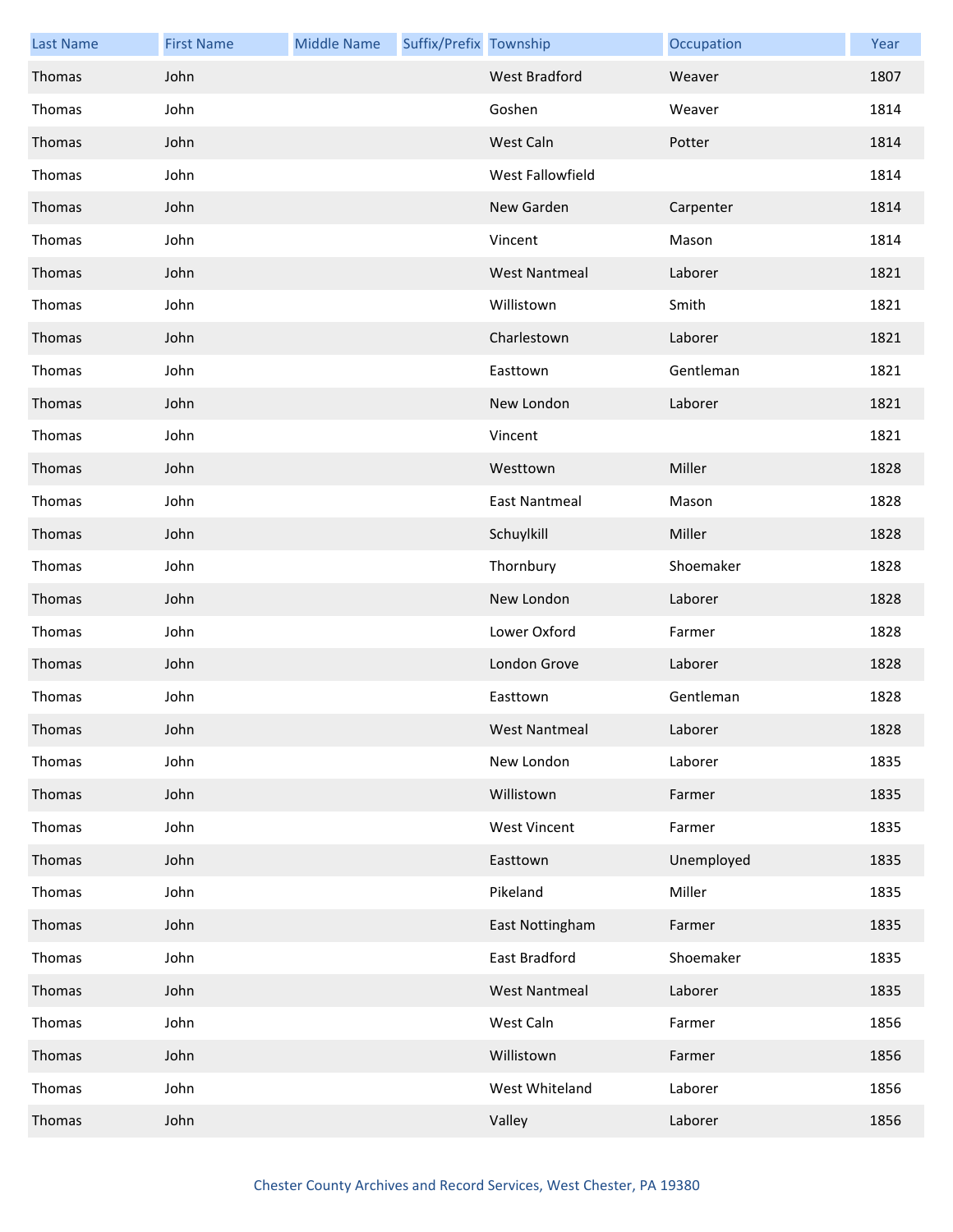| <b>Last Name</b> | <b>First Name</b> | <b>Middle Name</b> | Suffix/Prefix Township |                     | Occupation  | Year |
|------------------|-------------------|--------------------|------------------------|---------------------|-------------|------|
| Thomas           | John              |                    |                        | Uwchlan             |             | 1856 |
| Thomas           | John              |                    |                        | <b>West Chester</b> | Laborer     | 1856 |
| Thomas           | John              |                    |                        | East Pikeland       | Miller      | 1856 |
| Thomas           | John              |                    |                        | South Coventry      | Laborer     | 1856 |
| Thomas           | John              |                    |                        | <b>West Vincent</b> | Farmer      | 1856 |
| Thomas           | John              | H                  | Esq.                   | Schuylkill          | Farmer      | 1856 |
| Thomas           | John              | ${\sf R}$          |                        | West Whiteland      | Farmer      | 1835 |
| Thomas           | John              | R.                 |                        | West Whiteland      | Farmer      | 1814 |
| Thomas           | John              | $\mathsf R.$       |                        | West Whiteland      |             | 1821 |
| Thomas           | John              | R.                 |                        | West Whiteland      | Farmer      | 1828 |
| Thomas           | John              | W                  | Esq.                   | New Garden          | Farmer      | 1835 |
| Thomas           | John              | ${\sf W}$          |                        | Tredyffrin          | Laborer     | 1835 |
| Thomas           | John              | W                  |                        | New Garden          | Justice     | 1856 |
| Thomas           | John              | ${\sf W}$          |                        | Tredyffrin          | Laborer     | 1856 |
| Thomas           | John              | W.                 |                        | New Garden          | Storekeeper | 1814 |
| Thomas           | John              | W.                 |                        | New Garden          | Merchant    | 1821 |
| Thomas           | John              | W.                 | Esq.                   | New Garden          | Farmer      | 1828 |
| Thomas           | John              | W.                 |                        | Charlestown         | Farmer      | 1828 |
| Thomas           | Jonathan          |                    |                        | Vincent             |             | 1793 |
| Thomas           | Jonathan          |                    |                        | Easttown            | Farmer      | 1807 |
| Thomas           | Jonathan          |                    |                        | Vincent             | Weaver      | 1807 |
| Thomas           | Jonathan          |                    |                        | Vincent             |             | 1814 |
| Thomas           | Jonathan          |                    |                        | Easttown            |             | 1814 |
| Thomas           | Jonathan          |                    |                        | Vincent             |             | 1821 |
| Thomas           | Jonathan          |                    |                        | Sadsbury            | Tailor      | 1821 |
| Thomas           | Jonathan          |                    |                        | Vincent             |             | 1821 |
| Thomas           | Jonathan          |                    |                        | Willistown          | Farmer      | 1821 |
| Thomas           | Jonathan          |                    |                        | Vincent             | Farmer      | 1828 |
| Thomas           | Jonathan          |                    |                        | Charlestown         | Farmer      | 1828 |
| Thomas           | Jonathan          |                    |                        | Uwchlan             | Laborer     | 1835 |
| Thomas           | Jonathan          |                    |                        | Charlestown         | Farmer      | 1835 |
| Thomas           | Jonathan          |                    |                        | East Whiteland      | Wheelwright | 1835 |
| Thomas           | Jonathan          |                    |                        | East Whiteland      | Farmer      | 1856 |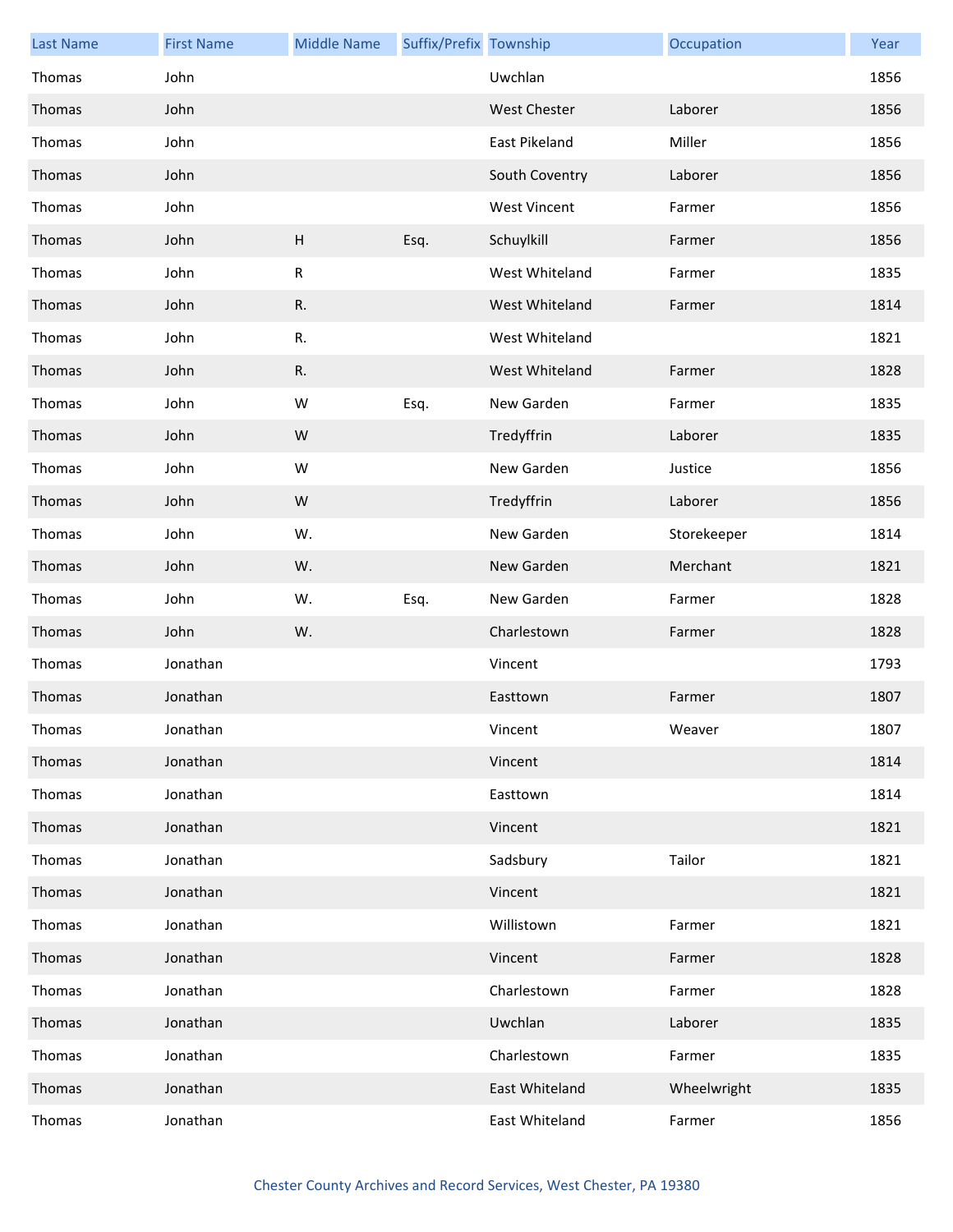| <b>Last Name</b> | <b>First Name</b> | <b>Middle Name</b>                                          | Suffix/Prefix Township |                      | Occupation   | Year |
|------------------|-------------------|-------------------------------------------------------------|------------------------|----------------------|--------------|------|
| Thomas           | Joseph            |                                                             |                        | Willistown           |              | 1793 |
| Thomas           | Joseph            |                                                             |                        | <b>East Nantmeal</b> | Carpenter    | 1800 |
| Thomas           | Joseph            |                                                             |                        | Uwchlan              |              | 1800 |
| Thomas           | Joseph            |                                                             | Jr.                    | Willistown           |              | 1800 |
| Thomas           | Joseph            |                                                             |                        | Willistown           |              | 1800 |
| Thomas           | Joseph            |                                                             |                        | Willistown           | Farmer       | 1807 |
| Thomas           | Joseph            |                                                             |                        | Willistown           | Wheelwright  | 1807 |
| Thomas           | Joseph            |                                                             |                        | <b>East Nantmeal</b> | Carpenter    | 1807 |
| Thomas           | Joseph            |                                                             |                        | Willistown           | Farmer       | 1814 |
| Thomas           | Joseph            |                                                             |                        | Tredyffrin           | Farmer       | 1821 |
| Thomas           | Joseph            |                                                             |                        | Tredyffrin           |              | 1828 |
| Thomas           | Joseph            | W                                                           |                        | Tredyffrin           | Farmer       | 1856 |
| Thomas           | Levi              | E                                                           |                        | West Chester         | Dentist      | 1856 |
| Thomas           | Lewis             |                                                             |                        | West Marlborough     | Laborer      | 1828 |
| Thomas           | Lewis             |                                                             |                        | Schuylkill           | Farmer       | 1828 |
| Thomas           | Lewis             |                                                             |                        | <b>Upper Oxford</b>  | Laborer      | 1828 |
| Thomas           | Lewis             |                                                             |                        | <b>East Vincent</b>  | Farmer       | 1835 |
| Thomas           | Lewis             |                                                             | Jr.                    | <b>Upper Oxford</b>  | Laborer      | 1835 |
| Thomas           | Lewis             |                                                             |                        | <b>Upper Oxford</b>  | Farmer       | 1835 |
| Thomas           | Lewis             |                                                             |                        | New Garden           | Farmer       | 1856 |
| Thomas           | Lydia             |                                                             |                        | West Whiteland       |              | 1814 |
| Thomas           | Margaret          |                                                             |                        | Easttown             |              | 1835 |
| Thomas           | Mary              |                                                             |                        | West Whiteland       | Farmer       | 1835 |
| Thomas           | Mary              |                                                             |                        | Willistown           | Housekeeper  | 1835 |
| Thomas           | Mary              | H                                                           |                        | <b>West Chester</b>  | Lady         | 1835 |
| Thomas           | Mary              | $\mathsf{H}% _{\mathbb{R}}^{1}\left( \mathbb{R}^{2}\right)$ |                        | West Chester         | Lady         | 1856 |
| Thomas           | Mary              | Louisa                                                      |                        | East Goshen          | Spinster     | 1856 |
| Thomas           | Mary              | $\sf T$                                                     |                        | West Whiteland       | Lady         | 1856 |
| Thomas           | Mordecai          |                                                             |                        | Willistown           |              | 1793 |
| Thomas           | Mordecai          |                                                             |                        | Vincent              |              | 1800 |
| Thomas           | Mordecai          |                                                             |                        | Willistown           |              | 1800 |
| Thomas           | Mordecai          |                                                             |                        | Willistown           | Cabinetmaker | 1807 |
| Thomas           | Mordecai          |                                                             |                        | Willistown           | Cabinetmaker | 1814 |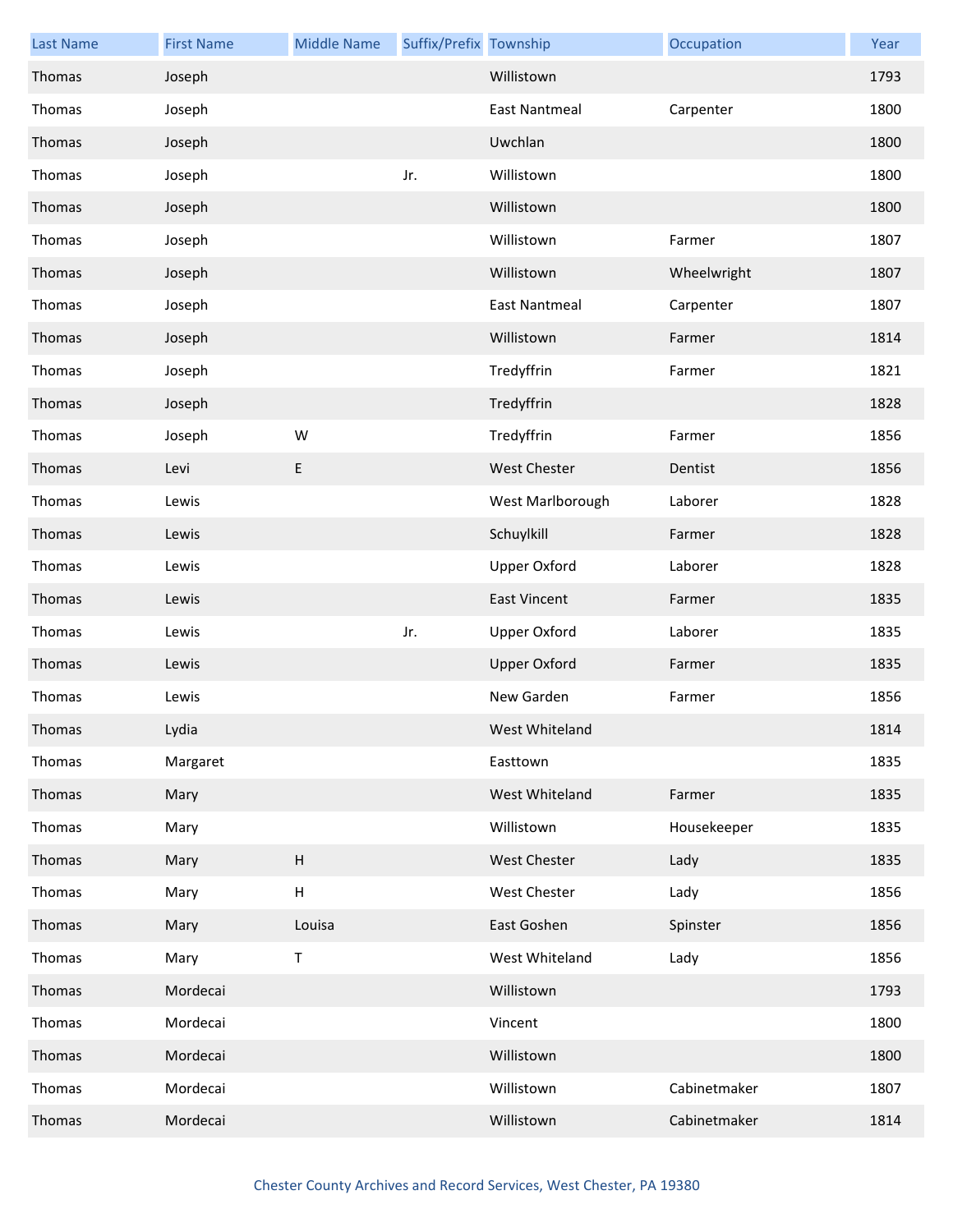| <b>Last Name</b> | <b>First Name</b> | <b>Middle Name</b> | Suffix/Prefix Township |                      | Occupation  | Year |
|------------------|-------------------|--------------------|------------------------|----------------------|-------------|------|
| Thomas           | Mordecai          |                    |                        | Vincent              | Carpenter   | 1814 |
| Thomas           | Mordecai          |                    |                        | Willistown           | Gatekeeper  | 1821 |
| Thomas           | Mordecai          |                    |                        | Willistown           | Carpenter   | 1835 |
| Thomas           | Mordecai          |                    |                        | Willistown           | Farmer      | 1835 |
| Thomas           | Morgan            |                    |                        | Uwchlan              | Miller      | 1821 |
| Thomas           | Morgan            |                    |                        | East Whiteland       | Laborer     | 1856 |
| Thomas           | Morgan            | J                  |                        | Uwchlan              | Retailer    | 1835 |
| Thomas           | Morgan            | J.                 |                        | <b>West Nantmeal</b> | Storekeeper | 1828 |
| Thomas           | Mrodecai          |                    |                        | Willistown           | Farmer      | 1821 |
| Thomas           | Nancy             |                    |                        | <b>West Nantmeal</b> | Farmer      | 1828 |
| Thomas           | Nehemiah          |                    |                        | Westtown             | Gentleman   | 1828 |
| Thomas           | Nehemiah          |                    |                        | West Goshen          | Farmer      | 1835 |
| Thomas           | Oblo              |                    |                        | Charlestown          | Miller      | 1807 |
| Thomas           | Olliver           |                    |                        | Franklin             | Laborer     | 1856 |
| Thomas           | Owen              |                    |                        | Vincent              | Weaver      | 1814 |
| Thomas           | Peter             |                    |                        | Charlestown          | Carpenter   | 1807 |
| Thomas           | Peter             |                    |                        | Easttown             | Laborer     | 1828 |
| Thomas           | Peter             |                    |                        | Charlestown          | Laborer     | 1835 |
| Thomas           | Phebe             |                    |                        | West Whiteland       |             | 1814 |
| Thomas           | Phebe             |                    |                        | West Whiteland       | Farmer      | 1835 |
| Thomas           | Phillip           |                    |                        | Willistown           | Shoemaker   | 1835 |
| Thomas           | Rebecca           |                    |                        | <b>Upper Oxford</b>  |             | 1856 |
| Thomas           | Reece             |                    |                        | Willistown           | Cooper      | 1814 |
| Thomas           | Reuben            |                    |                        | Willistown           | Farmer      | 1856 |
| Thomas           | Rheuben           |                    |                        | Willistown           | Farmer      | 1821 |
| Thomas           | Rheuben           |                    |                        | Willistown           | Farmer      | 1835 |
| Thomas           | Richard           |                    | Esq.                   | West Whiteland       |             | 1793 |
| Thomas           | Richard           |                    |                        | West Whiteland       | Miller      | 1800 |
| Thomas           | Richard           |                    | Esq.                   | West Whiteland       |             | 1800 |
| Thomas           | Richard           |                    | Jr.                    | West Whiteland       | Miller      | 1807 |
| Thomas           | Richard           |                    | Sr.                    | West Whiteland       | Gentleman   | 1807 |
| Thomas           | Richard           |                    |                        | West Whiteland       | Farmer      | 1814 |
| Thomas           | Richard           |                    | Jr.                    | West Whiteland       | Miller      | 1814 |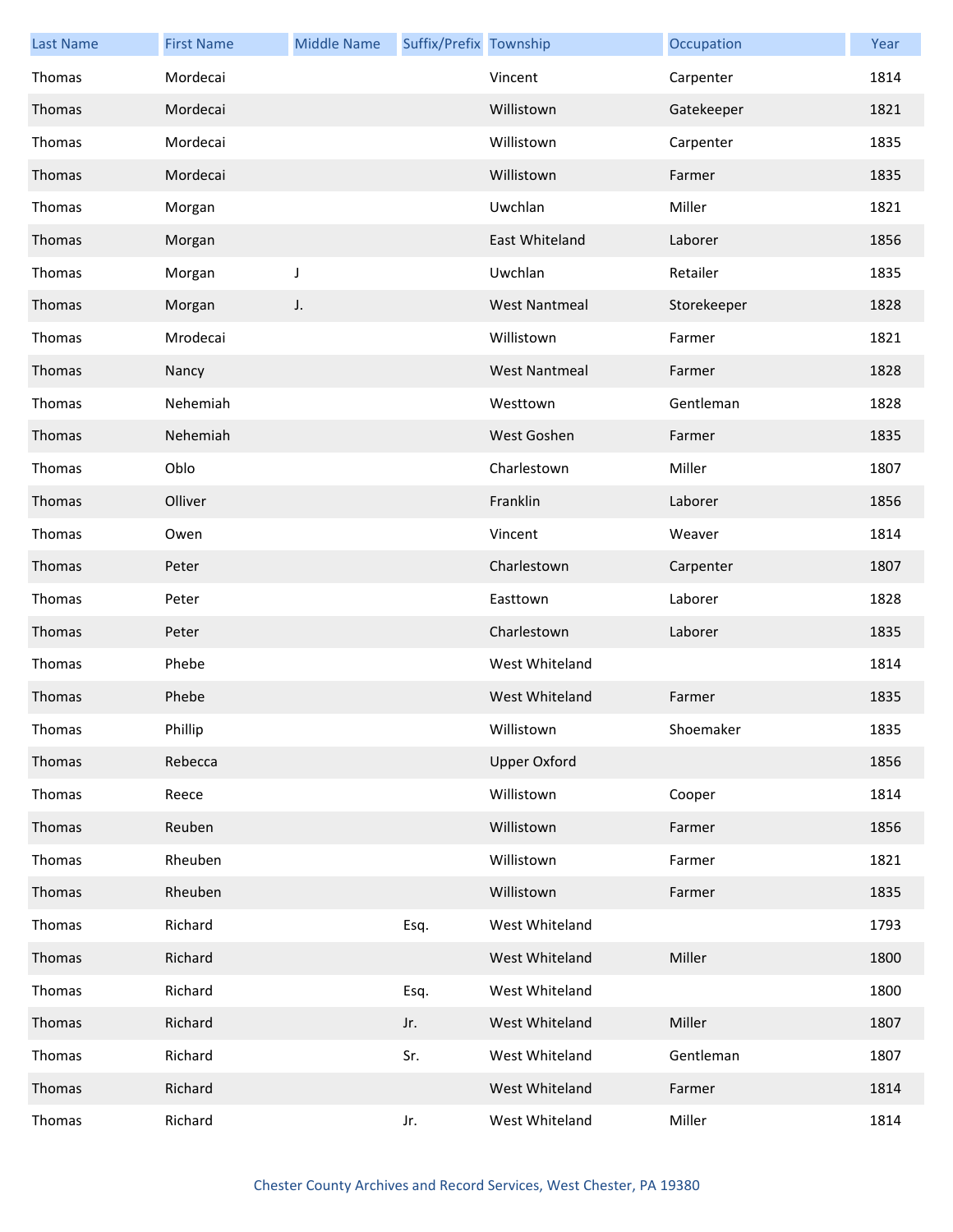| <b>Last Name</b> | <b>First Name</b> | <b>Middle Name</b> | Suffix/Prefix Township |                      | Occupation  | Year |
|------------------|-------------------|--------------------|------------------------|----------------------|-------------|------|
| Thomas           | Richard           |                    | Jr.                    | West Whiteland       |             | 1821 |
| Thomas           | Richard           |                    | Esq.                   | West Whiteland       |             | 1821 |
| Thomas           | Richard           |                    | Jr.                    | West Whiteland       | Miller      | 1828 |
| Thomas           | Richard           |                    | Sr.                    | West Whiteland       | Gentleman   | 1828 |
| Thomas           | Richard           |                    |                        | <b>Upper Oxford</b>  | Wheelwright | 1835 |
| Thomas           | Richard           |                    |                        | Penn                 | Laborer     | 1856 |
| Thomas           | Richard           |                    |                        | London Britain       | Wheelwright | 1856 |
| Thomas           | Richard           | В                  |                        | West Whiteland       | Farmer      | 1835 |
| Thomas           | Richard           | ${\sf M}$          |                        | West Whiteland       | Miller      | 1856 |
| Thomas           | Richard           | M.                 |                        | West Whiteland       |             | 1821 |
| Thomas           | Richard           | M.                 |                        | West Whiteland       | Miller      | 1828 |
| Thomas           | Samuel            |                    |                        | Willistown           |             | 1793 |
| Thomas           | Samuel            |                    |                        | Honey Brook          |             | 1793 |
| Thomas           | Samuel            |                    |                        | Honey Brook          |             | 1800 |
| Thomas           | Samuel            |                    |                        | Willistown           |             | 1800 |
| Thomas           | Samuel            |                    |                        | Honey Brook          | Farmer      | 1807 |
| Thomas           | Samuel            |                    |                        | Willistown           | Cooper      | 1807 |
| Thomas           | Samuel            |                    |                        | East Caln            | Miller      | 1814 |
| Thomas           | Samuel            |                    |                        | Easttown             | Miller      | 1814 |
| Thomas           | Samuel            |                    | Jr.                    | Willistown           | Cooper      | 1814 |
| Thomas           | Samuel            |                    |                        | Willistown           | Cooper      | 1814 |
| Thomas           | Samuel            |                    |                        | Honey Brook          |             | 1814 |
| Thomas           | Samuel            |                    |                        | East Bradford        | Laborer     | 1835 |
| Thomas           | Samuel            |                    |                        | Tredyffrin           | Laborer     | 1856 |
| Thomas           | Samuel            |                    |                        | Londonderry          | Carpenter   | 1856 |
| Thomas           | Samuel            |                    |                        | <b>West Bradford</b> | Laborer     | 1856 |
| Thomas           | Samuel            | D.                 |                        | West Whiteland       |             | 1821 |
| Thomas           | Samuel            | D.                 |                        | West Whiteland       | Farmer      | 1828 |
| Thomas           | Sarah             |                    |                        | West Whiteland       |             | 1793 |
| Thomas           | Sarah             |                    |                        | West Whiteland       | Farmer      | 1800 |
| Thomas           | Sarah             |                    | Widow                  | West Whiteland       |             | 1807 |
| Thomas           | Sarah             |                    |                        | West Whiteland       |             | 1821 |
| Thomas           | Sarah             |                    |                        | West Whiteland       | Farmer      | 1828 |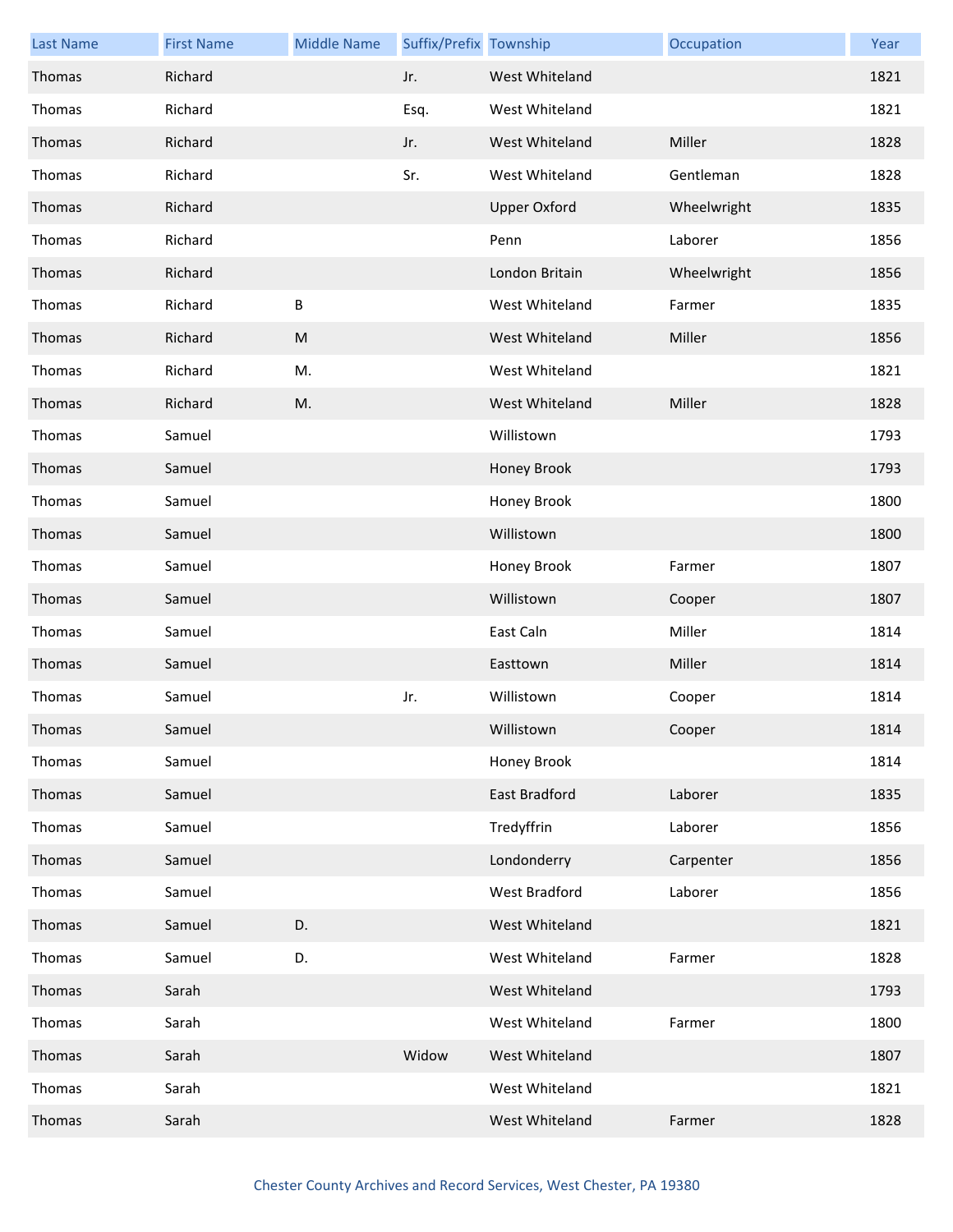| <b>Last Name</b> | <b>First Name</b> | <b>Middle Name</b> | Suffix/Prefix Township |                      | Occupation      | Year |
|------------------|-------------------|--------------------|------------------------|----------------------|-----------------|------|
| Thomas           | Siras             |                    |                        | <b>East Vincent</b>  | Moulder         | 1856 |
| Thomas           | Slater            | $\mathsf C$        |                        | Tredyffrin           | Farmer          | 1856 |
| Thomas           | Stacey            |                    |                        | East Nottingham      | Farmer          | 1835 |
| Thomas           | Stacy             |                    |                        | <b>Upper Oxford</b>  | Blacksmith      | 1807 |
| Thomas           | Stacy             |                    |                        | East Nottingham      | Carpenter       | 1821 |
| Thomas           | Stacy             |                    |                        | East Nottingham      | Farmer          | 1828 |
| Thomas           | Stephen           |                    |                        | East Whiteland       | Blacksmith      | 1856 |
| Thomas           | Susanna           |                    |                        | <b>East Nantmeal</b> |                 | 1793 |
| Thomas           | Susanna           |                    |                        | East Goshen          |                 | 1856 |
| Thomas           | Τ                 | Snowden            |                        | Valley               | Minister        | 1856 |
| Thomas           | Templin           | ${\sf R}$          |                        | West Whiteland       | Farmer          | 1856 |
| Thomas           | Thamazine         |                    |                        | West Whiteland       | Lady            | 1856 |
| Thomas           | Theophilus        |                    |                        | Vincent              |                 | 1793 |
| Thomas           | Thomas            |                    | Jr.                    | Uwchlan              |                 | 1793 |
| Thomas           | Thomas            |                    | Jr.                    | Uwchlan              |                 | 1793 |
| Thomas           | Thomas            |                    | Sr.                    | Uwchlan              |                 | 1800 |
| Thomas           | Thomas            |                    |                        | Uwchlan              | Cordwainer      | 1800 |
| Thomas           | Thomas            |                    |                        | Goshen               | Weaver          | 1814 |
| Thomas           | Thomas            |                    |                        | Charlestown          | Laborer         | 1828 |
| Thomas           | Thomas            |                    |                        | West Goshen          | Farmer          | 1835 |
| Thomas           | Thomas            |                    |                        | Warwick              | Tailor          | 1856 |
| Thomas           | Thomisan          |                    |                        | East Caln            |                 | 1856 |
| Thomas           | Townsend          |                    |                        | Willistown           |                 | 1793 |
| Thomas           | Townsend          |                    |                        | Willistown           |                 | 1800 |
| Thomas           | Townsend          |                    |                        | Willistown           | Farmer          | 1807 |
| Thomas           | Townsend          |                    |                        | Willistown           | Farmer          | 1814 |
| Thomas           | Washington        |                    |                        | Uwchlan              | Stocking weaver | 1828 |
| Thomas           | Watson            |                    |                        | Vincent              | Yeoman          | 1807 |
| Thomas           | Watson            |                    |                        | Vincent              |                 | 1814 |
| Thomas           | Watson            |                    |                        | Vincent              |                 | 1821 |
| Thomas           | Wesley            | P                  |                        | Willistown           | Farmer          | 1856 |
| Thomas           | William           |                    |                        | Charlestown          | Carpenter       | 1793 |
| Thomas           | William           |                    |                        | Tredyffrin           |                 | 1793 |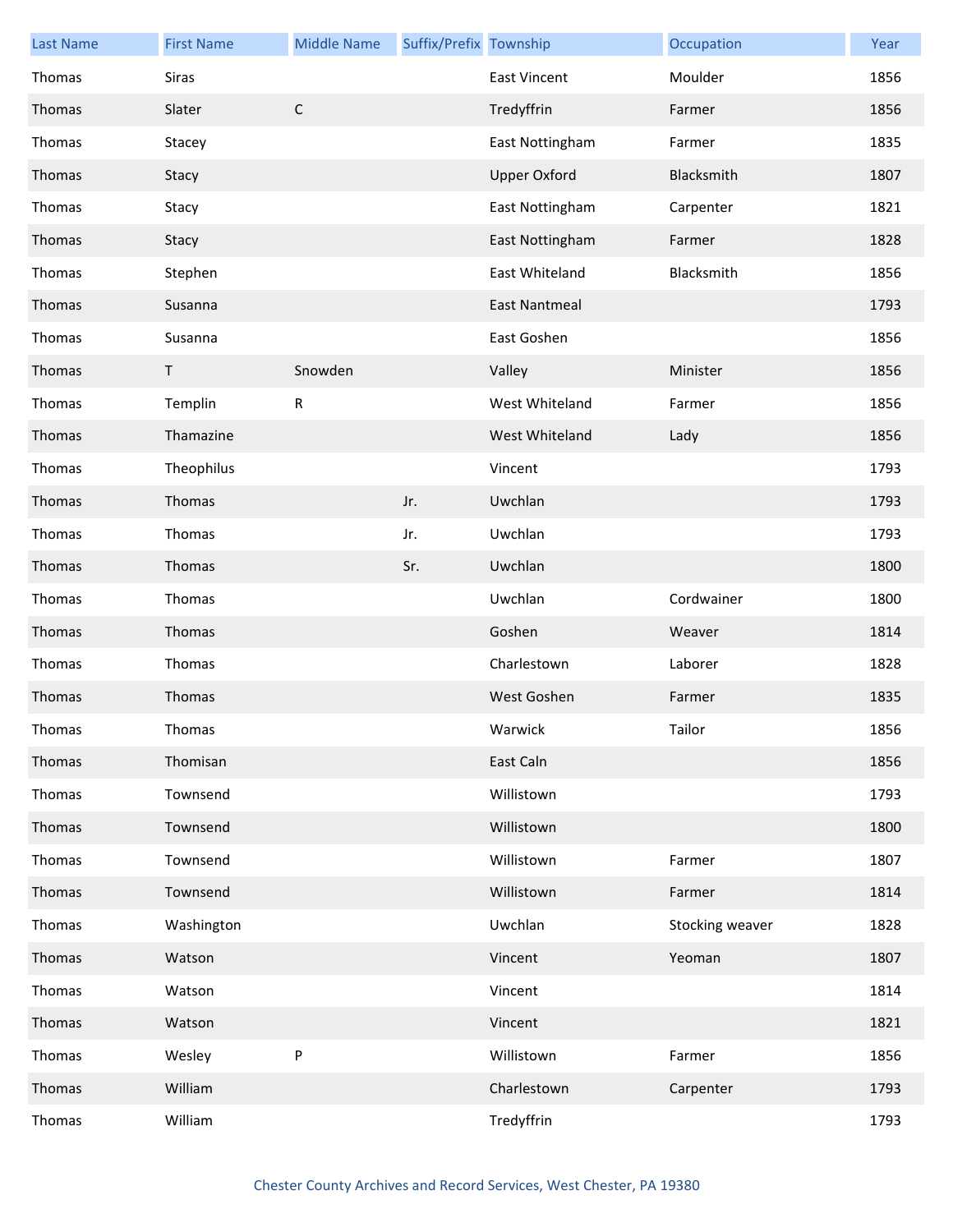| <b>Last Name</b> | <b>First Name</b> | <b>Middle Name</b> | Suffix/Prefix Township |                      | Occupation      | Year |
|------------------|-------------------|--------------------|------------------------|----------------------|-----------------|------|
| Thomas           | William           |                    |                        | East Caln            |                 | 1793 |
| Thomas           | William           |                    |                        | East Nantmeal        | Potter          | 1807 |
| Thomas           | William           |                    |                        | <b>West Nantmeal</b> | Miller          | 1807 |
| Thomas           | William           |                    |                        | Charlestown          | Mason           | 1814 |
| Thomas           | William           |                    |                        | Willistown           | Miller          | 1814 |
| Thomas           | William           |                    |                        | <b>East Nantmeal</b> | Potter          | 1814 |
| Thomas           | William           |                    |                        | Tredyffrin           | Farmer          | 1814 |
| Thomas           | William           |                    |                        | Charlestown          | Miller          | 1821 |
| Thomas           | William           |                    |                        | Willistown           | Farmer          | 1821 |
| Thomas           | William           |                    |                        | <b>East Nantmeal</b> | Farmer          | 1821 |
| Thomas           | William           |                    |                        | Tredyffrin           | Farmer          | 1821 |
| Thomas           | William           |                    |                        | East Nottingham      | Farmer          | 1821 |
| Thomas           | William           |                    |                        | Tredyffrin           | Farmer          | 1821 |
| Thomas           | William           |                    | Sr.                    | Tredyffrin           | Farmer          | 1828 |
| Thomas           | William           |                    |                        | East Nottingham      | Farmer          | 1828 |
| Thomas           | William           |                    |                        | Vincent              | Farmer          | 1828 |
| Thomas           | William           |                    | Jr.                    | Tredyffrin           |                 | 1828 |
| Thomas           | William           |                    |                        | East Whiteland       | Farmer          | 1835 |
| Thomas           | William           |                    |                        | Willistown           | Turner          | 1835 |
| Thomas           | William           |                    |                        | Willistown           | Farmer          | 1835 |
| Thomas           | William           |                    |                        | East Nottingham      | Farmer          | 1835 |
| Thomas           | William           |                    |                        | <b>West Vincent</b>  | Farmer          | 1835 |
| Thomas           | William           |                    |                        | <b>West Vincent</b>  | Laborer         | 1835 |
| Thomas           | William           |                    |                        | New Garden           | Tailor          | 1835 |
| Thomas           | William           |                    |                        | Londonderry          | Laborer         | 1856 |
| Thomas           | William           |                    |                        | Wallace              | Laborer         | 1856 |
| Thomas           | William           |                    |                        | Schuylkill           | <b>Butcher</b>  | 1856 |
| Thomas           | William           |                    | Jr.                    | Wallace              | Painter         | 1856 |
| Thomas           | William           | H                  |                        | <b>East Vincent</b>  | Farmer          | 1856 |
| Thomas           | William           | ${\sf R}$          |                        | West Whiteland       | Farmer          | 1856 |
| Thomas           | Zadock            |                    |                        | Goshen               | Storekeeper     | 1807 |
| Thompkins        | George            |                    |                        | <b>West Nantmeal</b> | Forge Carpenter | 1828 |
| Thompson         | (Widow)           |                    |                        | <b>West Nantmeal</b> | Farmer          | 1807 |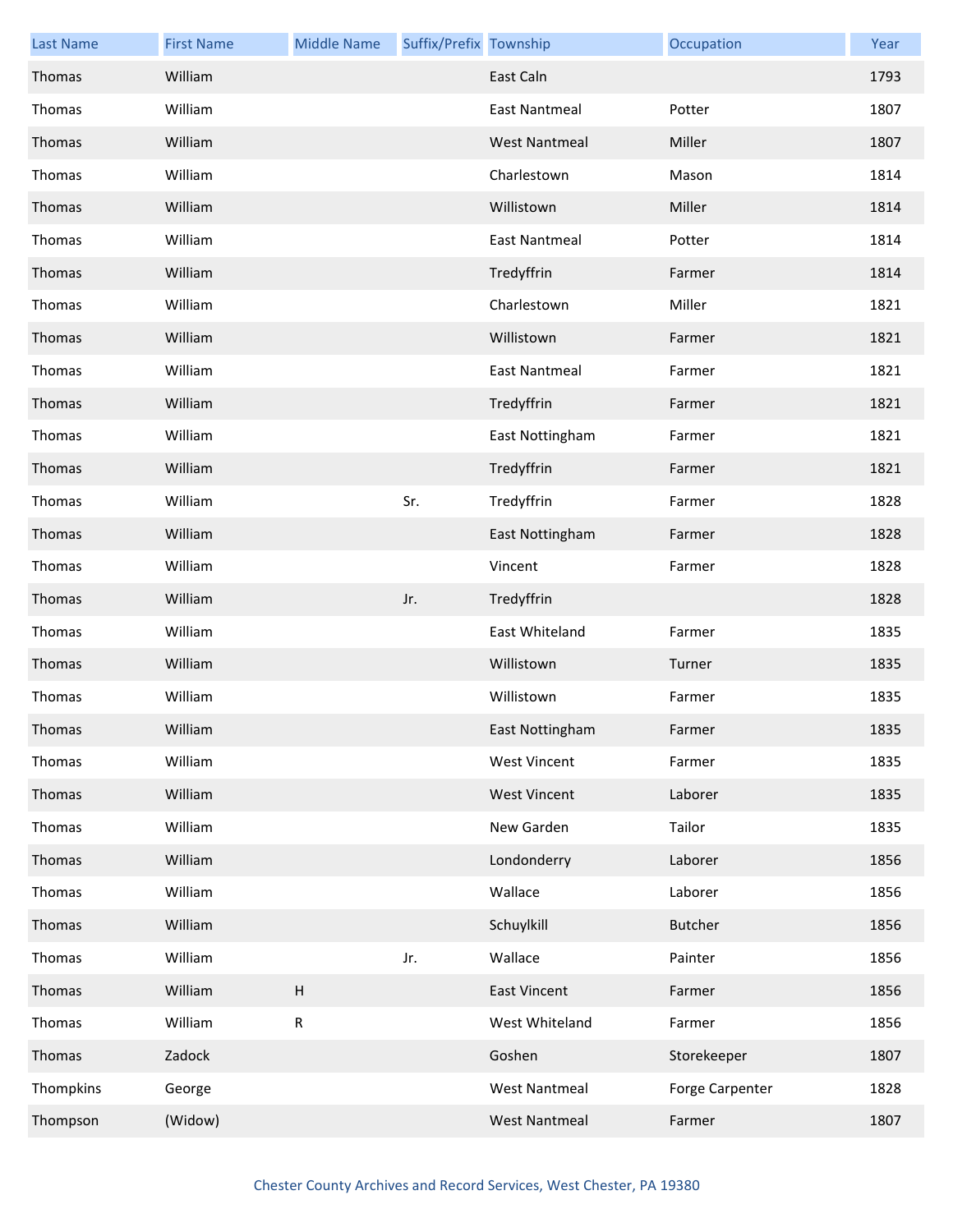| <b>Last Name</b> | <b>First Name</b> | <b>Middle Name</b> | Suffix/Prefix Township |                         | Occupation  | Year |
|------------------|-------------------|--------------------|------------------------|-------------------------|-------------|------|
| Thompson         | (Widow)           |                    |                        | Honey Brook             | Spinster    | 1821 |
| Thompson         | (Widow)           |                    |                        | Londonderry             | Farmer      | 1821 |
| Thompson         | Aaron             |                    |                        | Schuylkill              | Teacher     | 1856 |
| Thompson         | Abner             |                    |                        | <b>East Fallowfield</b> | Storekeeper | 1856 |
| Thompson         | Abraham           |                    |                        | Uwchlan                 | Cooper      | 1807 |
| Thompson         | Alexander         |                    |                        | Honey Brook             | Laborer     | 1807 |
| Thompson         | Alexander         |                    |                        | Brandywine              | Cordwainer  | 1807 |
| Thompson         | Alexander         |                    |                        | New Garden              | Laborer     | 1856 |
| Thompson         | Amor              |                    |                        | East Brandywine         | Farmer      | 1856 |
| Thompson         | Amos              |                    |                        | West Whiteland          |             | 1793 |
| Thompson         | Amos              |                    |                        | West Fallowfield        | Farmer      | 1835 |
| Thompson         | Amos              |                    |                        | West Fallowfield        | Farmer      | 1835 |
| Thompson         | Amos              |                    |                        | Highland                | Farmer      | 1856 |
| Thompson         | Andrew            |                    |                        | West Fallowfield        | Miller      | 1814 |
| Thompson         | Andrew            |                    |                        | West Fallowfield        | Miller      | 1821 |
| Thompson         | Andrew            |                    |                        | Londonderry             | Farmer      | 1821 |
| Thompson         | Andrew            |                    |                        | Londonderry             | Farmer      | 1835 |
| Thompson         | Andrew            |                    |                        | <b>East Fallowfield</b> | Laborer     | 1856 |
| Thompson         | Andrew            |                    |                        | West Fallowfield        | Laborer     | 1856 |
| Thompson         | Archibald         |                    |                        | Pikeland                | Blacksmith  | 1828 |
| Thompson         | Archibald         |                    |                        | Franklin                | Laborer     | 1856 |
| Thompson         | Benjamin          | F.                 |                        | Honey Brook             | Cooper      | 1821 |
| Thompson         | Bethuel           | B                  |                        | Pennsbury               | Farmer      | 1856 |
| Thompson         | Caleb             | P                  |                        | East Marlborough        | Turner      | 1856 |
| Thompson         | Catharine         |                    |                        | London Grove            |             | 1807 |
| Thompson         | Charles           |                    |                        | Tredyffrin              | Farmer      | 1835 |
| Thompson         | Charles           |                    |                        | Honey Brook             | Laborer     | 1835 |
| Thompson         | Charles           |                    |                        | West Caln               | Laborer     | 1856 |
| Thompson         | Charles           |                    |                        | Pennsbury               | Laborer     | 1856 |
| Thompson         | Charles           | $\mathsf C$        |                        | West Chester            | Agent       | 1856 |
| Thompson         | D                 | TH                 | MD                     | East Nottingham         | Doctor      | 1856 |
| Thompson         | Daniel            |                    |                        | West Whiteland          |             | 1793 |
| Thompson         | Daniel            |                    |                        | West Whiteland          |             | 1793 |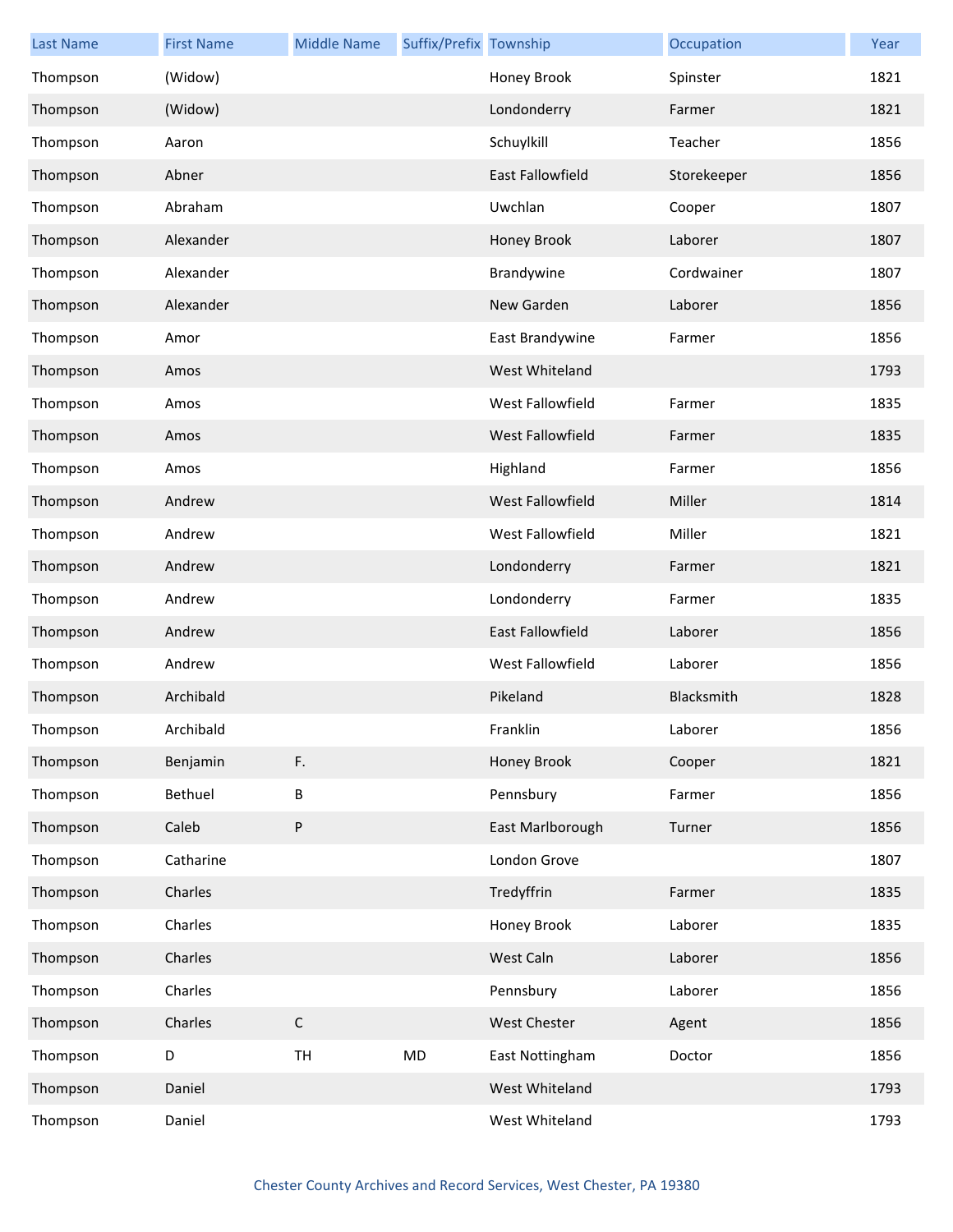| <b>Last Name</b> | <b>First Name</b> | <b>Middle Name</b> | Suffix/Prefix Township |                      | Occupation  | Year |
|------------------|-------------------|--------------------|------------------------|----------------------|-------------|------|
| Thompson         | Daniel            |                    | Jr.                    | West Whiteland       | Farmer      | 1800 |
| Thompson         | Daniel            |                    |                        | West Whiteland       | Farmer      | 1800 |
| Thompson         | Daniel            |                    | Jr.                    | West Whiteland       | Farmer      | 1807 |
| Thompson         | Daniel            |                    |                        | <b>West Nantmeal</b> | Farmer      | 1814 |
| Thompson         | Daniel            |                    |                        | New Garden           |             | 1821 |
| Thompson         | Daniel            |                    |                        | <b>West Nantmeal</b> | Blacksmith  | 1821 |
| Thompson         | Daniel            |                    |                        | West Fallowfield     | Farmer      | 1828 |
| Thompson         | Daniel            |                    |                        | London Grove         | Farmer      | 1828 |
| Thompson         | Daniel            |                    |                        | <b>West Nantmeal</b> | Laborer     | 1828 |
| Thompson         | Daniel            |                    |                        | London Grove         | Farmer      | 1835 |
| Thompson         | Daniel            |                    |                        | <b>West Nantmeal</b> | Laborer     | 1835 |
| Thompson         | Daniel            |                    |                        | West Fallowfield     | Farmer      | 1835 |
| Thompson         | Daniel            |                    |                        | West Fallowfield     | Farmer      | 1835 |
| Thompson         | Daniel            |                    |                        | <b>West Nantmeal</b> | Laborer     | 1835 |
| Thompson         | Daniel            |                    |                        | Highland             | Farmer      | 1856 |
| Thompson         | David             |                    |                        | <b>West Nantmeal</b> |             | 1793 |
| Thompson         | David             |                    |                        | <b>West Nantmeal</b> |             | 1800 |
| Thompson         | David             |                    |                        | <b>West Nantmeal</b> | Farmer      | 1807 |
| Thompson         | David             |                    |                        | <b>West Nantmeal</b> | Farmer      | 1814 |
| Thompson         | David             |                    |                        | Willistown           | Wheelwright | 1821 |
| Thompson         | David             |                    |                        | Tredyffrin           | Farmer      | 1856 |
| Thompson         | David             |                    |                        | Upper Oxford         | Farmer      | 1856 |
| Thompson         | David             | D                  |                        | Highland             | Laborer     | 1856 |
| Thompson         | Eber              |                    |                        | <b>West Nantmeal</b> | Laborer     | 1821 |
| Thompson         | Eber              |                    |                        | West Caln            | Farmer      | 1828 |
| Thompson         | Eber              |                    |                        | West Caln            | Farmer      | 1835 |
| Thompson         | Eber              |                    |                        | West Caln            | Farmer      | 1856 |
| Thompson         | Edward            |                    |                        | Tredyffrin           | Laborer     | 1814 |
| Thompson         | Edward            |                    |                        | Tredyffrin           | Laborer     | 1821 |
| Thompson         | Eli               |                    |                        | London Britain       | Laborer     | 1856 |
| Thompson         | Elijah            |                    |                        | Franklin             | Laborer     | 1856 |
| Thompson         | Elizabeth         |                    |                        | New Garden           |             | 1856 |
| Thompson         | Emmor             |                    |                        | Honey Brook          |             | 1835 |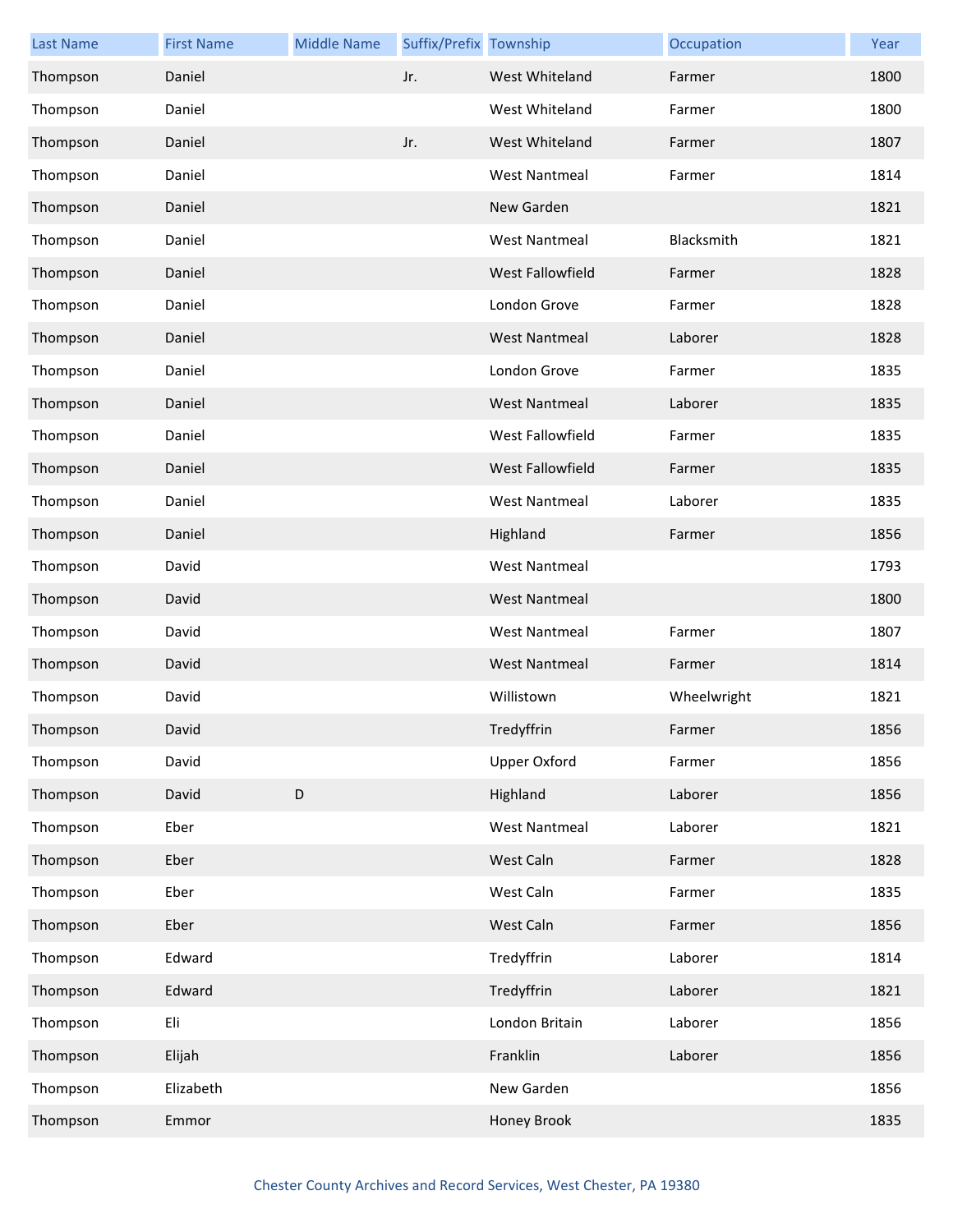| <b>Last Name</b> | <b>First Name</b> | <b>Middle Name</b> | Suffix/Prefix Township |                      | Occupation   | Year |
|------------------|-------------------|--------------------|------------------------|----------------------|--------------|------|
| Thompson         | Emmor             |                    |                        | East Marlborough     | Laborer      | 1856 |
| Thompson         | Ezra              |                    |                        | New Garden           | Carpenter    | 1828 |
| Thompson         | Ezra              |                    |                        | London Britain       | Farmer       | 1835 |
| Thompson         | Ezra              |                    |                        | London Britain       | Farmer       | 1856 |
| Thompson         | Francis           |                    |                        | West Fallowfield     | Farmer       | 1814 |
| Thompson         | Franklin          |                    |                        | East Caln            | Cooper       | 1856 |
| Thompson         | George            |                    |                        | East Caln            |              | 1793 |
| Thompson         | George            |                    |                        | Uwchlan              |              | 1793 |
| Thompson         | George            |                    |                        | <b>West Nantmeal</b> | Farmer       | 1807 |
| Thompson         | George            |                    |                        | Brandywine           | Farmer       | 1807 |
| Thompson         | George            |                    |                        | <b>West Nantmeal</b> | Farmer       | 1814 |
| Thompson         | George            |                    |                        | Brandywine           | Laborer      | 1814 |
| Thompson         | George            |                    |                        | East Whiteland       | Shoemaker    | 1821 |
| Thompson         | George            |                    |                        | <b>West Nantmeal</b> | Farmer       | 1821 |
| Thompson         | George            |                    |                        | Charlestown          | Gentleman    | 1821 |
| Thompson         | George            |                    |                        | Schuylkill           | Manufacturer | 1828 |
| Thompson         | George            |                    |                        | West Fallowfield     | Farmer       | 1835 |
| Thompson         | George            |                    |                        | West Fallowfield     | Farmer       | 1835 |
| Thompson         | George            |                    |                        | Schuylkill           | Mason        | 1856 |
| Thompson         | George            |                    |                        | <b>West Vincent</b>  | Laborer      | 1856 |
| Thompson         | George            | W                  |                        | Highland             | Farmer       | 1856 |
| Thompson         | Guilpin           |                    |                        | East Goshen          | Laborer      | 1856 |
| Thompson         | Henry             |                    |                        | <b>West Vincent</b>  | Laborer      | 1856 |
| Thompson         | Hugh              |                    |                        | West Caln            |              | 1793 |
| Thompson         | Hugh              |                    |                        | West Caln            | Farmer       | 1807 |
| Thompson         | Hugh              |                    | Esq.                   | West Caln            | Farmer       | 1814 |
| Thompson         | Hugh              |                    | Esq.                   | West Caln            |              | 1821 |
| Thompson         | Hugh              |                    | Esq.                   | West Caln            |              | 1828 |
| Thompson         | Isaac             |                    |                        | Brandywine           | Farmer       | 1807 |
| Thompson         | Isaac             |                    |                        | <b>West Nantmeal</b> | Cordwainer   | 1814 |
| Thompson         | Isaac             |                    |                        | <b>West Nantmeal</b> | Shoemaker    | 1821 |
| Thompson         | Isaac             |                    |                        | <b>West Nantmeal</b> | Cordwainer   | 1828 |
| Thompson         | Isaac             |                    |                        | West Fallowfield     | Farmer       | 1835 |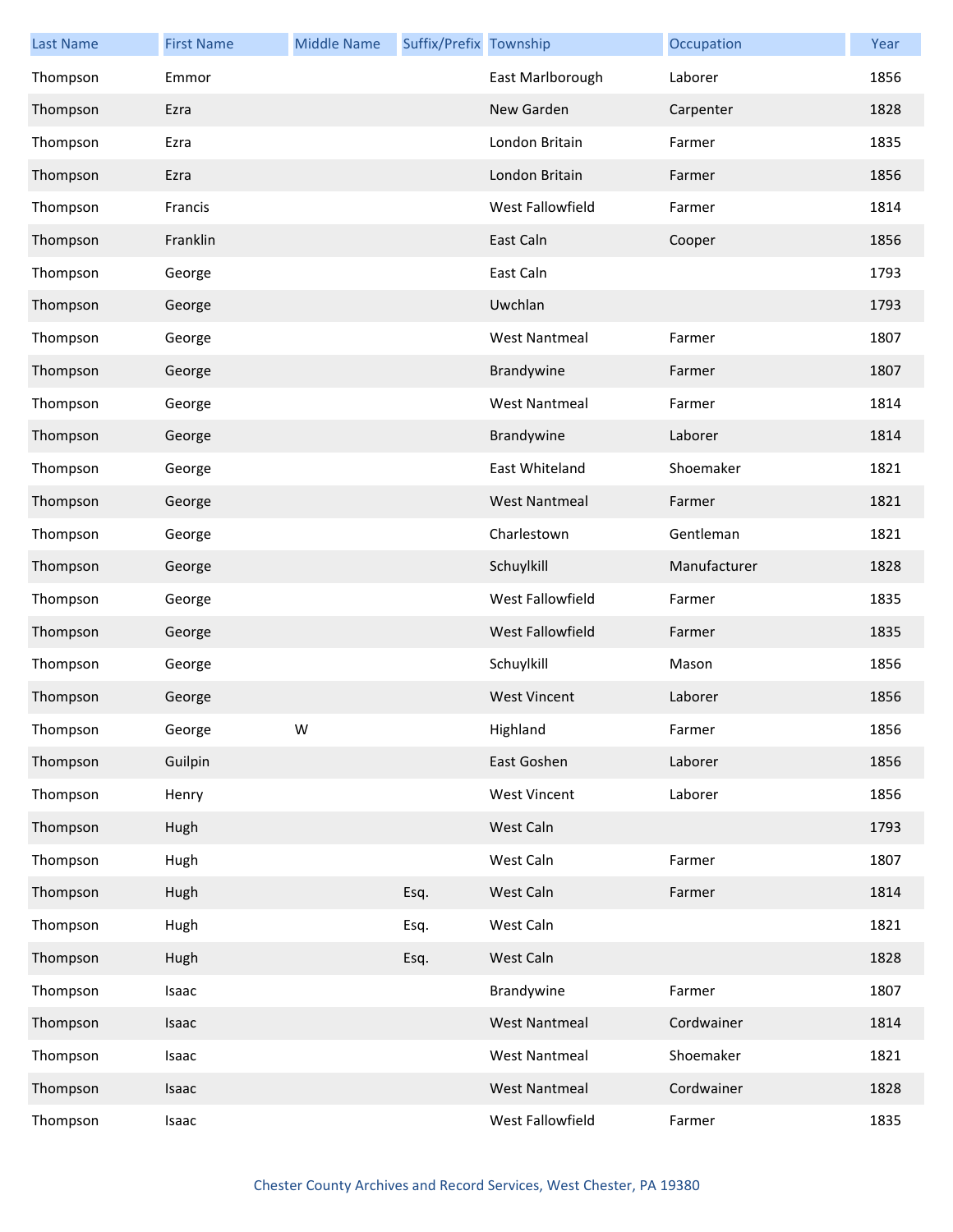| <b>Last Name</b> | <b>First Name</b> | <b>Middle Name</b> | Suffix/Prefix Township |                      | Occupation     | Year |
|------------------|-------------------|--------------------|------------------------|----------------------|----------------|------|
| Thompson         | Isaac             |                    |                        | West Fallowfield     | Farmer         | 1835 |
| Thompson         | Isaac             |                    |                        | London Grove         | Carpenter      | 1856 |
| Thompson         | Isaac             |                    |                        | <b>East Nantmeal</b> | Laborer        | 1856 |
| Thompson         | Isaac             |                    |                        | East Goshen          | Factoryman     | 1856 |
| Thompson         | Isaac             |                    |                        | Franklin             | Laborer        | 1856 |
| Thompson         | Israel            |                    |                        | Uwchlan              | <b>Butcher</b> | 1856 |
| Thompson         | Jabez             |                    |                        | New Garden           | Farmer         | 1856 |
| Thompson         | Jacob             |                    |                        | West Caln            | Tailor         | 1814 |
| Thompson         | Jacob             |                    |                        | West Fallowfield     |                | 1814 |
| Thompson         | Jacob             |                    |                        | Honey Brook          | Tailor         | 1821 |
| Thompson         | Jacob             |                    |                        | West Fallowfield     | Miller         | 1821 |
| Thompson         | Jacob             |                    |                        | West Caln            |                | 1856 |
| Thompson         | Jacob             | <b>B.</b>          |                        | West Fallowfield     | Clerk          | 1828 |
| Thompson         | James             |                    |                        | New London           |                | 1793 |
| Thompson         | James             |                    |                        | West Whiteland       |                | 1793 |
| Thompson         | James             |                    |                        | Brandywine           |                | 1793 |
| Thompson         | James             |                    |                        | West Fallowfield     |                | 1793 |
| Thompson         | James             |                    |                        | Londonderry          | Farmer         | 1807 |
| Thompson         | James             |                    |                        | Brandywine           | Farmer         | 1807 |
| Thompson         | James             |                    |                        | Londonderry          | Farmer         | 1814 |
| Thompson         | James             |                    |                        | West Whiteland       |                | 1814 |
| Thompson         | James             |                    |                        | New Garden           | Weaver         | 1814 |
| Thompson         | James             |                    |                        | Kennett              | Mason          | 1814 |
| Thompson         | James             |                    |                        | Sadsbury             | Laborer        | 1821 |
| Thompson         | James             |                    |                        | New London           | Laborer        | 1821 |
| Thompson         | James             |                    |                        | Pennsbury            | Laborer        | 1828 |
| Thompson         | James             |                    |                        | West Caln            |                | 1856 |
| Thompson         | James             |                    |                        | West Fallowfield     | Laborer        | 1856 |
| Thompson         | James             |                    |                        | West Marlborough     | Mason          | 1856 |
| Thompson         | Jesse             |                    |                        | Birmingham           | Laborer        | 1828 |
| Thompson         | Jesse             |                    |                        | East Marlborough     | Laborer        | 1835 |
| Thompson         | Joel              |                    |                        | New Garden           | Farmer         | 1828 |
| Thompson         | Joel              |                    |                        | West Chester         | Gentleman      | 1856 |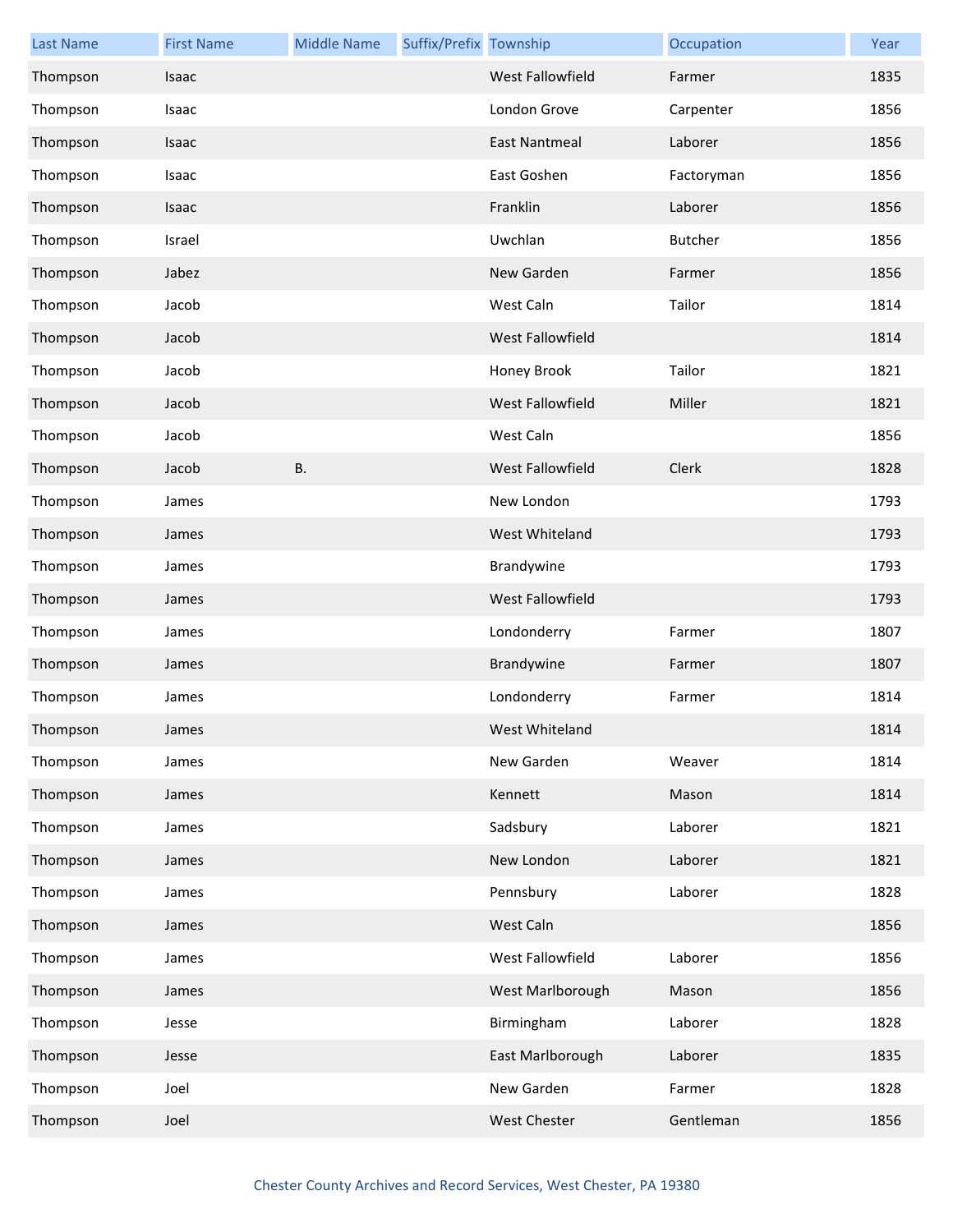| <b>Last Name</b> | <b>First Name</b> | <b>Middle Name</b>        | Suffix/Prefix Township |                     | Occupation  | Year |
|------------------|-------------------|---------------------------|------------------------|---------------------|-------------|------|
| Thompson         | Joel              | G                         |                        | Valley              | Dentist     | 1856 |
| Thompson         | John              |                           |                        | Uwchlan             |             | 1793 |
| Thompson         | John              |                           | Esq.                   | New London          |             | 1793 |
| Thompson         | John              |                           |                        | Honey Brook         |             | 1800 |
| Thompson         | John              |                           |                        | Honey Brook         | Tailor      | 1807 |
| Thompson         | John              |                           |                        | Honey Brook         | Farmer      | 1807 |
| Thompson         | John              |                           |                        | Newlin              | Weaver      | 1814 |
| Thompson         | John              |                           |                        | Honey Brook         |             | 1814 |
| Thompson         | John              |                           |                        | East Bradford       | Weaver      | 1814 |
| Thompson         | John              |                           |                        | Brandywine          | Carpenter   | 1814 |
| Thompson         | John              |                           |                        | Londonderry         | Laborer     | 1814 |
| Thompson         | John              |                           |                        | West Whiteland      | Farmer      | 1814 |
| Thompson         | John              |                           |                        | Sadsbury            | Blacksmith  | 1821 |
| Thompson         | John              |                           |                        | New Garden          | Carpenter   | 1821 |
| Thompson         | John              |                           |                        | West Whiteland      |             | 1821 |
| Thompson         | John              |                           |                        | Lower Oxford        | Wagonmaker  | 1828 |
| Thompson         | John              |                           |                        | West Whiteland      | Farmer      | 1828 |
| Thompson         | John              |                           |                        | <b>West Chester</b> | Laborer     | 1828 |
| Thompson         | John              |                           |                        | West Marlborough    | Laborer     | 1828 |
| Thompson         | John              |                           |                        | Honey Brook         | Blacksmith  | 1835 |
| Thompson         | John              |                           |                        | Tredyffrin          | Laborer     | 1835 |
| Thompson         | John              |                           |                        | East Nottingham     | Farmer      | 1835 |
| Thompson         | John              |                           |                        | Kennett             | Farmer      | 1856 |
| Thompson         | John              |                           |                        | Kennett             | Laborer     | 1856 |
| Thompson         | John              |                           |                        | East Nottingham     | Farmer      | 1856 |
| Thompson         | John              |                           |                        | Lower Oxford        | Laborer     | 1856 |
| Thompson         | John              |                           |                        | Pocopson            | Laborer     | 1856 |
| Thompson         | John              | $\boldsymbol{\mathsf{H}}$ |                        | West Marlborough    | Farmer      | 1856 |
| Thompson         | John              | J                         |                        | Lower Oxford        | Wheelwright | 1835 |
| Thompson         | John              | $\mathsf J$               |                        | West Nottingham     | Wheelwright | 1856 |
| Thompson         | Joseph            |                           |                        | West Whiteland      | Carpenter   | 1800 |
| Thompson         | Joseph            |                           |                        | West Whiteland      | Farmer      | 1814 |
| Thompson         | Joseph            |                           |                        | New Garden          | Farmer      | 1814 |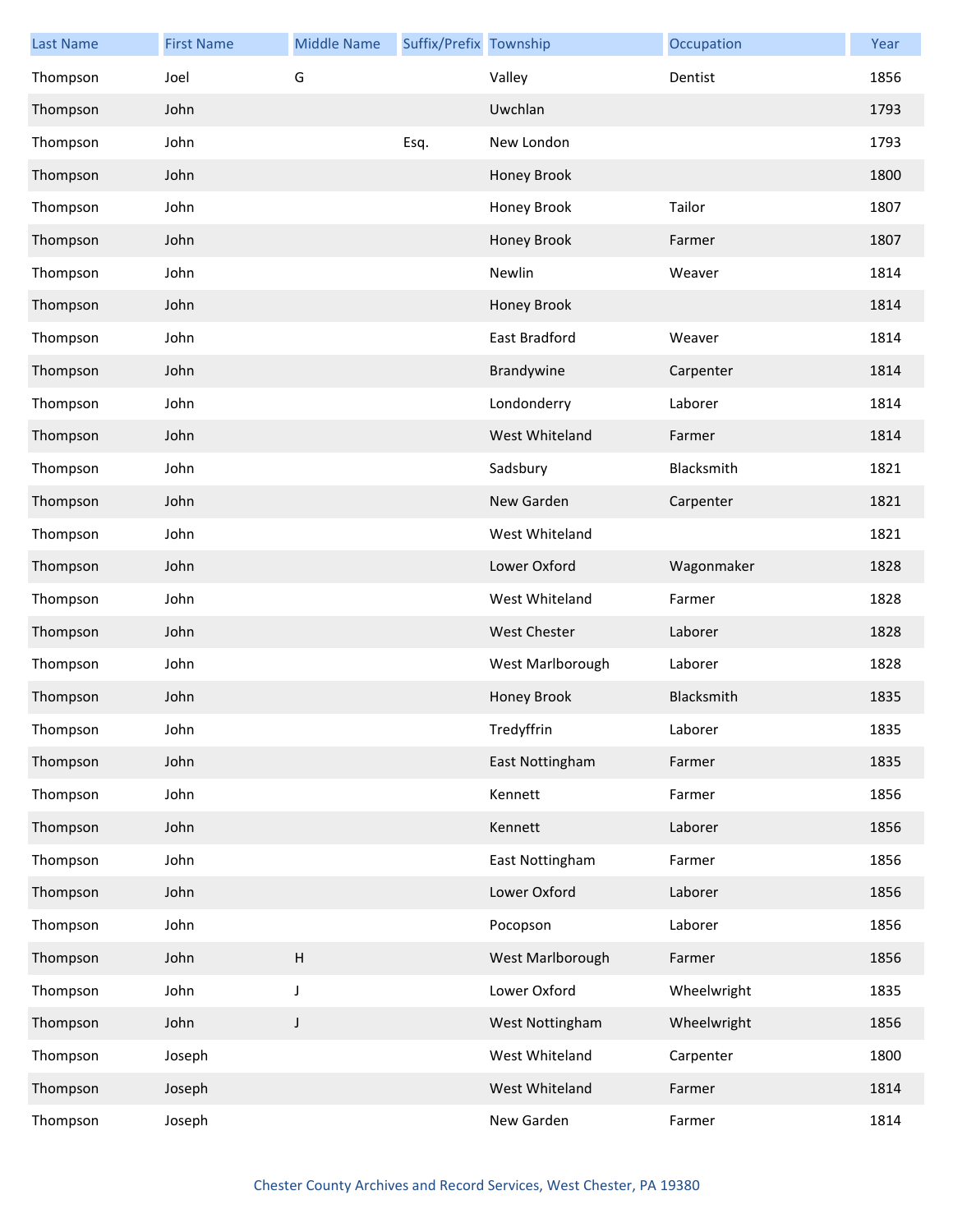| <b>Last Name</b> | <b>First Name</b> | <b>Middle Name</b>        | Suffix/Prefix Township |                     | Occupation   | Year |
|------------------|-------------------|---------------------------|------------------------|---------------------|--------------|------|
| Thompson         | Joseph            |                           |                        | New Garden          | Farmer       | 1821 |
| Thompson         | Joseph            |                           |                        | East Goshen         | Laborer      | 1821 |
| Thompson         | Joseph            |                           |                        | West Fallowfield    | Farmer       | 1828 |
| Thompson         | Joseph            |                           |                        | London Grove        | Farmer       | 1828 |
| Thompson         | Joseph            |                           |                        | East Whiteland      | Laborer      | 1828 |
| Thompson         | Joseph            |                           |                        | West Fallowfield    | Laborer      | 1835 |
| Thompson         | Joseph            |                           |                        | West Fallowfield    | Laborer      | 1835 |
| Thompson         | Joseph            |                           |                        | East Goshen         | Laborer      | 1856 |
| Thompson         | Joseph            | $\boldsymbol{\mathsf{A}}$ |                        | Highland            | Farmer       | 1856 |
| Thompson         | Joseph            | M                         |                        | West Marlborough    | Farmer       | 1856 |
| Thompson         | Joseph            | T.                        |                        | West Whiteland      | Schoolmaster | 1828 |
| Thompson         | Joshua            |                           |                        | New Garden          | Farmer       | 1814 |
| Thompson         | Joshua            |                           |                        | New Garden          | Farmer       | 1821 |
| Thompson         | Joshua            |                           |                        | New Garden          | Farmer       | 1828 |
| Thompson         | Joshua            |                           |                        | Tredyffrin          | Laborer      | 1856 |
| Thompson         | Joshua            |                           |                        | New Garden          | Farmer       | 1856 |
| Thompson         | L.                | Wayne                     |                        | Highland            | Laborer      | 1856 |
| Thompson         | Letus             |                           |                        | New Garden          |              | 1856 |
| Thompson         | Lewis             |                           |                        | <b>Upper Oxford</b> | Carpenter    | 1856 |
| Thompson         | Mahlon            |                           |                        | West Whiteland      | Farmer       | 1800 |
| Thompson         | Mahlon            |                           |                        | Honeybrook          | Laborer      | 1856 |
| Thompson         | Malon             |                           |                        | Brandywine          | Laborer      | 1828 |
| Thompson         | Margaret          |                           |                        | <b>Upper Oxford</b> |              | 1807 |
| Thompson         | Margaret          |                           |                        | <b>Upper Oxford</b> |              | 1814 |
| Thompson         | Margaret          |                           |                        | <b>Upper Oxford</b> |              | 1828 |
| Thompson         | Mary              |                           |                        | East Nottingham     |              | 1814 |
| Thompson         | Mary              |                           |                        | West Fallowfield    |              | 1821 |
| Thompson         | Milton            |                           |                        | Schuylkill          | Teacher      | 1856 |
| Thompson         | Mordecai          |                           |                        | Willistown          | Farmer       | 1856 |
| Thompson         | Moses             |                           |                        | West Chester        | Laborer      | 1828 |
| Thompson         | Nathan            |                           |                        | Londonderry         | Farmer       | 1807 |
| Thompson         |                   |                           |                        |                     |              | 1814 |
|                  | Nathaniel         |                           |                        | Londonderry         | Weaver       |      |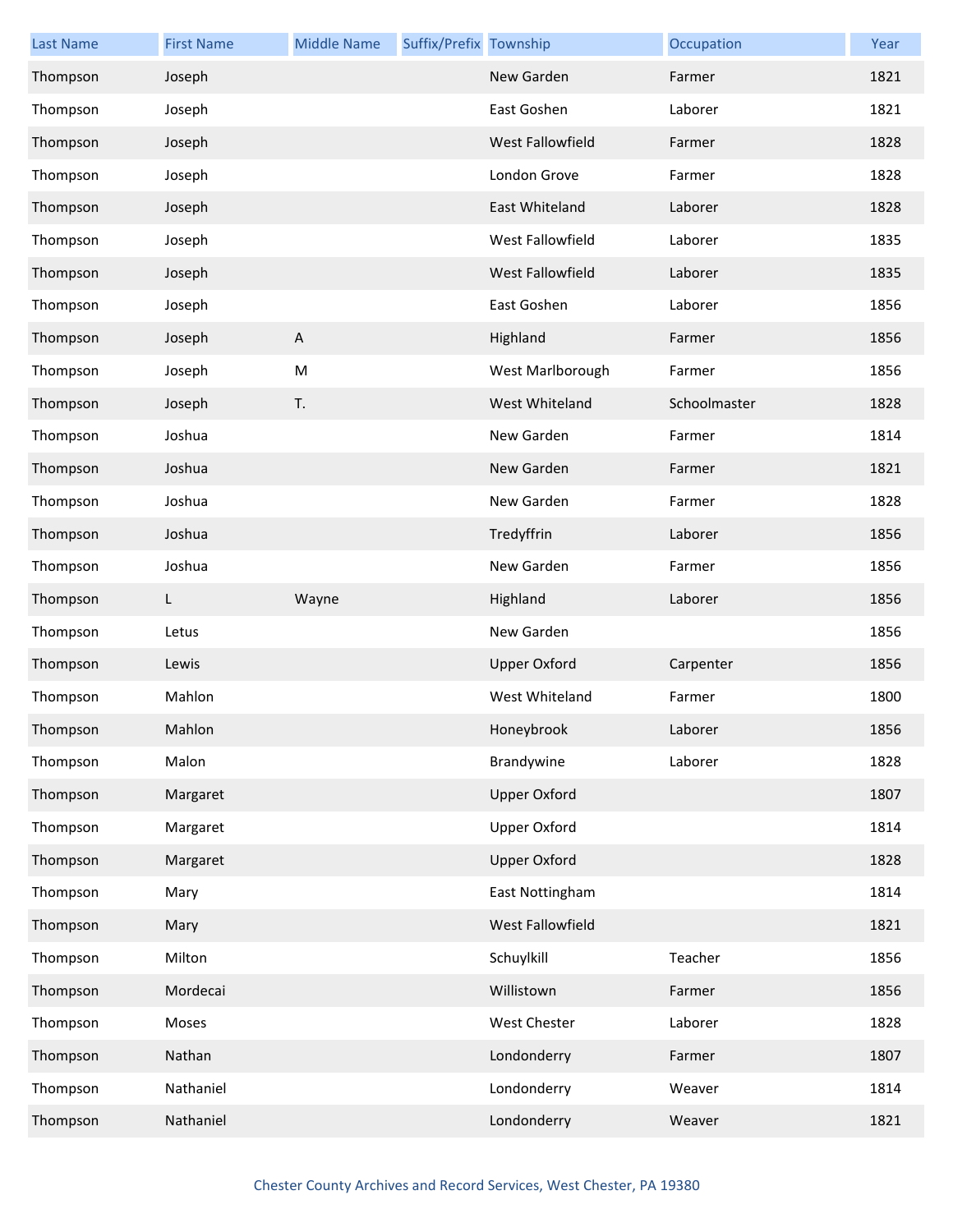| <b>Last Name</b> | <b>First Name</b> | <b>Middle Name</b> | Suffix/Prefix Township |                     | Occupation            | Year |
|------------------|-------------------|--------------------|------------------------|---------------------|-----------------------|------|
| Thompson         | Nathaniel         |                    |                        | Lower Oxford        | Weaver                | 1835 |
| Thompson         | Rachel            |                    |                        | <b>Upper Oxford</b> | Housekeeper           | 1821 |
| Thompson         | Rachel            | Н                  |                        | East Goshen         |                       | 1856 |
| Thompson         | Rebecca           |                    |                        | <b>West Chester</b> | Teacher               | 1828 |
| Thompson         | Rebecca           |                    |                        | <b>West Chester</b> | Teacher               | 1835 |
| Thompson         | Richard           |                    |                        | New Garden          |                       | 1821 |
| Thompson         | Richard           |                    |                        | New Garden          | Farmer                | 1828 |
| Thompson         | Richard           |                    |                        | Franklin            | Farmer                | 1856 |
| Thompson         | Robert            |                    |                        | New London          |                       | 1793 |
| Thompson         | Robert            |                    |                        | East Caln           | Farmer                | 1807 |
| Thompson         | Robert            |                    |                        | Londonderry         | Farmer                | 1821 |
| Thompson         | Robert            |                    | Dr.                    | <b>Upper Oxford</b> | <b>Medical Doctor</b> | 1821 |
| Thompson         | Robert            |                    |                        | Sadsbury            | Farmer                | 1821 |
| Thompson         | Robert            |                    |                        | <b>Upper Oxford</b> | <b>Medical Doctor</b> | 1828 |
| Thompson         | Robert            |                    |                        | East Nottingham     | Farmer                | 1828 |
| Thompson         | Robert            |                    |                        | West Fallowfield    | Farmer                | 1828 |
| Thompson         | Robert            |                    |                        | Lower Oxford        | Laborer               | 1835 |
| Thompson         | Robert            |                    |                        | Honey Brook         | Farmer                | 1835 |
| Thompson         | Robert            |                    |                        | Lower Oxford        | Farmer                | 1856 |
| Thompson         | Robert            |                    |                        | East Brandywine     | Farmer                | 1856 |
| Thompson         | Roland            |                    |                        | Brandywine          | Laborer               | 1835 |
| Thompson         | Ruth              |                    |                        | Honey Brook         | Landholder            | 1835 |
| Thompson         | Samuel            |                    |                        | Brandywine          | Blacksmith            | 1814 |
| Thompson         | Samuel            |                    |                        | West Bradford       | Tanner                | 1814 |
| Thompson         | Samuel            |                    |                        | Honey Brook         | Mason                 | 1821 |
| Thompson         | Samuel            |                    |                        | West Fallowfield    | Tanner                | 1828 |
| Thompson         | Samuel            |                    |                        | New London          | Tanner                | 1828 |
| Thompson         | Samuel            |                    |                        | Honey Brook         | Laborer               | 1835 |
| Thompson         | Samuel            |                    |                        | West Nottingham     | Farmer                | 1856 |
| Thompson         | Samuel            |                    |                        | East Goshen         | Mason                 | 1856 |
| Thompson         | Samuel            | B                  |                        | Highland            | Laborer               | 1856 |
| Thompson         | Samuel            | Н                  |                        | New Garden          | Farmer                | 1856 |
| Thompson         | Taylor            |                    |                        | New Garden          | Turner                | 1856 |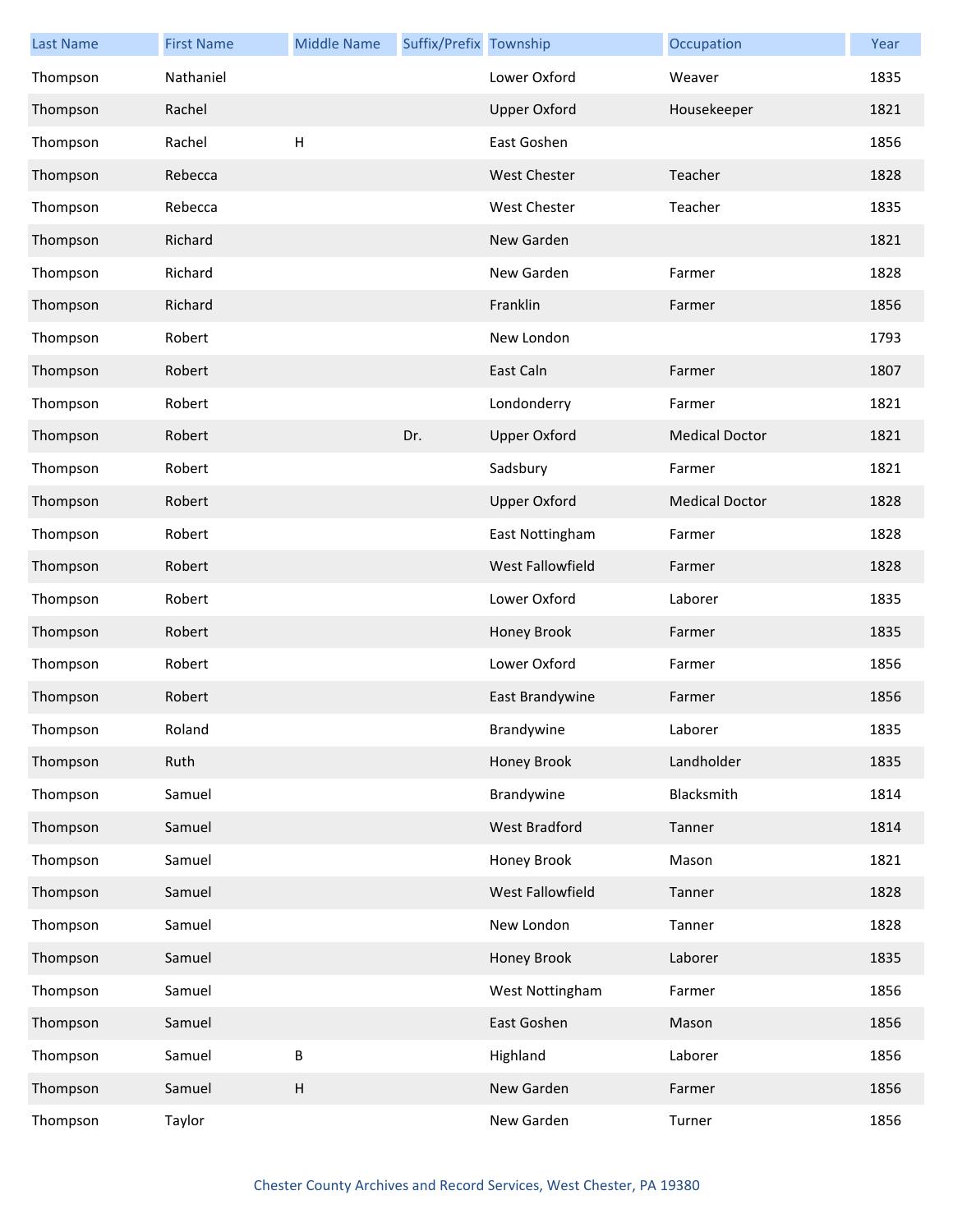| <b>Last Name</b> | <b>First Name</b> | <b>Middle Name</b> | Suffix/Prefix Township |                      | Occupation   | Year |
|------------------|-------------------|--------------------|------------------------|----------------------|--------------|------|
| Thompson         | Thomas            |                    |                        | West Marlborough     |              | 1835 |
| Thompson         | Thomas            |                    |                        | West Marlborough     | Laborer      | 1856 |
| Thompson         | Thomas            |                    | Sr.                    | West Marlborough     | Laborer      | 1856 |
| Thompson         | Thomas            |                    |                        | East Caln            | Laborer      | 1856 |
| Thompson         | Washington        |                    |                        | West Caln            | Laborer      | 1856 |
| Thompson         | William           |                    |                        | Brandywine           |              | 1793 |
| Thompson         | William           |                    |                        | London Grove         |              | 1793 |
| Thompson         | William           |                    |                        | New Garden           |              | 1793 |
| Thompson         | William           |                    |                        | New London           |              | 1793 |
| Thompson         | William           |                    |                        | Honey Brook          |              | 1793 |
| Thompson         | William           |                    | Sr.                    | East Nottingham      |              | 1800 |
| Thompson         | William           |                    |                        | New Garden           | Farmer       | 1800 |
| Thompson         | William           |                    |                        | <b>West Nantmeal</b> |              | 1800 |
| Thompson         | William           |                    | Jr.                    | East Nottingham      |              | 1800 |
| Thompson         | William           |                    | Dr./Esq.               | East Nottingham      |              | 1807 |
| Thompson         | William           |                    |                        | New Garden           | Farmer       | 1807 |
| Thompson         | William           |                    |                        | London Grove         | Farmer       | 1807 |
| Thompson         | William           |                    |                        | East Bradford        | Cordwainer   | 1807 |
| Thompson         | William           |                    |                        | <b>West Nantmeal</b> | Laborer      | 1807 |
| Thompson         | William           |                    | Jr.                    | East Nottingham      | Physician    | 1807 |
| Thompson         | William           |                    |                        | West Nantmeal        | Laborer      | 1814 |
| Thompson         | William           |                    |                        | New Garden           | Farmer       | 1814 |
| Thompson         | William           |                    |                        | West Nottingham      | Miller       | 1814 |
| Thompson         | William           |                    | Dr.                    | East Nottingham      |              | 1814 |
| Thompson         | William           |                    |                        | East Goshen          | Laborer      | 1821 |
| Thompson         | William           |                    |                        | New Garden           | Farmer       | 1821 |
| Thompson         | William           |                    |                        | <b>Upper Oxford</b>  | Yeoman       | 1821 |
| Thompson         | William           |                    |                        | Londonderry          | Farmer       | 1821 |
| Thompson         | William           |                    |                        | New Garden           | Farmer       | 1828 |
| Thompson         | William           |                    | Jr.                    | New Garden           | Cabinetmaker | 1828 |
| Thompson         | William           |                    |                        | <b>West Nantmeal</b> | Farmer       | 1828 |
| Thompson         | William           |                    |                        | London Grove         | Carpenter    | 1828 |
| Thompson         | William           |                    |                        | Birmingham           | Shoemaker    | 1828 |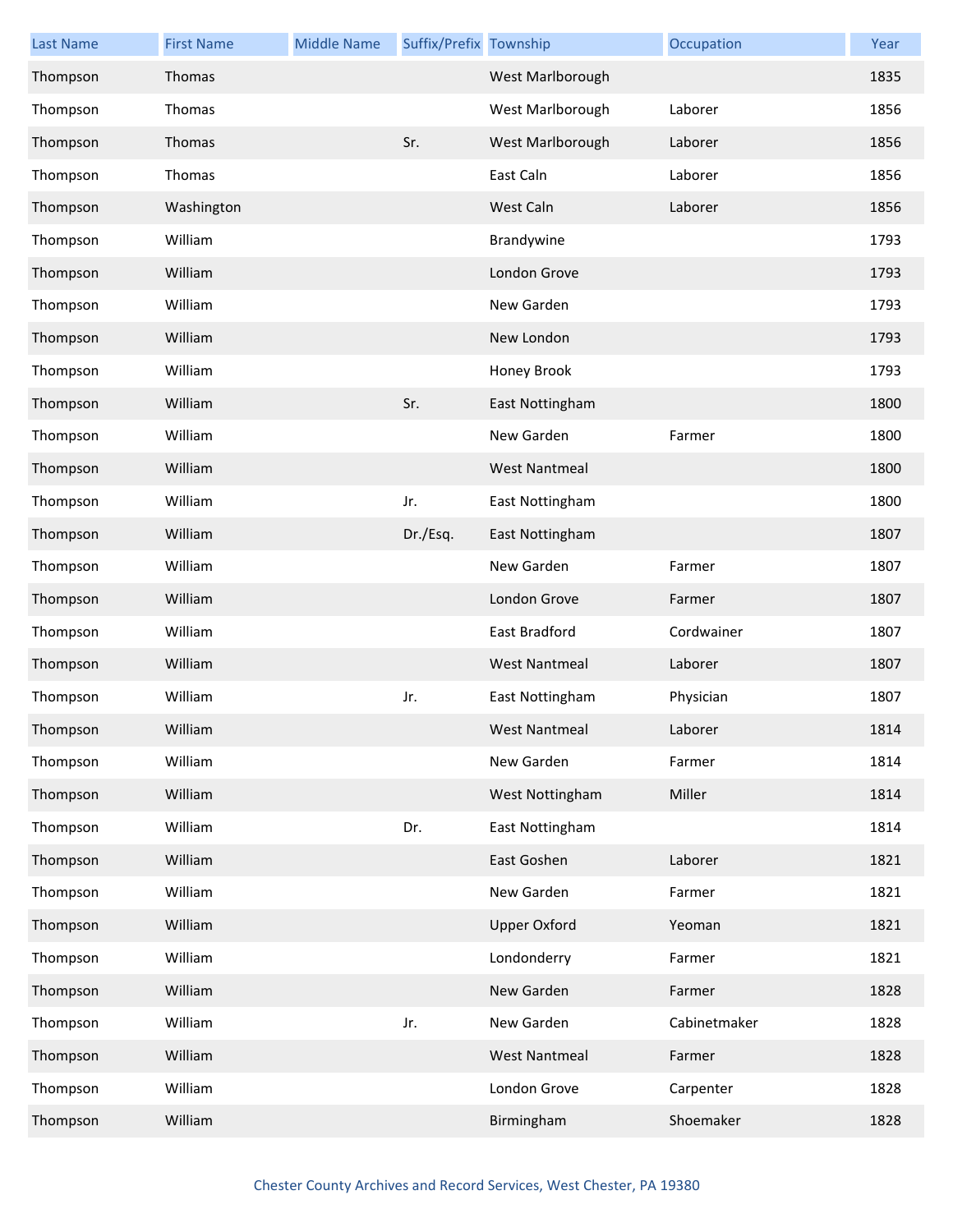| <b>Last Name</b> | <b>First Name</b> | <b>Middle Name</b> | Suffix/Prefix Township |                      | Occupation      | Year |
|------------------|-------------------|--------------------|------------------------|----------------------|-----------------|------|
| Thompson         | William           |                    | Dr.                    | East Nottingham      | Farmer          | 1828 |
| Thompson         | William           |                    |                        | Uwchlan              | Farmer          | 1835 |
| Thompson         | William           |                    |                        | Tredyffrin           | Farmer          | 1835 |
| Thompson         | William           |                    |                        | Penn                 | Laborer         | 1835 |
| Thompson         | William           |                    |                        | West Caln            | Laborer         | 1856 |
| Thompson         | William           |                    |                        | East Brandywine      | Shoemaker       | 1856 |
| Thompson         | William           |                    |                        | <b>West Vincent</b>  | Farmer          | 1856 |
| Thompson         | William           |                    |                        | Londonderry          | Laborer         | 1856 |
| Thompson         | William           |                    |                        | Pennsbury            | Laborer         | 1856 |
| Thompson         | William           |                    |                        | Penn                 | Laborer         | 1856 |
| Thompson         | William           |                    |                        | New Garden           | Cabinetmaker    | 1856 |
| Thompson         | William           | Н                  |                        | Valley               | Dentist         | 1856 |
| Thompson         | Writer            |                    |                        | East Brandywine      | Watchmaker      | 1856 |
| Thomson          | Aaron             |                    |                        | Willistown           | Schoolmaster    | 1835 |
| Thomson          | Abner             |                    |                        | Uwchlan              |                 | 1800 |
| Thomson          | Abraham           |                    |                        | <b>West Chester</b>  | Laborer         | 1807 |
| Thomson          | Abraham           |                    |                        | Uwchlan              | Laborer         | 1835 |
| Thomson          | Amos              |                    |                        | Willistown           | Carpenter       | 1807 |
| Thomson          | Amos              |                    |                        | Sadsbury             | Laborer         | 1828 |
| Thomson          | Andrew            |                    |                        | West Fallowfield     | Farmer & Miller | 1807 |
| Thomson          | Andrew            | R.                 |                        | Londonderry          | Farmer          | 1828 |
| Thomson          | Benjamin          | F.                 |                        | East Goshen          | Laborer         | 1828 |
| Thomson          | Daniel            |                    |                        | Willistown           | Farmer          | 1807 |
| Thomson          | David             |                    |                        | Willistown           | Wheelwright     | 1807 |
| Thomson          | David             |                    |                        | Willistown           | Wheelwright     | 1814 |
| Thomson          | David             |                    |                        | Willistown           | Farmer          | 1835 |
| Thomson          | Elexander         |                    |                        | Newlin               | Farmer          | 1835 |
| Thomson          | Elizabeth         |                    |                        | <b>West Nantmeal</b> |                 | 1793 |
| Thomson          | Elizabeth         |                    |                        | West Nottingham      |                 | 1807 |
| Thomson          | Francis           |                    |                        | West Fallowfield     | Farmer & Miller | 1807 |
| Thomson          | George            |                    |                        | Uwchlan              | Farmer          | 1800 |
| Thomson          | George            |                    |                        | Uwchlan              | Collier         | 1800 |
| Thomson          | George            |                    |                        | New Garden           | Merchant        | 1835 |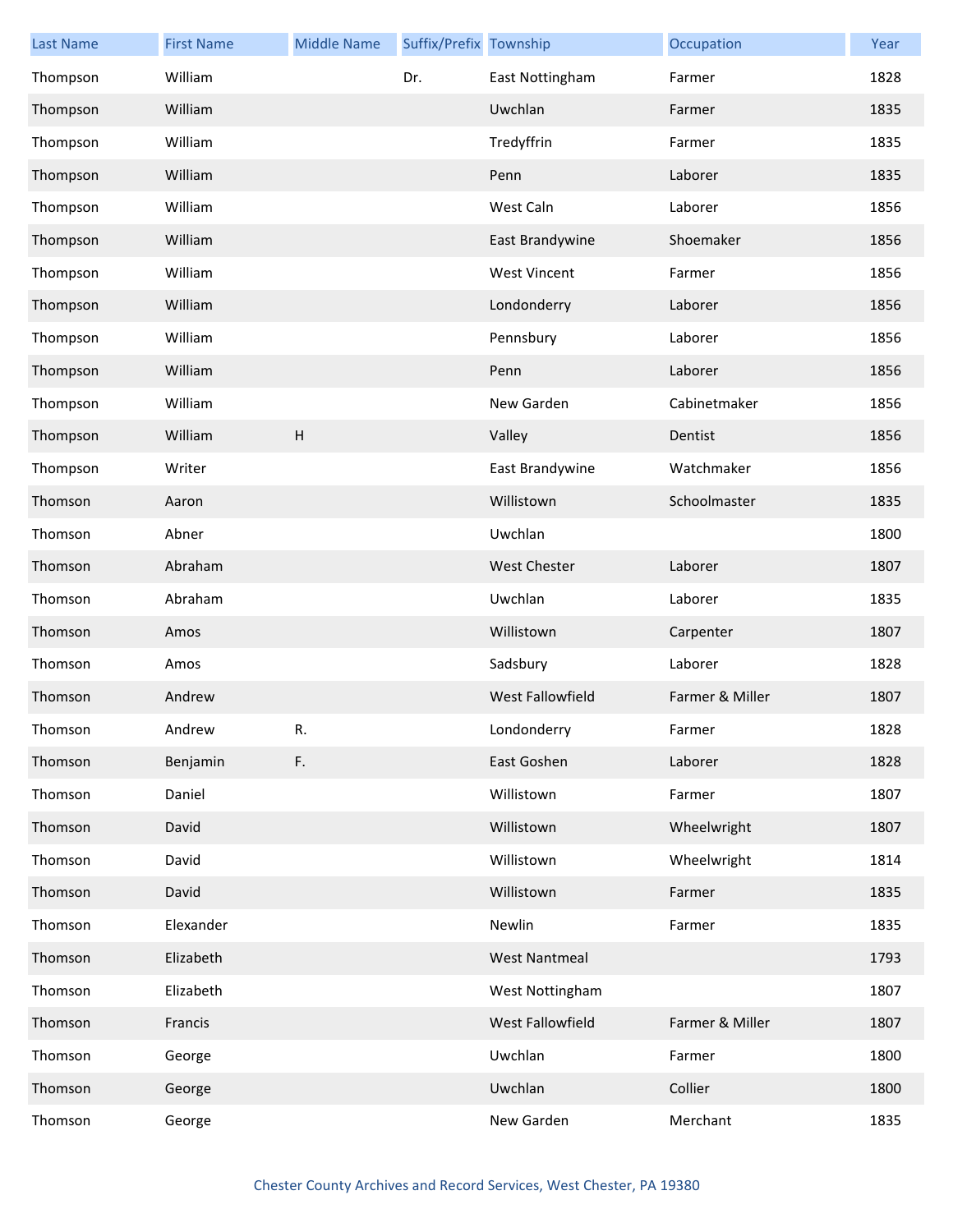| <b>Last Name</b> | <b>First Name</b> | <b>Middle Name</b> | Suffix/Prefix Township |                     | Occupation      | Year |
|------------------|-------------------|--------------------|------------------------|---------------------|-----------------|------|
| Thomson          | George            |                    |                        | East Caln           | Limeburner      | 1856 |
| Thomson          | George            |                    |                        | Schuylkill          | Mason           | 1856 |
| Thomson          | James             |                    |                        | New London          | Laborer         | 1835 |
| Thomson          | James             | Ad                 |                        | Phoenixville        | Teacher         | 1856 |
| Thomson          | Jehu(?)           |                    |                        | Goshen              |                 | 1793 |
| Thomson          | Jesse             |                    |                        | West Whiteland      | <b>Butcher</b>  | 1835 |
| Thomson          | Jesse             |                    |                        | West Whiteland      | <b>Butcher</b>  | 1856 |
| Thomson          | Joel              |                    |                        | New Garden          | Farmer          | 1835 |
| Thomson          | John              |                    |                        | <b>West Chester</b> | Stagedriver     | 1814 |
| Thomson          | John              |                    |                        | East Goshen         | Laborer         | 1828 |
| Thomson          | John              |                    |                        | West Whiteland      | Farmer          | 1835 |
| Thomson          | John              |                    |                        | East Caln           | Clerk           | 1835 |
| Thomson          | John              |                    |                        | West Whiteland      | Farmer          | 1856 |
| Thomson          | John              | ${\sf R}$          |                        | West Brandywine     | Farmer          | 1856 |
| Thomson          | Joseph            |                    |                        | Willistown          | Farmer          | 1807 |
| Thomson          | Joseph            |                    |                        | West Whiteland      |                 | 1821 |
| Thomson          | Joseph            |                    |                        | New Garden          | Farmer          | 1835 |
| Thomson          | Joseph            |                    |                        | East Goshen         | Laborer         | 1835 |
| Thomson          | Joseph            |                    |                        | Willistown          | Teacher         | 1856 |
| Thomson          | Joseph            | $\sf T$            |                        | Willistown          | Laborer         | 1835 |
| Thomson          | Joshua            |                    |                        | New Garden          | Farmer          | 1835 |
| Thomson          | Laura             | L                  |                        | West Brandywine     | Seamstress      | 1856 |
| Thomson          | Levis             | J                  |                        | West Whiteland      | Farmer          | 1856 |
| Thomson          | Mahlon            |                    |                        | Willistown          | Farmer          | 1807 |
| Thomson          | Mary              |                    |                        | East Nottingham     |                 | 1821 |
| Thomson          | Morriss           |                    |                        | West Whiteland      | Farmer          | 1856 |
| Thomson          | Moses             |                    |                        | West Chester        | Laborer         | 1821 |
| Thomson          | Nathan            | G                  |                        | West Brandywine     | Doctor          | 1856 |
| Thomson          | Nathaniel         |                    |                        | Londonderry         | Farmer          | 1828 |
| Thomson          | Peter             |                    |                        | Pennsbury           | Blacksmith      | 1835 |
| Thomson          | Richard           |                    |                        | New London          | Farmer          | 1835 |
| Thomson          | Robert            |                    |                        | Uwchlan             |                 | 1800 |
| Thomson          | Robert            |                    |                        | West Fallowfield    | Farmer & Miller | 1807 |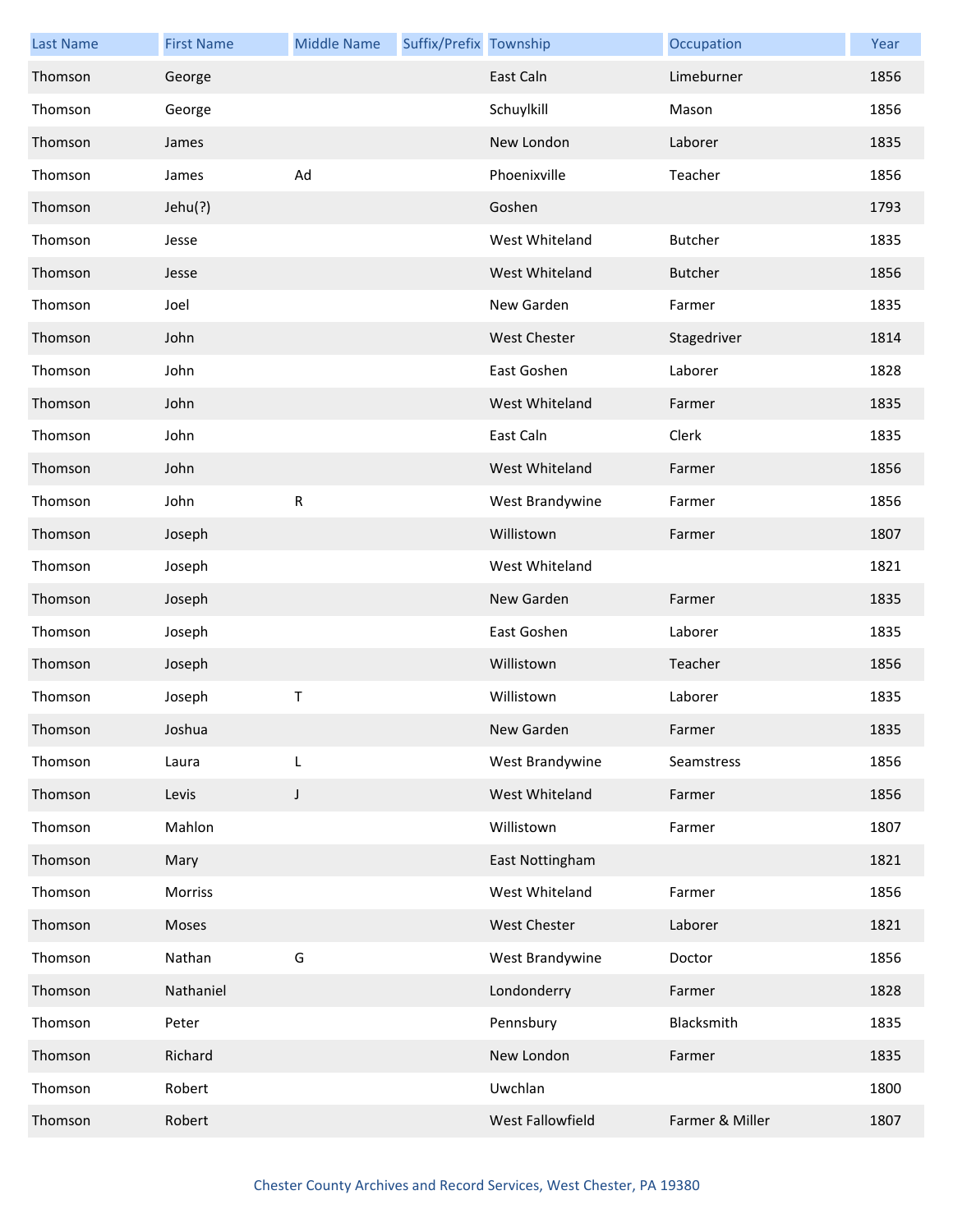| <b>Last Name</b> | <b>First Name</b> | <b>Middle Name</b> | Suffix/Prefix Township |                      | Occupation | Year |
|------------------|-------------------|--------------------|------------------------|----------------------|------------|------|
| Thomson          | Robert            |                    |                        | Pennsbury            | Laborer    | 1821 |
| Thomson          | Robert            |                    |                        | Londonderry          | Farmer     | 1828 |
| Thomson          | Robert            |                    |                        | <b>Upper Oxford</b>  | Farmer     | 1835 |
| Thomson          | Samuel            |                    |                        | Sadsbury             | Tailor     | 1807 |
| Thomson          | Susan             | L                  |                        | West Brandywine      | Tailoress  | 1856 |
| Thomson          | Townsend          |                    |                        | West Whiteland       | Farmer     | 1856 |
| Thomson          | William           |                    |                        | <b>West Nantmeal</b> |            | 1793 |
| Thomson          | William           |                    |                        | London Grove         |            | 1800 |
| Thomson          | William           |                    |                        | West Nottingham      |            | 1807 |
| Thomson          | William           |                    | Dr.                    | East Nottingham      |            | 1821 |
| Thomson          | William           |                    |                        | Londonderry          | Laborer    | 1828 |
| Thomson          | William           |                    |                        | Easttown             | Farmer     | 1828 |
| Thomson          | William           |                    |                        | New Garden           | Farmer     | 1835 |
| Thomson          | William           |                    |                        | Willistown           | Laborer    | 1835 |
| Thomson          | William           |                    |                        | South Coventry       | Laborer    | 1856 |
| Thoragood        | William           |                    |                        | Uwchlan              | Jobber     | 1835 |
| Thorn            | Henry             |                    |                        | <b>West Chester</b>  | Painter    | 1856 |
| Thorn            | Jason             | D                  |                        | Sadsbury             | Farmer     | 1856 |
| Thorn            | John              |                    |                        | West Fallowfield     | Farmer     | 1807 |
| Thorn            | John              |                    |                        | West Fallowfield     | Farmer     | 1814 |
| Thorn            | John              |                    |                        | West Fallowfield     | Farmer     | 1828 |
| Thorn            | John              |                    |                        | West Fallowfield     | Farmer     | 1835 |
| Thorn            | John              |                    |                        | West Fallowfield     | Farmer     | 1835 |
| Thorn            | John              |                    |                        | West Fallowfield     | Farmer     | 1835 |
| Thorn            | John              | W                  |                        | Sadsbury             | Farmer     | 1856 |
| Thorn            | Joseph            |                    |                        | West Fallowfield     | Farmer     | 1814 |
| Thorn            | Joseph            |                    |                        | West Fallowfield     | Farmer     | 1828 |
| Thorn            | Joseph            |                    |                        | West Fallowfield     | Farmer     | 1835 |
| Thorn            | Joseph            |                    |                        | West Fallowfield     | Farmer     | 1835 |
| Thorn            | Thomas            |                    |                        | West Fallowfield     | Farmer     | 1828 |
| Thorn            | Thomas            |                    |                        | West Fallowfield     | Farmer     | 1835 |
| Thorn            | Thomas            |                    |                        | West Fallowfield     | Farmer     | 1835 |
| Thorn            | Thomas            | B                  |                        | Highland             | Farmer     | 1856 |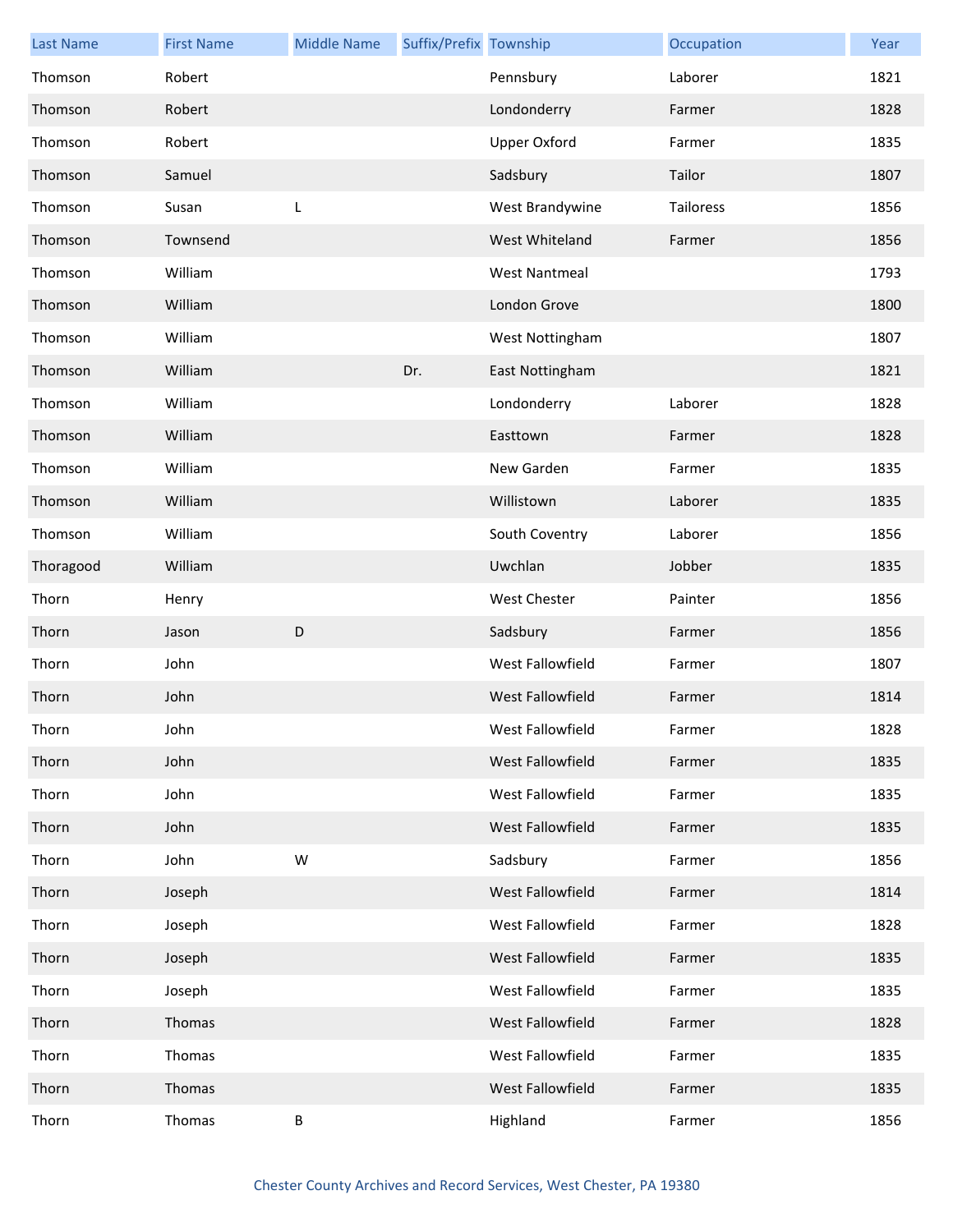| <b>Last Name</b> | <b>First Name</b> | <b>Middle Name</b> | Suffix/Prefix Township |                      | Occupation          | Year |
|------------------|-------------------|--------------------|------------------------|----------------------|---------------------|------|
| Thorn            | William           |                    |                        | Highland             | Farmer              | 1856 |
| Thornberry       | Joseph            |                    |                        | <b>West Bradford</b> | Shoemaker           | 1807 |
| Thornberry       | Richard           |                    |                        | <b>West Bradford</b> | Farmer              | 1807 |
| Thornberry       | Thomas            |                    |                        | West Bradford        | Farmer              | 1807 |
| Thornbury        | Anson             |                    |                        | <b>West Bradford</b> | Farmer              | 1835 |
| Thornbury        | Benona            |                    |                        | <b>Upper Oxford</b>  | Wagon maker         | 1856 |
| Thornbury        | Edward            |                    |                        | Westtown             |                     | 1793 |
| Thornbury        | Edward            |                    |                        | Westtown             | Farmer              | 1807 |
| Thornbury        | Evan              |                    |                        | East Caln            | Smith               | 1835 |
| Thornbury        | Evans             |                    |                        | <b>West Chester</b>  | Smith               | 1821 |
| Thornbury        | Evans             |                    |                        | East Caln            | Blacksmith          | 1828 |
| Thornbury        | Evans             |                    |                        | East Caln            | Blacksmith          | 1856 |
| Thornbury        | Hanson            |                    |                        | <b>West Bradford</b> | Farmer              | 1856 |
| Thornbury        | Jacob             |                    |                        | West Bradford        | Farmer              | 1821 |
| Thornbury        | Jacob             |                    |                        | <b>West Bradford</b> | Laborer             | 1828 |
| Thornbury        | Jacob             |                    |                        | West Bradford        | Laborer             | 1835 |
| Thornbury        | John              |                    |                        | <b>West Bradford</b> | <b>Butcher</b>      | 1856 |
| Thornbury        | Joseph            |                    |                        | West Bradford        |                     | 1793 |
| Thornbury        | Joseph            |                    |                        | Birmingham           |                     | 1793 |
| Thornbury        | Joseph            |                    |                        | East Caln            | <b>Stage Driver</b> | 1821 |
| Thornbury        | Joseph            |                    |                        | East Caln            | Innkeeper           | 1828 |
| Thornbury        | Joseph            |                    |                        | West Whiteland       | Innkeeper           | 1835 |
| Thornbury        | Joshua            |                    |                        | East Bradford        | Carpenter           | 1828 |
| Thornbury        | Joshua            |                    |                        | West Bradford        | Carpenter           | 1835 |
| Thornbury        | Joshua            |                    |                        | West Bradford        | Laborer             | 1856 |
| Thornbury        | Martha            |                    |                        | West Bradford        | Housekeeper         | 1856 |
| Thornbury        | Pascal            |                    |                        | West Bradford        | Farmer              | 1835 |
| Thornbury        | Paschall          |                    |                        | West Bradford        | Farmer              | 1856 |
| Thornbury        | Richard           |                    |                        | West Bradford        |                     | 1793 |
| Thornbury        | Richard           |                    |                        | West Bradford        | Farmer              | 1814 |
| Thornbury        | Richard           |                    |                        | West Bradford        | Wagoner             | 1821 |
| Thornbury        | Sarah             |                    |                        | West Bradford        | Lady                | 1856 |
| Thornbury        | Thomas            |                    |                        | West Bradford        |                     | 1793 |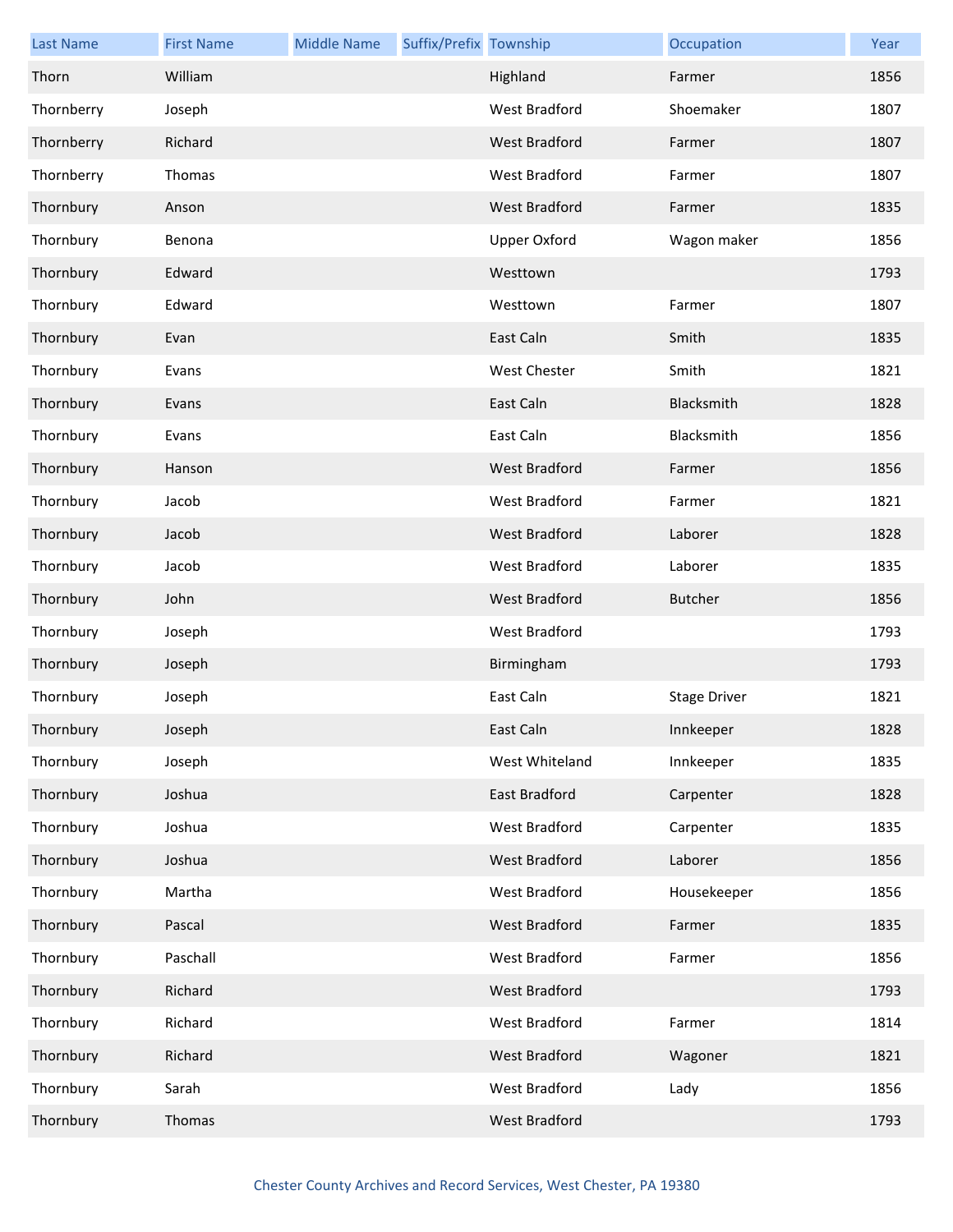| <b>Last Name</b> | <b>First Name</b> | <b>Middle Name</b> | Suffix/Prefix Township |                      | Occupation     | Year |
|------------------|-------------------|--------------------|------------------------|----------------------|----------------|------|
| Thornbury        | Thomas            |                    |                        | <b>West Bradford</b> | Farmer         | 1814 |
| Thornbury        | Thomas            | M                  |                        | West Bradford        | <b>Butcher</b> | 1856 |
| Thornbury        | Yearsley          |                    |                        | <b>West Bradford</b> | Farmer         | 1828 |
| Thornbury        | Yearsley          |                    |                        | <b>West Bradford</b> | Stonemason     | 1835 |
| Thornbury        | Yearsley          |                    |                        | <b>West Bradford</b> | Mason          | 1856 |
| Thorne           | John              |                    |                        | West Fallowfield     | Farmer         | 1821 |
| Thorne           | Joseph            |                    |                        | West Fallowfield     | Farmer         | 1821 |
| Thorne           | Thomas            |                    |                        | West Fallowfield     | Farmer         | 1821 |
| Thornton         | John              |                    |                        | New London           | Blacksmith     | 1814 |
| Thornton         | Patrick           |                    |                        | Goshen               |                | 1793 |
| Thornton         | Richard           |                    |                        | West Whiteland       |                | 1821 |
| Thorogood        | Thomas            |                    |                        | Uwchlan              | Mason          | 1807 |
| Thorogood        | William           |                    |                        | Uwchlan              | Laborer        | 1807 |
| Thoroughgood     | Thomas            |                    |                        | Uwchlan              | Mason          | 1814 |
| Thoroughgood     | William           |                    |                        | Pikeland             |                | 1821 |
| Thorougood       | William           |                    |                        | Uwchlan              | Laborer        | 1828 |
| Thorp            | Thomas            |                    |                        | West Bradford        | Laborer        | 1821 |
| Thortan          | Thomas            |                    |                        | West Whiteland       | Laborer        | 1856 |
| Threw            | David             |                    |                        | West Fallowfield     | Farmer         | 1807 |
| Throp            | Isaiah            |                    |                        | Schuylkill           | Merchant       | 1828 |
| Thropp           | Isaiah            |                    |                        | Schuylkill           | Merchant       | 1835 |
| Thropp           | Isaiah            |                    |                        | Schuylkill           | Merchant       | 1856 |
| Thropp           | Isaiah            |                    | Jr.                    | Schuylkill           | Merchant       | 1856 |
| Through          | Arthur            |                    |                        | Hopewell             | Stonemason     | 1856 |
| Through          | David             |                    |                        | West Marlborough     |                | 1800 |
| Through          | David             |                    |                        | West Marlborough     | Jobber         | 1807 |
| Thurston         | Benjamin          |                    |                        | Charlestown          | Teacher        | 1821 |
| Thyme            | Henry             |                    |                        | <b>Upper Oxford</b>  | Shoemaker      | 1828 |
| Thyme            | Henry             |                    |                        | Upper Oxford         | Shoemaker      | 1835 |
| Tials            | John              |                    |                        | West Bradford        | Laborer        | 1856 |
| Tice             | James             |                    |                        | Lower Oxford         | Farmer         | 1821 |
| Tice             | Richard           |                    | Capt.                  | Lower Oxford         | Farmer         | 1821 |
| Tice             | Solomon           |                    |                        | Newlin               | Laborer        | 1828 |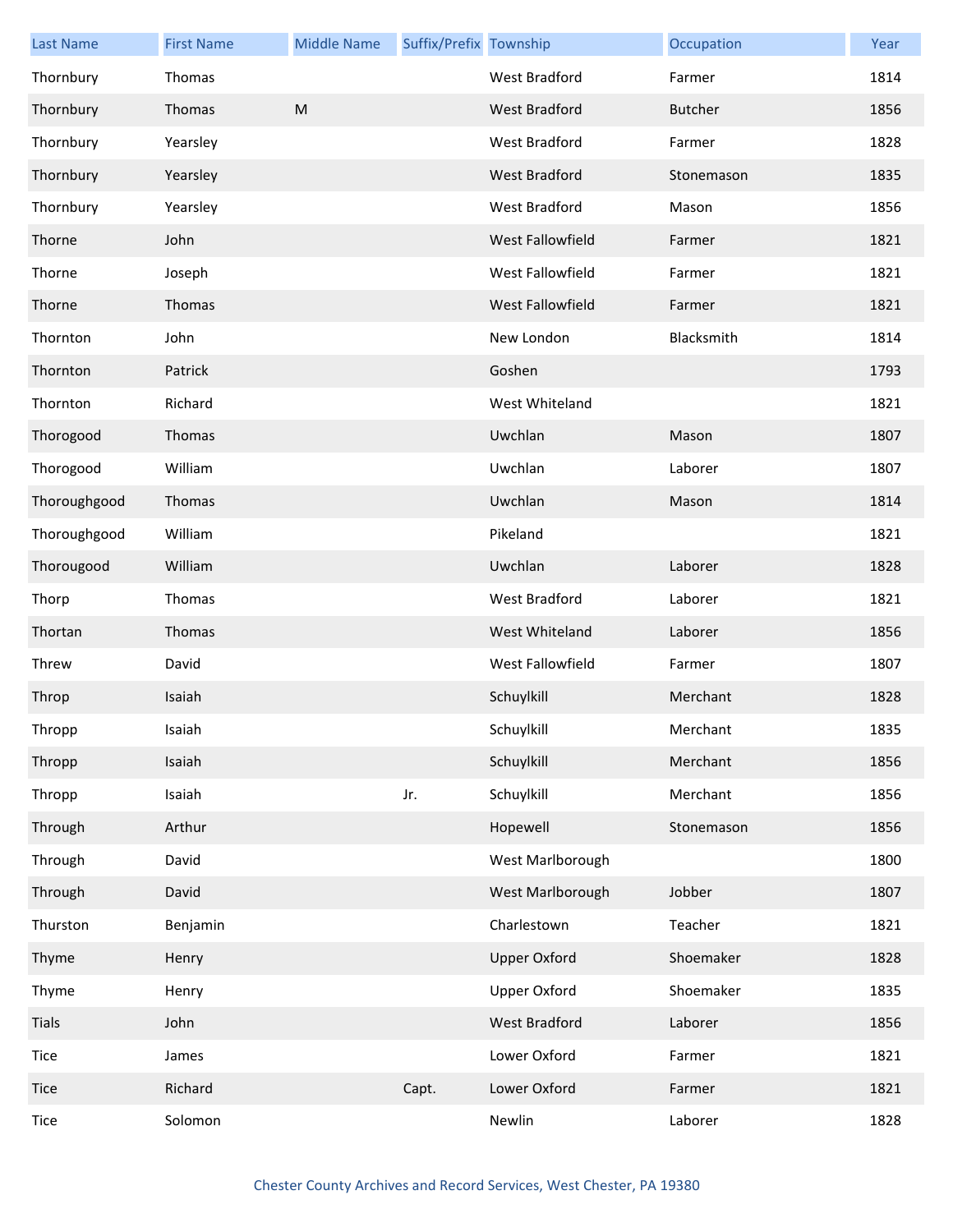| <b>Last Name</b> | <b>First Name</b> | <b>Middle Name</b> | Suffix/Prefix Township |                      | Occupation     | Year |
|------------------|-------------------|--------------------|------------------------|----------------------|----------------|------|
| <b>Tice</b>      | William           |                    |                        | New Garden           | Laborer        | 1828 |
| Tidwiler         | Abraham           |                    |                        | Vincent              |                | 1800 |
| Tidwiler         | Christian         |                    |                        | <b>West Nantmeal</b> |                | 1793 |
| Tidwiler         | Christian         |                    |                        | <b>West Nantmeal</b> |                | 1793 |
| Tidwiler         | Christian         |                    |                        | <b>West Nantmeal</b> | Farmer         | 1807 |
| Tidwiler         | Christian         |                    |                        | <b>East Nantmeal</b> | Farmer         | 1814 |
| Tidwiler         | Cristen           |                    | Sr.                    | <b>West Nantmeal</b> |                | 1800 |
| Tidwiler         | Cristen           |                    |                        | <b>West Nantmeal</b> |                | 1800 |
| Tidwiler         | Jacob             |                    |                        | Tredyffrin           |                | 1800 |
| Tidwiler         | Jacob             |                    |                        | <b>West Nantmeal</b> |                | 1800 |
| Tidwiler         | Jacob             |                    |                        | <b>West Nantmeal</b> | Farmer         | 1807 |
| Tidwiler         | Jacob             |                    |                        | <b>East Nantmeal</b> | Farmer         | 1814 |
| Tierney          | James             |                    |                        | Phoenixville         | Pudler         | 1856 |
| <b>Tigart</b>    | William           |                    |                        | Honey Brook          |                | 1800 |
| <b>Tigle</b>     | Isaac             |                    |                        | West Marlborough     | Laborer        | 1856 |
| Tilley           | Ambrose           |                    |                        | <b>West Chester</b>  | Tailor         | 1821 |
| Tillman          | James             |                    |                        | West Marlborough     | Laborer        | 1856 |
| Tillman          | Valentine         |                    |                        | East Nottingham      | Negro Preacher | 1835 |
| Tillum           | James             |                    |                        | Westtown             | Merchant       | 1821 |
| Tillum           | James             |                    |                        | <b>West Chester</b>  | Blacksmith     | 1828 |
| Tillum           | James             |                    |                        | <b>West Chester</b>  | Wheelwright    | 1835 |
| Tillum           | James             |                    |                        | <b>West Chester</b>  | Gentleman      | 1856 |
| Timanus          | Charles           |                    |                        | New London           | Laborer        | 1821 |
| Timanus          | Conrad            | C.                 |                        | Lower Oxford         | Farmer         | 1807 |
| Timanus          | George            |                    |                        | New London           | Laborer        | 1821 |
| Timbler          | George            |                    |                        | Uwchlan              | Laborer        | 1835 |
| Timbler          | Peter             |                    |                        | Pikeland             |                | 1800 |
| Timbler          | Peter             |                    |                        | Pikeland             | Laborer        | 1807 |
| Timbler          | Peter             |                    |                        | Pikeland             | Laborer        | 1814 |
| Timbler          | Philip            |                    |                        | East Bradford        |                | 1821 |
| Timbler          | Phillip           |                    |                        | West Whiteland       | Laborer        | 1807 |
| Timbler          | Phillip           |                    |                        | West Whiteland       | Laborer        | 1814 |
| Timbler          | Phillip           |                    |                        | West Whiteland       | Laborer        | 1828 |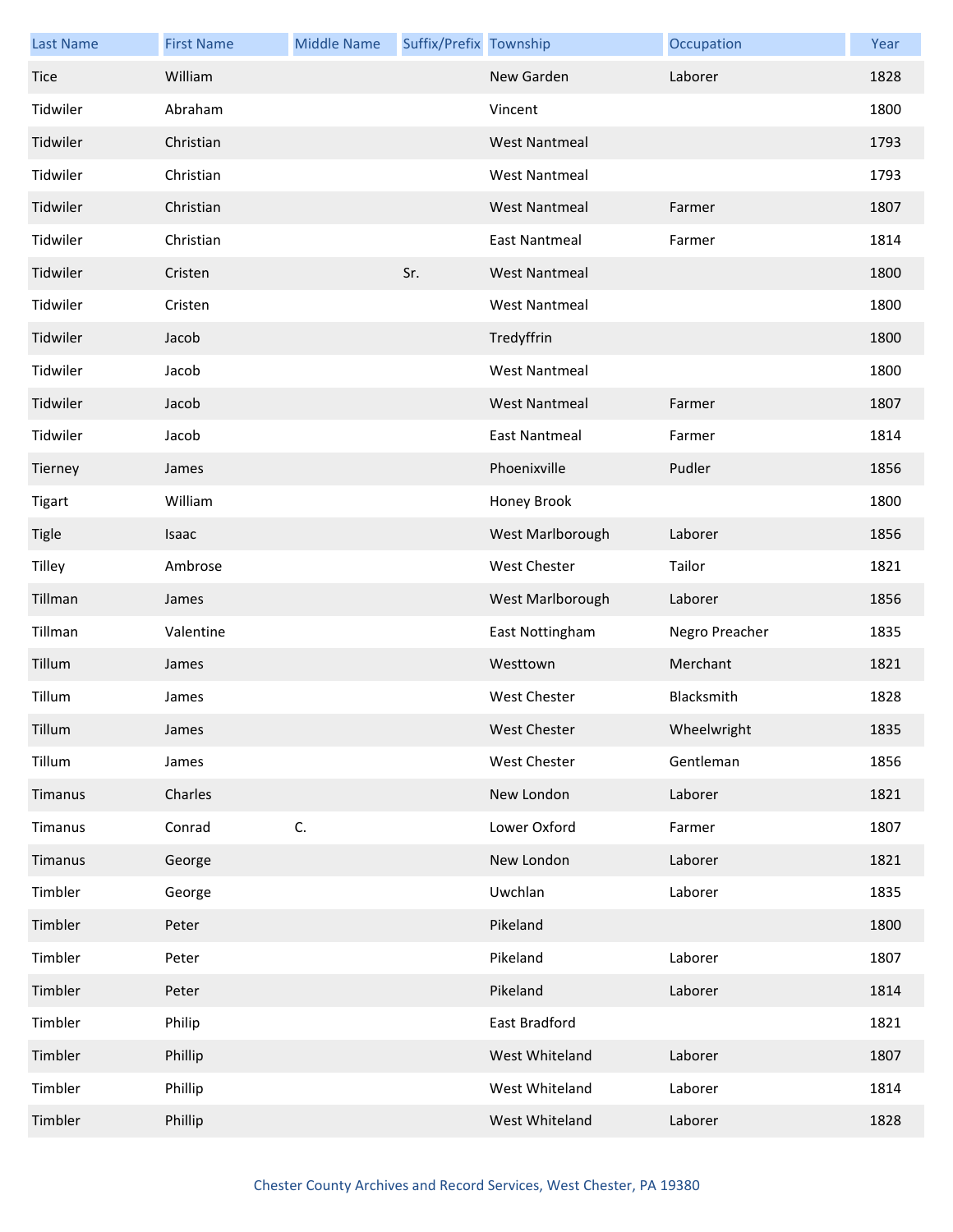| <b>Last Name</b> | <b>First Name</b> | <b>Middle Name</b> | Suffix/Prefix Township |                     | Occupation    | Year |
|------------------|-------------------|--------------------|------------------------|---------------------|---------------|------|
| Timbler          | Samuel            |                    |                        | East Goshen         | Laborer       | 1828 |
| Timbler          | Samuel            |                    |                        | East Goshen         | Laborer       | 1835 |
| Timler           | Ann               |                    |                        | <b>West Vincent</b> | Farmer        | 1856 |
| Timler           | George            |                    |                        | Pikeland            | Farmer        | 1828 |
| Timler           | John              |                    |                        | Pikeland            | Cordwainer    | 1821 |
| Timler           | John              |                    |                        | Pikeland            | Shoemaker     | 1828 |
| Timler           | John              |                    |                        | Pikeland            | Shoemaker     | 1835 |
| Timler           | Milton            |                    |                        | East Caln           | Blacksmith    | 1856 |
| Tims             | Benjamin          |                    |                        | East Bradford       | Laborer       | 1856 |
| Tims             | Henry             |                    |                        | Honey Brook         |               | 1793 |
| Tincar           | Jacob             |                    |                        | <b>East Vincent</b> | Blacksmith    | 1835 |
| Tincate          | John              |                    |                        | Phoenixville        | Pudler        | 1856 |
| Tindall          | Mitchell          |                    |                        | West Chester        | Oyster seller | 1856 |
| Tinney           | Eli               |                    |                        | East Caln           | Laborer       | 1828 |
| Tinney           | James             |                    |                        | Brandywine          |               | 1793 |
| Tinney           | Neal              |                    |                        | Kennett             | Laborer       | 1807 |
| Tinney           | Neil              |                    |                        | West Marlborough    | Laborer       | 1814 |
| Tinney           | Sarah             |                    | Widow                  | Brandywine          |               | 1807 |
| Tinney           | William           |                    |                        | East Caln           | Laborer       | 1856 |
| Tinney           | William           |                    |                        | Westtown            | Farmer        | 1856 |
| Tinny            | Eli               |                    |                        | East Caln           | Laborer       | 1821 |
| Tinsley          | Aaron             |                    |                        | East Caln           | Shoemaker     | 1835 |
| Tinsley          | Aaron             |                    |                        | Valley              | Shoemaker     | 1856 |
| Tinsley          | Absalom           |                    |                        | London Grove        | Mason         | 1807 |
| Tinsley          | William           |                    |                        | New Garden          |               | 1793 |
| Tinsley          | William           |                    |                        | New Garden          | Weaver        | 1800 |
| Tinsley          | William           |                    |                        | London Grove        | Weaver        | 1807 |
| Tinsley          | William           |                    |                        | Londonderry         | Weaver        | 1814 |
| Tinsley          | William           |                    |                        | West Fallowfield    | Weaver        | 1821 |
| Tinsley          | William           |                    |                        | West Marlborough    | Weaver        | 1828 |
| Tinsley          | William           |                    | Jr.                    | West Fallowfield    | Cordwainer    | 1828 |
| Tinsly           | William           | $\sf B$            |                        | East Caln           | Shoemaker     | 1835 |
| Tinson           | Jacob             |                    |                        | West Whiteland      | Laborer       | 1856 |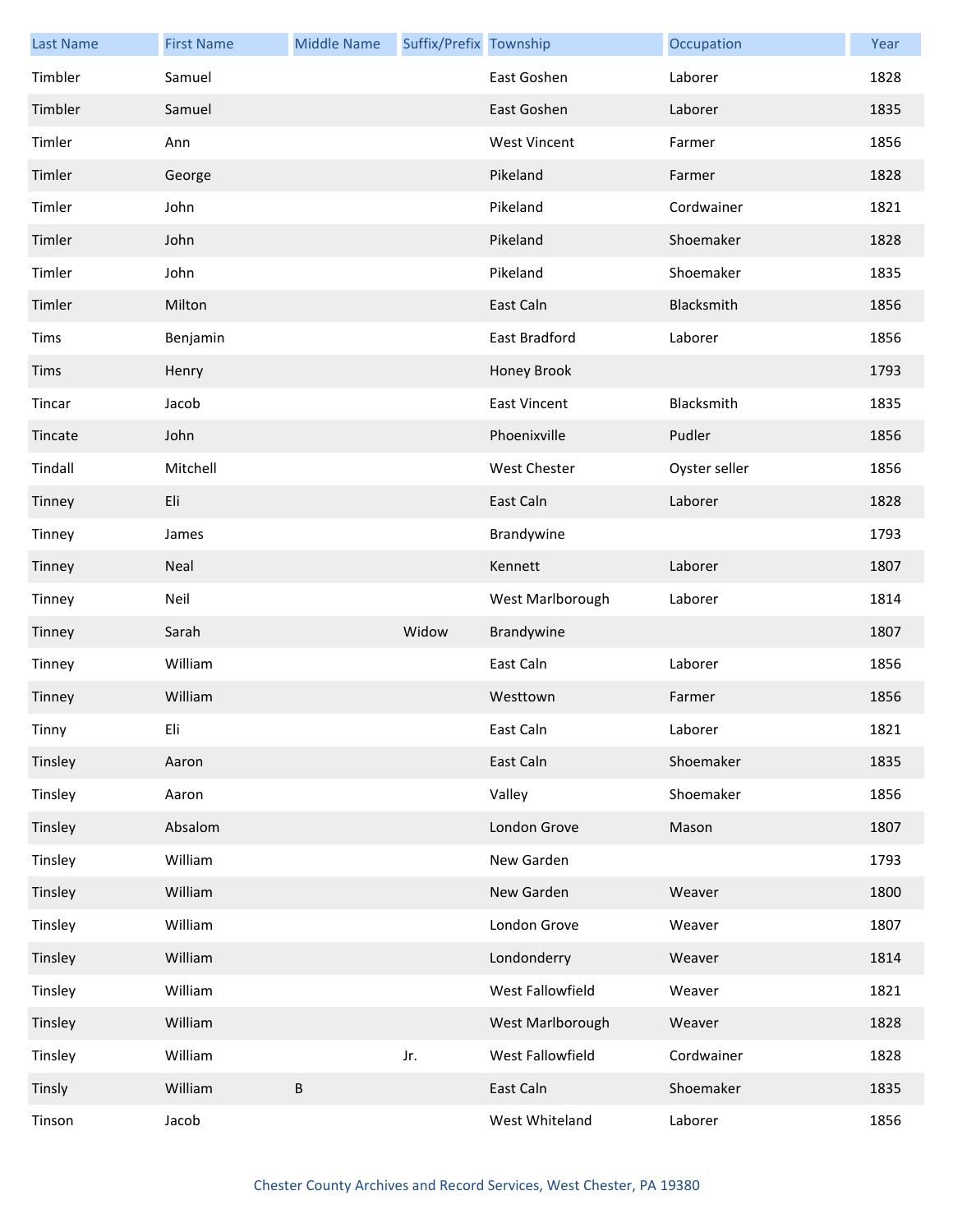| <b>Last Name</b> | <b>First Name</b> | <b>Middle Name</b> | Suffix/Prefix Township |                      | Occupation | Year |
|------------------|-------------------|--------------------|------------------------|----------------------|------------|------|
| Tison            | Joseph            |                    |                        | <b>West Nantmeal</b> |            | 1793 |
| Titerace         | John              |                    |                        | Honey Brook          | Tinman     | 1835 |
| <b>Titis</b>     | William           |                    |                        | West Marlborough     | Smith      | 1807 |
| Titler           | Simon             |                    |                        | Tredyffrin           | Laborer    | 1856 |
| Titlow           | Abraham           |                    |                        | Coventry             | Yeoman     | 1807 |
| Titlow           | Abraham           |                    |                        | Coventry             | Combmaker  | 1814 |
| Titlow           | Abraham           |                    |                        | Coventry             | Farmer     | 1821 |
| Titlow           | Abraham           |                    |                        | Coventry             | Combmaker  | 1828 |
| Titlow           | Abraham           |                    |                        | Coventry             | Laborer    | 1835 |
| titlow           | Abraham           |                    |                        | Coventry             | Laborer    | 1835 |
| Titlow           | David             |                    | Jr.                    | Coventry             |            | 1828 |
| Titlow           | David             |                    |                        | Coventry             | Farmer     | 1828 |
| Titlow           | David             |                    | Jr.                    | Coventry             | Laborer    | 1835 |
| Titlow           | David             |                    |                        | Coventry             | Farmer     | 1835 |
| Titlow           | Henry             |                    |                        | Coventry             | Yeoman     | 1814 |
| Titlow           | Henry             |                    |                        | Vincent              |            | 1821 |
| Titlow           | Henry             |                    |                        | Vincent              | Farmer     | 1828 |
| Titlow           | Henry             |                    |                        | <b>West Vincent</b>  | Farmer     | 1835 |
| Titlow           | Henry             |                    |                        | <b>West Vincent</b>  | Farmer     | 1856 |
| Titlow           | John              |                    |                        | Coventry             | Yeoman     | 1807 |
| Titlow           | John              |                    |                        | Coventry             | Yeoman     | 1814 |
| Titlow           | John              |                    |                        | Coventry             | Farmer     | 1821 |
| Titlow           | John              |                    |                        | Coventry             | Laborer    | 1835 |
| <b>Tittes</b>    | William           |                    |                        | West Marlborough     | Smith      | 1814 |
| Titus            | G                 | $\sf B$            |                        | East Nottingham      | Farmer     | 1856 |
| Titus            | John              |                    |                        | Newlin               | Farmer     | 1828 |
| Titus            | John              |                    |                        | Newlin               | Blacksmith | 1835 |
| Titus            | Thomas            |                    |                        | Uwchlan              | Carpenter  | 1835 |
| Titus            | William           |                    |                        | West Marlborough     |            | 1800 |
| Titus            | William           |                    |                        | East Marlborough     | Blacksmith | 1821 |
| Titus            | William           |                    |                        | East Marlborough     | Farmer     | 1828 |
| Titus            | William           |                    |                        | Uwchlan              | Farmer     | 1835 |
| Toben            | Ashberry          |                    |                        | East Nottingham      | Farmer     | 1814 |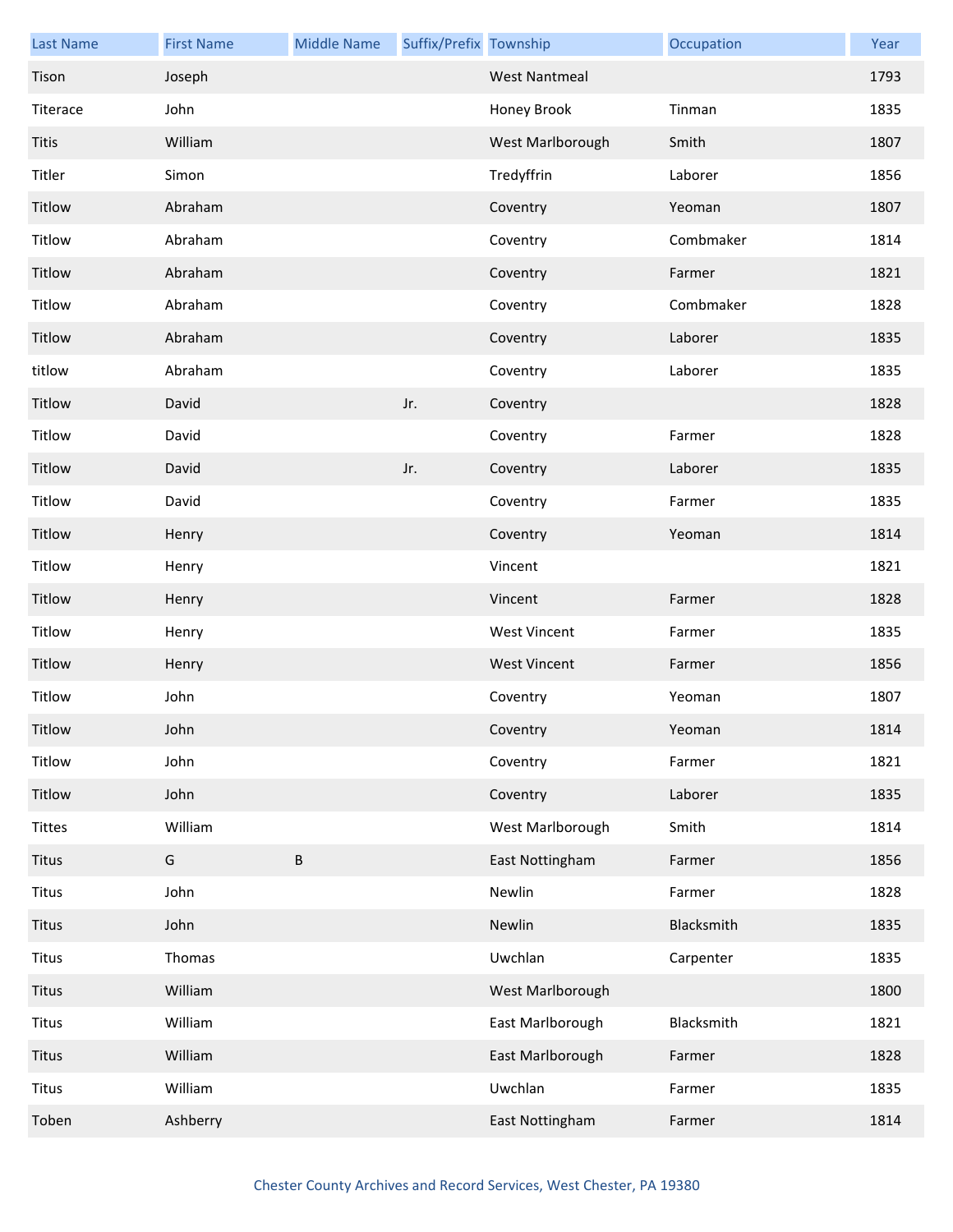| <b>Last Name</b> | <b>First Name</b> | <b>Middle Name</b> | Suffix/Prefix Township |                      | Occupation   | Year |
|------------------|-------------------|--------------------|------------------------|----------------------|--------------|------|
| Toben            | Ashberry          |                    | Jr.                    | East Nottingham      | Laborer      | 1814 |
| Toben            | Thomas            |                    |                        | East Nottingham      | Laborer      | 1814 |
| Tobin            | Asbery            |                    |                        | Penn                 | Jobber       | 1828 |
| Tod              | John              |                    |                        | <b>West Nantmeal</b> |              | 1793 |
| Todd             | David             |                    |                        | East Whiteland       |              | 1793 |
| Todd             | David             |                    |                        | East Whiteland       |              | 1800 |
| Todd             | David             |                    |                        | East Whiteland       | Farmer       | 1807 |
| Todd             | David             |                    |                        | East Whiteland       | Farmer       | 1814 |
| Todd             | David             |                    |                        | <b>East Nantmeal</b> | Schoolmaster | 1828 |
| Todd             | David             |                    |                        | <b>East Nantmeal</b> | Shoemaker    | 1835 |
| Todd             | David             |                    |                        | Warwick              | Shoemaker    | 1856 |
| Todd             | James             |                    |                        | <b>East Nantmeal</b> |              | 1793 |
| Todd             | James             |                    |                        | East Whiteland       |              | 1800 |
| Todd             | James             |                    |                        | <b>West Nantmeal</b> | Farmer       | 1807 |
| Todd             | James             |                    |                        | <b>West Nantmeal</b> | Farmer       | 1814 |
| Todd             | James             |                    |                        | <b>East Nantmeal</b> | Farmer       | 1821 |
| Todd             | James             |                    |                        | <b>West Nantmeal</b> | Farmer       | 1828 |
| Todd             | James             |                    |                        | <b>West Nantmeal</b> | Farmer       | 1835 |
| Todd             | James             |                    |                        | Wallace              | Huckster     | 1856 |
| Todd             | John              |                    |                        | <b>West Nantmeal</b> |              | 1800 |
| Todd             | John              |                    |                        | East Whiteland       | Carpenter    | 1807 |
| Todd             | John              |                    |                        | <b>West Nantmeal</b> | Farmer       | 1807 |
| Todd             | John              |                    |                        | East Whiteland       | Laborer      | 1828 |
| Todd             | John              |                    |                        | East Whiteland       | Farmer       | 1835 |
| Todd             | John              |                    |                        | <b>West Nantmeal</b> | Drover       | 1835 |
| Todd             | John              |                    |                        | Uwchlan              | Farmer       | 1856 |
| Todd             | John              |                    |                        | East Whiteland       | Farmer       | 1856 |
| Todd             | Joseph            |                    |                        | West Chester         | Shoemaker    | 1828 |
| Todd             | Mary              |                    |                        | East Whiteland       | Farmer       | 1856 |
| Todd             | Miles             |                    |                        | <b>West Nantmeal</b> | Shoemaker    | 1835 |
| Todd             | Nancy             |                    |                        | Wallace              |              | 1856 |
| Todd             | Nathaniel         |                    |                        | <b>West Chester</b>  | Teacher      | 1821 |
| Todd             | Quinton           |                    |                        | East Whiteland       |              | 1793 |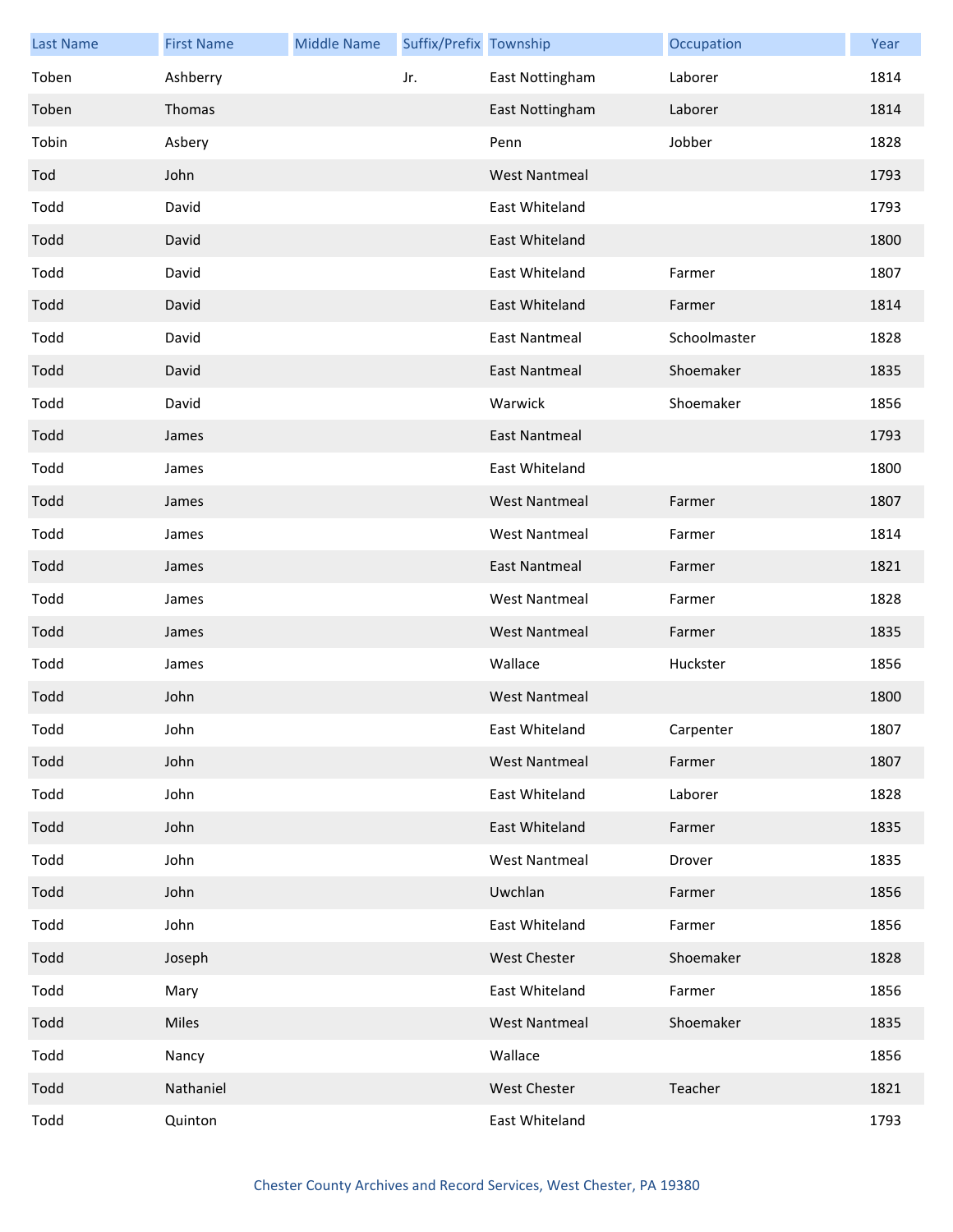| <b>Last Name</b> | <b>First Name</b> | <b>Middle Name</b> | Suffix/Prefix Township |                      | Occupation    | Year |
|------------------|-------------------|--------------------|------------------------|----------------------|---------------|------|
| Todd             | Robert            |                    |                        | East Whiteland       |               | 1793 |
| Todd             | Robert            |                    |                        | East Whiteland       |               | 1800 |
| Todd             | Robert            |                    |                        | East Caln            | Laborer       | 1807 |
| Todd             | Robert            |                    |                        | East Whiteland       | Gentleman     | 1807 |
| Todd             | Robert            |                    |                        | East Whiteland       | Farmer        | 1814 |
| Todd             | Robert            |                    | Jr.                    | East Whiteland       | Farmer        | 1814 |
| Todd             | Robert            |                    |                        | East Whiteland       | Farmer        | 1821 |
| Todd             | Robert            |                    |                        | East Whiteland       | Farmer        | 1828 |
| Todd             | Robert            |                    |                        | East Whiteland       | Farmer        | 1835 |
| Todd             | Robert            |                    |                        | East Whiteland       | Farmer        | 1856 |
| Todd             | Robert            |                    | Jr.                    | East Whiteland       | Farmer        | 1856 |
| Todd             | Robert            |                    |                        | Wallace              | Farmer        | 1856 |
| Todd             | Samuel            |                    |                        | Brandywine           |               | 1793 |
| Todd             | William           |                    |                        | West Whiteland       |               | 1793 |
| Todd             | William           |                    |                        | East Whiteland       |               | 1800 |
| Todd             | William           |                    |                        | <b>West Nantmeal</b> | Farmer        | 1807 |
| Todd             | William           |                    | Jr.                    | <b>West Nantmeal</b> | Farmer        | 1807 |
| Todd             | William           |                    |                        | East Marlborough     | Storekeeper   | 1814 |
| Todd             | William           |                    |                        | <b>West Nantmeal</b> | Farmer        | 1814 |
| Todd             | William           |                    |                        | <b>West Nantmeal</b> | Laborer       | 1814 |
| Todd             | William           |                    |                        | East Whiteland       |               | 1821 |
| Todd             | William           |                    |                        | West Nantmeal        | Farmer        | 1821 |
| Todd             | William           |                    |                        | East Bradford        | Factoryman    | 1835 |
| Todd             | William           |                    |                        | Pennsbury            | Innkeeper     | 1856 |
| Todd             | William           |                    |                        | Wallace              | Farmer        | 1856 |
| Todd             | William           | А.                 |                        | East Caln            | Physician     | 1800 |
| Todd             | William           | А.                 |                        | East Caln            | Physician     | 1807 |
| Todhunter        | John              |                    |                        | East Caln            | <b>Brewer</b> | 1828 |
| Toen             | James             |                    |                        | London Grove         | Laborer       | 1856 |
| Toice            | William           |                    |                        | Kennett              | Laborer       | 1821 |
| Tolan            | Amos              |                    |                        | Newlin               | Laborer       | 1856 |
| Tolan            | Peter             |                    |                        | West Chester         | Laborer       | 1807 |
| Tolan            | William           |                    |                        | West Fallowfield     | Laborer       | 1807 |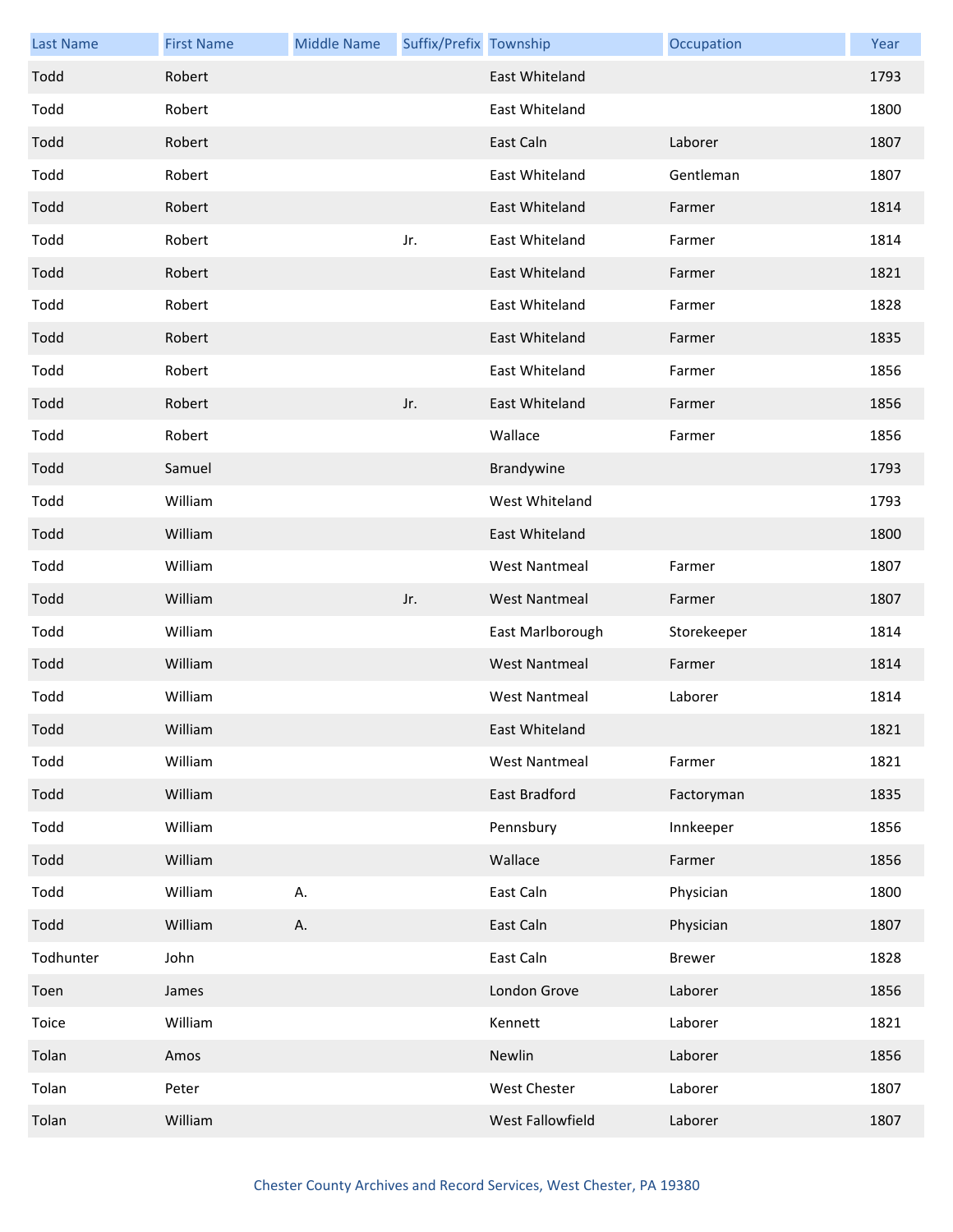| <b>Last Name</b> | <b>First Name</b> | <b>Middle Name</b> | Suffix/Prefix Township |                     | Occupation                 | Year |
|------------------|-------------------|--------------------|------------------------|---------------------|----------------------------|------|
| Tolan            | William           |                    |                        | West Fallowfield    | Farmer                     | 1821 |
| Toland           | Charles           |                    |                        | East Caln           | Laborer                    | 1828 |
| Toland           | Elie              |                    |                        | Sadsbury            | Coachmaker                 | 1856 |
| Toland           | Patrick           |                    |                        | Schuylkill          | Clerk                      | 1835 |
| Toland           | Peter             |                    |                        | West Chester        | Laborer                    | 1821 |
| Toland           | William           |                    |                        | West Fallowfield    | Laborer                    | 1828 |
| Tolbert          | Benjamin          |                    |                        | Honey Brook         |                            | 1800 |
| Tolbert          | Benjamin          |                    |                        | Honey Brook         | Wagonmaker                 | 1807 |
| Tolbert          | James             |                    |                        | Lower Oxford        | Laborer                    | 1856 |
| Tolbert          | William           |                    |                        | East Caln           | Barkeeper                  | 1814 |
| Tolbert          | William           |                    |                        | <b>Upper Oxford</b> | Blacksmith                 | 1856 |
| Tolbott          | Benjamin          |                    |                        | Honey Brook         |                            | 1814 |
| Tolbott          | Caleb             |                    |                        | Honey Brook         |                            | 1814 |
| Tolen            | George            |                    |                        | East Brandywine     | Farmer                     | 1856 |
| Tolenger         | Franklin          |                    |                        | West Nottingham     |                            | 1856 |
| Tolley           | John              |                    |                        | Honey Brook         | Weaver                     | 1828 |
| Tollinger        | Casper            |                    |                        | West Nottingham     | Farmer                     | 1821 |
| Tollinger        | Casper            |                    |                        | West Nottingham     | Laborer                    | 1828 |
| Tolly            | John              |                    |                        | Honey Brook         | Weaver                     | 1814 |
| Tolly            | John              |                    |                        | Honey Brook         | Weaver                     | 1821 |
| Tomas            |                   |                    |                        | East Pikeland       |                            | 1856 |
| Tomas            | Peter             |                    |                        | East Pikeland       |                            | 1856 |
| Tomblinson       | Benjamin          |                    |                        | Goshen              | Farmer                     | 1814 |
| Tomer            | David             |                    |                        | Sadsbury            | <b>Woolenfactor Weaver</b> | 1821 |
| Tomilson         | Jacob             |                    |                        | Phoenixville        | Laborer                    | 1856 |
| Tomis            | Amos              |                    |                        | London Grove        | Fuller                     | 1835 |
| Tomkins          | Isaac             |                    |                        | Tredyffrin          |                            | 1814 |
| Tomkins          | Isaac             |                    |                        | West Bradford       | Laborer                    | 1856 |
| Tomkins          | John              |                    | Jr.                    | Tredyffrin          | Laborer                    | 1856 |
| Tomkins          | William           |                    |                        | Goshen              | Saddler                    | 1807 |
| Tomlinson        | Benjamin          |                    |                        | Westtown            | Farmer                     | 1807 |
| Tomlinson        | Benjamin          |                    |                        | Goshen              | Farmer                     | 1807 |
| Tomlinson        | Benjamin          |                    |                        | West Chester        | Farmer                     | 1835 |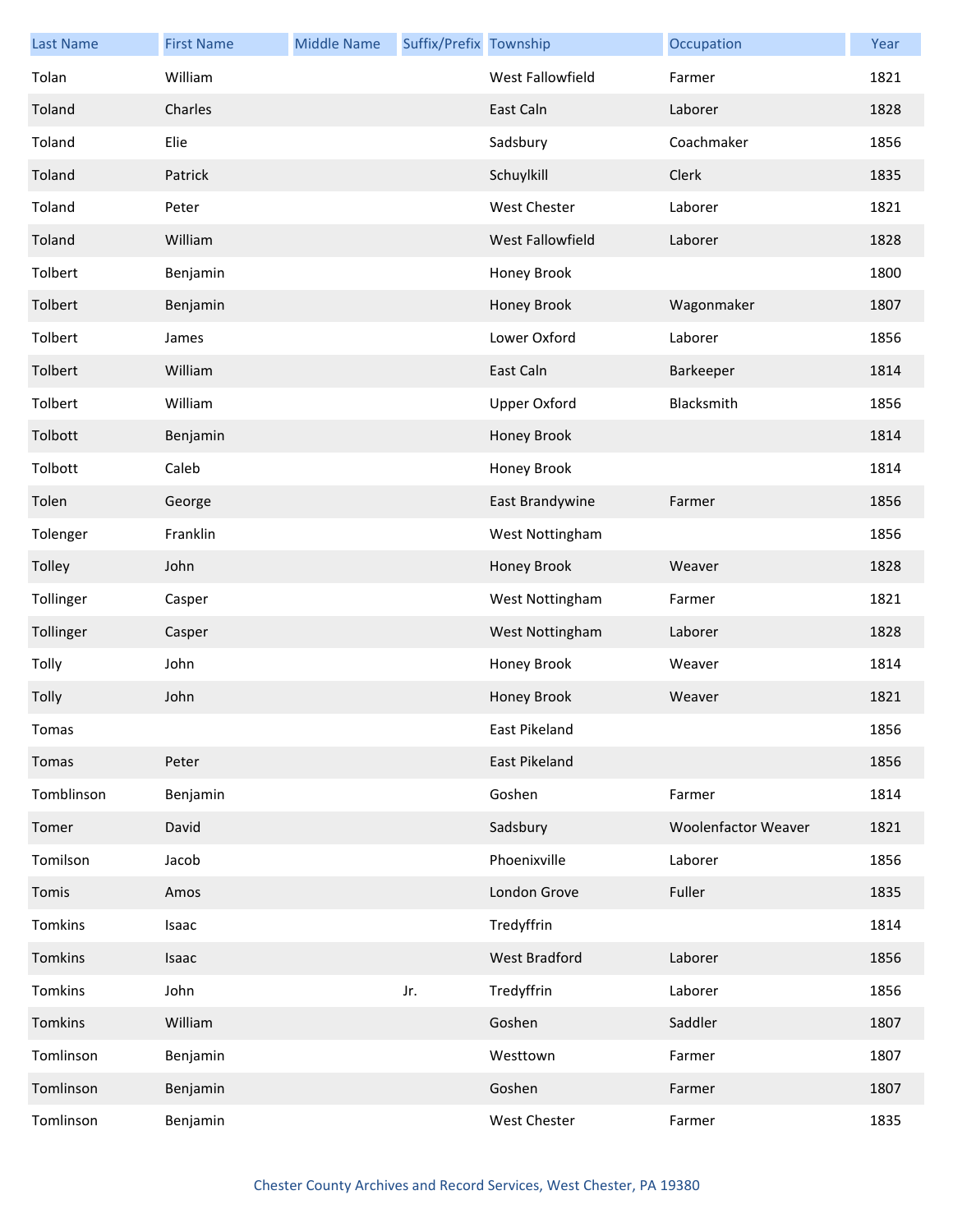| <b>Last Name</b> | <b>First Name</b> | <b>Middle Name</b> | Suffix/Prefix Township |                     | Occupation  | Year |
|------------------|-------------------|--------------------|------------------------|---------------------|-------------|------|
| Tomlinson        | Charles           |                    |                        | Tredyffrin          | Wheelwright | 1835 |
| Tomlinson        | Enoch             |                    |                        | Charlestown         | Farmer      | 1814 |
| Tomlinson        | James             |                    |                        | West Goshen         |             | 1821 |
| Tomlinson        | James             |                    |                        | West Goshen         |             | 1821 |
| Tomlinson        | James             |                    |                        | West Goshen         | Farmer      | 1828 |
| Tomlinson        | John              |                    |                        | New Garden          |             | 1793 |
| Tomlinson        | Jonathan          |                    |                        | East Goshen         | Farmer      | 1835 |
| Tommis           | Samuel            |                    |                        | Coventry            | Laborer     | 1835 |
| Tompkins         | George            |                    |                        | Uwchlan             | Forgeman    | 1835 |
| Tompkins         | Isaac             |                    |                        | Tredyffrin          | Laborer     | 1807 |
| Tompkins         | Isaac             |                    |                        | Easttown            | Laborer     | 1821 |
| Tompkins         | John              |                    |                        | Easttown            | Laborer     | 1821 |
| Tompkins         | John              |                    |                        | Easttown            | Laborer     | 1828 |
| Tompkins         | John              |                    |                        | Easttown            | Laborer     | 1835 |
| Tompkins         | John              |                    | Sr.                    | Tredyffrin          | Laborer     | 1856 |
| Tompkins         | Morton            |                    |                        | Easttown            | Laborer     | 1828 |
| Tompkins         | Morton            |                    |                        | Easttown            | Farmer      | 1835 |
| Tompkins         | Morton            |                    |                        | Tredyffrin          | Laborer     | 1856 |
| Tompkins         | Samuel            |                    |                        | Schuylkill          | Nailer      | 1835 |
| Tompkins         | Sherman           |                    |                        | West Bradford       | Laborer     | 1856 |
| Tompkins         | William           |                    |                        | Westtown            | Saddler     | 1828 |
| Tompkins         | William           |                    |                        | <b>West Vincent</b> | Laborer     | 1835 |
| Tompson          | Abraham           |                    |                        | East Whiteland      |             | 1800 |
| Tompson          | Caleb             |                    |                        | London Grove        | Turner      | 1835 |
| Tompson          | Charles           |                    |                        | Honey Brook         | Farmer      | 1828 |
| Tompson          | James             |                    |                        | East Marlborough    | Mason       | 1828 |
| Tompson          | John              |                    |                        | London Grove        | Laborer     | 1835 |
| Tompson          | Mahlon            |                    |                        | East Whiteland      | Farmer      | 1814 |
| Tompson          | Ruth              |                    |                        | Honey Brook         | Lady        | 1828 |
| Tompson          | Samuel            |                    |                        | Honey Brook         | Stonemason  | 1828 |
| Tompson          | Thomas            |                    |                        | East Marlborough    | Laborer     | 1828 |
| Tompson          | William           |                    |                        | New London          | Miller      | 1807 |
| Tompson          | William           |                    |                        | Charlestown         | Carpenter   | 1835 |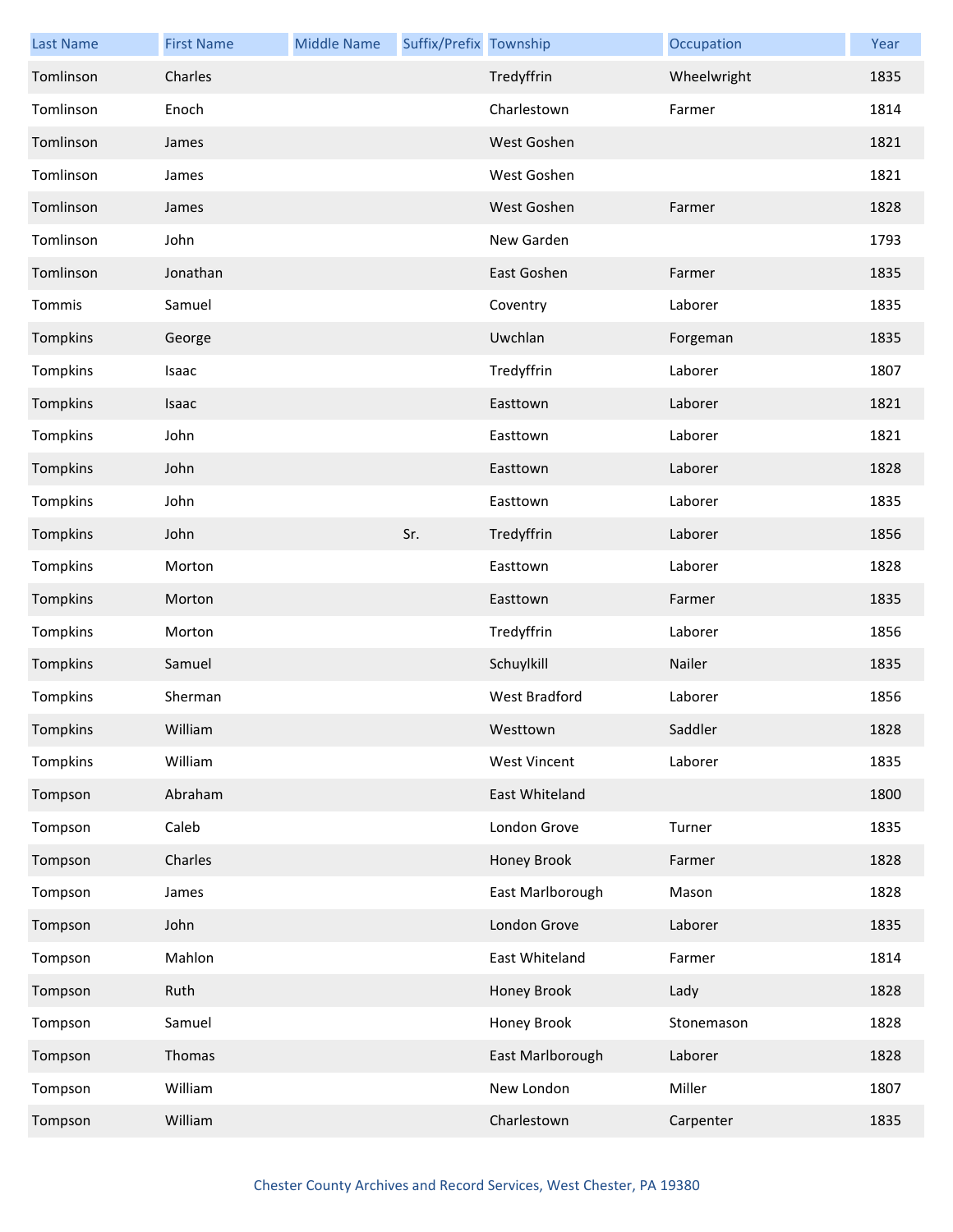| <b>Last Name</b> | <b>First Name</b> | <b>Middle Name</b>        | Suffix/Prefix Township |                     | Occupation    | Year |
|------------------|-------------------|---------------------------|------------------------|---------------------|---------------|------|
| Tompson          | William           |                           |                        | London Grove        | Cabinetmaker  | 1835 |
| Tomson           | John              |                           |                        | Newlin              | Weaver        | 1807 |
| Tomson           | Robert            |                           |                        | East Nottingham     |               | 1793 |
| Tomson           | William           |                           |                        | East Nottingham     |               | 1793 |
| Toner            | Charles           |                           |                        | Lower Oxford        |               | 1800 |
| Toner            | Charles           |                           |                        | Lower Oxford        | Farmer        | 1807 |
| Toner            | Charles           |                           |                        | East Nottingham     | Farmer        | 1814 |
| Toner            | Michael           |                           |                        | <b>East Vincent</b> | Carpenter     | 1835 |
| Toner            | Owen              |                           |                        | Phoenixville        | Laborer       | 1856 |
| Toner            | Patrick           |                           |                        | Phoenixville        | Laborer       | 1856 |
| Toner            | Philip            |                           |                        | East Bradford       | Laborer       | 1807 |
| Tongue           | Hanes             | S.                        |                        | <b>West Chester</b> | Student (Law) | 1828 |
| Toogood          | F                 | L                         |                        | <b>West Chester</b> | Laborer       | 1856 |
| Toogood          | Henry             |                           |                        | <b>West Chester</b> | Laborer       | 1856 |
| Toogood          | Robert            |                           |                        | West Fallowfield    | Laborer       | 1835 |
| Toogood          | Robert            |                           |                        | West Fallowfield    | Laborer       | 1835 |
| Toogood          | Robert            |                           |                        | Sadsbury            |               | 1856 |
| Tool             | William           |                           |                        | Highland            | Laborer       | 1856 |
| Toole            | Thomas            |                           |                        | Westtown            | Farmer        | 1856 |
| Torbert          | Alexander         |                           |                        | Easttown            | Farmer        | 1814 |
| Torbert          | Alexander         |                           |                        | Tredyffrin          | Laborer       | 1821 |
| Torbert          | Alexander         |                           |                        | Tredyffrin          | Laborer       | 1828 |
| Torbert          | Alexander         |                           |                        | East Caln           | Laborer       | 1835 |
| Torbert          | Andrew            |                           |                        | East Caln           | Laborer       | 1821 |
| Torbert          | Andrew            |                           |                        | East Caln           | Laborer       | 1828 |
| Torbert          | Andrew            |                           |                        | East Caln           | Laborer       | 1835 |
| Torbert          | Benjamin          | F                         |                        | East Caln           | Farmer        | 1856 |
| Torbert          | James             |                           |                        | East Caln           | Drover        | 1821 |
| Torbert          | James             |                           |                        | Tredyffrin          | Laborer       | 1856 |
| Torbert          | Oliver            | $\boldsymbol{\mathsf{H}}$ |                        | East Caln           | Gentleman     | 1856 |
| Torbert          | Samuel            |                           |                        | East Caln           | Storekeeper   | 1821 |
| Torbert          | Samuel            |                           |                        | East Caln           | Farmer        | 1828 |
| Torbert          | Samuel            |                           |                        | East Caln           | Farmer        | 1835 |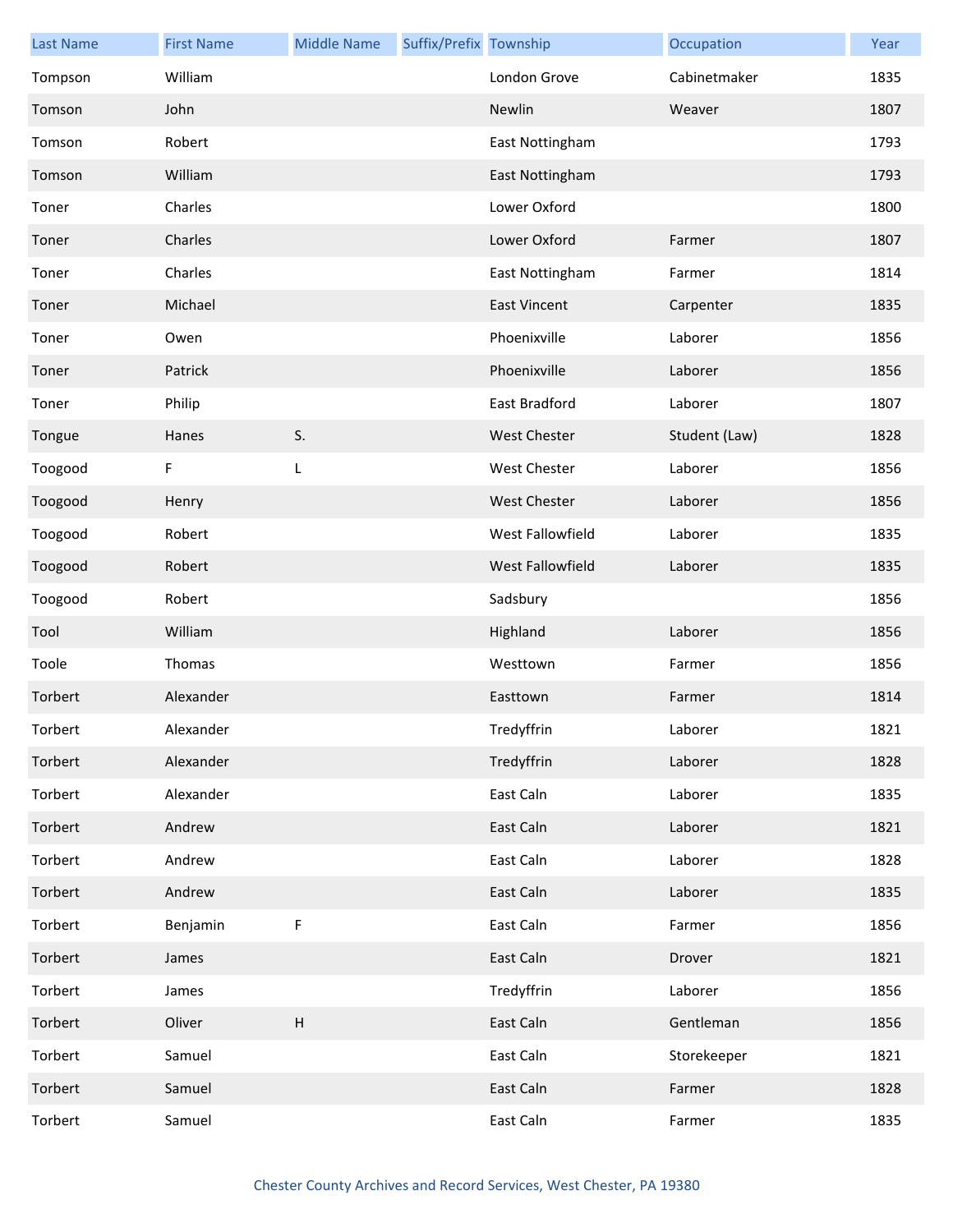| <b>Last Name</b> | <b>First Name</b> | <b>Middle Name</b> | Suffix/Prefix Township |                         | Occupation         | Year |
|------------------|-------------------|--------------------|------------------------|-------------------------|--------------------|------|
| Torbert          | Samuel            |                    |                        | Valley                  | Farmer             | 1856 |
| Torbert          | William           |                    |                        | East Caln               | Farmer             | 1821 |
| Torbert          | William           |                    |                        | East Caln               | Farmer             | 1828 |
| Torbert          | William           |                    |                        | East Caln               | Farmer             | 1835 |
| Torbert          | William           |                    |                        | East Caln               | Laborer            | 1835 |
| Torbert          | William           |                    |                        | <b>West Nantmeal</b>    | Doctor of Divinity | 1835 |
| Torbert          | William           |                    |                        | East Caln               | Farmer             | 1856 |
| Torbert          | William           | B                  |                        | Valley                  | Farmer             | 1856 |
| Torbet           | Alexander         |                    |                        | West Bradford           | Jobber             | 1856 |
| Torbet           | Andrew            |                    |                        | East Brandywine         | Farmer             | 1856 |
| Torence          | John              |                    |                        | West Fallowfield        | Farmer             | 1821 |
| Torner           | James             |                    |                        | East Whiteland          | Laborer            | 1856 |
| Torrence         | James             |                    |                        | West Caln               | Weaver             | 1807 |
| Torrence         | Jonathan          |                    |                        | East Whiteland          |                    | 1793 |
| Toshe            | William           | A                  |                        | West Nottingham         | Blacksmith         | 1856 |
| Tosk             | John              |                    |                        | Pennsbury               |                    | 1800 |
| Total            | Philip            |                    |                        | Charlestown             | Linen Manufacturer | 1828 |
| Totten           | William           |                    |                        | Phoenixville            | Shoemaker          | 1856 |
| Touchstone       | Henry             |                    |                        | <b>East Fallowfield</b> | Carpenter          | 1814 |
| Toulon           | Peter             |                    |                        | Westtown                | Cigarmaker         | 1814 |
| Towers           | Michael           |                    |                        | Vincent                 | Innkeeper          | 1828 |
| Towers           | Michael           |                    |                        | <b>East Vincent</b>     | Farmer             | 1856 |
| Towland          | Josiah            |                    |                        | West Fallowfield        | Laborer            | 1835 |
| Towland          | Josiah            |                    |                        | West Fallowfield        | Laborer            | 1835 |
| Towland          | William           |                    |                        | West Fallowfield        | Farmer             | 1835 |
| Towland          | William           |                    |                        | West Fallowfield        | Farmer             | 1835 |
| Towland          | William           |                    |                        | West Fallowfield        | Farmer             | 1835 |
| Towlon           | William           |                    |                        | West Fallowfield        | Laborer            | 1814 |
| Townsand         | Abram             |                    |                        | East Brandywine         | Thresher           | 1856 |
| Townsand         | Joel              |                    |                        | East Brandywine         | Carpenter          | 1856 |
| Townsen          | Jacob             |                    |                        | East Fallowfield        | Stonemason, farmer | 1835 |
| Townsen          | Rodger            | $\mathsf D$        |                        | Charlestown             | Carpenter          | 1835 |
| Townsend         | Abraham           |                    |                        | Uwchlan                 |                    | 1800 |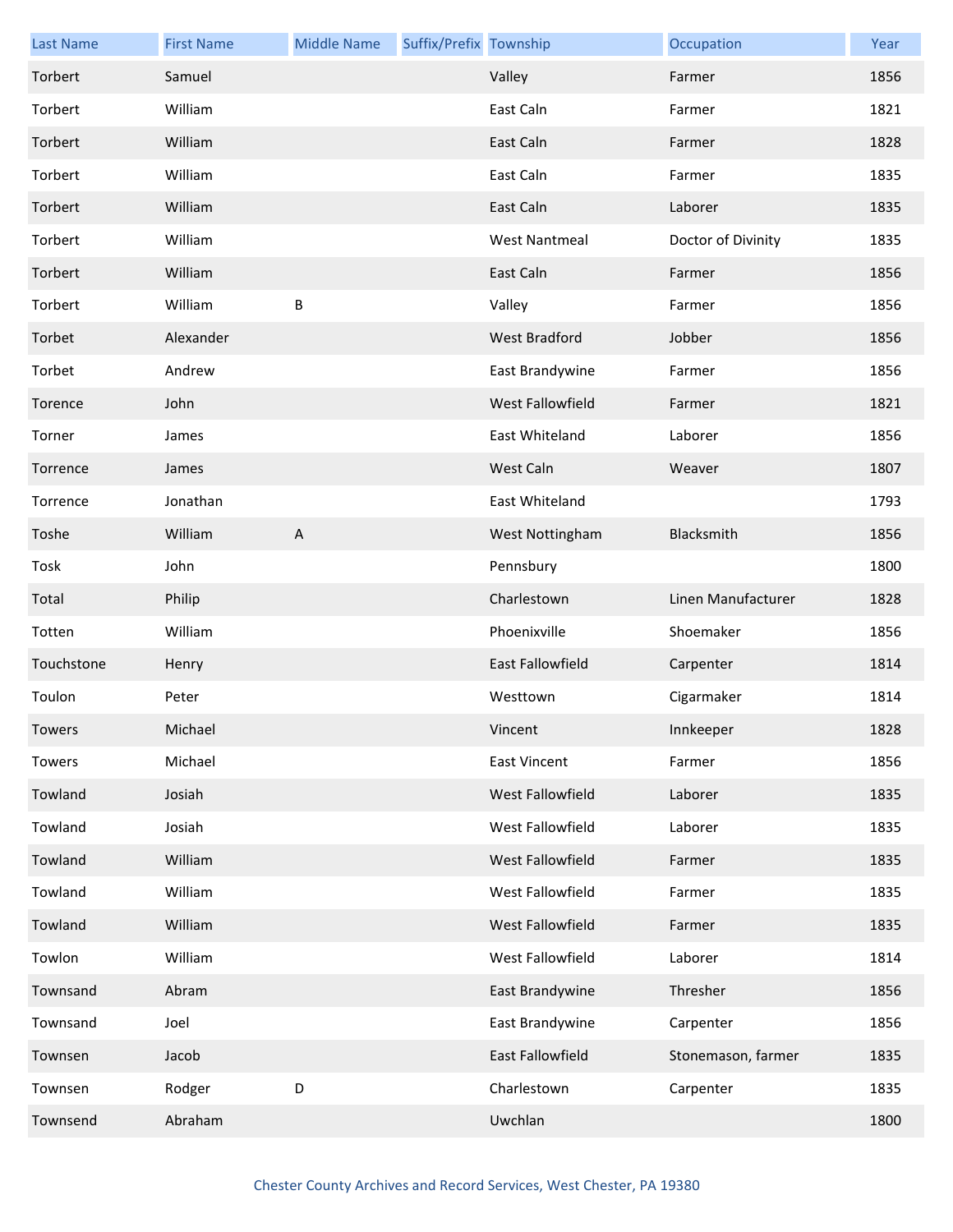| <b>Last Name</b> | <b>First Name</b> | <b>Middle Name</b> | Suffix/Prefix Township |                      | Occupation          | Year |
|------------------|-------------------|--------------------|------------------------|----------------------|---------------------|------|
| Townsend         | Abraham           |                    |                        | Uwchlan              | Laborer             | 1828 |
| Townsend         | Abraham           |                    |                        | <b>West Nantmeal</b> | Shoemaker           | 1835 |
| Townsend         | Amer              |                    |                        | <b>West Chester</b>  | Laborer             | 1856 |
| Townsend         | Benanuel          | F                  |                        | <b>West Chester</b>  | Carpenter           | 1856 |
| Townsend         | Caleb             |                    |                        | Coventry             | Yeoman              | 1807 |
| Townsend         | Caleb             |                    |                        | Coventry             | Yeoman              | 1814 |
| Townsend         | Caleb             |                    |                        | Coventry             | Farmer              | 1821 |
| Townsend         | Caleb             |                    |                        | Coventry             | Farmer              | 1828 |
| Townsend         | Caleb             |                    |                        | Coventry             |                     | 1835 |
| Townsend         | Caleb             |                    |                        | Valley               | Shoemaker           | 1856 |
| Townsend         | Chenye            |                    |                        | West Whiteland       | Carpenter           | 1856 |
| Townsend         | Cheyney           |                    |                        | East Bradford        | Carpenter           | 1835 |
| Townsend         | David             |                    |                        | West Chester         | Merchant            | 1814 |
| Townsend         | David             |                    |                        | <b>West Chester</b>  | Cashier             | 1821 |
| Townsend         | David             |                    |                        | West Chester         | <b>Bank Cashier</b> | 1828 |
| Townsend         | David             |                    |                        | <b>West Chester</b>  | Bank cashier        | 1835 |
| Townsend         | David             |                    |                        | <b>West Chester</b>  | Gentleman           | 1856 |
| Townsend         | Davis             |                    |                        | Brandywine           | Farmer              | 1807 |
| Townsend         | Davis             |                    |                        | <b>West Bradford</b> | Laborer             | 1814 |
| Townsend         | E                 | $\mathsf H$        |                        | <b>West Chester</b>  | Storekeeper         | 1856 |
| Townsend         | Eber              |                    |                        | Thornbury            | Laborer             | 1814 |
| Townsend         | Eber              |                    |                        | Thornbury            | Farmer              | 1821 |
| Townsend         | Eber              |                    |                        | Thornbury            | Farmer              | 1828 |
| Townsend         | Eber              |                    |                        | Thornbury            |                     | 1835 |
| Townsend         | Eber              |                    |                        | West Whiteland       | Carpenter           | 1856 |
| Townsend         | Eber              |                    |                        | Thornbury            | Farmer              | 1856 |
| Townsend         | Elizabeth         |                    |                        | Upper Oxford         |                     | 1807 |
| Townsend         | Emmor             |                    |                        | East Whiteland       | Wheelwright         | 1828 |
| Townsend         | Emmor             |                    |                        | West Chester         | Farmer              | 1835 |
| Townsend         | Emmor             |                    |                        | Honey Brook          | Laborer             | 1835 |
| Townsend         | Emmor             |                    |                        | West Chester         | Carpenter           | 1856 |
| Townsend         | Eusebius          |                    |                        | East Bradford        | Farmer              | 1814 |
| Townsend         | Eusebius          |                    |                        | East Bradford        | Farmer              | 1828 |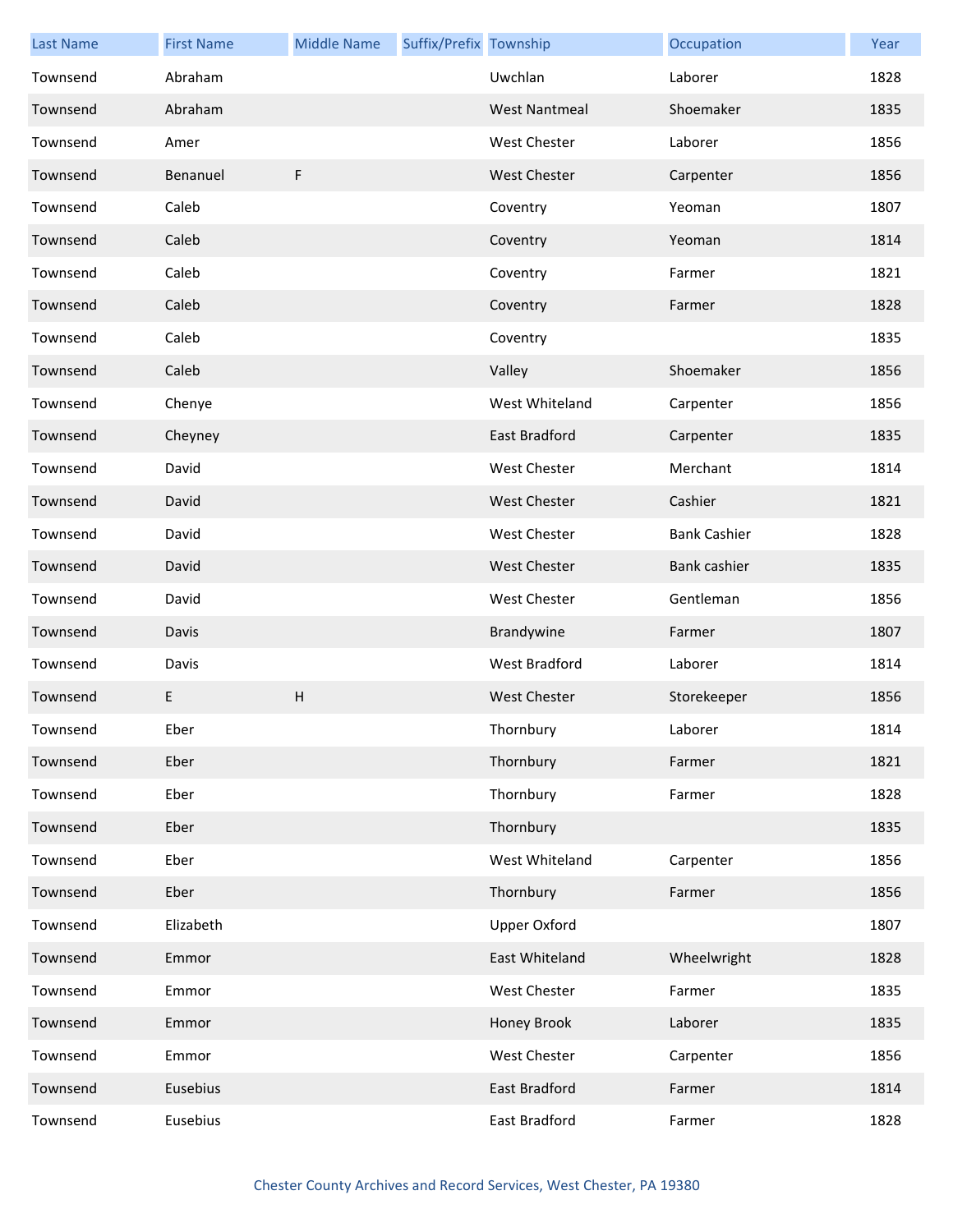| <b>Last Name</b> | <b>First Name</b> | <b>Middle Name</b> | Suffix/Prefix Township |                         | Occupation              | Year |
|------------------|-------------------|--------------------|------------------------|-------------------------|-------------------------|------|
| Townsend         | Eusebius          |                    |                        | <b>East Bradford</b>    | Farmer                  | 1835 |
| Townsend         | Eusebius          |                    |                        | East Bradford           | Farmer                  | 1856 |
| Townsend         | Eusebus           |                    |                        | <b>East Bradford</b>    |                         | 1821 |
| Townsend         | Franklin          |                    |                        | Coventry                | Farmer                  | 1821 |
| Townsend         | George            |                    |                        | <b>Upper Oxford</b>     | Shoemaker               | 1814 |
| Townsend         | Grace             |                    |                        | <b>East Bradford</b>    |                         | 1821 |
| Townsend         | Howard            |                    |                        | Penn                    | Farmer                  | 1856 |
| Townsend         | Isaac             |                    |                        | Honey Brook             |                         | 1814 |
| Townsend         | Jacob             |                    |                        | <b>East Fallowfield</b> | Stonemason              | 1821 |
| Townsend         | Jacob             |                    |                        | East Caln               | Mason                   | 1821 |
| Townsend         | James             |                    |                        | Thornbury               |                         | 1793 |
| Townsend         | James             |                    |                        | Thornbury               |                         | 1800 |
| Townsend         | James             |                    |                        | Thornbury               | Farmer                  | 1807 |
| Townsend         | James             |                    |                        | Thornbury               | Farmer                  | 1814 |
| Townsend         | James             |                    |                        | Thornbury               |                         | 1821 |
| Townsend         | James             |                    |                        | Thornbury               | Farmer                  | 1828 |
| Townsend         | James             |                    |                        | New Garden              | Farmer                  | 1835 |
| Townsend         | James             |                    |                        | Thornbury               |                         | 1835 |
| Townsend         | Jesse             |                    |                        | <b>Upper Oxford</b>     | Saddler                 | 1821 |
| Townsend         | Jesse             |                    |                        | New London              | Saddler & Harness maker | 1828 |
| Townsend         | Jesse             |                    |                        | New London              | Saddler                 | 1835 |
| Townsend         | Joel              |                    |                        | Brandywine              | Carpenter               | 1821 |
| Townsend         | Joel              |                    |                        | Brandywine              | Carpenter               | 1835 |
| Townsend         | John              |                    |                        | Thornbury               |                         | 1793 |
| Townsend         | John              |                    |                        | East Bradford           |                         | 1793 |
| Townsend         | John              |                    |                        | Thornbury               |                         | 1800 |
| Townsend         | John              |                    |                        | Thornbury               | Laborer                 | 1807 |
| Townsend         | John              |                    |                        | East Caln               | Wheelwright             | 1807 |
| Townsend         | John              |                    |                        | West Chester            | Carpenter               | 1807 |
| Townsend         | John              |                    |                        | East Caln               | Innkeeper               | 1814 |
| Townsend         | John              |                    |                        | West Chester            | Merchant                | 1814 |
| Townsend         | John              |                    |                        | Londonderry             | Weaver                  | 1814 |
| Townsend         | John              |                    |                        | New Garden              | Farmer                  | 1814 |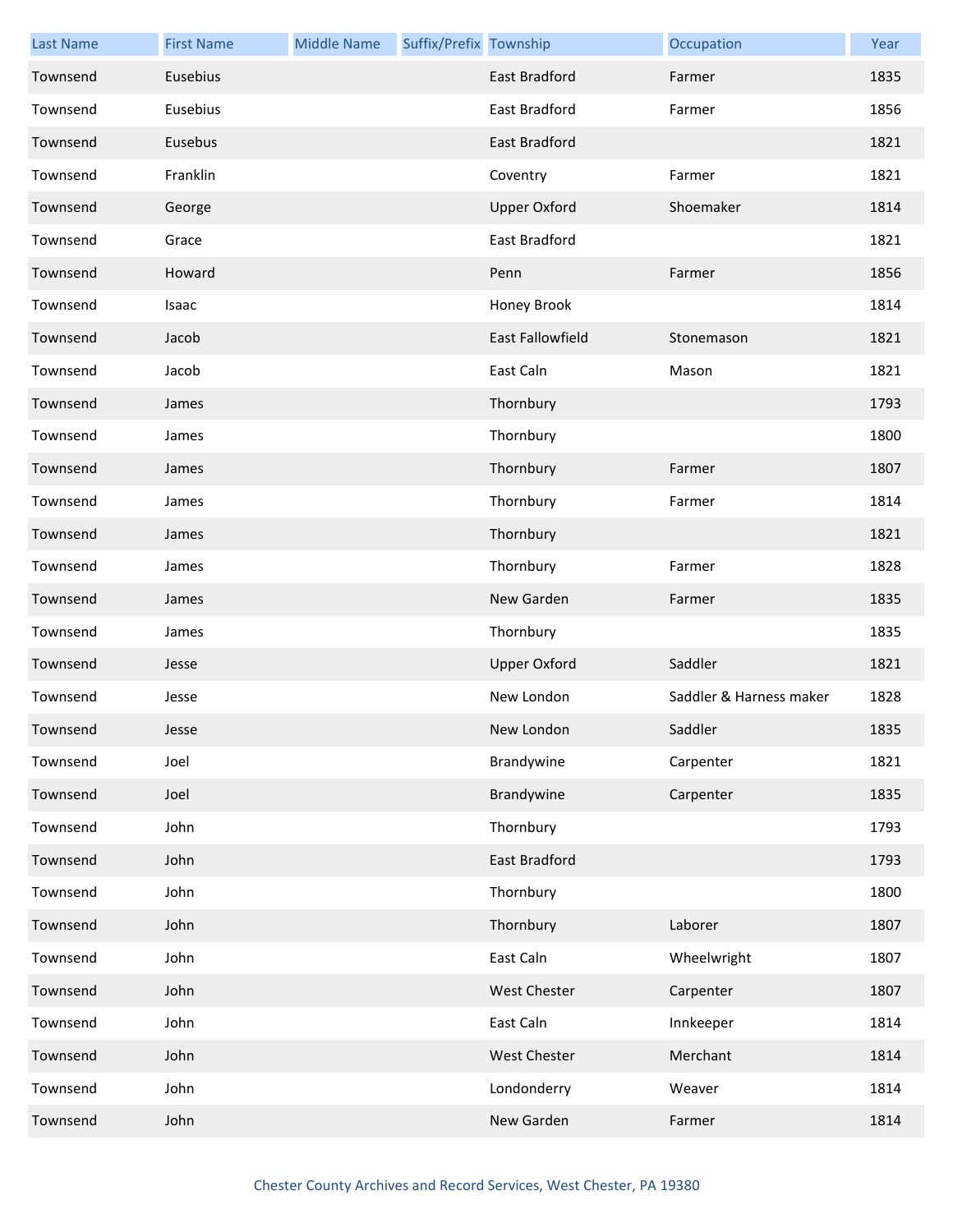| <b>Last Name</b> | <b>First Name</b> | <b>Middle Name</b> | Suffix/Prefix Township |                      | Occupation  | Year |
|------------------|-------------------|--------------------|------------------------|----------------------|-------------|------|
| Townsend         | John              |                    |                        | Thornbury            | Farmer      | 1814 |
| Townsend         | John              |                    |                        | Thornbury            |             | 1821 |
| Townsend         | John              |                    |                        | New Garden           | Farmer      | 1821 |
| Townsend         | John              |                    |                        | Penn                 | Weaver      | 1821 |
| Townsend         | John              |                    |                        | Thornbury            | Farmer      | 1828 |
| Townsend         | John              |                    |                        | New Garden           | Farmer      | 1828 |
| Townsend         | John              |                    |                        | Penn                 | Innkeeper   | 1828 |
| Townsend         | John              |                    |                        | Thornbury            |             | 1835 |
| Townsend         | John              |                    |                        | New London           | Farmer      | 1835 |
| Townsend         | John              |                    |                        | New Garden           | Farmer      | 1835 |
| Townsend         | John              |                    |                        | West Whiteland       | Mason       | 1835 |
| Townsend         | John              |                    |                        | <b>West Vincent</b>  | Farmer      | 1856 |
| Townsend         | John              | W                  |                        | <b>West Chester</b>  | Merchant    | 1835 |
| Townsend         | John              | W                  |                        | <b>West Chester</b>  | Gentleman   | 1856 |
| Townsend         | John              | W.                 |                        | <b>West Chester</b>  | Storekeeper | 1821 |
| Townsend         | John              | W.                 |                        | <b>West Chester</b>  | Merchant    | 1828 |
| Townsend         | Jonathan          |                    |                        | West Bradford        | Shoemaker   | 1807 |
| Townsend         | Jonathan          |                    |                        | <b>West Bradford</b> | Shoemaker   | 1814 |
| Townsend         | Jonathan          |                    |                        | <b>West Bradford</b> | Farmer      | 1821 |
| Townsend         | Jonathan          |                    |                        | West Goshen          | Farmer      | 1835 |
| Townsend         | Jonathan          |                    |                        | West Whiteland       | Farmer      | 1856 |
| Townsend         | Joseph            |                    |                        | Uwchlan              | Paperman    | 1800 |
| Townsend         | Joseph            |                    |                        | Londonderry          | Farmer      | 1807 |
| Townsend         | Joseph            |                    |                        | West Whiteland       | Storekeeper | 1807 |
| Townsend         | Joseph            |                    |                        | Londonderry          | Farmer      | 1814 |
| Townsend         | Joseph            |                    |                        | <b>West Chester</b>  | Saddler     | 1814 |
| Townsend         | Joseph            |                    |                        | Penn                 | Farmer      | 1821 |
| Townsend         | Joseph            |                    |                        | West Bradford        | Saddler     | 1828 |
| Townsend         | Joseph            |                    |                        | Tredyffrin           | Shoemaker   | 1828 |
| Townsend         | Joseph            |                    |                        | Penn                 | Farmer      | 1828 |
| Townsend         | Joseph            |                    |                        | West Goshen          | Laborer     | 1856 |
| Townsend         | Joseph            |                    |                        | Valley               | Shoemaker   | 1856 |
| Townsend         | Joseph            | Β                  |                        | West Chester         | Shoemaker   | 1835 |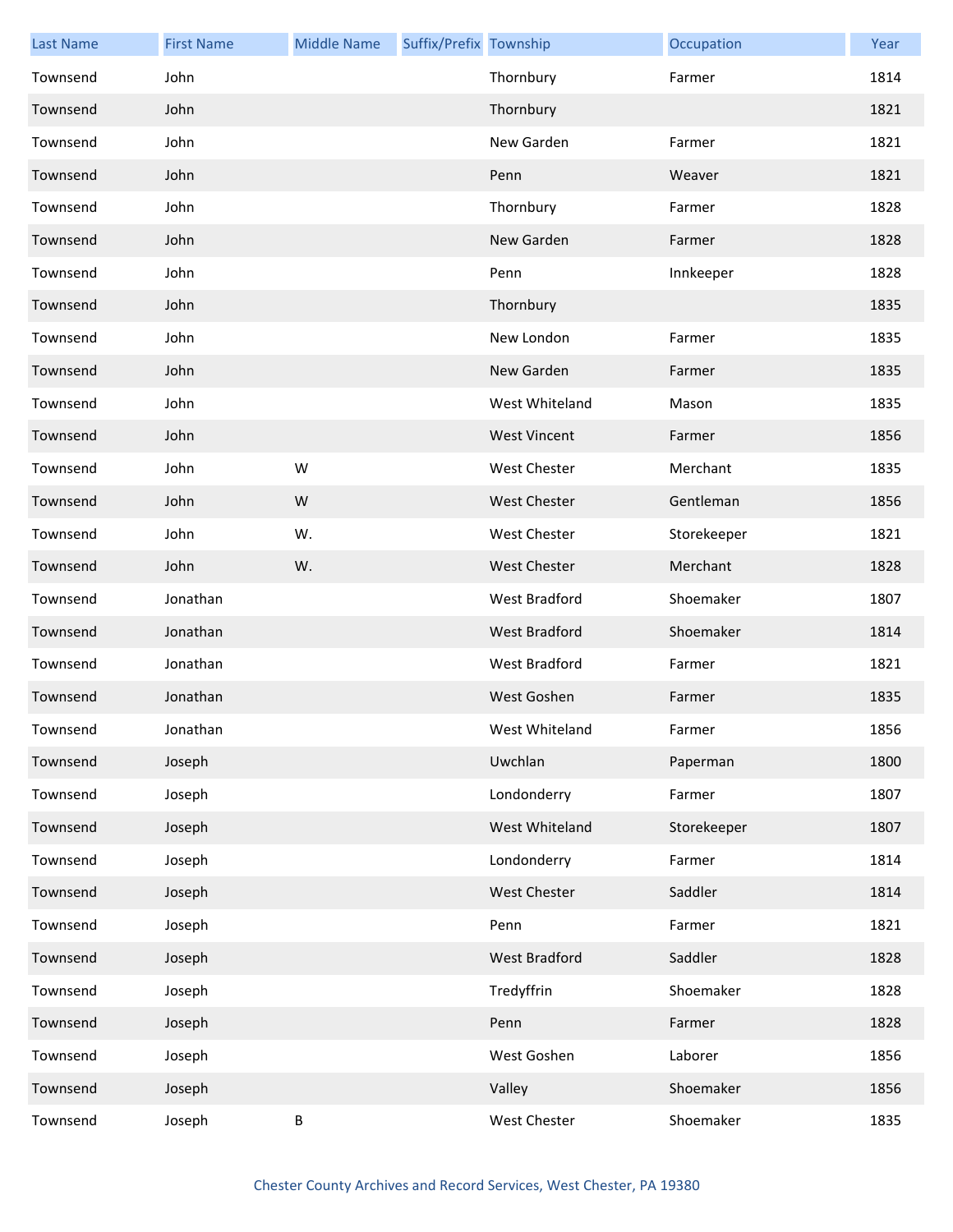| <b>Last Name</b> | <b>First Name</b> | <b>Middle Name</b> | Suffix/Prefix Township |                      | Occupation | Year |
|------------------|-------------------|--------------------|------------------------|----------------------|------------|------|
| Townsend         | Joseph            | J                  |                        | <b>West Chester</b>  | Saddler    | 1835 |
| Townsend         | Joseph            | J                  |                        | <b>West Chester</b>  | Gentleman  | 1856 |
| Townsend         | Levi              |                    |                        | Londonderry          | Carpenter  | 1814 |
| Townsend         | Lewis             |                    |                        | West Whiteland       | Cordwainer | 1807 |
| Townsend         | Lewis             |                    |                        | West Goshen          | Farmer     | 1835 |
| Townsend         | Lewis             |                    |                        | East Caln            | Laborer    | 1856 |
| Townsend         | Nicholas          |                    |                        | <b>East Bradford</b> | Farmer     | 1814 |
| Townsend         | Oliver            |                    |                        | East Bradford        | Thresher   | 1856 |
| Townsend         | Pennel            |                    |                        | Goshen               | Laborer    | 1814 |
| Townsend         | Pennell           |                    |                        | West Goshen          |            | 1821 |
| Townsend         | Precilla          |                    |                        | Coventry             |            | 1835 |
| Townsend         | Priscilla         |                    |                        | Coventry             | Spinster   | 1821 |
| Townsend         | Richard           |                    |                        | <b>West Chester</b>  | Shoemaker  | 1835 |
| Townsend         | Richard           |                    |                        | <b>West Chester</b>  | Shoemaker  | 1856 |
| Townsend         | Roger             |                    |                        | Charlestown          | Mechanic   | 1856 |
| Townsend         | Samuel            |                    |                        | Coventry             |            | 1793 |
| Townsend         | Samuel            |                    | Esq.                   | Coventry             |            | 1807 |
| Townsend         | Samuel            |                    | Esq.                   | Coventry             | Yeoman     | 1814 |
| Townsend         | Samuel            |                    |                        | East Nottingham      | Carpenter  | 1828 |
| Townsend         | Samuel            |                    |                        | Penn                 | Blacksmith | 1835 |
| Townsend         | Samuel            |                    |                        | Penn                 | Farmer     | 1856 |
| Townsend         | Stephen           |                    |                        | <b>Upper Oxford</b>  | Miller     | 1800 |
| Townsend         | Stephen           |                    |                        | <b>Upper Oxford</b>  | Sawyer     | 1807 |
| Townsend         | Stephen           |                    |                        | West Fallowfield     | Farmer     | 1814 |
| Townsend         | Stephen           |                    |                        | West Fallowfield     | Farmer     | 1821 |
| Townsend         | Stephen           |                    |                        | West Fallowfield     | Farmer     | 1828 |
| Townsend         | Stephen           |                    |                        | Penn                 | Shoemaker  | 1828 |
| Townsend         | Stephen           |                    |                        | West Fallowfield     | Farmer     | 1835 |
| Townsend         | Stephen           |                    |                        | West Fallowfield     | Farmer     | 1835 |
| Townsend         | Stephen           |                    |                        | Penn                 | Farmer     | 1856 |
| Townsend         | Thomas            |                    |                        | East Nottingham      | Farmer     | 1828 |
| Townsend         | Thomas            |                    |                        | West Chester         | Shoemaker  | 1835 |
| Townsend         | Thomas            |                    |                        | West Chester         | Bricklayer | 1856 |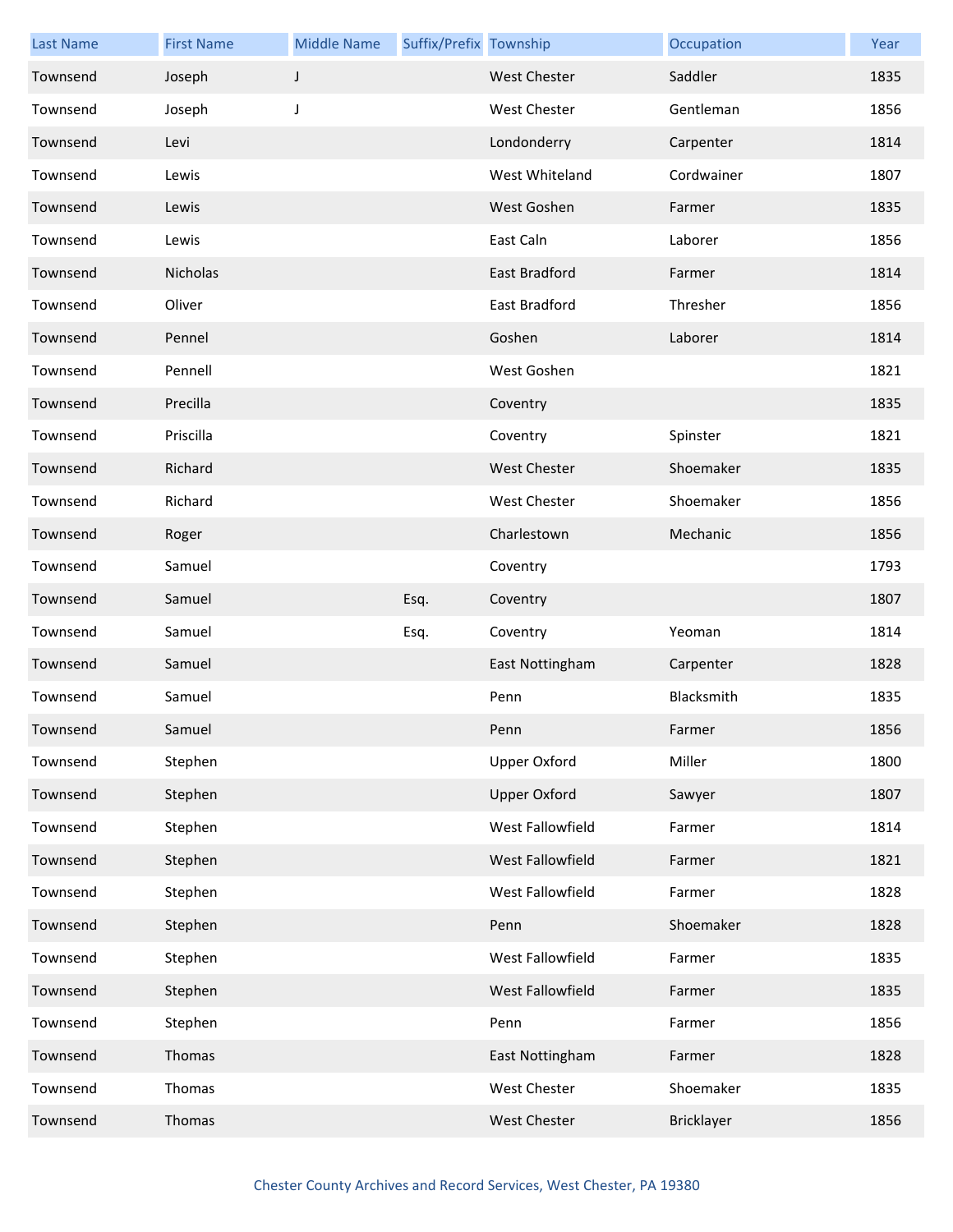| <b>Last Name</b> | <b>First Name</b> | <b>Middle Name</b> | Suffix/Prefix Township |                     | Occupation         | Year |
|------------------|-------------------|--------------------|------------------------|---------------------|--------------------|------|
| Townsend         | Thomas            | R                  |                        | Valley              | Shoemaker          | 1856 |
| Townsend         | Washington        |                    |                        | <b>West Chester</b> | <b>Bank teller</b> | 1835 |
| Townsend         | Washington        |                    |                        | <b>West Chester</b> | Bank cashier       | 1856 |
| Townsend         | William           |                    |                        | Sadsbury            |                    | 1793 |
| Townsend         | William           |                    |                        | East Bradford       |                    | 1793 |
| Townsend         | William           |                    |                        | Sadsbury            |                    | 1793 |
| Townsend         | William           |                    | Jr.                    | <b>Upper Oxford</b> | Yeoman             | 1800 |
| Townsend         | William           |                    |                        | <b>Upper Oxford</b> | Yeoman             | 1800 |
| Townsend         | William           |                    |                        | East Bradford       | Farmer             | 1807 |
| Townsend         | William           |                    |                        | <b>Upper Oxford</b> | Farmer             | 1807 |
| Townsend         | William           |                    |                        | <b>Upper Oxford</b> | Farmer             | 1814 |
| Townsend         | William           |                    |                        | East Bradford       | Farmer             | 1814 |
| Townsend         | William           |                    |                        | Honey Brook         | Laborer            | 1821 |
| Townsend         | William           |                    |                        | <b>Upper Oxford</b> | Yeoman             | 1821 |
| Townsend         | William           |                    |                        | East Nottingham     | Farmer             | 1828 |
| Townsend         | William           | ${\sf P}$          |                        | <b>West Chester</b> | Storetender        | 1835 |
| Townsend         | William           | P                  |                        | West Chester        | Farmer             | 1856 |
| Townsley         | Barton            |                    |                        | Valley              | Farmer             | 1856 |
| Townsley         | David             |                    |                        | Uwchlan             | Forgeman           | 1835 |
| Townsley         | Entriken          |                    |                        | West Caln           | Laborer            | 1856 |
| Townsley         | Joseph            |                    |                        | Valley              | Shoemaker          | 1856 |
| Townsley         | Reuben            |                    |                        | West Caln           | Laborer            | 1856 |
| Townsley         | Rheuben           |                    |                        | West Caln           | Forgeman           | 1835 |
| Townsley         | Robert            |                    |                        | West Caln           | Laborer            | 1856 |
| Townsley         | William           |                    |                        | West Caln           | Laborer            | 1835 |
| Townsly          | David             |                    |                        | West Brandywine     | Forgeman           | 1856 |
| Townsly          | Henry             |                    |                        | West Brandywine     | Rolling mill hand  | 1856 |
| Townsly          | Levi              |                    |                        | West Brandywine     | Rolling mill hand  | 1856 |
| Townson          | <b>Ellis</b>      | P                  |                        | London Grove        | Teacher            | 1856 |
| Townson          | Joel              |                    |                        | Brandywine          | Carpenter          | 1828 |
| Townson          | William           | W                  | MD                     | London Grove        | Doctor             | 1856 |
| Toy              | John              |                    |                        | Kennett             |                    | 1793 |
| Toy              | John              | $\mathsf T$        |                        | Hopewell            | Carpenter          | 1856 |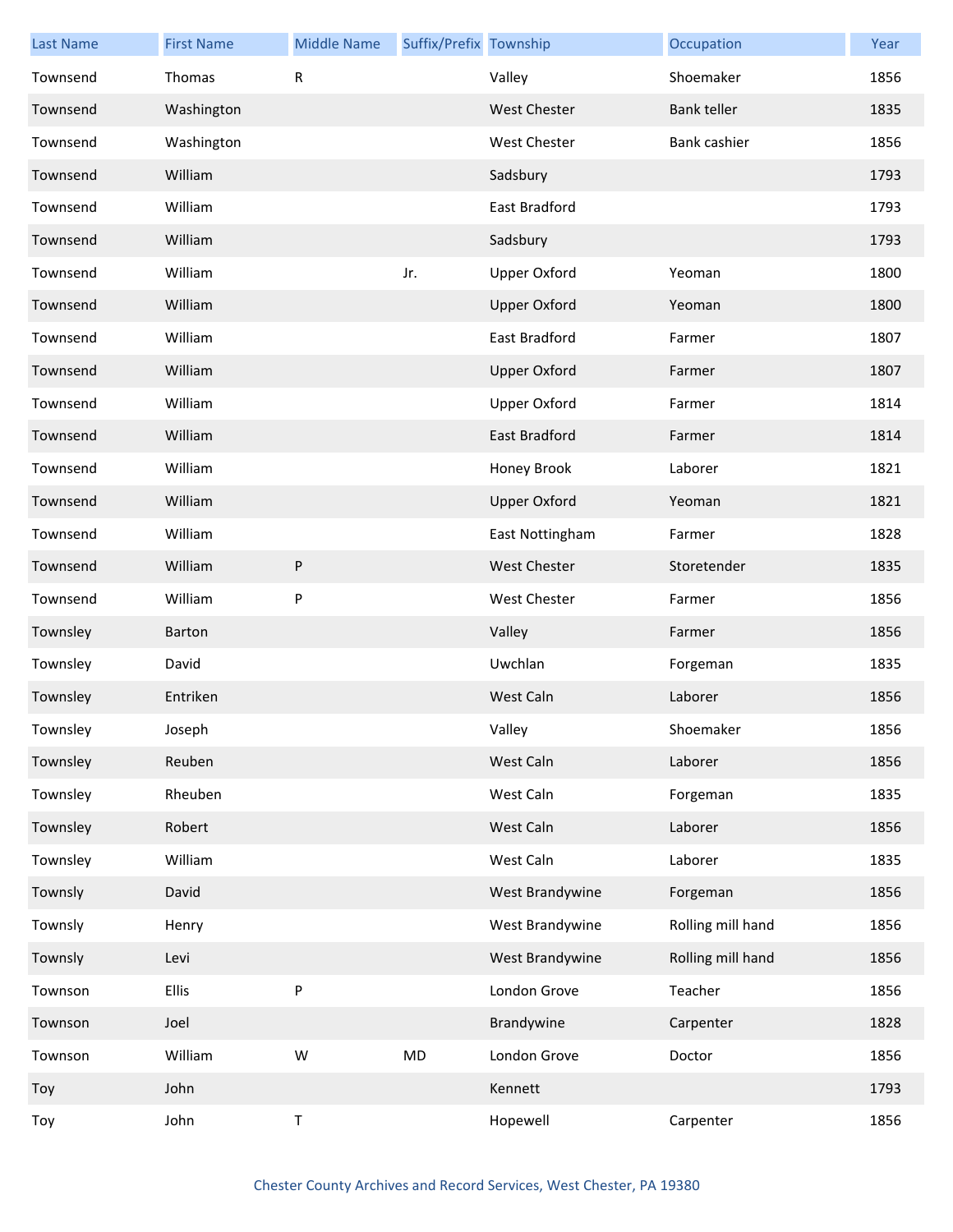| <b>Last Name</b> | <b>First Name</b> | <b>Middle Name</b> | Suffix/Prefix Township |                      | Occupation    | Year |
|------------------|-------------------|--------------------|------------------------|----------------------|---------------|------|
| <b>Tracy</b>     | Patrick           |                    |                        | West Whiteland       | Laborer       | 1856 |
| Tradenick        | James             |                    |                        | Tredyffrin           |               | 1793 |
| Trago            | Albert            |                    |                        | Warwick              | Farmer        | 1856 |
| Trago            | Emmor             |                    |                        | <b>East Nantmeal</b> | Farmer        | 1828 |
| Trago            | Emmor             |                    |                        | <b>East Nantmeal</b> | Farmer        | 1835 |
| Trago            | Emor              |                    |                        | Warwick              | Farmer        | 1856 |
| Trago            | Joseph            |                    |                        | <b>West Nantmeal</b> | Farmer        | 1835 |
| Trago            | Marshall          |                    |                        | <b>West Nantmeal</b> | Farmer        | 1835 |
| Trago            | Mary              |                    |                        | Brandywine           | Housewifery   | 1835 |
| Trainer          | Abraham           |                    |                        | East Goshen          | Laborer       | 1835 |
| Trainer          | Abram             |                    |                        | East Goshen          | Farmer        | 1828 |
| Trainer          | Albert            | G                  |                        | Uwchlan              | Joiner        | 1835 |
| Trainer          | Bartholomew       |                    |                        | Willistown           | Carpenter     | 1807 |
| Trainer          | George            |                    |                        | Vincent              |               | 1814 |
| Trainer          | George            |                    |                        | Charlestown          | Teacher       | 1821 |
| Trainer          | George            |                    |                        | Vincent              | Farmer        | 1828 |
| Trainer          | George            |                    |                        | Uwchlan              | Schoolmaster  | 1835 |
| Trainer          | James             |                    |                        | Lower Oxford         |               | 1800 |
| Trainer          | <b>King</b>       |                    |                        | Willistown           | Cabinetmaker  | 1835 |
| Trainer          | Patrick           |                    |                        | New Garden           | Laborer       | 1807 |
| Trainor          | James             |                    |                        | Lower Oxford         | Weaver        | 1807 |
| Trainor          | James             |                    |                        | Lower Oxford         | Farmer        | 1814 |
| Trainor          | James             |                    |                        | Lower Oxford         | Farmer        | 1821 |
| Traner           | Bartholomew       |                    |                        | Goshen               | Farmer        | 1814 |
| Traner           | John              |                    |                        | Easttown             | Laborer       | 1807 |
| Traner           | Joseph            |                    |                        | West Bradford        | Laborer       | 1835 |
| Traverse         | Samuel            |                    |                        | Tredyffrin           | Laborer       | 1835 |
| Travilla         | George            |                    |                        | West Marlborough     | Laborer       | 1835 |
| Travilla         | George            |                    |                        | West Marlborough     | Farmer        | 1856 |
| Travilla         | James             |                    |                        | West Bradford        | Shoemaker     | 1807 |
| Travilla         | John              |                    |                        | West Bradford        | Farmer        | 1807 |
| Travilla         | John              |                    |                        | Sadsbury             | Tavern Keeper | 1814 |
| Travilla         | John              |                    |                        | West Marlborough     | Farmer        | 1828 |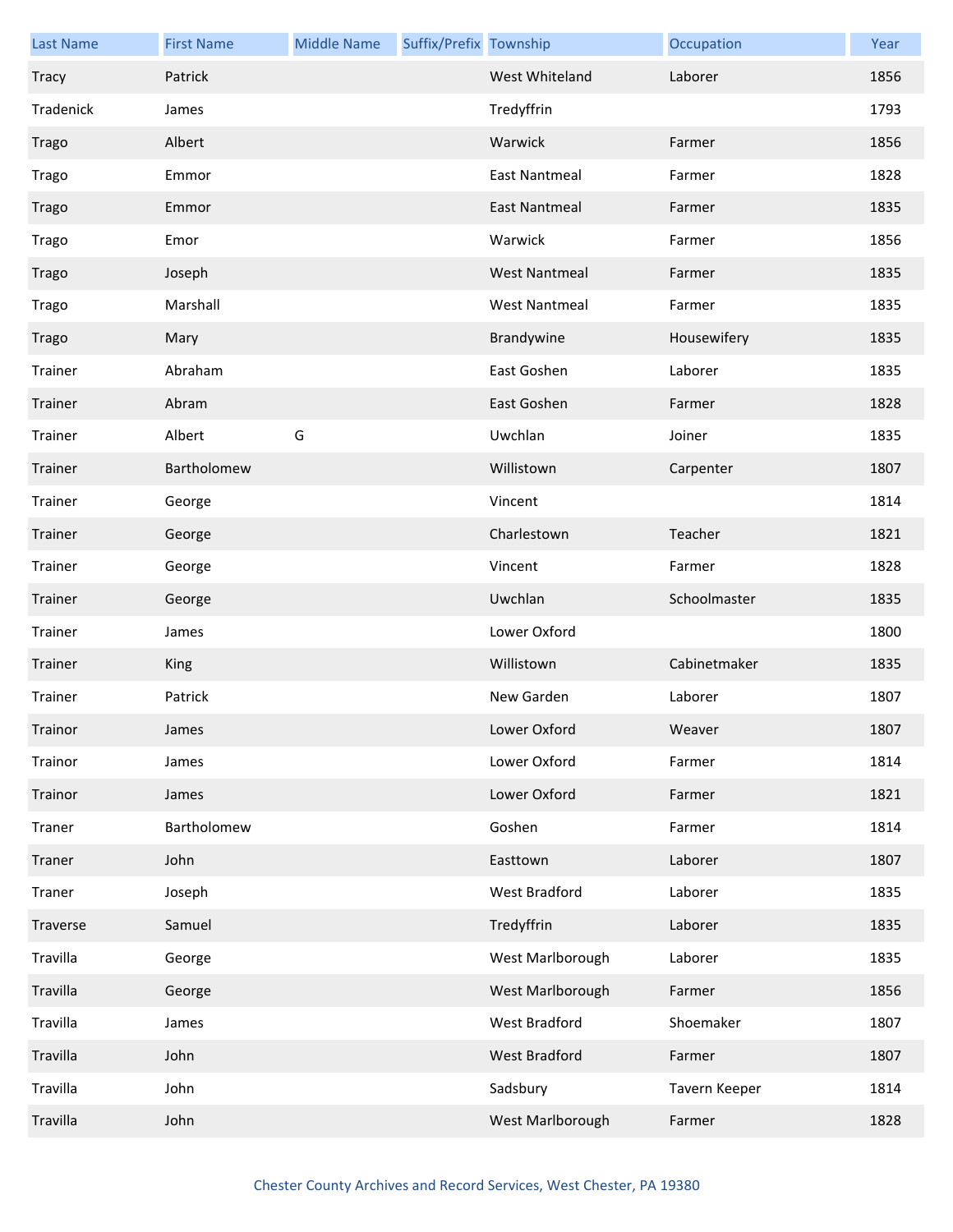| <b>Last Name</b> | <b>First Name</b> | <b>Middle Name</b> | Suffix/Prefix Township |                      | Occupation       | Year |
|------------------|-------------------|--------------------|------------------------|----------------------|------------------|------|
| Travilla         | Jonathan          |                    |                        | West Marlborough     |                  | 1800 |
| Travilla         | Jonathan          |                    | Jr.                    | West Marlborough     |                  | 1800 |
| Travilla         | Jonathan          |                    | Jr.                    | West Marlborough     | Farmer           | 1821 |
| Travilla         | Jonathan          |                    |                        | West Marlborough     | Farmer           | 1821 |
| Travilla         | Jonathan          |                    |                        | West Marlborough     | Farmer           | 1828 |
| Travilla         | Jonathan          |                    |                        | West Marlborough     | Farmer           | 1835 |
| Travilla         | Jonathan          |                    |                        | West Marlborough     | Laborer          | 1856 |
| Travilla         | Thomas            |                    |                        | West Marlborough     |                  | 1800 |
| Travilla         | Thomas            |                    |                        | West Marlborough     | Farmer           | 1828 |
| Travilla         | Thomas            |                    |                        | West Marlborough     | Farmer           | 1835 |
| Travilla         | Thomas            |                    |                        | West Marlborough     | Farmer           | 1856 |
| Travillo         | Jonathan          |                    |                        | West Marlborough     |                  | 1793 |
| <b>Travis</b>    | Thomas            |                    |                        | Tredyffrin           | Turner           | 1856 |
| Trayn            | James             |                    |                        | East Caln            |                  | 1793 |
| Trayner          | Abijah            |                    |                        | Lower Oxford         | Farmer           | 1828 |
| Trayner          | James             |                    |                        | Lower Oxford         | Farmer           | 1828 |
| Trayner          | James             |                    |                        | Lower Oxford         | Weaver           | 1828 |
| Trayner          | James             |                    |                        | East Nottingham      | Weaver           | 1835 |
| Trayner          | James             |                    |                        | Lower Oxford         | Farmer           | 1856 |
| Trayner          | John              |                    |                        | Lower Oxford         | Storekeeper      | 1828 |
| Trayner          | John              |                    | Jr.                    | Lower Oxford         | Farmer           | 1856 |
| Trayner          | John              |                    |                        | Lower Oxford         | Farmer           | 1856 |
| Trayner          | Joseph            |                    |                        | West Bradford        | Laborer          | 1828 |
| Traynor          | Abija             |                    |                        | Lower Oxford         | Farmer           | 1835 |
| Traynor          | Abijah            |                    |                        | Lower Oxford         | Farmer           | 1821 |
| Traynor          | James             |                    |                        | Lower Oxford         | Farmer           | 1835 |
| Traynor          | John              |                    |                        | Lower Oxford         | Farmer           | 1821 |
| Traynor          | John              |                    |                        | Lower Oxford         | Merchant         | 1835 |
| Traytoring       | George            |                    |                        | New Garden           | <b>Blue Dyer</b> | 1828 |
| Treago           | Eli               |                    |                        | <b>West Nantmeal</b> | Farmer son       | 1856 |
| Treago           | Isaac             |                    |                        | <b>West Nantmeal</b> | Farmer           | 1856 |
| Treago           | Isaac             |                    |                        | <b>West Nantmeal</b> | Farmer           | 1856 |
| Treago           | James             |                    |                        | <b>West Nantmeal</b> | Farmer son       | 1856 |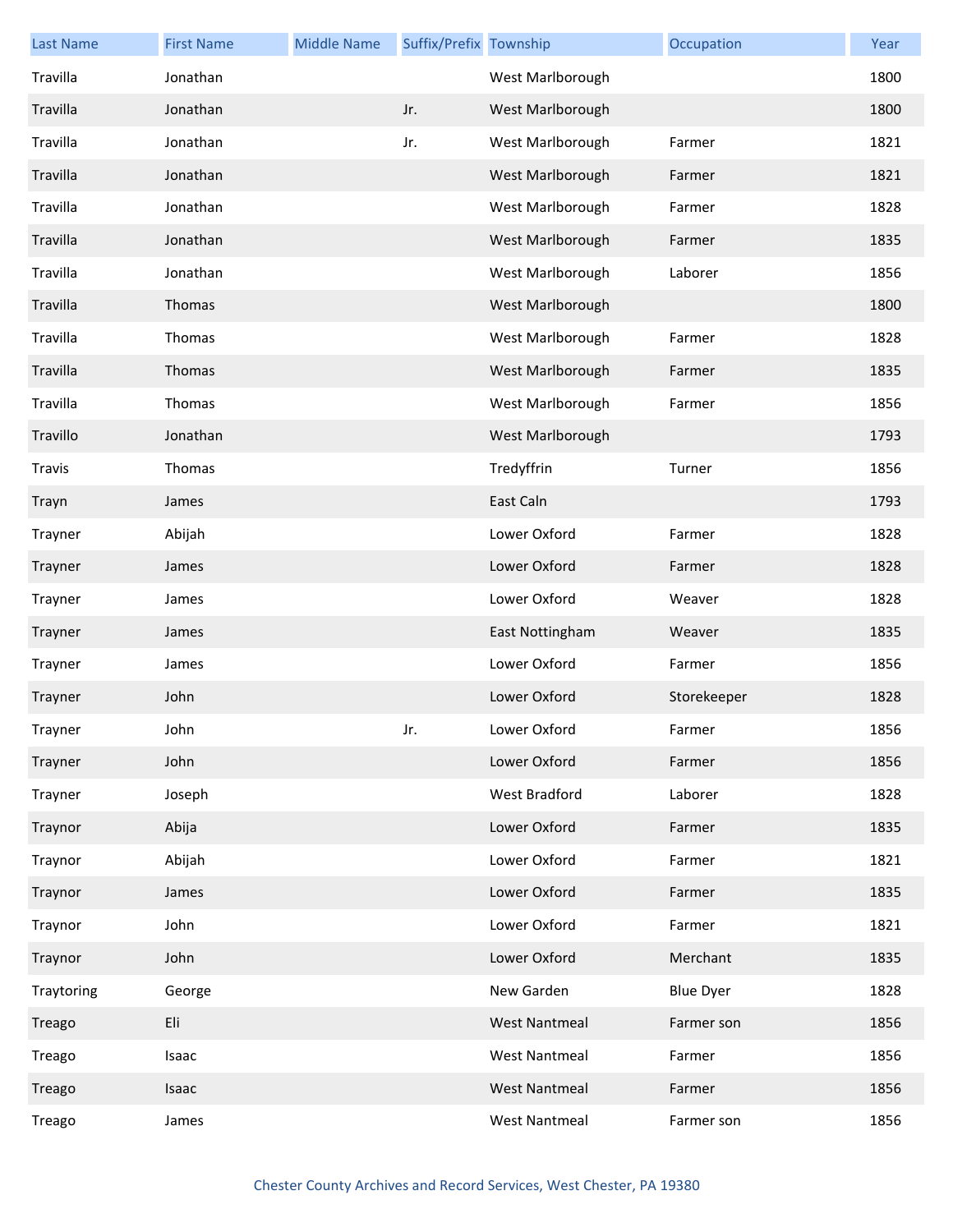| <b>Last Name</b> | <b>First Name</b> | <b>Middle Name</b> | Suffix/Prefix Township |                      | Occupation  | Year |
|------------------|-------------------|--------------------|------------------------|----------------------|-------------|------|
| Treago           | Joseph            |                    |                        | <b>West Nantmeal</b> | Farmer      | 1856 |
| Treago           | Lewis             |                    |                        | <b>West Nantmeal</b> | Farmer      | 1856 |
| Treago           | Rebecca           |                    |                        | <b>West Nantmeal</b> | Farmer      | 1856 |
| Treago           | William           |                    |                        | <b>West Nantmeal</b> | Farmer son  | 1856 |
| Treat            | Christian         |                    |                        | Uwchlan              |             | 1800 |
| Treat (?)        | Christ            |                    |                        | Uwchlan              |             | 1793 |
| Tredenack        | James             |                    |                        | <b>West Nantmeal</b> | Cordwainer  | 1800 |
| Tredenack        | James             |                    | Jr.                    | <b>West Nantmeal</b> | Cordwainer  | 1800 |
| Tredenack        | William           |                    |                        | <b>West Nantmeal</b> | Cordwainer  | 1800 |
| Tredenick        | James             |                    |                        | Vincent              | Yeoman      | 1807 |
| Tredenick        | James             |                    |                        | East Whiteland       | Farmer      | 1814 |
| Tredenick        | James             |                    |                        | East Whiteland       | Farmer      | 1821 |
| Tredenick        | James             |                    |                        | West Whiteland       | Farmer      | 1828 |
| Tredenick        | John              |                    |                        | Vincent              | Wheelwright | 1807 |
| Tredenick        | Robert            |                    |                        | Vincent              | Yeoman      | 1807 |
| Tredenick        | Robert            |                    |                        | East Whiteland       | Farmer      | 1814 |
| Tredenick        | Robert            |                    |                        | Charlestown          | Laborer     | 1821 |
| Tredenick        | William           |                    |                        | Vincent              | Yeoman      | 1807 |
| Tredenick        | William           |                    |                        | East Whiteland       | Innkeeper   | 1814 |
| Tredenick        | William           |                    |                        | East Whiteland       | Farmer      | 1821 |
| Tredennick       | James             |                    |                        | East Whiteland       |             | 1800 |
| Trederick        | William           |                    |                        | East Whiteland       | Farmer      | 1828 |
| Tredinick        | John              |                    |                        | East Whiteland       | Wheelwright | 1807 |
| Tredwell         | Leverett          |                    |                        | West Chester         | Gentleman   | 1835 |
| Treego           | Matilda           |                    |                        | Wallace              | Farmer      | 1856 |
| Treen            | Henrietta         | L                  |                        | West Whiteland       | Doctor      | 1856 |
| Trego            | Abner             |                    |                        | Honey Brook          |             | 1814 |
| Trego            | Abner             |                    |                        | Honey Brook          | Laborer     | 1821 |
| Trego            | Abner             |                    |                        | Honey Brook          | Laborer     | 1828 |
| Trego            | Abner             |                    |                        | Honey Brook          | Laborer     | 1835 |
| Trego            | Absalom           |                    |                        | Honey Brook          |             | 1800 |
| Trego            | Absalom           |                    |                        | Honey Brook          | Farmer      | 1821 |
| Trego            | Absalom           |                    |                        | Honey Brook          | Farmer      | 1828 |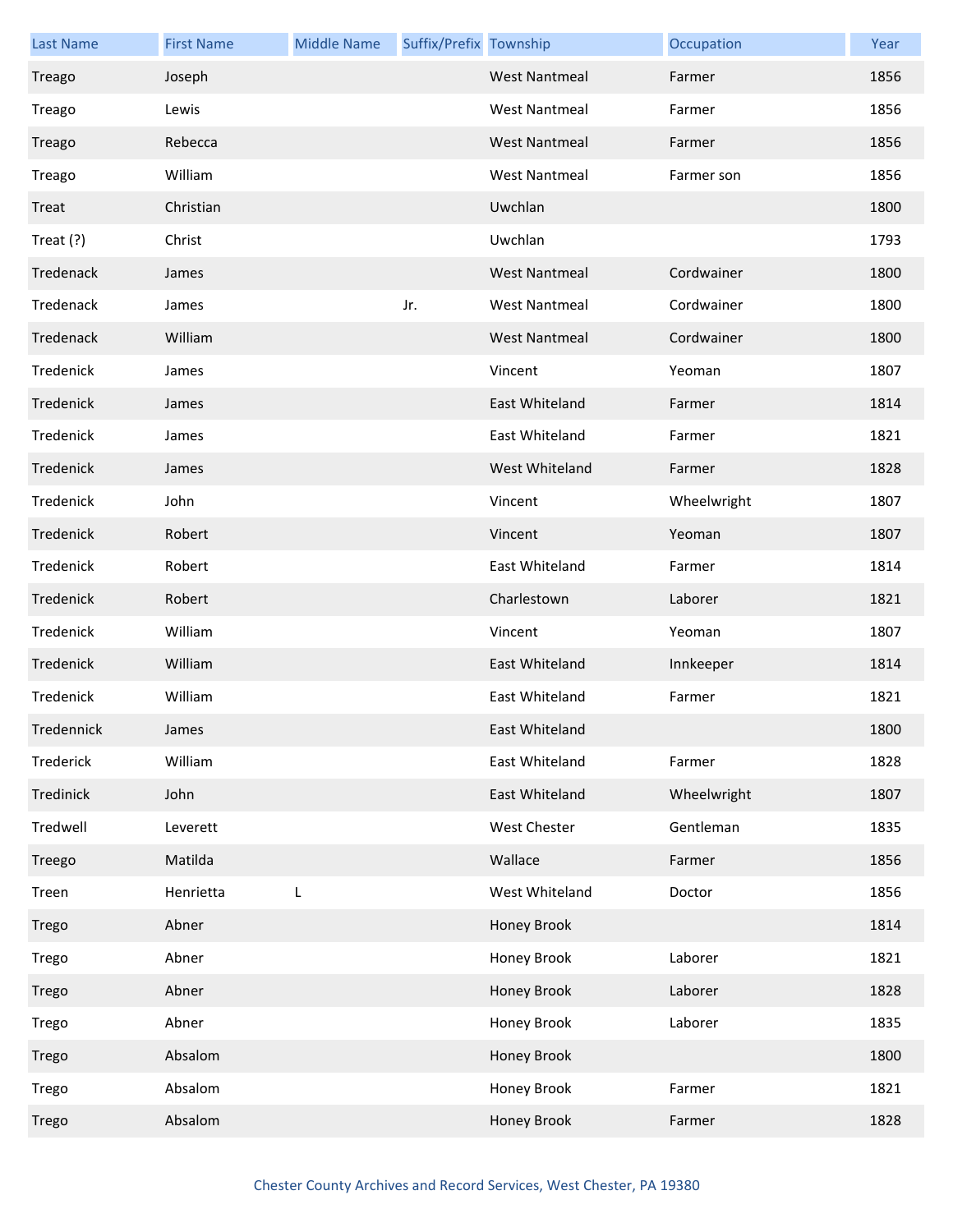| <b>Last Name</b> | <b>First Name</b> | <b>Middle Name</b> | Suffix/Prefix Township |                 | Occupation  | Year |
|------------------|-------------------|--------------------|------------------------|-----------------|-------------|------|
| Trego            | Absolom           |                    |                        | Honey Brook     | Farmer      | 1807 |
| Trego            | Absolom           |                    |                        | Honey Brook     |             | 1814 |
| Trego            | Ann               |                    |                        | Kennett Square  | Lady        | 1856 |
| Trego            | Benjamin          |                    |                        | Honey Brook     | Laborer     | 1835 |
| Trego            | Benjamin          | L.                 |                        | Honey Brook     | Saddler     | 1821 |
| Trego            | Daniel            |                    |                        | Honey Brook     | Miller      | 1828 |
| Trego            | David             |                    |                        | Honey Brook     | Farmer      | 1828 |
| Trego            | David             |                    |                        | Honey Brook     | Laborer     | 1835 |
| Trego            | Davis             |                    |                        | Honeybrook      | Farmer      | 1856 |
| Trego            | Eals              |                    | Widow                  | Honey Brook     |             | 1814 |
| Trego            | Eli               |                    |                        | Honey Brook     |             | 1793 |
| Trego            | Eli               |                    |                        | Honey Brook     |             | 1800 |
| Trego            | Eli               |                    |                        | Honey Brook     | Farmer      | 1807 |
| Trego            | Eli               |                    |                        | Honey Brook     |             | 1814 |
| Trego            | Eli               |                    |                        | Honey Brook     | Farmer      | 1821 |
| Trego            | Elizabeth         |                    | Widow                  | Honey Brook     |             | 1814 |
| Trego            | Evan              |                    |                        | Honey Brook     | Farmer      | 1835 |
| Trego            | Even              |                    |                        | Honeybrook      | Farmer      | 1856 |
| Trego            | George            |                    |                        | Honey Brook     | Painter     | 1835 |
| Trego            | Hanass            |                    |                        | East Goshen     | Storekeeper | 1856 |
| Trego            | Hannah            |                    |                        | Honeybrook      | Milliner    | 1856 |
| Trego            | Isaac             |                    |                        | Honey Brook     |             | 1793 |
| Trego            | Isaac             |                    |                        | Honey Brook     |             | 1800 |
| Trego            | Isaac             |                    |                        | Honey Brook     | Farmer      | 1807 |
| Trego            | Isaac             |                    |                        | Honey Brook     |             | 1814 |
| Trego            | Isaac             |                    |                        | Honey Brook     | Farmer      | 1821 |
| Trego            | Isaac             |                    |                        | Honey Brook     | Farmer      | 1828 |
| Trego            | Isaac             |                    |                        | Honey Brook     | Farmer      | 1828 |
| Trego            | Isaac             |                    | Jr.                    | Honey Brook     | Farmer      | 1835 |
| Trego            | Isaac             |                    |                        | Honey Brook     | Farmer      | 1835 |
| Trego            | Isaac             |                    |                        | West Brandywine | Farmer      | 1856 |
| Trego            | Jacob             |                    |                        | Honey Brook     |             | 1793 |
| Trego            | Jacob             |                    |                        | Honey Brook     |             | 1800 |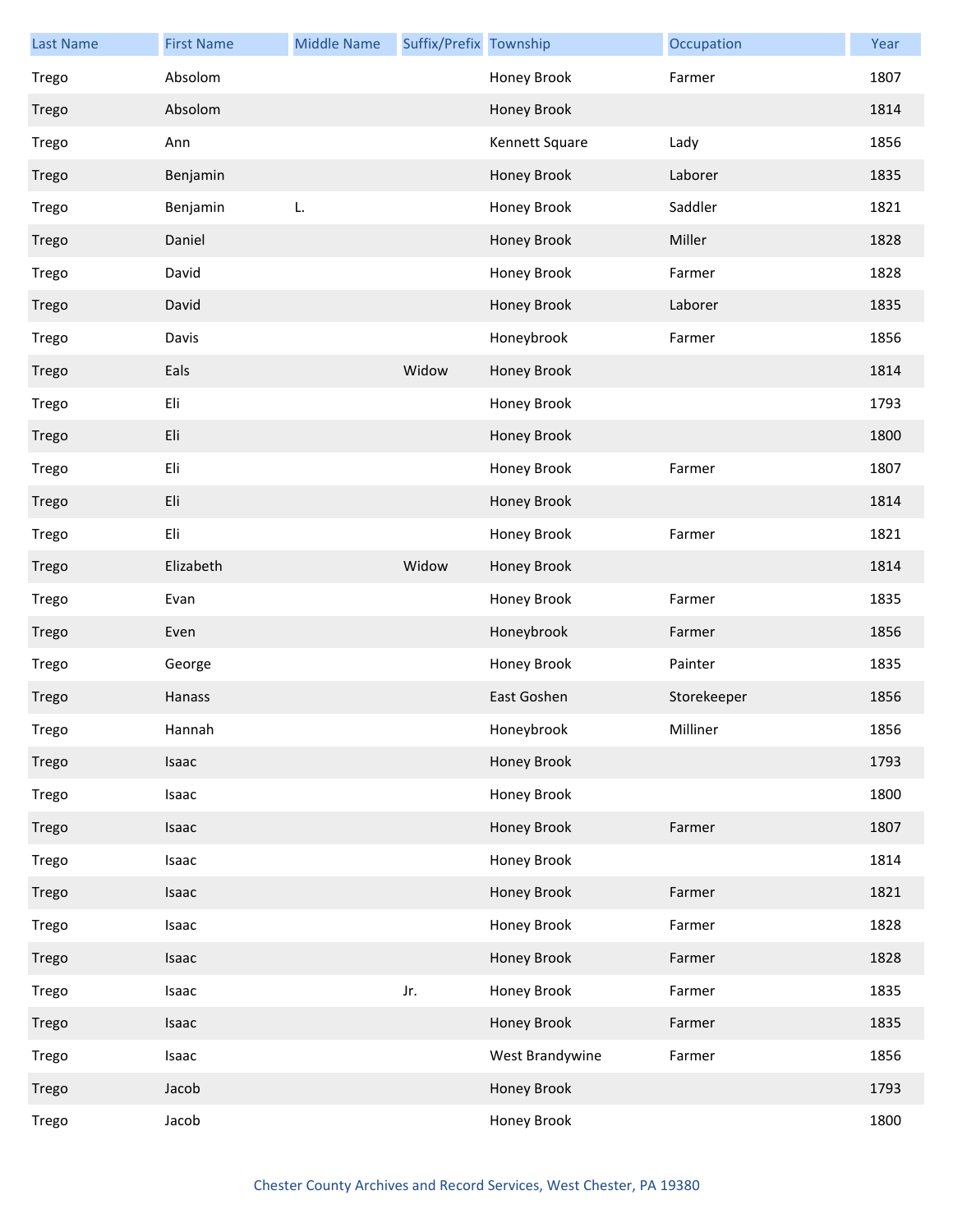| <b>Last Name</b> | <b>First Name</b> | <b>Middle Name</b> | Suffix/Prefix Township |              | Occupation  | Year |
|------------------|-------------------|--------------------|------------------------|--------------|-------------|------|
| Trego            | Jacob             |                    |                        | Honey Brook  | Farmer      | 1807 |
| Trego            | Jacob             |                    |                        | Honey Brook  |             | 1814 |
| Trego            | Jacob             |                    |                        | Honey Brook  | Farmer      | 1821 |
| Trego            | Jacob             |                    |                        | Brandywine   | Cordwainer  | 1828 |
| Trego            | Jacob             |                    |                        | Honey Brook  | Farmer      | 1828 |
| Trego            | Jacob             |                    |                        | Honey Brook  | Shoemaker   | 1835 |
| Trego            | James             |                    |                        | Honeybrook   | Farmer      | 1856 |
| Trego            | James             | L.                 |                        | Honey Brook  | Farmer      | 1828 |
| Trego            | James             | W.                 |                        | Honey Brook  | Farmer      | 1821 |
| Trego            | Jeremiah          |                    |                        | Honey Brook  |             | 1800 |
| Trego            | Jesse             |                    |                        | Honey Brook  | Farmer      | 1828 |
| Trego            | Jesse             |                    |                        | Honey Brook  | Farmer      | 1835 |
| Trego            | Jesse             |                    |                        | Honeybrook   | Farmer      | 1856 |
| Trego            | John              |                    |                        | London Grove | Laborer     | 1807 |
| Trego            | John              |                    |                        | Honey Brook  |             | 1814 |
| Trego            | Joseph            |                    |                        | Honey Brook  |             | 1793 |
| Trego            | Joseph            |                    | Jr.                    | Honey Brook  |             | 1793 |
| Trego            | Joseph            |                    |                        | Honey Brook  |             | 1800 |
| Trego            | Joseph            |                    |                        | Honey Brook  | Farmer      | 1821 |
| Trego            | Joseph            |                    |                        | Honey Brook  | Farmer      | 1828 |
| Trego            | Joseph            |                    |                        | Honey Brook  | Laborer     | 1828 |
| Trego            | Joseph            |                    |                        | Honey Brook  | Farmer      | 1835 |
| Trego            | Joseph            |                    |                        | Honey Brook  | Farmer      | 1835 |
| Trego            | Joseph            |                    |                        | Honeybrook   | Farmer      | 1856 |
| Trego            | Julian            |                    |                        | Honeybrook   | Housekeeper | 1856 |
| Trego            | Peter             |                    |                        | Honey Brook  |             | 1793 |
| Trego            | Peter             |                    |                        | Honey Brook  |             | 1800 |
| Trego            | Peter             |                    |                        | Honey Brook  | Farmer      | 1807 |
| Trego            | Peter             |                    |                        | Honey Brook  |             | 1814 |
| Trego            | Peter             |                    |                        | Honey Brook  | Laborer     | 1821 |
| Trego            | Peter             |                    |                        | Honey Brook  | Farmer      | 1821 |
| Trego            | Peter             |                    |                        | Honey Brook  | Laborer     | 1828 |
| Trego            | Peter             |                    |                        | Honey Brook  | Farmer      | 1828 |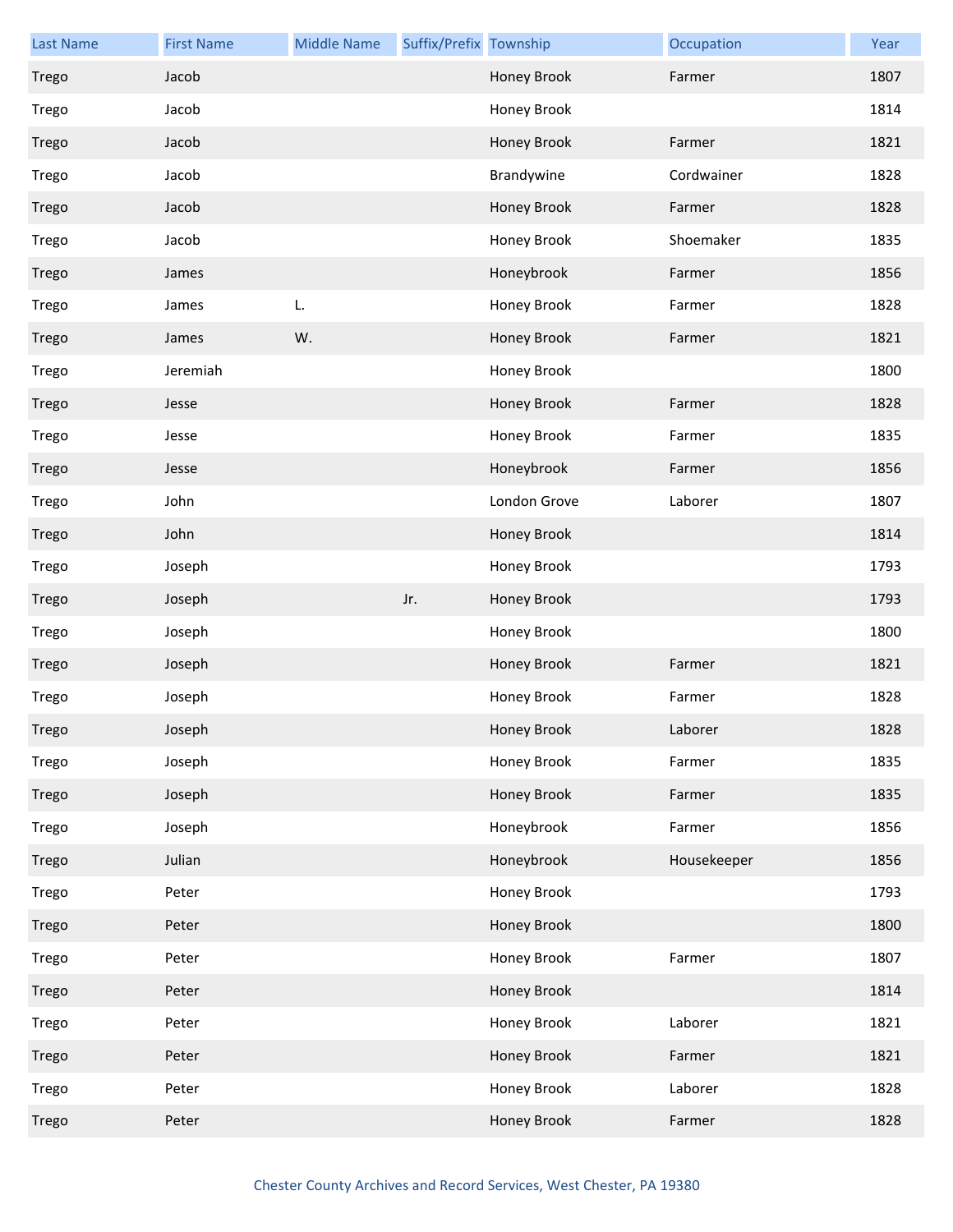| <b>Last Name</b> | <b>First Name</b> | <b>Middle Name</b> | Suffix/Prefix Township |                  | Occupation | Year |
|------------------|-------------------|--------------------|------------------------|------------------|------------|------|
| Trego            | Peter             |                    |                        | Honey Brook      | Farmer     | 1835 |
| Trego            | Reuben            |                    |                        | Honey Brook      |            | 1800 |
| Trego            | Reuben            |                    |                        | Honey Brook      | Farmer     | 1807 |
| Trego            | Reuben            |                    |                        | Honey Brook      |            | 1814 |
| Trego            | Reuben            |                    |                        | Honey Brook      | Farmer     | 1821 |
| Trego            | Reuben            |                    |                        | Honey Brook      | Farmer     | 1828 |
| Trego            | Reuben            | $\mathsf C$        |                        | Honey Brook      | Farmer     | 1835 |
| Trego            | Reuben            | $\mathsf C$        |                        | Honeybrook       | Farmer     | 1856 |
| Trego            | Ruben             |                    |                        | Honey Brook      |            | 1793 |
| Trego            | Thomas            |                    |                        | London Grove     | Shoemaker  | 1828 |
| Trego            | Vincent           |                    |                        | London Grove     | Cordwainer | 1821 |
| Trego            | Vincent           |                    |                        | Honey Brook      | Farmer     | 1828 |
| Trego            | Vincent           |                    |                        | Honey Brook      | Farmer     | 1835 |
| Trego            | William           |                    |                        | Honey Brook      |            | 1793 |
| Trego            | William           |                    |                        | Honey Brook      |            | 1800 |
| Trego            | William           |                    |                        | Honey Brook      | Farmer     | 1807 |
| Trego            | William           |                    |                        | Goshen           | Blacksmith | 1807 |
| Trego            | William           |                    |                        | Honey Brook      |            | 1814 |
| Trego            | William           |                    |                        | Honey Brook      | Blacksmith | 1821 |
| Trego            | William           |                    |                        | Brandywine       | Blacksmith | 1828 |
| Trego            | William           |                    |                        | Honey Brook      | Farmer     | 1835 |
| Trego            | William           |                    |                        | Honeybrook       | Laborer    | 1856 |
| Trego            | William           |                    |                        | Honeybrook       | Farmer     | 1856 |
| Tremble          | John              |                    |                        | West Whiteland   | Miller     | 1814 |
| Tremble          | William           |                    |                        | East Whiteland   |            | 1793 |
| Tremble          | William           |                    | Jr.                    | West Whiteland   | Miller     | 1814 |
| Tremble          | William           |                    |                        | West Whiteland   | Miller     | 1814 |
| Trenley          | John              |                    |                        | East Pikeland    | Mason      | 1856 |
| Trenner          | Abraham           |                    |                        | Willistown       | Tailor     | 1814 |
| Trevilla         | Jonathan          |                    | Jr.                    | West Marlborough | Farmer     | 1814 |
| Trevilla         | Jonathan          |                    |                        | West Marlborough | Yeoman     | 1814 |
| Trevillo         | Jonathan          |                    |                        | West Marlborough | Farmer     | 1807 |
| Trevillo         | Jonathan          |                    |                        | West Marlborough | Jobber     | 1807 |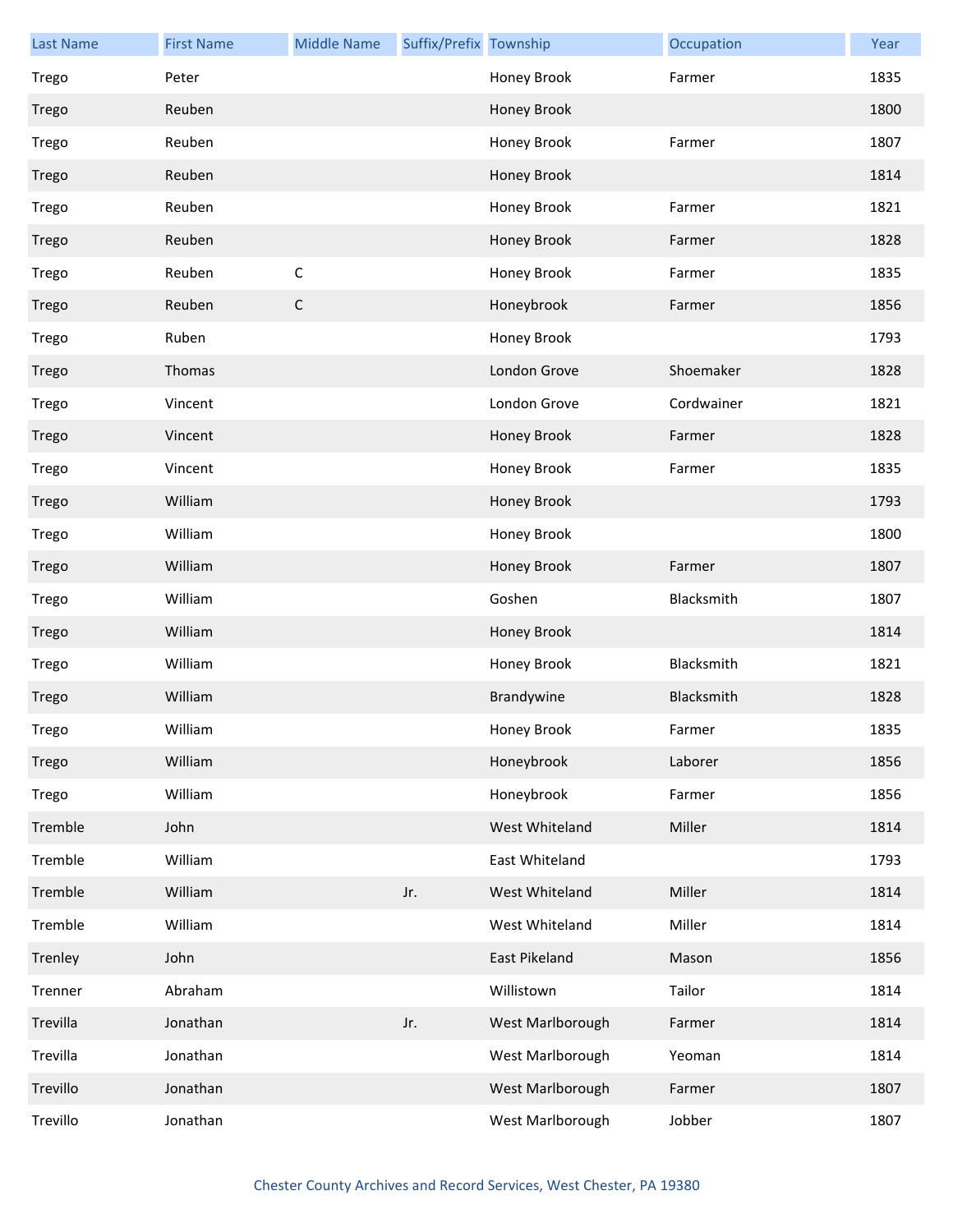| <b>Last Name</b> | <b>First Name</b> | <b>Middle Name</b> | Suffix/Prefix Township |                      | Occupation  | Year |
|------------------|-------------------|--------------------|------------------------|----------------------|-------------|------|
| Trevits          | John              |                    |                        | Uwchlan              | Papermaker  | 1821 |
| Trewhitt         | Nathaniel         |                    |                        | East Caln            | Laborer     | 1821 |
| Trexler          | Joseph            |                    |                        | Tredyffrin           | Laborer     | 1835 |
| <b>Trey</b>      | John              |                    |                        | Wallace              | Forgemaster | 1856 |
| Triffel          | John              |                    |                        | Warwick              | Laborer     | 1856 |
| Trim             | Charles           |                    |                        | East Goshen          | Laborer     | 1856 |
| Trimbel          | William           |                    |                        | Uwchlan              | Farmer      | 1828 |
| Trimbell         | Mathew            |                    |                        | Tredyffrin           | Laborer     | 1821 |
| Trimble          | Abram             | $\sf V$            |                        | West Whiteland       | Surveyor    | 1856 |
| Trimble          | Daniel            |                    |                        | Tredyffrin           | Laborer     | 1807 |
| Trimble          | Isaac             |                    |                        | <b>West Bradford</b> | Miller      | 1807 |
| Trimble          | Isaac             |                    |                        | West Bradford        | Miller      | 1814 |
| Trimble          | Isaac             |                    |                        | West Bradford        | Farmer      | 1821 |
| Trimble          | Isaac             |                    |                        | West Bradford        | Farmer      | 1828 |
| Trimble          | Isaac             |                    |                        | <b>West Bradford</b> | Farmer      | 1835 |
| Trimble          | Isaac             |                    |                        | West Bradford        | Farmer      | 1856 |
| Trimble          | Jacob             |                    |                        | Pocopson             | Farmer      | 1856 |
| Trimble          | James             |                    |                        | West Bradford        |             | 1793 |
| Trimble          | James             |                    |                        | <b>Upper Oxford</b>  | Weaver      | 1800 |
| Trimble          | James             |                    |                        | <b>West Bradford</b> | Gentleman   | 1807 |
| Trimble          | James             |                    |                        | Tredyffrin           | Laborer     | 1807 |
| Trimble          | James             |                    |                        | West Bradford        | Miller      | 1814 |
| Trimble          | James             |                    |                        | East Whiteland       | Doctor      | 1821 |
| Trimble          | James             |                    |                        | East Whiteland       | Farmer      | 1856 |
| Trimble          | John              |                    |                        | West Bradford        | Mason       | 1807 |
| Trimble          | John              |                    |                        | West Bradford        | Miller      | 1814 |
| Trimble          | John              |                    |                        | West Whiteland       |             | 1821 |
| Trimble          | John              |                    |                        | West Whiteland       | Farmer      | 1828 |
| Trimble          | John              |                    |                        | West Whiteland       | Farmer      | 1835 |
| Trimble          | John              |                    |                        | West Bradford        | Farmer      | 1856 |
| Trimble          | Joseph            |                    |                        | East Whiteland       | Farmer      | 1807 |
| Trimble          | Joseph            |                    |                        | <b>West Vincent</b>  | Laborer     | 1835 |
| Trimble          | Matthew           |                    |                        | Pennsbury            | Laborer     | 1814 |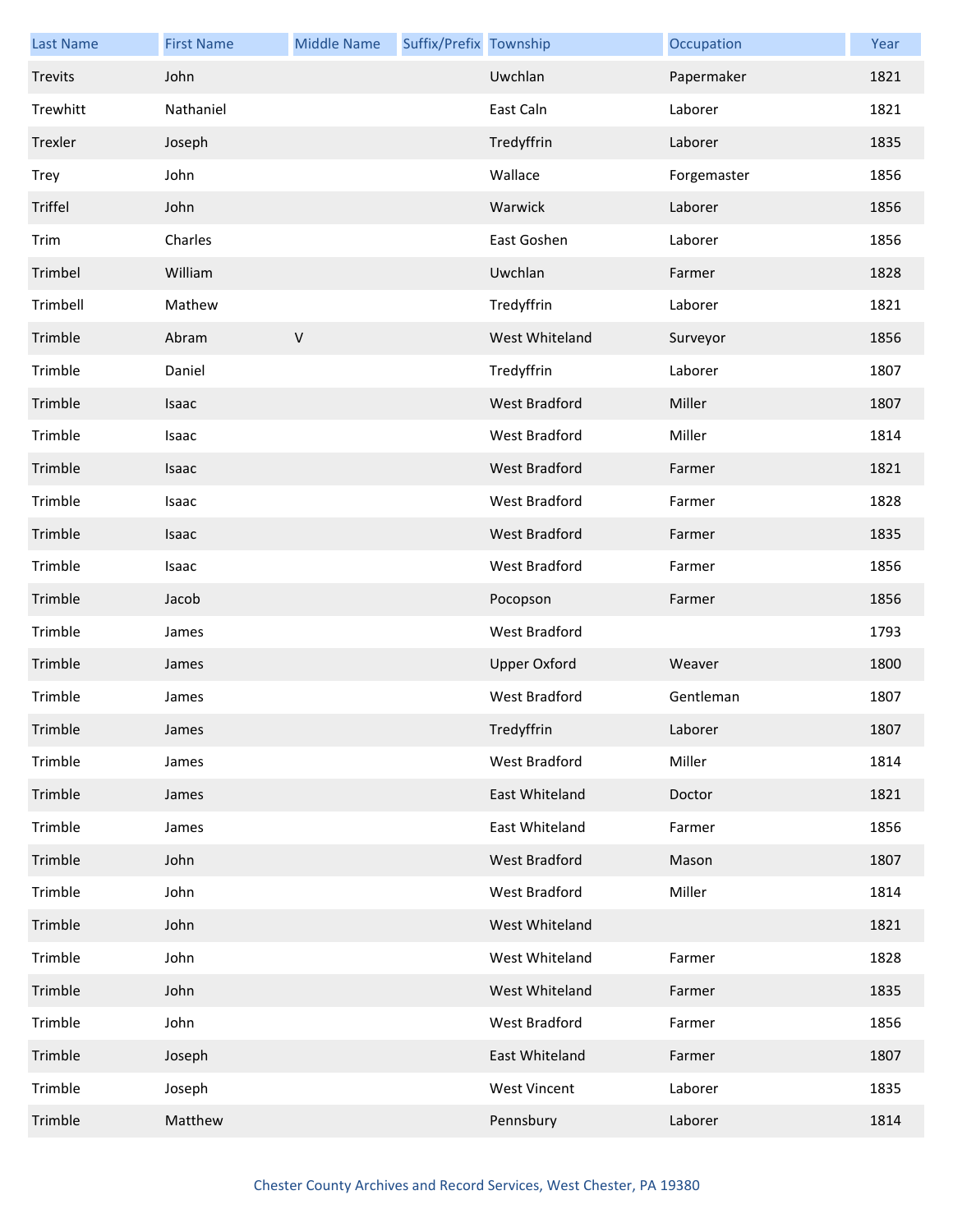| <b>Last Name</b> | <b>First Name</b> | <b>Middle Name</b> | Suffix/Prefix Township |                      | Occupation | Year |
|------------------|-------------------|--------------------|------------------------|----------------------|------------|------|
| Trimble          | Philip            |                    |                        | East Whiteland       | Farmer     | 1856 |
| Trimble          | Richard           |                    |                        | <b>West Chester</b>  | Gentleman  | 1856 |
| Trimble          | Thomas            |                    |                        | East Whiteland       | Farmer     | 1828 |
| Trimble          | Thomas            | $\mathsf D$        |                        | West Whiteland       | Farmer     | 1856 |
| Trimble          | Thomas            | R                  |                        | East Whiteland       | Esquire    | 1835 |
| Trimble          | Thomas            | $\mathsf{R}$       |                        | East Whiteland       | Farmer     | 1856 |
| Trimble          | William           |                    |                        | West Whiteland       |            | 1793 |
| Trimble          | William           |                    |                        | West Whiteland       | Miller     | 1800 |
| Trimble          | William           |                    |                        | West Whiteland       | Farmer     | 1807 |
| Trimble          | William           |                    |                        | West Whiteland       |            | 1821 |
| Trimble          | William           |                    |                        | Uwchlan              | Farmer     | 1835 |
| Trimble          | William           |                    | Jr.                    | West Whiteland       | Miller     | 1856 |
| Trimble          | William           |                    |                        | West Whiteland       | Farmer     | 1856 |
| Trinley          | John              |                    |                        | Schuylkill           | Weaver     | 1828 |
| Trinley          | John              |                    |                        | Pikeland             | Farmer     | 1835 |
| Trinley          | vanleer           |                    |                        | Pikeland             | Farmer     | 1835 |
| Trinley          | Winley            |                    |                        | Schuylkill           | Weaver     | 1828 |
| Troll            | John              |                    |                        | East Bradford        | Laborer    | 1835 |
| Troob            | John              | $\mathsf C$        |                        | Honeybrook           | Saddler    | 1856 |
| Troter           | James             |                    |                        | East Caln            | Laborer    | 1856 |
| Troupe           | Jacob             |                    |                        | Highland             | Laborer    | 1856 |
| Trout            | Abraham           |                    |                        | Honey Brook          |            | 1800 |
| Trout            | Isaac             |                    |                        | Willistown           | Laborer    | 1835 |
| Trouth           | Samuel            |                    |                        | Tredyffrin           | Farmer     | 1856 |
| Troyer           | Andrew            |                    |                        | Tredyffrin           |            | 1800 |
| Truckamill       | David             |                    |                        | <b>East Nantmeal</b> | Moulder    | 1835 |
| Trudely          | Frederick         |                    |                        | East Nottingham      | Papermaker | 1814 |
| Trueman          | James             |                    |                        | Sadsbury             | Miller     | 1835 |
| Trueman          | John              |                    |                        | West Fallowfield     | Farmer     | 1835 |
| Trueman          | John              |                    |                        | West Fallowfield     | Farmer     | 1835 |
| Trueman          | Joseph            |                    |                        | West Fallowfield     | Farmer     | 1821 |
| Trueman          | Joseph            |                    |                        | West Fallowfield     | Farmer     | 1828 |
| Trueman          | Joseph            |                    |                        | West Fallowfield     | Farmer     | 1835 |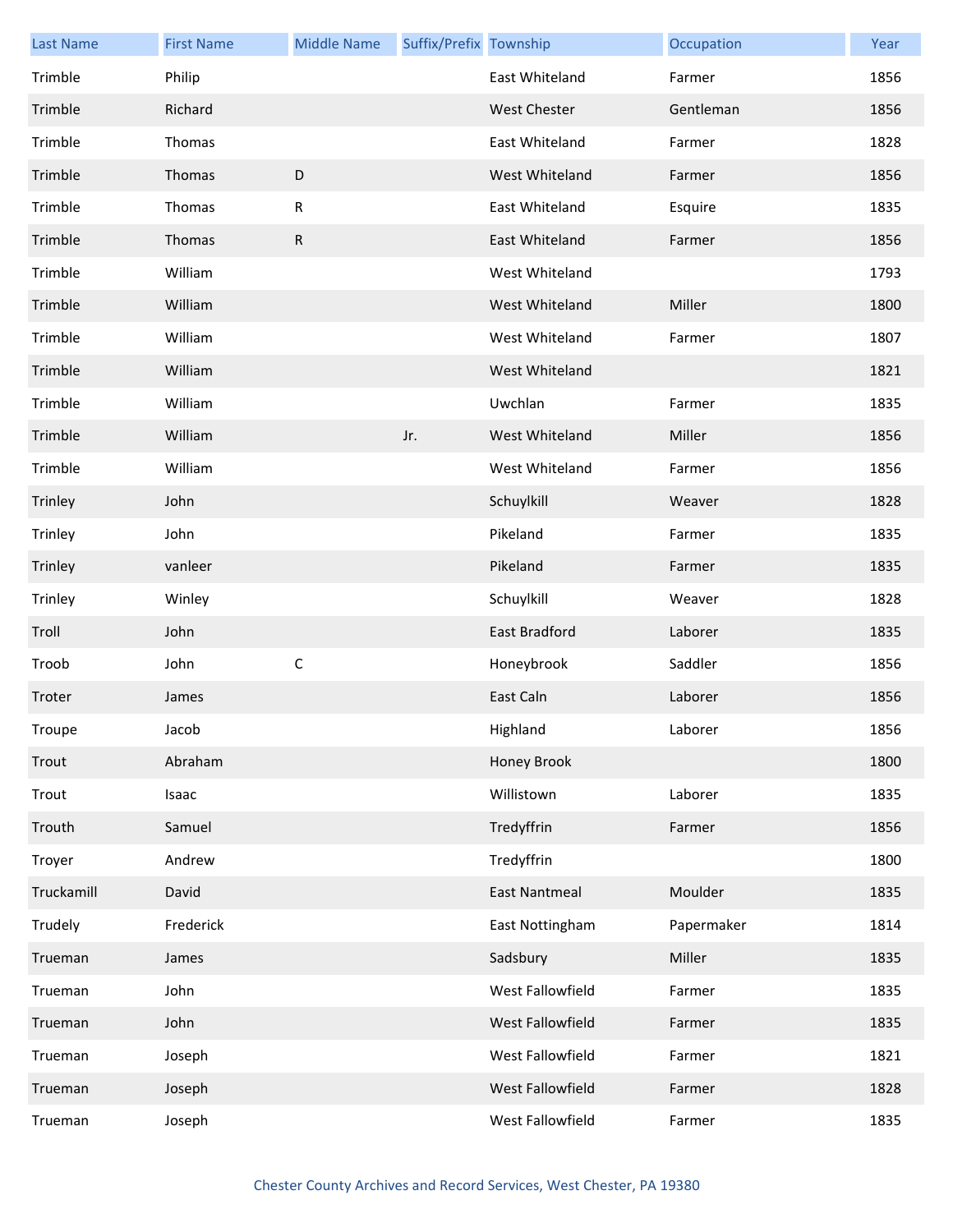| <b>Last Name</b> | <b>First Name</b> | <b>Middle Name</b> | Suffix/Prefix Township |                  | Occupation             | Year |
|------------------|-------------------|--------------------|------------------------|------------------|------------------------|------|
| Trueman          | Joseph            |                    |                        | West Fallowfield | Farmer                 | 1835 |
| Trueman          | Rebecca           |                    |                        | Sadsbury         |                        | 1835 |
| Trueman          | William           |                    |                        | West Caln        | Miller                 | 1807 |
| Trueman          | William           | G                  |                        | West Nottingham  | Miller                 | 1856 |
| Truitt           | Nathaniel         |                    |                        | East Caln        | Stonecutter            | 1828 |
| Trulender        | Casper            |                    |                        | Willistown       | Shoemaker              | 1835 |
| Trull            | John              |                    |                        | East Bradford    | Laborer                | 1856 |
| Trullender       | Jacob             |                    |                        | East Goshen      | Laborer                | 1835 |
| Truman           | David             |                    |                        | Sadsbury         |                        | 1807 |
| Truman           | David             |                    |                        | Sadsbury         | Storekeeper            | 1814 |
| Truman           | David             |                    | Esq.                   | Sadsbury         | Farmer & Storekeeper   | 1821 |
| Truman           | James             |                    |                        | Sadsbury         |                        | 1793 |
| Truman           | James             |                    | Sr.                    | Sadsbury         |                        | 1800 |
| Truman           | James             |                    |                        | Sadsbury         | Miller                 | 1800 |
| Truman           | James             |                    | Jr.                    | Sadsbury         |                        | 1800 |
| Truman           | James             |                    |                        | Sadsbury         | Miller                 | 1807 |
| Truman           | James             |                    |                        | Sadsbury         | Miller & Farmer        | 1814 |
| Truman           | James             |                    |                        | Sadsbury         | <b>Merchant Miller</b> | 1821 |
| Truman           | James             |                    |                        | Sadsbury         | Miller                 | 1828 |
| Truman           | John              |                    |                        | East Fallowfield |                        | 1793 |
| Truman           | John              |                    |                        | Sadsbury         |                        | 1793 |
| Truman           | John              |                    | Sr.                    | Sadsbury         |                        | 1807 |
| Truman           | John              |                    | Jr.                    | Sadsbury         |                        | 1807 |
| Truman           | John              |                    | Jr.                    | Sadsbury         |                        | 1814 |
| Truman           | John              |                    |                        | Sadsbury         | Farmer                 | 1814 |
| Truman           | John              |                    |                        | Sadsbury         | Farmer                 | 1821 |
| Truman           | John              |                    | Jr.                    | Sadsbury         | Farmer                 | 1821 |
| Truman           | John              |                    |                        | Sadsbury         | Farmer                 | 1828 |
| Truman           | John              |                    |                        | Sadsbury         | Sicklemaker            | 1828 |
| Truman           | Joseph            |                    |                        | Highland         | Farmer                 | 1856 |
| Truman           | Rebecca           |                    |                        | Sadsbury         |                        | 1828 |
| Truman           | Rebecca           |                    |                        | Sadsbury         | Farmer                 | 1856 |
| Truman           | Robert            |                    |                        | Sadsbury         | Sicklemaker            | 1828 |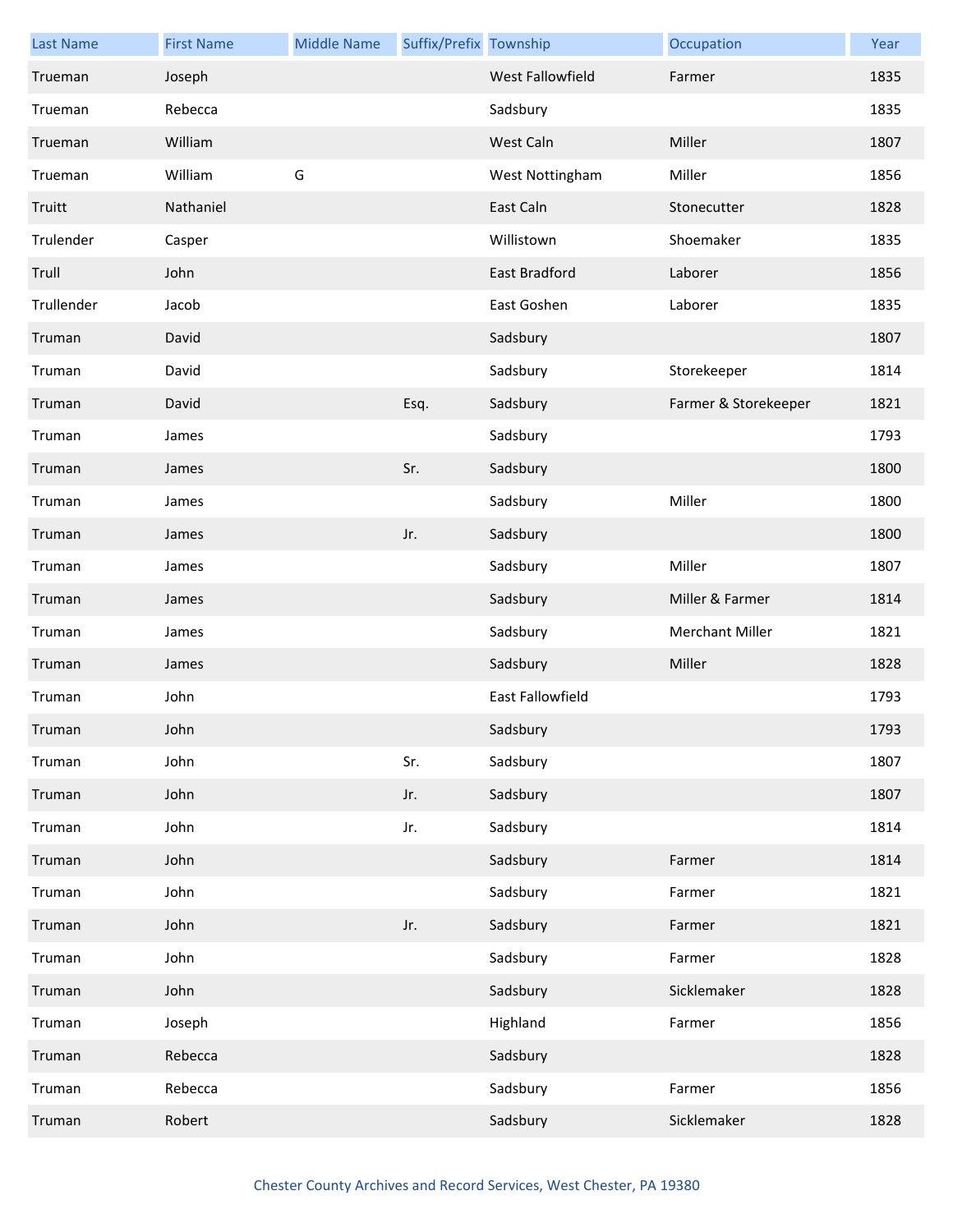| <b>Last Name</b> | <b>First Name</b> | <b>Middle Name</b> | Suffix/Prefix Township |                      | Occupation  | Year |
|------------------|-------------------|--------------------|------------------------|----------------------|-------------|------|
| Truman           | Thomas            |                    |                        | Sadsbury             |             | 1793 |
| Truman           | Thomas            |                    |                        | Sadsbury             |             | 1800 |
| Truman           | Thomas            |                    |                        | Sadsbury             |             | 1807 |
| Truman           | Thomas            |                    |                        | Sadsbury             | Storekeeper | 1814 |
| Truman           | Thomas            |                    |                        | Sadsbury             | Inmate      | 1821 |
| Truman           | Thomas            |                    |                        | Sadsbury             | Gentleman   | 1828 |
| Truman           | William           |                    |                        | West Caln            |             | 1793 |
| Truman           | William           |                    |                        | Sadsbury             | Farmer      | 1814 |
| Truman           | William           |                    | Jr.                    | Sadsbury             | Storekeeper | 1814 |
| Truman           | William           |                    |                        | Sadsbury             | Farmer      | 1821 |
| Trumbour         | William           |                    |                        | West Pikeland        | Mason       | 1856 |
| Trumbull         | В                 | ${\sf M}$          |                        | East Bradford        | Clerk       | 1835 |
| Trump            | John              | V.                 |                        | West Whiteland       | Tailor      | 1821 |
| Trump            | Michael           |                    |                        | Sadsbury             | Miller      | 1835 |
| Trupe            | John              |                    |                        | Sadsbury             |             | 1856 |
| Trutton          | Lea               |                    |                        | West Marlborough     | Farmer      | 1856 |
| Tuckabough       | Christopher       |                    |                        | Honey Brook          |             | 1800 |
| Tucker           | Charles           |                    |                        | East Whiteland       | Farmer      | 1814 |
| Tucker           | Doctor            |                    |                        | London Grove         | Laborer     | 1828 |
| Tucker           | Edward            |                    |                        | Willistown           | Shoemaker   | 1835 |
| Tucker           | Greenburg         |                    |                        | East Caln            | Laborer     | 1835 |
| Tucker           | Isaac             |                    |                        | Easttown             | Farmer      | 1807 |
| Tucker           | John              |                    |                        | Easttown             |             | 1793 |
| Tucker           | John              |                    |                        | <b>East Nantmeal</b> | Farmer      | 1800 |
| Tucker           | John              |                    |                        | Easttown             | Farmer      | 1807 |
| Tucker           | John              |                    |                        | Easttown             | Farmer      | 1814 |
| Tucker           | John              |                    |                        | Easttown             |             | 1821 |
| Tucker           | John              |                    |                        | East Caln            | Laborer     | 1821 |
| Tucker           | John              |                    |                        | Vincent              | Laborer     | 1828 |
| Tucker           | John              |                    |                        | Easttown             | Laborer     | 1828 |
| Tucker           | John              |                    |                        | East Whiteland       | Laborer     | 1828 |
| Tucker           | John              |                    |                        | Easttown             | Farmer      | 1835 |
| Tucker           | John              |                    |                        | Willistown           | Farmer      | 1835 |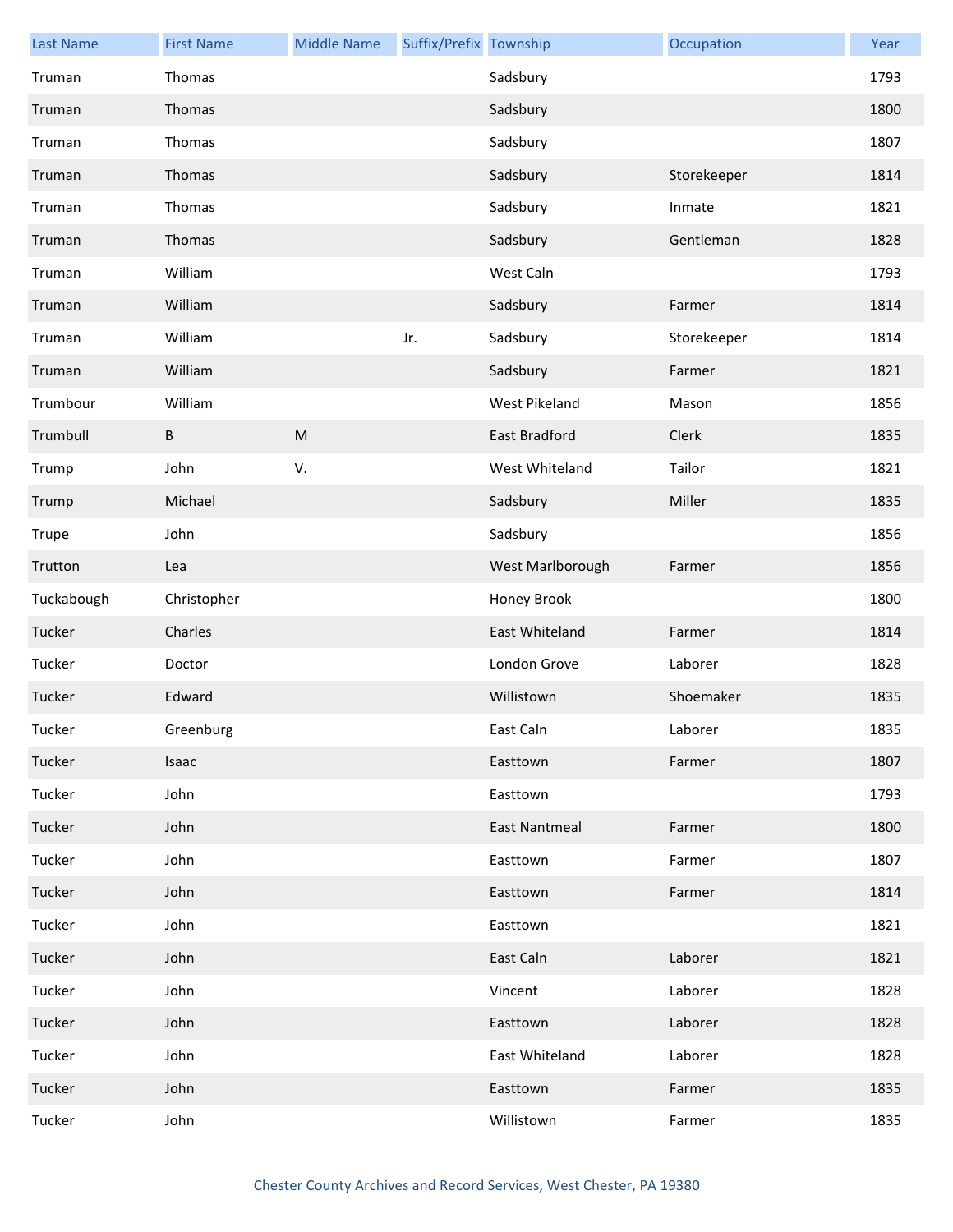| <b>Last Name</b> | <b>First Name</b> | <b>Middle Name</b> | Suffix/Prefix Township |                      | Occupation | Year |
|------------------|-------------------|--------------------|------------------------|----------------------|------------|------|
| Tucker           | John              |                    |                        | East Whiteland       | Farmer     | 1835 |
| Tucker           | John              |                    |                        | Tredyffrin           | Farmer     | 1856 |
| Tucker           | Jonathan          |                    |                        | <b>East Nantmeal</b> | Farmer     | 1800 |
| Tucker           | Jonathan          |                    |                        | <b>East Nantmeal</b> | Farmer     | 1807 |
| Tucker           | Jonathan          |                    |                        | East Nantmeal        | Farmer     | 1814 |
| Tucker           | Jonathan          |                    |                        | Easttown             |            | 1821 |
| Tucker           | Jonathan          |                    |                        | Willistown           | Laborer    | 1821 |
| Tucker           | Jonathan          |                    |                        | Easttown             | Laborer    | 1828 |
| Tucker           | Leah              |                    |                        | Easttown             |            | 1814 |
| Tucker           | Leah              |                    |                        | Easttown             |            | 1821 |
| Tucker           | Leah              |                    |                        | Easttown             | Farmer     | 1828 |
| Tucker           | Martin            |                    |                        | East Whiteland       | Laborer    | 1835 |
| Tucker           | Morten            |                    |                        | East Nantmeal        | Weaver     | 1828 |
| Tucker           | Tacy              |                    |                        | <b>East Nantmeal</b> |            | 1821 |
| Tucker           | Tacy              |                    |                        | <b>East Nantmeal</b> |            | 1835 |
| Tucker           | Thomas            |                    |                        | East Bradford        |            | 1793 |
| Tucker           | Thomas            |                    |                        | <b>West Chester</b>  | Innkeeper  | 1807 |
| Tucker           | Thomas            |                    |                        | Goshen               | Farmer     | 1814 |
| Tucker           | Thomas            |                    |                        | Willistown           | Innkeeper  | 1821 |
| Tucker           | Thomas            |                    |                        | Willistown           | Innkeeper  | 1835 |
| Tuckfield        | William           | H. P.              |                        | Sadsbury             | Shoemaker  | 1821 |
| Tudor            | William           |                    |                        | Birmingham           | Laborer    | 1821 |
| Tull             | Frisby            |                    |                        | London Britain       | Millwright | 1835 |
| Tull             | John              |                    |                        | New Garden           |            | 1821 |
| Tumbler          | Philip            |                    |                        | West Chester         | Waiter     | 1835 |
| Tumbleson        | Curtis            |                    |                        | Upper Oxford         | Weaver     | 1828 |
| Tumbleson        | George            |                    |                        | <b>Upper Oxford</b>  | Weaver     | 1828 |
| Tumer            | Samuel            |                    |                        | Schuylkill           | Laborer    | 1856 |
| Tunis            | Abram             |                    |                        | Honey Brook          | Weaver     | 1835 |
| Turel            | John              |                    |                        | Phoenixville         | Laborer    | 1856 |
| Turk             | Andrew            |                    |                        | <b>West Nantmeal</b> | Miller     | 1800 |
| Turk             | Andrew            |                    |                        | Charlestown          | Carter     | 1821 |
| Turk             | Andrew            |                    |                        | Schuylkill           | Laborer    | 1835 |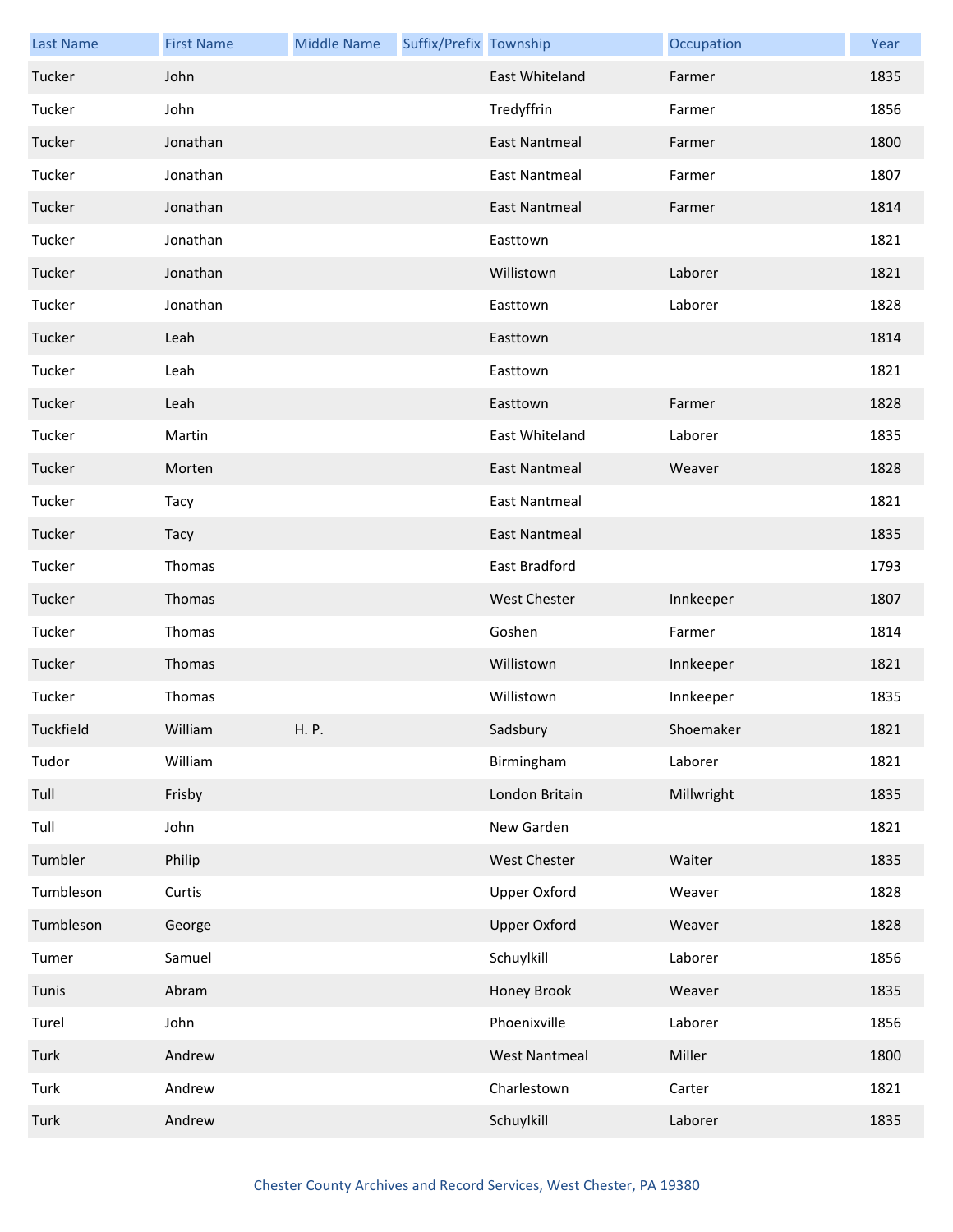| <b>Last Name</b> | <b>First Name</b> | <b>Middle Name</b> | Suffix/Prefix Township |                      | Occupation          | Year |
|------------------|-------------------|--------------------|------------------------|----------------------|---------------------|------|
| Turk             | James             |                    |                        | Honey Brook          | Carpenter           | 1807 |
| Turk             | John              |                    |                        | Charlestown          |                     | 1793 |
| Turk             | John              |                    |                        | <b>West Nantmeal</b> |                     | 1800 |
| Turk             | Thomas            |                    |                        | Charlestown          |                     | 1793 |
| Turk             | Thomas            |                    |                        | <b>West Nantmeal</b> | Farmer              | 1807 |
| Turk             | Thomas            |                    |                        | <b>West Nantmeal</b> | Farmer              | 1814 |
| Turley           | James             |                    |                        | Phoenixville         | Keeper              | 1856 |
| Turnboalt        | Albion            |                    |                        | West Fallowfield     | Distiller           | 1828 |
| Turnbolt         | Alban             |                    |                        | <b>Upper Oxford</b>  | Yeoman              | 1821 |
| Turnbolt         | Thomas            |                    |                        | Pikeland             |                     | 1800 |
| Turnbolt         | Thomas            |                    |                        | Upper Oxford         | Farmer              | 1814 |
| Turnbot          | Thomas            |                    |                        | <b>Upper Oxford</b>  | Weaver              | 1807 |
| Turner           | Abraham           |                    | Jr.                    | Vincent              |                     | 1793 |
| Turner           | Abraham           |                    | Sr.                    | Vincent              |                     | 1793 |
| Turner           | Abraham           |                    |                        | Vincent              |                     | 1800 |
| Turner           | Abraham           |                    |                        | Pikeland             |                     | 1800 |
| Turner           | Abraham           |                    |                        | Sadsbury             | Forwarding merchant | 1856 |
| Turner           | Abraham           |                    |                        | Pocopson             | Weaver              | 1856 |
| Turner           | Alexander         |                    |                        | Upper Oxford         | Miller              | 1814 |
| Turner           | Alexander         |                    |                        | Lower Oxford         | Miller              | 1821 |
| Turner           | Alexander         |                    |                        | Upper Oxford         | Yeoman              | 1821 |
| Turner           | Alexander         |                    |                        | Lower Oxford         | Laborer             | 1835 |
| Turner           | Alexandrew        |                    |                        | Sadsbury             | Miller              | 1856 |
| Turner           | Ann               |                    |                        | Coventry             |                     | 1835 |
| Turner           | Anna              |                    |                        | Vincent              |                     | 1821 |
| Turner           | Archibald         |                    |                        | West Nottingham      | Farmer              | 1856 |
| Turner           | Christina         |                    | Widow                  | Vincent              |                     | 1807 |
| Turner           | Christina         |                    |                        | Vincent              |                     | 1814 |
| Turner           | David             |                    |                        | Vincent              |                     | 1814 |
| Turner           | Elizabeth         |                    |                        | West Nottingham      |                     | 1856 |
| Turner           | Emanuel           |                    |                        | Franklin             | Laborer             | 1856 |
| Turner           | George            |                    |                        | Kennett              | Stonemason          | 1828 |
| Turner           | George            |                    |                        | Kennett              | Laborer             | 1835 |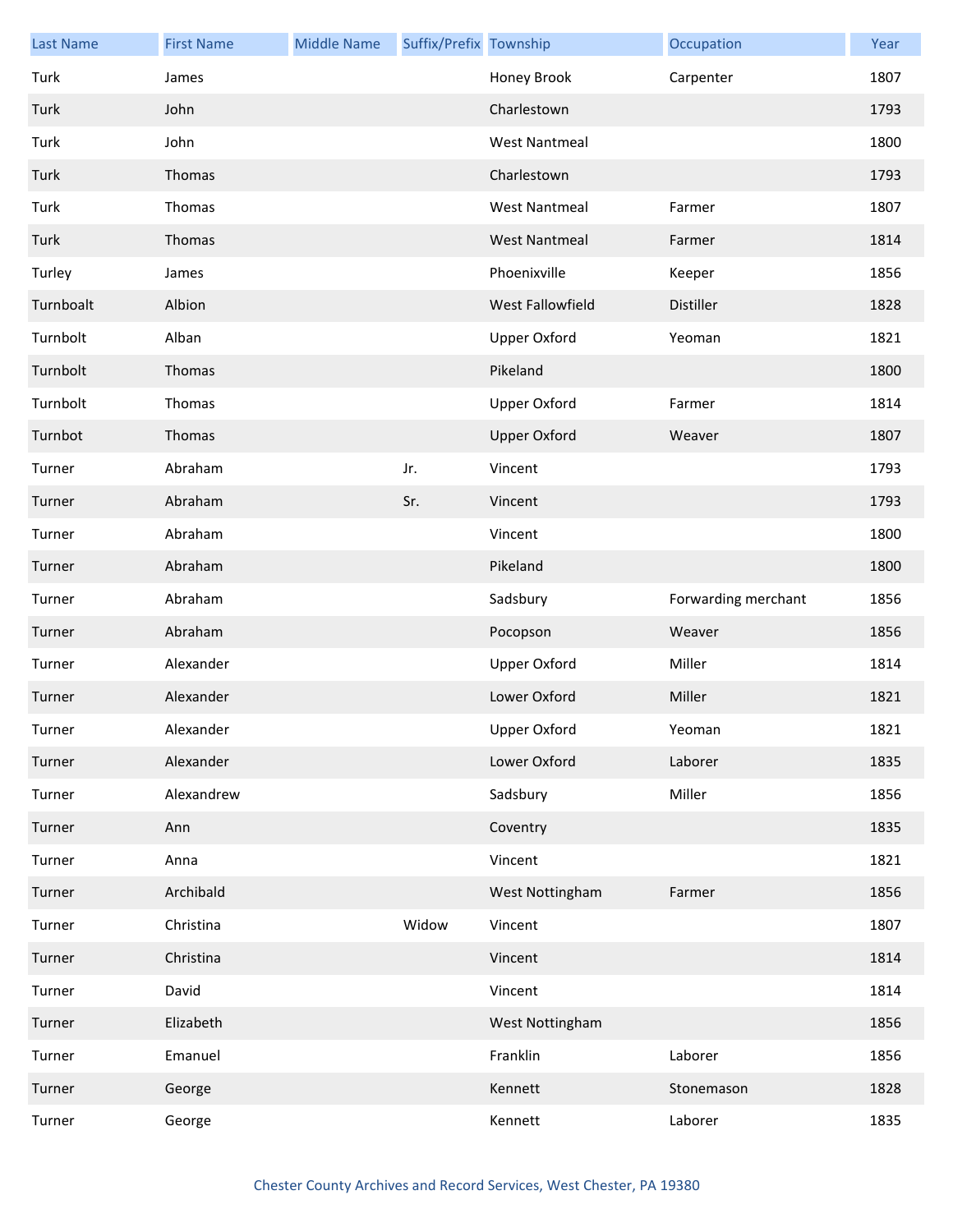| <b>Last Name</b> | <b>First Name</b> | <b>Middle Name</b> | Suffix/Prefix Township |                      | Occupation     | Year |
|------------------|-------------------|--------------------|------------------------|----------------------|----------------|------|
| Turner           | George            |                    |                        | Uwchlan              | Plasterer      | 1856 |
| Turner           | George            |                    |                        | West Goshen          | Farmer         | 1856 |
| Turner           | Henderson         |                    |                        | <b>East Bradford</b> | Laborer        | 1807 |
| Turner           | Henry             |                    |                        | Vincent              | Mason          | 1821 |
| Turner           | Henry             |                    |                        | Vincent              | Mason          | 1828 |
| Turner           | Henry             |                    |                        | <b>East Vincent</b>  |                | 1835 |
| Turner           | Isaac             |                    |                        | Vincent              |                | 1793 |
| Turner           | Isaac             |                    |                        | West Bradford        | Smith          | 1814 |
| Turner           | Isaac             |                    |                        | Coventry             | Laborer        | 1821 |
| Turner           | Isaac             |                    |                        | Coventry             | Laborer        | 1828 |
| Turner           | Isaac             |                    |                        | Coventry             | Farmer         | 1835 |
| Turner           | Israel            |                    |                        | <b>East Vincent</b>  | Mason          | 1835 |
| Turner           | J                 | Armstrong          |                        | <b>Upper Oxford</b>  | Farmer         | 1856 |
| Turner           | J                 | F                  |                        | East Nottingham      | Farmer         | 1856 |
| Turner           | Jacob             |                    |                        | Coventry             | Cooper         | 1807 |
| Turner           | James             |                    |                        | <b>Upper Oxford</b>  | Yeoman         | 1800 |
| Turner           | James             |                    |                        | East Caln            | Laborer        | 1835 |
| Turner           | James             |                    |                        | Valley               | Laborer        | 1856 |
| Turner           | James             | W                  |                        | Kennett              | Miller         | 1856 |
| Turner           | John              |                    |                        | Vincent              |                | 1793 |
| Turner           | John              |                    |                        | Upper Oxford         | Yeoman         | 1800 |
| Turner           | John              |                    |                        | Upper Oxford         | Distiller      | 1807 |
| Turner           | John              |                    |                        | <b>Upper Oxford</b>  | Farmer         | 1814 |
| Turner           | John              |                    |                        | <b>Upper Oxford</b>  | Yeoman         | 1821 |
| Turner           | John              |                    |                        | Vincent              |                | 1821 |
| Turner           | John              |                    | Jr.                    | Upper Oxford         | Farmer         | 1828 |
| Turner           | John              |                    |                        | <b>Upper Oxford</b>  | Farmer         | 1828 |
| Turner           | John              |                    |                        | Vincent              | Mason          | 1828 |
| Turner           | John              |                    |                        | <b>West Bradford</b> | <b>Butcher</b> | 1835 |
| Turner           | John              |                    |                        | Coventry             | Farmer         | 1835 |
| Turner           | John              |                    |                        | <b>Upper Oxford</b>  | Farmer         | 1835 |
| Turner           | John              |                    | Jr.                    | Upper Oxford         | Farmer         | 1835 |
| Turner           | John              |                    |                        | Kennett Square       | Blacksmith     | 1856 |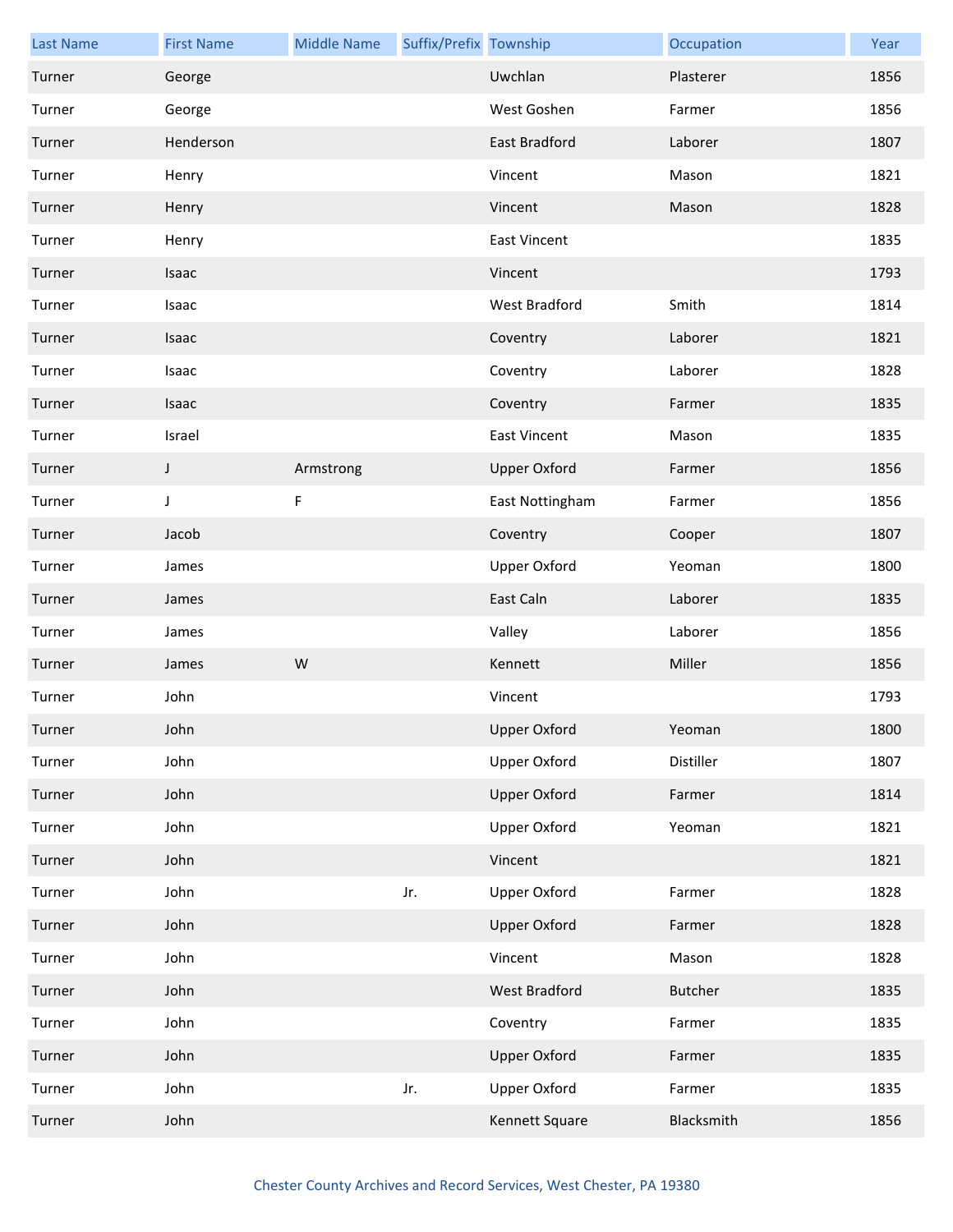| <b>Last Name</b> | <b>First Name</b> | <b>Middle Name</b> | Suffix/Prefix Township |                     | Occupation  | Year |
|------------------|-------------------|--------------------|------------------------|---------------------|-------------|------|
| Turner           | Joseph            |                    |                        | <b>Upper Oxford</b> | Farmer      | 1807 |
| Turner           | Joseph            |                    |                        | <b>Upper Oxford</b> | Farmer      | 1814 |
| Turner           | Joseph            |                    |                        | <b>Upper Oxford</b> | Yeoman      | 1821 |
| Turner           | Joseph            |                    |                        | <b>Upper Oxford</b> | Farmer      | 1828 |
| Turner           | Joseph            |                    |                        | <b>Upper Oxford</b> | Farmer      | 1835 |
| Turner           | Joshua            |                    |                        | Charlestown         | Nailer      | 1814 |
| Turner           | Lewis             | $\sf S$            |                        | Kennett             | Miller      | 1856 |
| Turner           | ${\sf M}$         | $\mathsf{H}$       |                        | East Nottingham     | Farmer      | 1856 |
| Turner           | Major             |                    |                        | East Marlborough    | Shoemaker   | 1835 |
| Turner           | Michael           |                    |                        | Pennsbury           |             | 1800 |
| Turner           | Michael           |                    |                        | Pennsbury           | Laborer     | 1807 |
| Turner           | Michael           |                    |                        | Pennsbury           | Laborer     | 1814 |
| Turner           | Moses             |                    |                        | <b>Upper Oxford</b> | Carpenter   | 1807 |
| Turner           | Moses             |                    |                        | <b>Upper Oxford</b> | Carpenter   | 1814 |
| Turner           | Peter             |                    |                        | Vincent             |             | 1800 |
| Turner           | Peter             |                    |                        | Vincent             | Yeoman      | 1807 |
| Turner           | Peter             |                    |                        | Vincent             |             | 1814 |
| Turner           | Peter             |                    |                        | Vincent             |             | 1821 |
| Turner           | Richard           |                    |                        | West Marlborough    | Spinner     | 1828 |
| Turner           | Richard           |                    |                        | New Garden          | Farmer      | 1835 |
| Turner           | Samuel            |                    |                        | Charlestown         | Slitter     | 1807 |
| Turner           | Samuel            |                    |                        | Charlestown         | Laborer     | 1814 |
| Turner           | Samuel            |                    |                        | Sadsbury            | Trader      | 1856 |
| Turner           | Samuel            |                    |                        | <b>West Vincent</b> | Wheelwright | 1856 |
| Turner           | Samuel            | E                  |                        | Upper Oxford        | Farmer      | 1856 |
| Turner           | Thomas            |                    |                        | Kennett Square      | Farmer      | 1856 |
| Turner           | Washington        | B                  |                        | <b>Upper Oxford</b> | Farmer      | 1856 |
| Turner           | William           |                    |                        | <b>Upper Oxford</b> | Tanner      | 1800 |
| Turner           | William           |                    |                        | East Bradford       | Farmer      | 1807 |
| Turner           | William           |                    |                        | East Caln           | Tailor      | 1814 |
| Turner           | William           |                    |                        | East Caln           | Storekeeper | 1821 |
| Turner           | William           |                    |                        | West Chester        | Joiner      | 1828 |
| Turner           | William           |                    |                        | Phoenixville        | Machinist   | 1856 |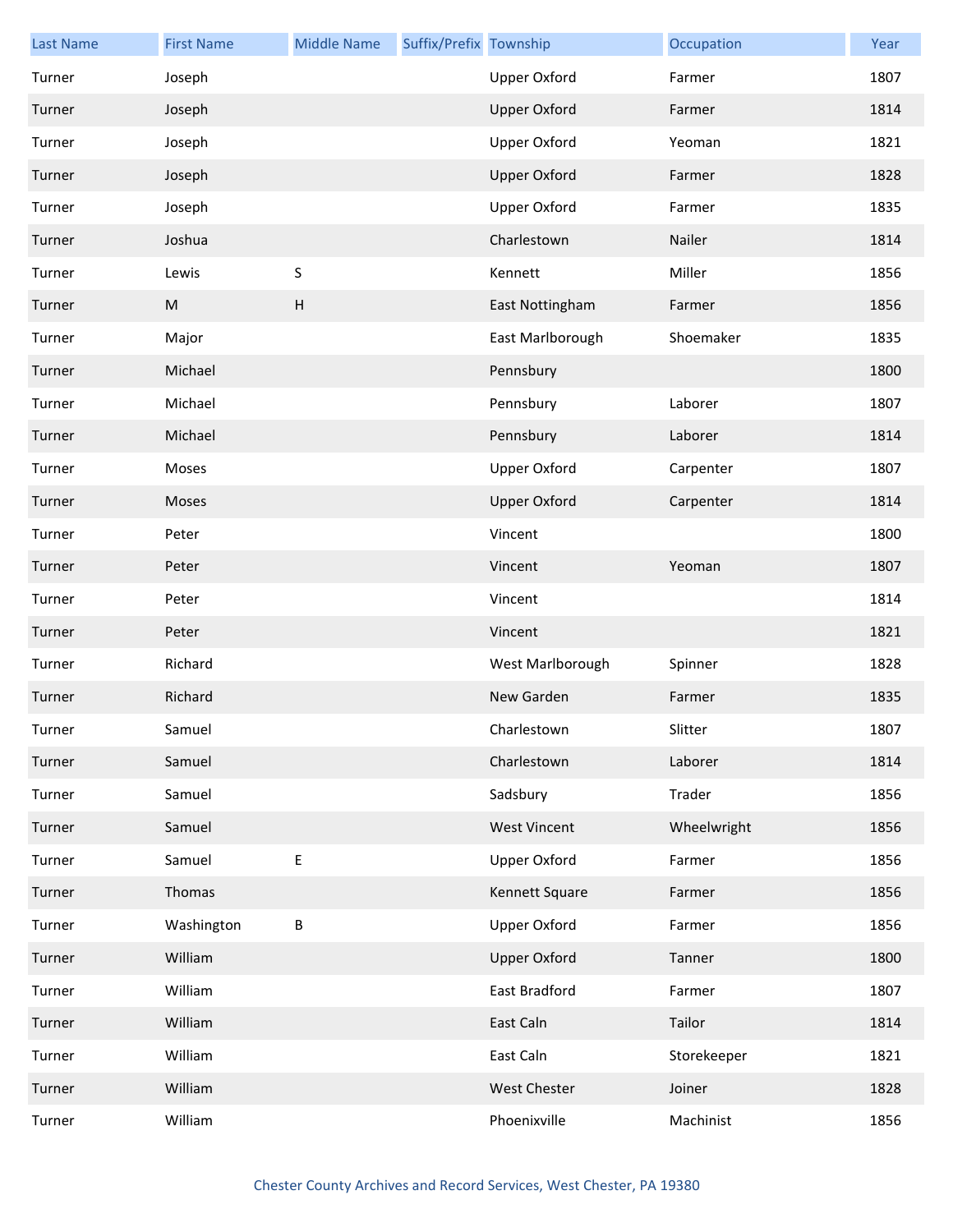| <b>Last Name</b> | <b>First Name</b> | <b>Middle Name</b> | Suffix/Prefix Township |                | Occupation      | Year |
|------------------|-------------------|--------------------|------------------------|----------------|-----------------|------|
| Turner           | William           |                    |                        | Pocopson       | Laborer         | 1856 |
| Turner           | William           |                    |                        | Kennett Square | Blacksmith      | 1856 |
| Tussey           | Alexander         |                    |                        | Willistown     |                 | 1800 |
| Tussey           | George            |                    |                        | West Goshen    | Carpenter       | 1828 |
| Tussey           | George            | S.                 |                        | West Goshen    | Carpenter       | 1821 |
| Tussey           | Isaac             |                    |                        | Goshen         |                 | 1793 |
| Tussey           | Isaac             |                    | Jr.                    | Goshen         | Carpenter       | 1807 |
| Tussey           | Isaac             |                    |                        | Goshen         | Farmer          | 1807 |
| Tussey           | Isaac             |                    |                        | Goshen         | Farmer          | 1814 |
| Tussey           | Isaac             |                    |                        | West Goshen    |                 | 1821 |
| Tussey           | Isaac             |                    |                        | West Goshen    | Carpenter       | 1821 |
| Tussey           | Isaac             |                    |                        | West Goshen    | Carpenter       | 1828 |
| Tussey           | Isaac             |                    |                        | New Garden     | <b>Butcher</b>  | 1835 |
| Tussey           | Jacob             |                    |                        | East Bradford  | Edge tool maker | 1856 |
| Tussey           | John              |                    |                        | Charlestown    | Nailer          | 1814 |
| Tussey           | John              |                    |                        | West Goshen    |                 | 1821 |
| Tussey           | John              |                    |                        | West Goshen    | Farmer          | 1828 |
| Tussey           | William           |                    |                        | Goshen         | Farmer          | 1807 |
| Tussey           | William           |                    |                        | Goshen         | Farmer          | 1814 |
| Tussey           | William           |                    |                        | West Goshen    | Farmer          | 1821 |
| Tussey           | William           |                    |                        | West Goshen    | Carpenter       | 1828 |
| Tussey           | William           |                    |                        | West Goshen    | Farmer          | 1835 |
| Tussy            | Isaac             |                    |                        | West Chester   | Carpenter       | 1835 |
| Tussy            | John              |                    |                        | West Chester   | Drover          | 1835 |
| Tustin           | Isaac             |                    |                        | Pikeland       |                 | 1821 |
| Tustin           | Isaac             |                    |                        | Pikeland       | Farmer          | 1828 |
| Tustin           | Isaac             |                    |                        | Pikeland       | Farmer          | 1835 |
| Tustin           | Isaac             |                    |                        | West Pikeland  | Farmer          | 1856 |
| Tustin           | John              |                    |                        | Pikeland       | Farmer          | 1814 |
| Tustin           | John              |                    |                        | Pikeland       |                 | 1821 |
| Tustin           | John              |                    |                        | West Pikeland  | Farmer          | 1856 |
| Tustin           | Jones             |                    |                        | Schuylkill     | Farmer          | 1856 |
| Tustin           | Joseph            | J                  |                        | West Pikeland  | Farmer          | 1856 |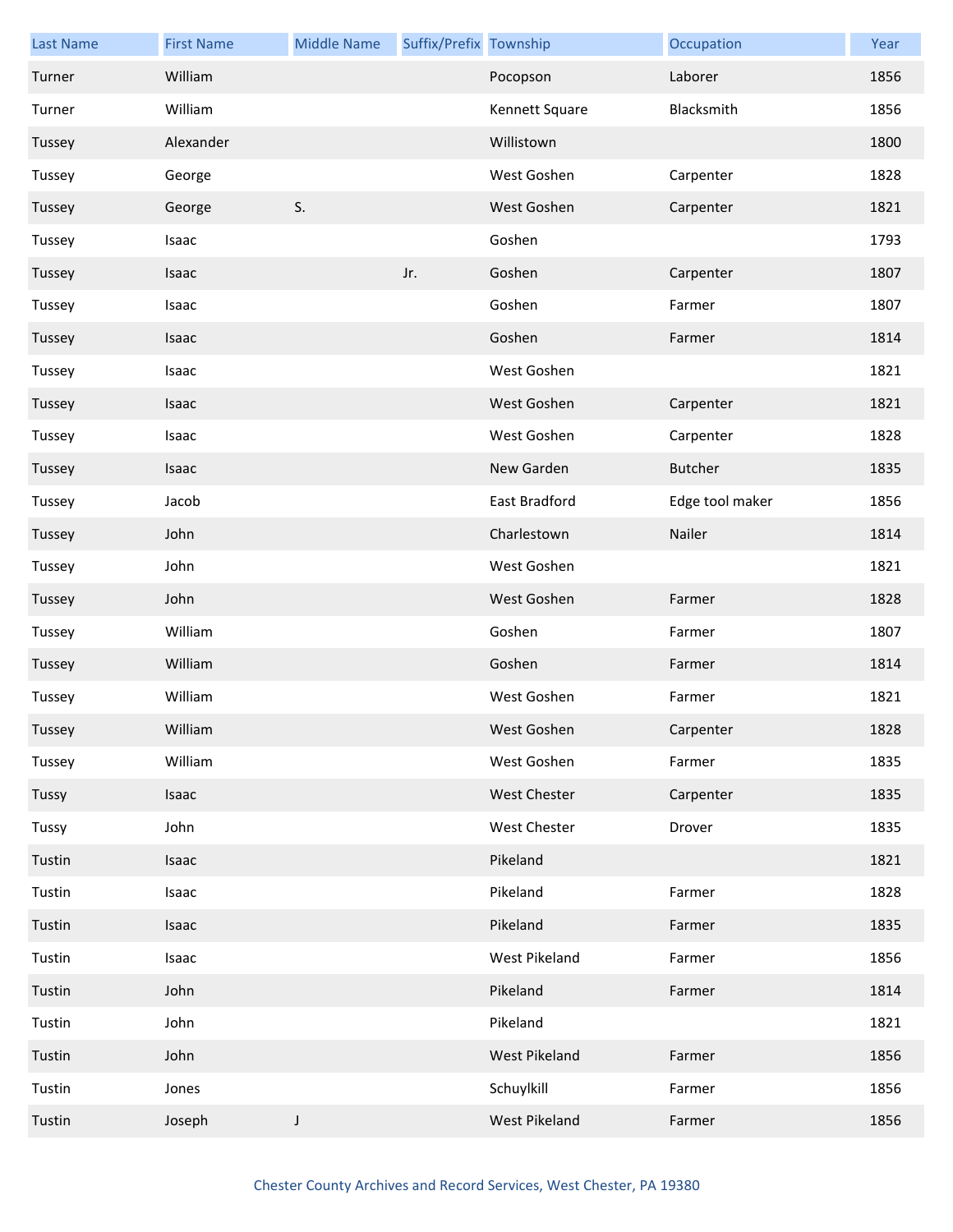| <b>Last Name</b> | <b>First Name</b> | <b>Middle Name</b> | Suffix/Prefix Township |                         | Occupation    | Year |
|------------------|-------------------|--------------------|------------------------|-------------------------|---------------|------|
| Tustin           | Sarah             |                    |                        | Pikeland                | Spinster      | 1835 |
| Tustin           | Thomas            |                    |                        | Pikeland                | Farmer        | 1814 |
| Tustin           | Thomas            |                    |                        | Pikeland                |               | 1821 |
| Tustin           | Thomas            |                    |                        | Pikeland                |               | 1821 |
| Tuston           | Isaac             |                    |                        | West Whiteland          | Farmer        | 1814 |
| Tuston           | Thomas            |                    |                        | Tredyffrin              |               | 1793 |
| Tuston           | Thomas            |                    |                        | Uwchlan                 |               | 1800 |
| Tuton            | George            |                    |                        | East Fallowfield        | Weaver        | 1814 |
| Tuton            | George            |                    |                        | Newlin                  | Weaver        | 1821 |
| Tuton            | George            |                    |                        | <b>East Fallowfield</b> | Weaver        | 1821 |
| Tuton            | George            |                    |                        | East Fallowfield        | Farmer        | 1835 |
| Tuton            | James             | ${\sf M}$          |                        | East Fallowfield        | Farmer        | 1856 |
| Tuton            | William           |                    |                        | East Fallowfield        | Weaver        | 1814 |
| Tuton            | William           |                    |                        | East Fallowfield        | Weaver        | 1828 |
| Tuton            | William           |                    |                        | Newlin                  | Weaver        | 1828 |
| Tuton            | William           |                    |                        | Newlin                  | Weaver        | 1835 |
| Tuton            | William           |                    |                        | East Fallowfield        | Farmer        | 1856 |
| Twaddel          | Susan             |                    |                        | Schuylkill              |               | 1835 |
| Twaddell         | John              |                    |                        | Lower Oxford            | Manufacturer  | 1828 |
| Twaddell         | John              |                    |                        | Lower Oxford            | Farmer        | 1856 |
| Twaddell         | Susan             |                    |                        | Schuylkill              |               | 1856 |
| Twaddell         | Thomas            | F.                 |                        | Lower Oxford            | Farmer        | 1828 |
| Twaddle          | Charles           |                    |                        | Pennsbury               | Innkeeper     | 1814 |
| Twaddle          | Charles           |                    |                        | Pennsbury               | Gentleman     | 1821 |
| Twaddle          | John              |                    |                        | East Caln               | <b>Brewer</b> | 1828 |
| Twadel           | John              |                    |                        | Lower Oxford            | Farmer        | 1835 |
| Tweddle          | John              |                    |                        | East Caln               | Wheelwright   | 1821 |
| Tweddle          | John              |                    |                        | West Chester            | <b>Brewer</b> | 1835 |
| Tweedy           | David             |                    |                        | Birmingham              | Wheelwright   | 1821 |
| Twidy            | Thomas            |                    |                        | Tredyffrin              | Laborer       | 1807 |
| Tyach            | William           |                    |                        | Phoenixville            | Laborer       | 1856 |
| Tyce             | David             |                    |                        | Londonderry             | Shoemaker     | 1856 |
| Tyce             | John              |                    |                        | Londonderry             | Laborer       | 1856 |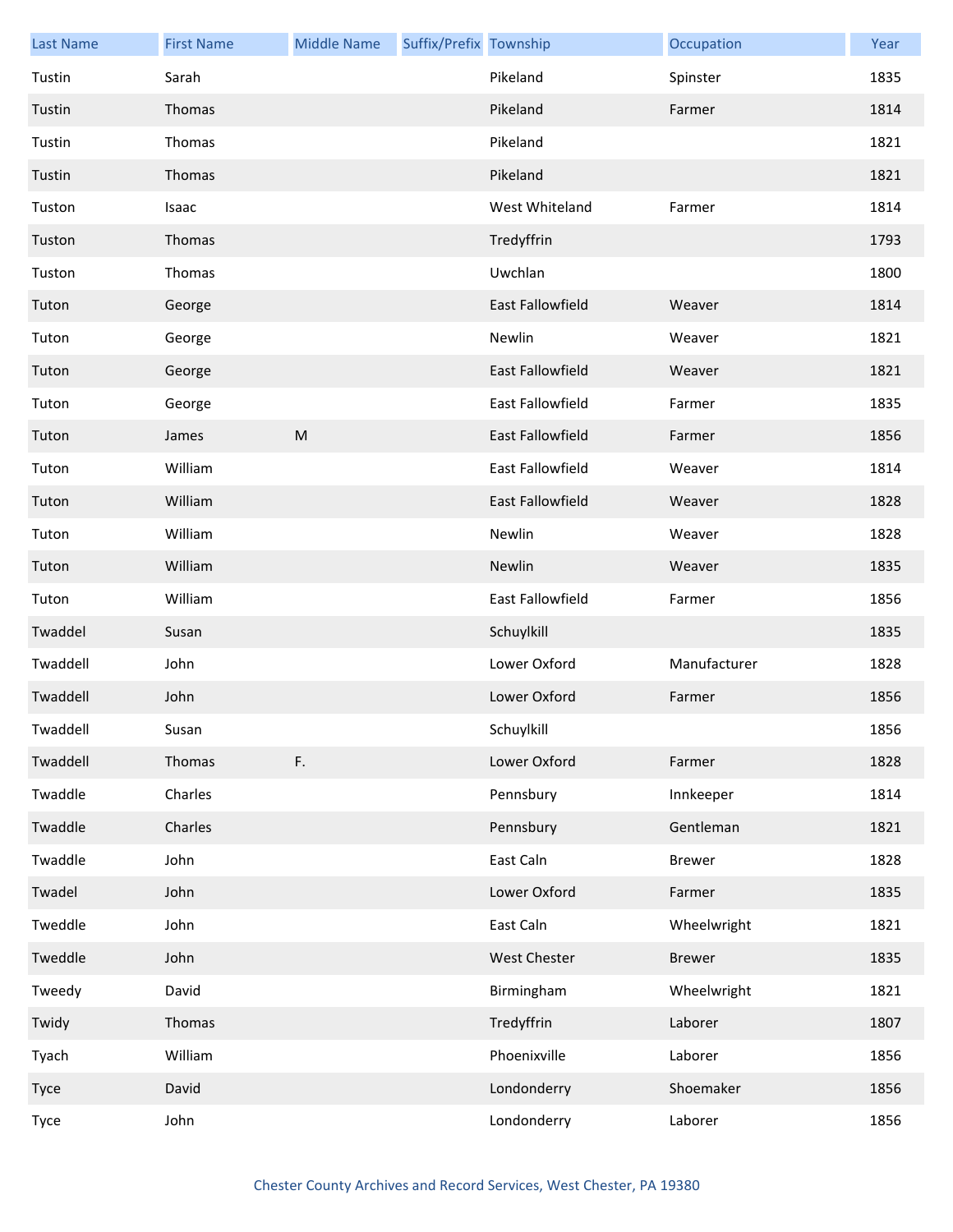| <b>Last Name</b> | <b>First Name</b> | <b>Middle Name</b> | Suffix/Prefix Township |                      | Occupation | Year |
|------------------|-------------------|--------------------|------------------------|----------------------|------------|------|
| Tygart           | Leonard           |                    |                        | Penn                 | Laborer    | 1821 |
| Tyrell           | John              |                    |                        | Phoenixville         | Laborer    | 1856 |
| Tyron            | William           |                    |                        | <b>East Vincent</b>  | Farmer     | 1856 |
| Tyrrell          | George            |                    |                        | London Britain       | Farmer     | 1821 |
| Tyson            | Abel              |                    |                        | East Vincent         | Laborer    | 1856 |
| Tyson            | Abraham           |                    |                        | <b>East Vincent</b>  | Farmer     | 1856 |
| Tyson            | Isaac             |                    |                        | New London           | Collector  | 1828 |
| Tyson            | Isaac             |                    |                        | Coventry             | Laborer    | 1828 |
| Tyson            | <b>Isaac</b>      |                    |                        | Coventry             | Locktender | 1835 |
| Tyson            | Isaac             |                    |                        | New London           | Farmer     | 1835 |
| Tyson            | Jacob             |                    |                        | <b>East Vincent</b>  |            | 1835 |
| Tyson            | Jacob             |                    |                        | <b>East Coventry</b> | Boatman    | 1856 |
| Tyson            | James             |                    |                        | Vincent              |            | 1800 |
| Tyson            | Jesse             |                    |                        | London Britain       |            | 1807 |
| Tyson            | John              |                    |                        | Tredyffrin           | Farmer     | 1821 |
| Tyson            | Joseph            |                    |                        | <b>East Vincent</b>  | Blacksmith | 1856 |
| Tyson            | Joshua            |                    |                        | <b>West Vincent</b>  | Farmer     | 1835 |
| Tyson            | Joshua            |                    | Jr.                    | <b>East Vincent</b>  | Laborer    | 1856 |
| Tyson            | Joshua            |                    |                        | <b>East Vincent</b>  | Laborer    | 1856 |
| Tyson            | Mathias           |                    |                        | <b>East Vincent</b>  | Farmer     | 1856 |
| Tyson            | Samuel            |                    |                        | London Britain       |            | 1807 |
| Tyson            | Samuel            |                    |                        | London Britain       | Farmer     | 1821 |
| Tyson            | Washington        |                    |                        | <b>East Vincent</b>  | Laborer    | 1856 |
| Ubel             | Peter             |                    |                        | Easttown             |            | 1793 |
| Ubil             | Daniel            |                    |                        | <b>East Nantmeal</b> | Manager    | 1807 |
| Ubil             | Isaac             |                    |                        | West Caln            | Carpenter  | 1856 |
| Ubil             | John              |                    |                        | West Caln            | Farmer     | 1856 |
| Ubil             | Mary              |                    |                        | West Caln            |            | 1856 |
| Ubil             | William           | $\sf B$            |                        | West Caln            | Carpenter  | 1856 |
| Ubill            | Frederick         |                    |                        | Honey Brook          | Mason      | 1814 |
| Ubill            | George            |                    |                        | Honey Brook          |            | 1814 |
| Ubill            | George            |                    |                        | Honey Brook          | Farmer     | 1821 |
| Ubill            | George            |                    |                        | <b>Honey Brook</b>   | Farmer     | 1828 |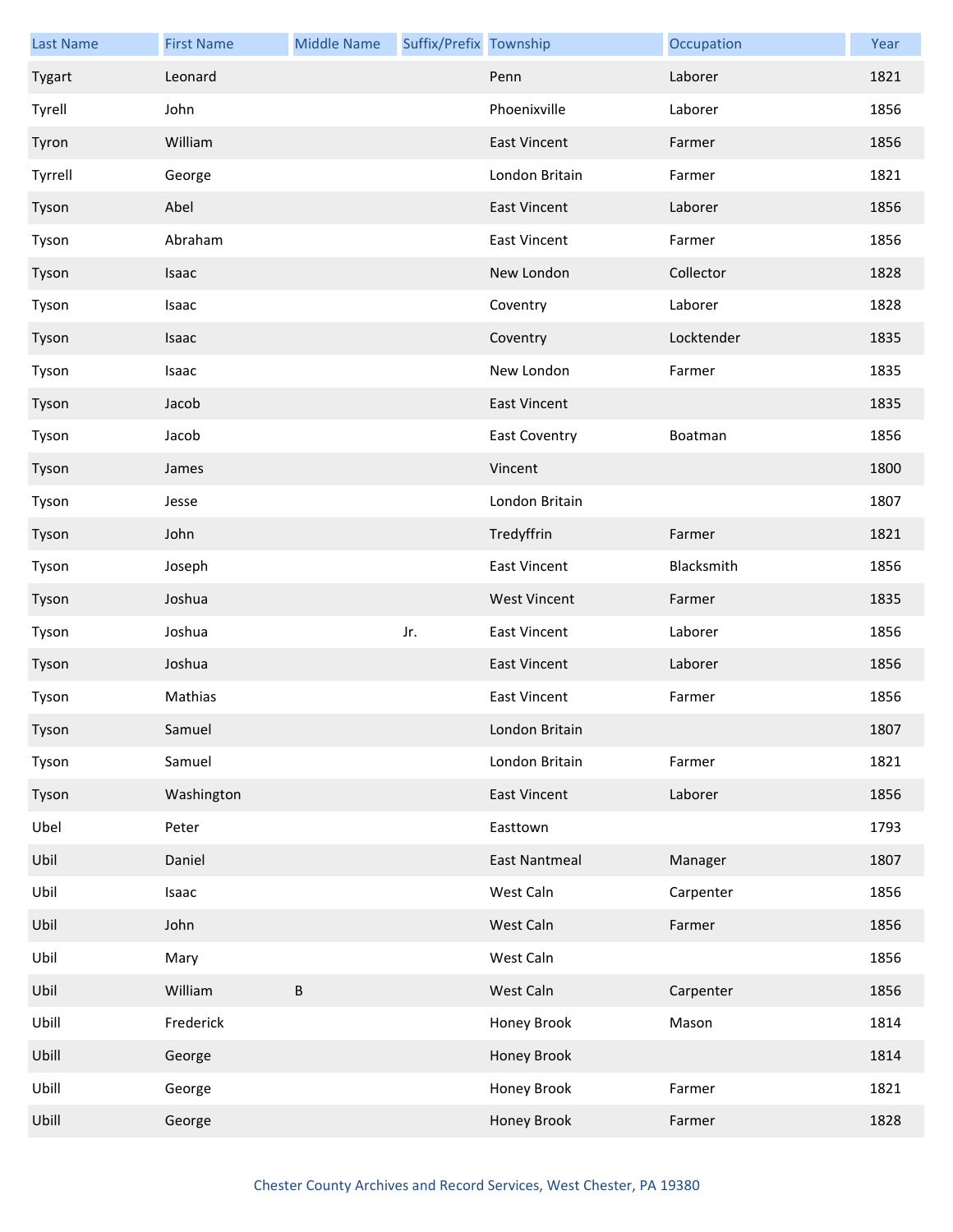| <b>Last Name</b> | <b>First Name</b> | <b>Middle Name</b> | Suffix/Prefix Township |                      | Occupation     | Year |
|------------------|-------------------|--------------------|------------------------|----------------------|----------------|------|
| Ubill            | George            |                    |                        | Honey Brook          | Farmer         | 1835 |
| Ubill            | John              |                    |                        | Honey Brook          | Mason          | 1807 |
| Ubill            | John              |                    |                        | Honey Brook          | Mason          | 1821 |
| Ubill            | John              |                    |                        | Honey Brook          | Storekeeper    | 1828 |
| Ubill            | John              |                    |                        | Honey Brook          | Mason          | 1835 |
| Ubill            | Peter             |                    |                        | Honey Brook          | Farmer         | 1807 |
| Ubill            | Peter             |                    |                        | Honey Brook          |                | 1814 |
| Ubill            | Peter             |                    |                        | Honey Brook          | Farmer         | 1821 |
| Ubill            | Peter             |                    |                        | Honey Brook          | Laborer        | 1835 |
| Ubill            | William           |                    |                        | Honey Brook          | Mason          | 1807 |
| Ubill            | William           |                    |                        | Honey Brook          | Mason          | 1814 |
| Ubill            | William           |                    |                        | Honey Brook          | Mason          | 1821 |
| Ubill            | William           |                    |                        | Honey Brook          | Farmer         | 1828 |
| Ubill            | William           |                    |                        | Honey Brook          | Farmer         | 1835 |
| Uble             | Abner             |                    |                        | <b>East Nantmeal</b> | Farmer         | 1800 |
| Uble             | Abner             |                    |                        | Honeybrook           | Blacksmith     | 1856 |
| Uble             | Daniel            |                    |                        | <b>East Nantmeal</b> | Farmer         | 1800 |
| Uble             | Daniel            |                    |                        | <b>West Nantmeal</b> | Farmer         | 1856 |
| Uble             | George            |                    |                        | Honeybrook           | Farmer         | 1856 |
| Uble             | Peter             |                    |                        | <b>East Nantmeal</b> | Farmer         | 1800 |
| Udderzook        | Francis           |                    |                        | London Grove         | Shoemaker      | 1856 |
| Udderzook        | Henry             |                    |                        | East Goshen          | Shoemaker      | 1828 |
| Udderzook        | Henry             |                    |                        | Penn                 | Shoemaker      | 1835 |
| Uderzook         | Henry             |                    |                        | East Whiteland       | Shoemaker      | 1856 |
| Ullman           | Benjamin          |                    |                        | Phoenixville         | <b>Butcher</b> | 1856 |
| Ullman           | Lewis             |                    |                        | Phoenixville         | <b>Butcher</b> | 1856 |
| Ulrich           | Peter             |                    |                        | Brandywine           | Papermaker     | 1807 |
| Umpbley          | John              |                    |                        | Charlestown          | Manufacturer   | 1835 |
| Umpbley          | Joseph            |                    |                        | Charlestown          | Manufacturer   | 1835 |
| Umpbley          | Thomas            |                    |                        | Charlestown          | Manufacture    | 1835 |
| Umpbley          | William           |                    |                        | Charlestown          | Manufacturer   | 1835 |
| Umphrey          | Robert            |                    |                        | East Bradford        |                | 1821 |
| Umplet           | Ira               |                    |                        | Londonderry          |                | 1856 |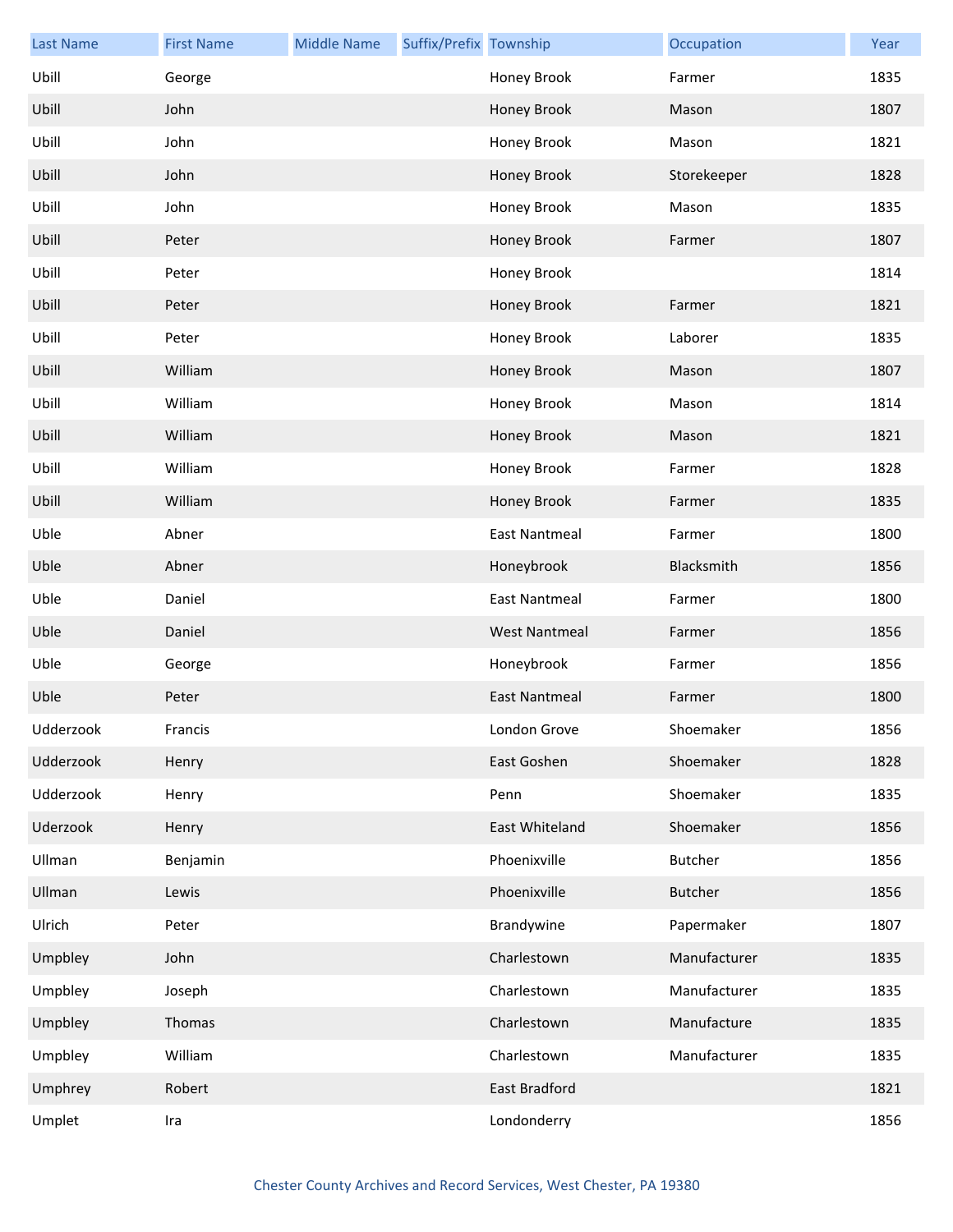| <b>Last Name</b> | <b>First Name</b> | <b>Middle Name</b> | Suffix/Prefix Township |                      | Occupation    | Year |
|------------------|-------------------|--------------------|------------------------|----------------------|---------------|------|
| Umpstead         | David             |                    |                        | Warwick              | Cooper        | 1856 |
| Umpstead         | Enos              |                    |                        | Brandywine           | Farmer        | 1828 |
| Umpstead         | Francis           |                    |                        | Brandywine           | Farmer        | 1828 |
| Umpstead         | John              |                    |                        | Brandywine           | Farmer        | 1828 |
| Umpstead         | John              |                    |                        | Warwick              |               | 1856 |
| Umpstead         | Joseph            |                    |                        | <b>West Nantmeal</b> | Laborer       | 1821 |
| Umpstead         | Philip            |                    |                        | Brandywine           | Tanner        | 1828 |
| Umpstead         | Theadore          |                    |                        | West Caln            | Farmer        | 1856 |
| Umpstead         | William           |                    |                        | Uwchlan              | Miller        | 1821 |
| Umpsted          | John              |                    |                        | Charlestown          | Nailer        | 1821 |
| Umshire          | John              |                    |                        | West Caln            | Distiller     | 1821 |
| Umstad           | Isaac             |                    |                        | Charlestown          | Carpenter     | 1835 |
| Umstad           | John              |                    |                        | Charlestown          | Carpenter     | 1835 |
| Umstead          | Jacob             |                    |                        | West Caln            | Smith         | 1821 |
| Umstead          | Jacob             |                    |                        | West Caln            | Smith         | 1828 |
| Umstead          | Jacob             |                    |                        | West Caln            | Smith         | 1835 |
| Umstead          | John              |                    |                        | Charlestown          | Miller        | 1807 |
| Umstead          | John              |                    |                        | Charlestown          | Nailer        | 1814 |
| Umstead          | John              |                    |                        | West Caln            | Carpenter     | 1821 |
| Umstead          | John              |                    |                        | Charlestown          | Machine Maker | 1828 |
| Umstead          | John              |                    |                        | East Nantmeal        | Laborer       | 1835 |
| Umstead          | William           |                    |                        | <b>East Nantmeal</b> | Laborer       | 1835 |
| Umsted           | Abraham           |                    |                        | West Brandywine      | Farmer        | 1856 |
| Umsted           | David             |                    |                        | Brandywine           | Laborer       | 1835 |
| Umsted           | Enos              |                    |                        | Brandywine           | Farmer        | 1821 |
| Umsted           | Enos              |                    |                        | Brandywine           | Farmer        | 1835 |
| Umsted           | Enos              |                    |                        | Valley               | Farmer        | 1856 |
| Umsted           | Francis           |                    |                        | West Brandywine      | Farmer        | 1856 |
| Umsted           | Franklin          |                    |                        | Brandywine           | Laborer       | 1835 |
| Umsted           | Jacob             |                    |                        | Brandywine           | Blacksmith    | 1814 |
| Umsted           | Jacob             |                    |                        | <b>West Nantmeal</b> | Laborer       | 1814 |
| Umsted           | Joel              |                    |                        | Coventry             | Miller        | 1828 |
| Umsted           | John              |                    |                        | West Caln            | Tanner        | 1807 |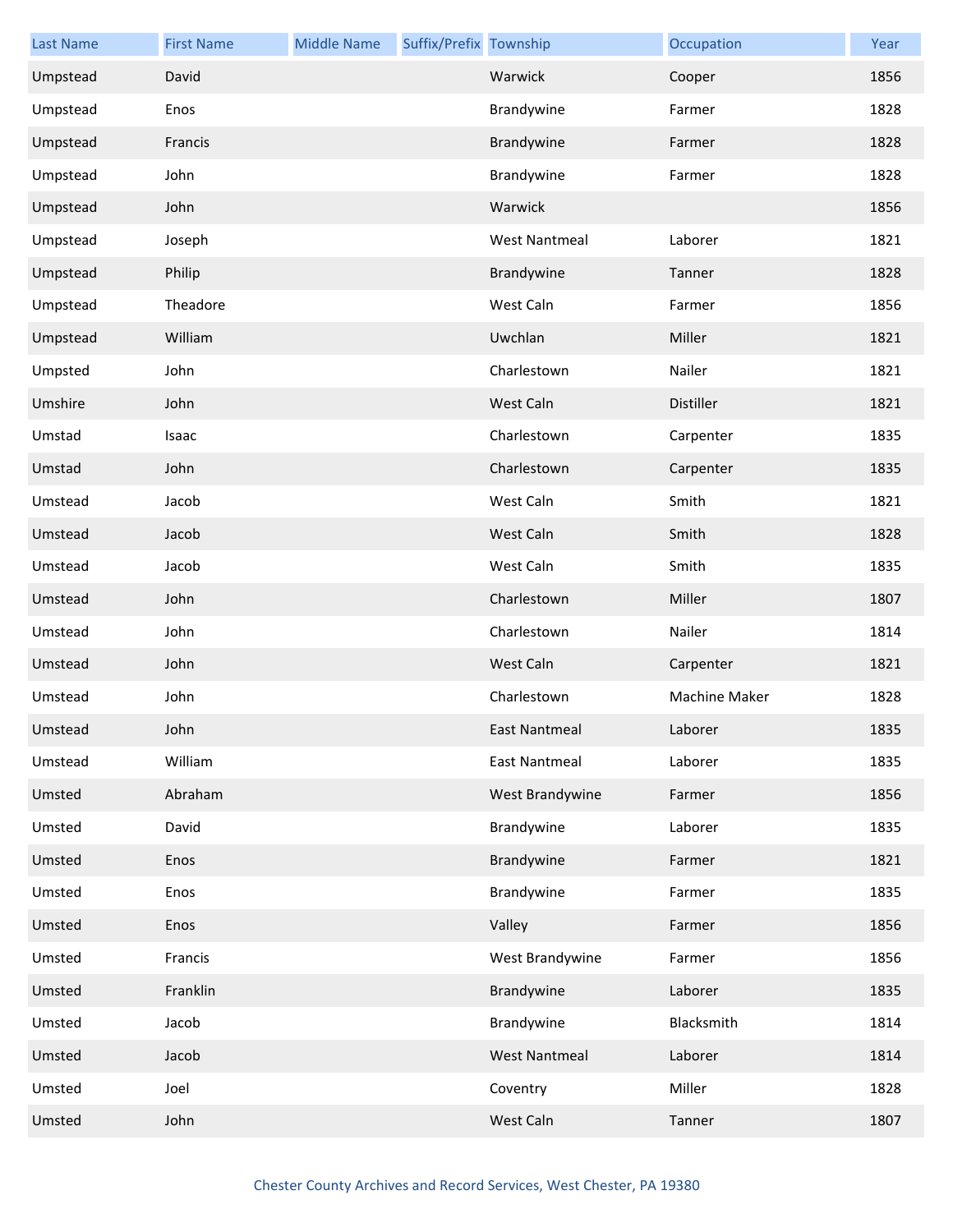| <b>Last Name</b> | <b>First Name</b> | <b>Middle Name</b> | Suffix/Prefix Township |                      | Occupation | Year |
|------------------|-------------------|--------------------|------------------------|----------------------|------------|------|
| Umsted           | John              |                    |                        | Brandywine           | Farmer     | 1814 |
| Umsted           | John              |                    |                        | Brandywine           | Farmer     | 1821 |
| Umsted           | John              |                    |                        | Brandywine           | Farmer     | 1835 |
| Umsted           | John              |                    |                        | West Brandywine      | Farmer     | 1856 |
| Umsted           | Joseph            |                    |                        | Brandywine           | Carpenter  | 1821 |
| Umsted           | Noah              |                    |                        | Coventry             | Laborer    | 1828 |
| Umsted           | Philip            |                    |                        | Brandywine           | Tanner     | 1814 |
| Umsted           | Philip            |                    |                        | Brandywine           | Farmer     | 1821 |
| Umsted           | Philip            |                    |                        | Brandywine           | Farmer     | 1835 |
| Umsted           | Philip            |                    |                        | West Brandywine      | Tanner     | 1856 |
| Umsted           | Sarah             | Ann                |                        | West Brandywine      | Lady       | 1856 |
| Umsted           | William           |                    |                        | <b>West Nantmeal</b> | Laborer    | 1814 |
| Umsted           | William           |                    |                        | Coventry             | Laborer    | 1828 |
| Underwood        | Amos              |                    |                        | London Grove         | Farmer     | 1835 |
| Underwood        | B                 | F                  |                        | New London           | Farmer     | 1856 |
| Underwood        | Benjamin          |                    |                        | Westtown             | Shoemaker  | 1814 |
| Underwood        | David             |                    |                        | Goshen               |            | 1793 |
| Underwood        | David             |                    |                        | East Whiteland       | Watchmaker | 1807 |
| Underwood        | Eli               |                    |                        | New London           | Coachmaker | 1856 |
| Underwood        | Eliza             |                    |                        | Lower Oxford         |            | 1856 |
| Underwood        | George            |                    |                        | New Garden           | Laborer    | 1856 |
| Underwood        | Harlen            |                    |                        | Pocopson             | Drover     | 1856 |
| Underwood        | Henry             |                    |                        | London Grove         | Shoemaker  | 1807 |
| Underwood        | Henry             |                    |                        | London Grove         | Farmer     | 1814 |
| Underwood        | Henry             |                    |                        | London Grove         | Farmer     | 1821 |
| Underwood        | Henry             |                    |                        | London Grove         | Farmer     | 1828 |
| Underwood        | Henry             |                    |                        | London Grove         | Farmer     | 1835 |
| Underwood        | James             |                    |                        | Goshen               |            | 1793 |
| Underwood        | James             |                    |                        | Newlin               |            | 1793 |
| Underwood        | James             |                    |                        | East Marlborough     | Farmer     | 1807 |
| Underwood        | James             |                    |                        | Pennsbury            | Weaver     | 1814 |
| Underwood        | James             |                    |                        | Lower Oxford         | Farmer     | 1835 |
| Underwood        | James             |                    |                        | Lower Oxford         |            | 1856 |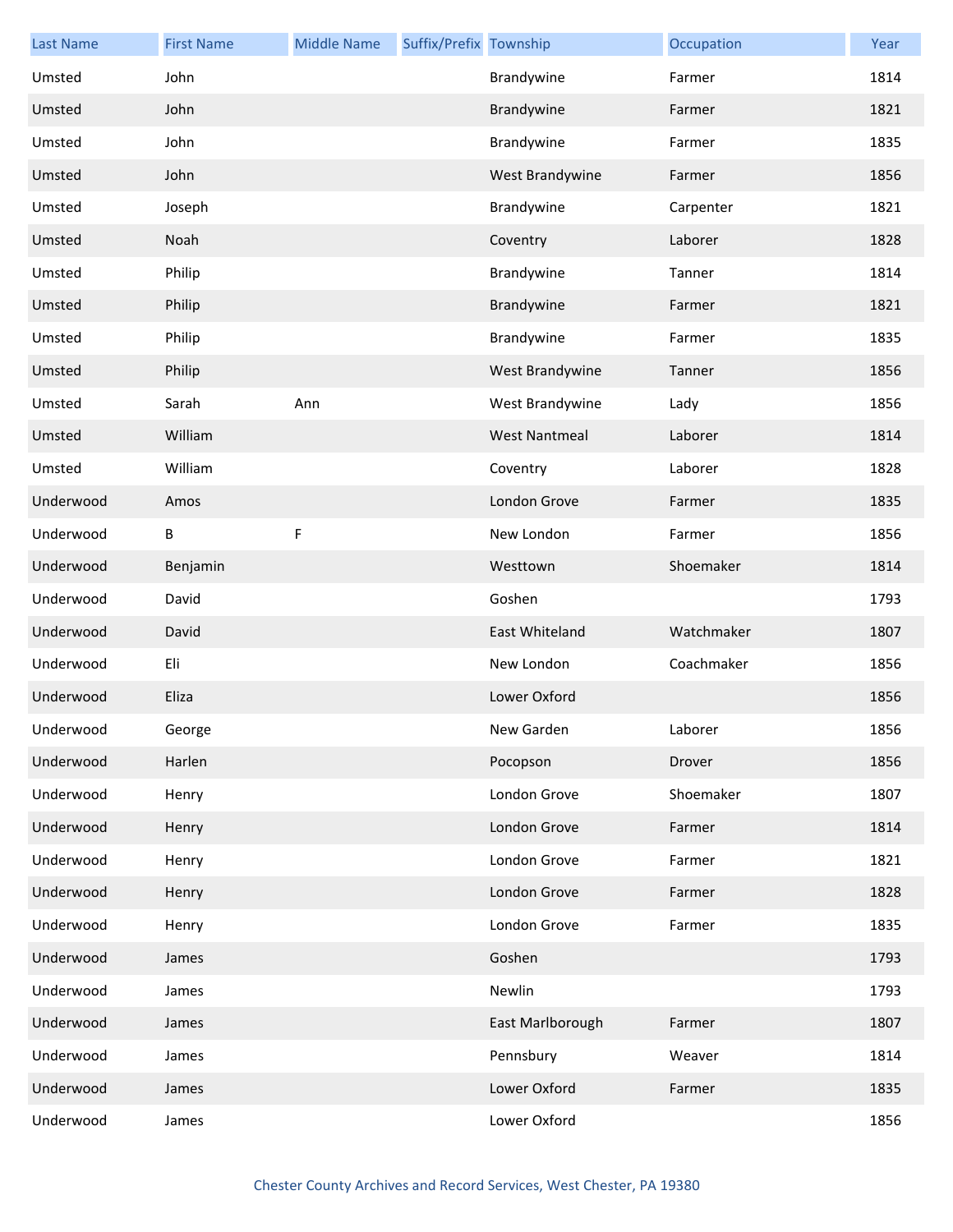| <b>Last Name</b> | <b>First Name</b> | <b>Middle Name</b> | Suffix/Prefix Township |                     | Occupation | Year |
|------------------|-------------------|--------------------|------------------------|---------------------|------------|------|
| Underwood        | Jeremiah          |                    |                        | London Grove        |            | 1793 |
| Underwood        | Jeremiah          |                    |                        | London Grove        |            | 1800 |
| Underwood        | Jeremiah          |                    |                        | London Grove        | Farmer     | 1807 |
| Underwood        | Jeremiah          |                    |                        | London Grove        | Shoemaker  | 1814 |
| Underwood        | Jeremiah          |                    |                        | West Marlborough    | Laborer    | 1814 |
| Underwood        | Jeremiah          |                    |                        | London Grove        | Farmer     | 1821 |
| Underwood        | Jeremiah          |                    |                        | West Marlborough    | Cordwainer | 1821 |
| Underwood        | Jeremiah          |                    | Jr.                    | London Grove        | Laborer    | 1828 |
| Underwood        | Jeremiah          |                    |                        | London Grove        | Laborer    | 1828 |
| Underwood        | Jeremiah          |                    |                        | London Grove        | Farmer     | 1828 |
| Underwood        | Jeremiah          |                    |                        | London Grove        | Farmer     | 1835 |
| Underwood        | Jeremiah          |                    | Jr.                    | London Grove        | Farmer     | 1835 |
| Underwood        | Jeremiah          |                    |                        | London Grove        | Trouver    | 1856 |
| Underwood        | John              |                    |                        | East Bradford       |            | 1793 |
| Underwood        | John              |                    |                        | <b>West Chester</b> | Farmer     | 1807 |
| Underwood        | John              |                    |                        | East Marlborough    | Jobber     | 1807 |
| Underwood        | John              |                    |                        | London Grove        | Hatter     | 1814 |
| Underwood        | John              |                    |                        | Newlin              | Laborer    | 1814 |
| Underwood        | John              |                    |                        | Goshen              | Gentleman  | 1814 |
| Underwood        | John              |                    |                        | London Grove        | Hatter     | 1821 |
| Underwood        | John              |                    |                        | Kennett             | Farmer     | 1821 |
| Underwood        | John              |                    |                        | New London          | Hatter     | 1828 |
| Underwood        | John              |                    |                        | Pennsbury           | Laborer    | 1828 |
| Underwood        | John              |                    |                        | Kennett             | Farmer     | 1828 |
| Underwood        | John              |                    |                        | Pennsbury           | Laborer    | 1835 |
| Underwood        | John              |                    |                        | New London          | Farmer     | 1835 |
| Underwood        | John              |                    |                        | Pocopson            | Drover     | 1856 |
| Underwood        | John              |                    |                        | Pennsbury           | Carpenter  | 1856 |
| Underwood        | John              |                    |                        | Kennett             | Farmer     | 1856 |
| Underwood        | Joseph            |                    |                        | East Marlborough    | Jobber     | 1807 |
| Underwood        | Joseph            |                    |                        | East Marlborough    | Farmer     | 1814 |
| Underwood        | Joseph            |                    |                        | Kennett             | Farmer     | 1835 |
| Underwood        | Rachel            |                    |                        | London Grove        | Farmer     | 1856 |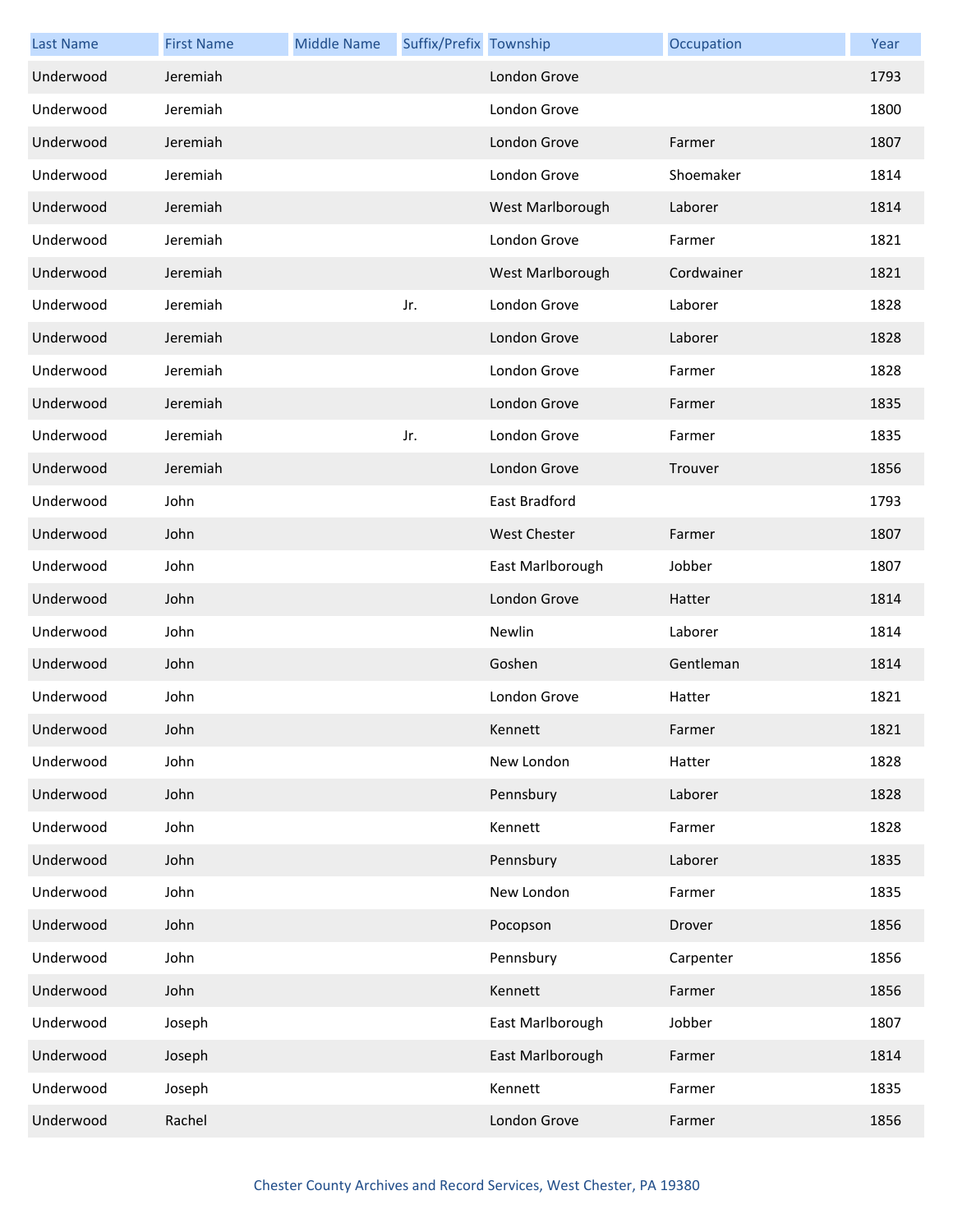| <b>Last Name</b> | <b>First Name</b> | <b>Middle Name</b> | Suffix/Prefix Township |                         | Occupation | Year |
|------------------|-------------------|--------------------|------------------------|-------------------------|------------|------|
| Underwood        | Ruth              |                    |                        | Penn                    | Farmer     | 1856 |
| Underwood        | Samuel            |                    |                        | London Grove            | Shoemaker  | 1814 |
| Underwood        | Thomas            |                    |                        | Lower Oxford            | Farmer     | 1807 |
| Underwood        | Thomas            |                    |                        | Lower Oxford            | Farmer     | 1814 |
| Underwood        | Thomas            |                    |                        | East Bradford           | Miller     | 1828 |
| Underwood        | Thomas            |                    |                        | New London              | Blacksmith | 1856 |
| Underwood        | Thomas            |                    |                        | Lower Oxford            |            | 1856 |
| Underwood        | William           |                    |                        | Pennsbury               | Laborer    | 1814 |
| Underwood        | William           |                    |                        | Lower Oxford            | Shoemaker  | 1828 |
| Underwood        | William           |                    |                        | Penn                    | Farmer     | 1835 |
| Underwood        | William           |                    |                        | Pennsbury               | Laborer    | 1835 |
| Underwood        | William           |                    |                        | Pennsbury               | Miller     | 1856 |
| Underwood        | William           |                    |                        | Kennett                 | Laborer    | 1856 |
| Underwood        | William           |                    |                        | Penn                    | Farmer     | 1856 |
| Unger            | Mark              |                    |                        | <b>West Nantmeal</b>    | Farmer     | 1807 |
| Unragh           | Abraham           |                    |                        | <b>Upper Oxford</b>     | Laborer    | 1835 |
| Updegraff        | Abram             |                    |                        | East Nantmeal           | Weaver     | 1800 |
| Updegrove        | Mark              |                    |                        | Charlestown             | Laborer    | 1807 |
| Updike           | Daniel            |                    |                        | East Fallowfield        | Laborer    | 1821 |
| Updike           | Daniel            |                    |                        | <b>East Fallowfield</b> | Laborer    | 1828 |
| Updike           | Daniel            |                    |                        | East Fallowfield        | Laborer    | 1835 |
| Updyke           | Jonathan          |                    |                        | East Fallowfield        | Farmer     | 1856 |
| Uperman          | Joseph            |                    |                        | Charlestown             | Laborer    | 1835 |
| Upperman         | David             |                    |                        | East Whiteland          | Laborer    | 1821 |
| Upperman         | David             |                    |                        | Pikeland                | Farmer     | 1828 |
| Upperman         | David             |                    |                        | Pikeland                | Laborer    | 1835 |
| Upperman         | David             |                    | Jr.                    | West Pikeland           | Laborer    | 1856 |
| Upperman         | David             |                    |                        | West Pikeland           | Farmer     | 1856 |
| Upperman         | Jacob             |                    |                        | East Whiteland          | Laborer    | 1828 |
| Upperman         | John              |                    |                        | East Whiteland          | Laborer    | 1821 |
| Upperman         | John              |                    |                        | Charlestown             | Laborer    | 1856 |
| Upperman         | John              |                    |                        | West Pikeland           | Laborer    | 1856 |
| Upperman         | Joseph            |                    |                        | East Whiteland          | Laborer    | 1821 |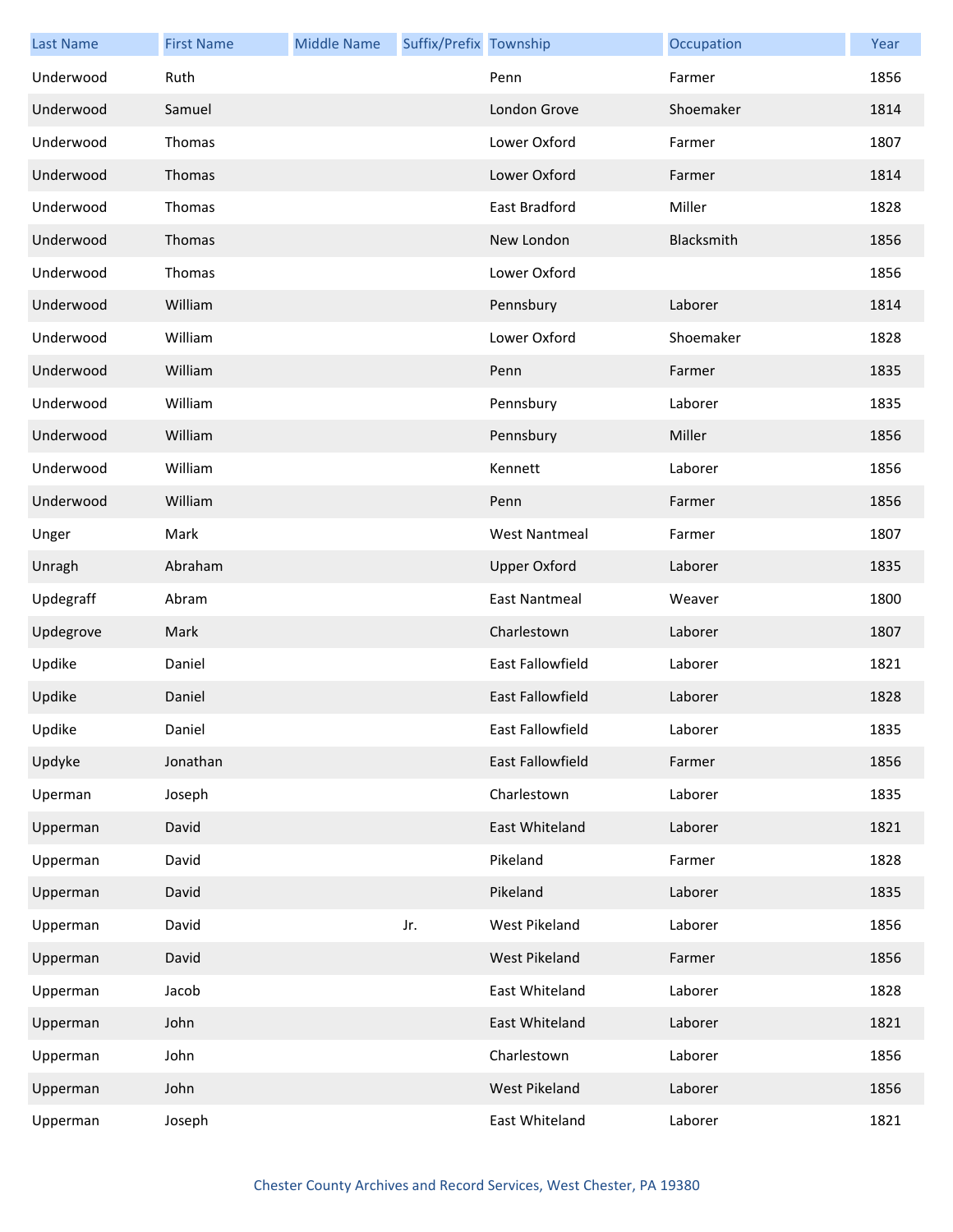| <b>Last Name</b> | <b>First Name</b> | <b>Middle Name</b> | Suffix/Prefix Township |                      | Occupation | Year |
|------------------|-------------------|--------------------|------------------------|----------------------|------------|------|
| Upperman         | Joseph            |                    |                        | East Whiteland       | Laborer    | 1828 |
| Upperman         | Joseph            |                    |                        | Charlestown          | Laborer    | 1856 |
| Upright          | Henry             |                    |                        | Tredyffrin           | Farmer     | 1814 |
| Upright          | Jacob             |                    |                        | Tredyffrin           | Shoemaker  | 1814 |
| Upright          | Samuel            |                    |                        | Schuylkill           | Farmer     | 1828 |
| Upst             | Frederick         |                    |                        | <b>East Nantmeal</b> | Laborer    | 1800 |
| Uptigrove        | Abram             |                    |                        | <b>East Nantmeal</b> |            | 1793 |
| Urddoun          | Oliver            |                    |                        | East Nottingham      | Smith      | 1856 |
| Urmy             | Isaac             |                    |                        | Pikeland             | Laborer    | 1835 |
| Urmy             | Jacob             |                    |                        | Coventry             |            | 1793 |
| Urmy             | John              |                    |                        | Pikeland             |            | 1793 |
| Urmy             | John              |                    |                        | Pikeland             |            | 1800 |
| Urmy             | John              |                    |                        | Pikeland             | Weaver     | 1814 |
| Urmy             | Samuel            |                    |                        | Pikeland             | Weaver     | 1828 |
| Urner            | Charles           |                    |                        | South Coventry       | Farmer     | 1856 |
| Urner            | Daniel            |                    |                        | Coventry             | Yeoman     | 1814 |
| Urner            | Daniel            |                    |                        | Coventry             | Farmer     | 1821 |
| Urner            | Daniel            |                    |                        | Coventry             | Farmer     | 1828 |
| Urner            | Daniel            |                    |                        | Coventry             | Farmer     | 1835 |
| Urner            | Daniel            |                    |                        | <b>East Coventry</b> | Moulder    | 1856 |
| Urner            | Elie              |                    |                        | Warwick              | Drover     | 1856 |
| Urner            | Israel            |                    |                        | Coventry             | Yeoman     | 1814 |
| Urner            | Israel            |                    |                        | Coventry             | Farmer     | 1821 |
| Urner            | Israel            |                    |                        | Coventry             | Farmer     | 1828 |
| Urner            | Israel            |                    |                        | Coventry             | Farmer     | 1835 |
| Urner            | Jacob             |                    |                        | Coventry             | Laborer    | 1821 |
| Urner            | John              |                    |                        | Coventry             | Laborer    | 1807 |
| Urner            | John              |                    |                        | Coventry             | Yeoman     | 1814 |
| Urner            | John              |                    |                        | Coventry             | Farmer     | 1821 |
| Urner            | Jonas             |                    |                        | Coventry             | Yeoman     | 1807 |
| Urner            | Jonathan          |                    |                        | <b>East Coventry</b> | Farmer     | 1856 |
| Urner            | Martin            |                    |                        | Coventry             | Yeoman     | 1807 |
| Urner            | Martin            |                    |                        | Coventry             | Yeoman     | 1814 |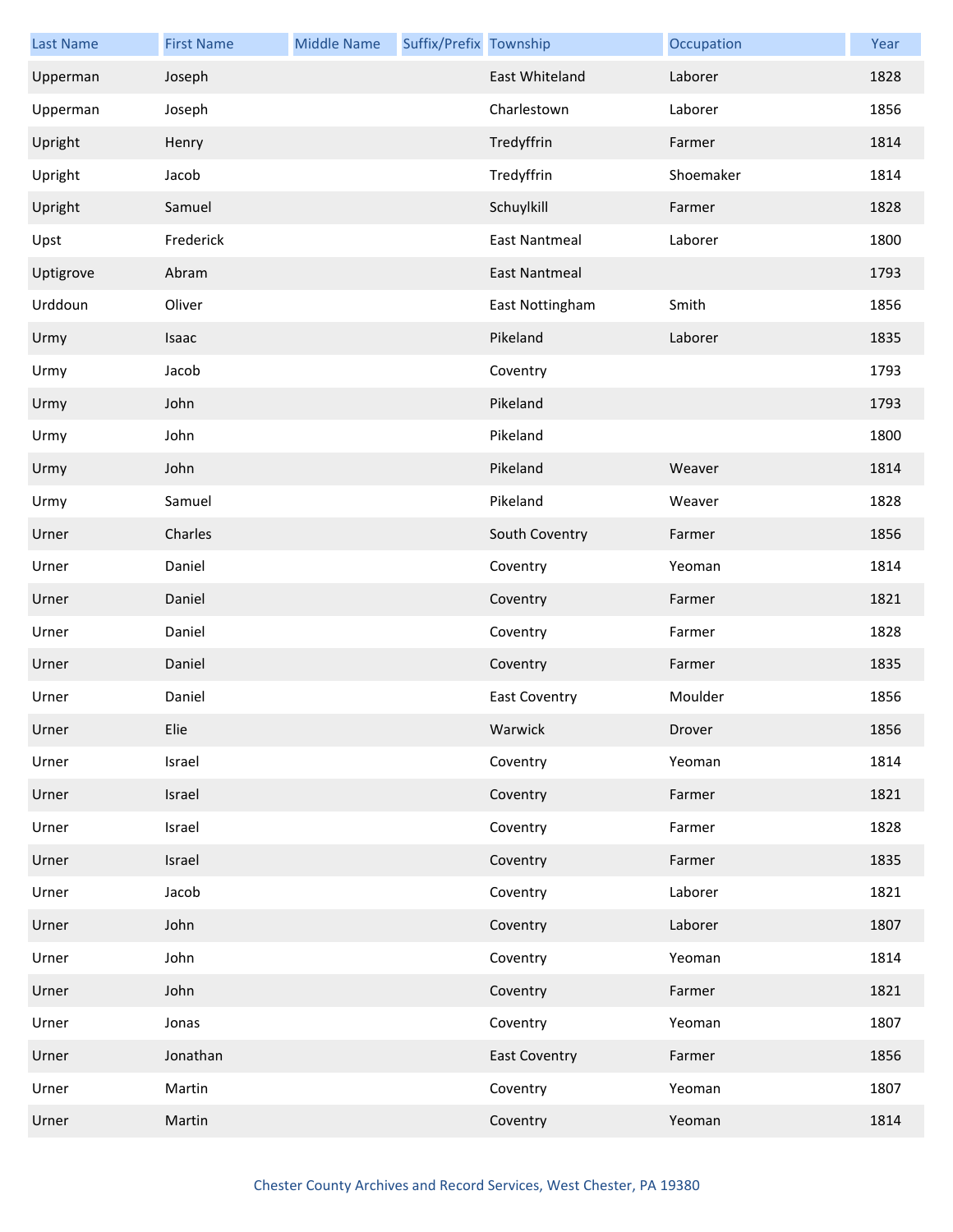| <b>Last Name</b> | <b>First Name</b> | <b>Middle Name</b> | Suffix/Prefix Township |                         | Occupation     | Year |
|------------------|-------------------|--------------------|------------------------|-------------------------|----------------|------|
| Urner            | Martin            |                    |                        | Coventry                | Farmer         | 1821 |
| Urner            | Martin            |                    |                        | Coventry                | Laborer        | 1828 |
| Urner            | Martin            |                    |                        | Coventry                |                | 1835 |
| Urner            | Valentine         |                    |                        | Pikeland                |                | 1793 |
| Urner            | Valentine         |                    |                        | Pikeland                |                | 1800 |
| Urtlip           | Henry             |                    |                        | Vincent                 |                | 1814 |
| Uxley            | Cornelius         |                    |                        | West Fallowfield        | Laborer        | 1828 |
| Uxley            | Cornelius         |                    |                        | <b>West Fallowfield</b> | Laborer        | 1835 |
| Uxley            | Cornelius         |                    |                        | West Fallowfield        | Laborer        | 1835 |
| Uxley            | Cornelius         |                    |                        | West Goshen             | Carter         | 1856 |
| Vale             | Levi              |                    |                        | Londonderry             |                | 1793 |
| Valentine        | Abraham           |                    |                        | Kennett                 |                | 1856 |
| Valentine        | Absalom           |                    |                        | West Bradford           | Laborer        | 1807 |
| Valentine        | Absalom           |                    |                        | <b>West Bradford</b>    | Laborer        | 1814 |
| Valentine        | Absalom           |                    |                        | Londonderry             | Farmer         | 1821 |
| Valentine        | Absalom           |                    |                        | West Fallowfield        | Tailor         | 1828 |
| Valentine        | Absalom           |                    |                        | Londonderry             | Tailor         | 1835 |
| Valentine        | Absalom           |                    |                        | Highland                | Laborer        | 1856 |
| Valentine        | Acstley           |                    |                        | East Fallowfield        | Farmer         | 1856 |
| Valentine        | Benjamin          |                    |                        | Westtown                | Potter         | 1807 |
| Valentine        | Benjamin          |                    |                        | Westtown                | Potter         | 1814 |
| Valentine        | Benjamin          |                    |                        | East Caln               | Potter         | 1828 |
| Valentine        | Benjamin          |                    |                        | East Caln               | Potter         | 1835 |
| Valentine        | Benjamin          | F                  |                        | East Marlborough        | Farmer         | 1856 |
| Valentine        | Benjamin          | $\sf t$            |                        | Valley                  | Blacksmith     | 1856 |
| Valentine        | Chalkley          | ${\sf M}$          |                        | West Chester            | Dentist        | 1856 |
| Valentine        | Charles           | $\sf S$            |                        | West Marlborough        | Miller         | 1835 |
| Valentine        | David             |                    |                        | West Whiteland          | Quarryman      | 1835 |
| Valentine        | David             |                    |                        | Highland                | Laborer        | 1856 |
| Valentine        | Edwin             |                    |                        | East Bradford           | Daguerrotypist | 1856 |
| Valentine        | Elisha            |                    |                        | Pocopson                | Laborer        | 1856 |
| Valentine        | Elizabeth         |                    |                        | East Caln               |                | 1821 |
| Valentine        | Elizabeth         |                    |                        | Uwchlan                 |                | 1835 |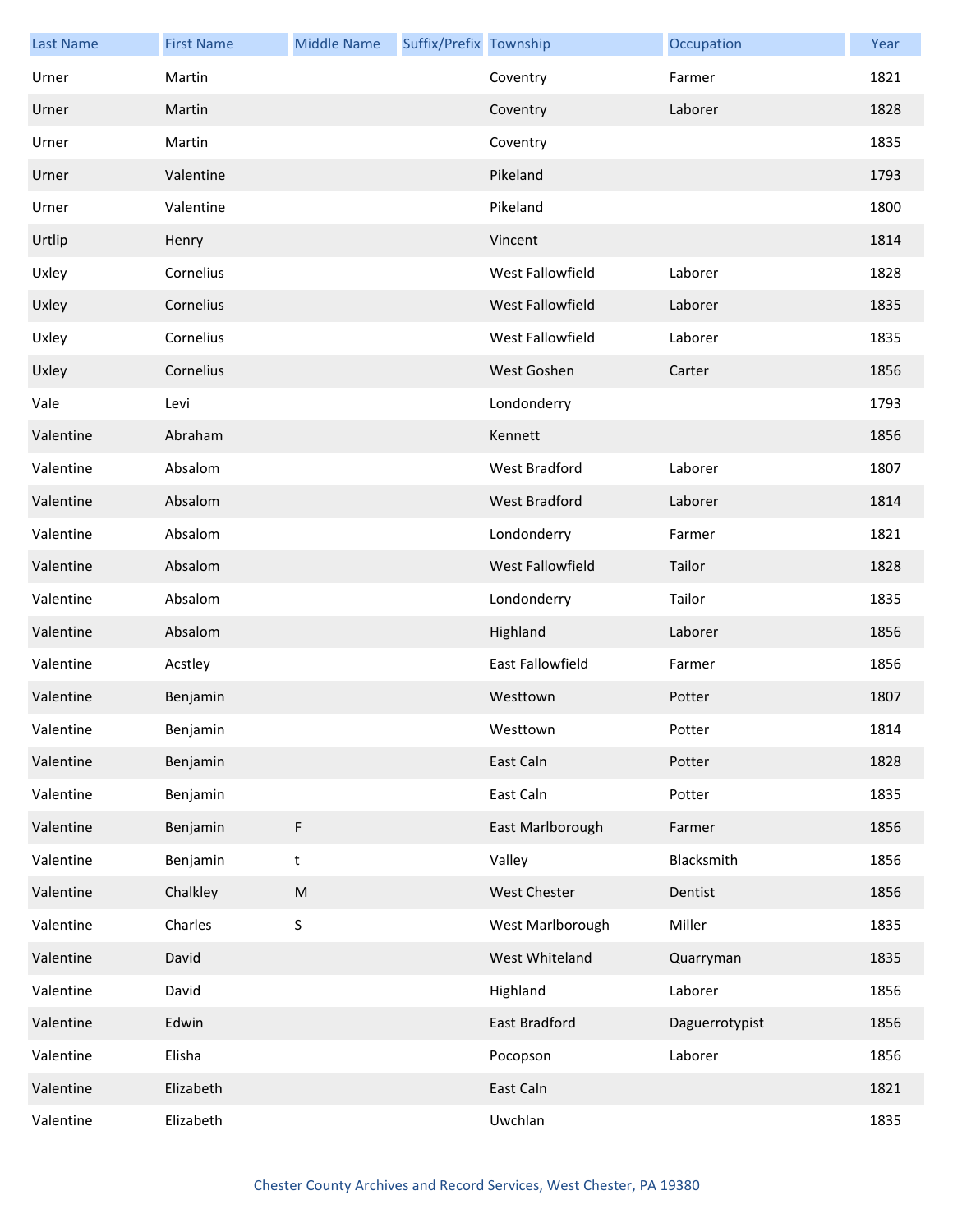| <b>Last Name</b> | <b>First Name</b> | <b>Middle Name</b> | Suffix/Prefix Township |                      | Occupation         | Year |
|------------------|-------------------|--------------------|------------------------|----------------------|--------------------|------|
| Valentine        | Elizabeth         | $\mathsf D$        |                        | East Caln            |                    | 1856 |
| Valentine        | Elizabeth         | D.                 |                        | East Caln            |                    | 1828 |
| Valentine        | Fleming           |                    |                        | Valley               | Farmer             | 1856 |
| Valentine        | Frances           |                    |                        | Sadsbury             | Farmer             | 1856 |
| Valentine        | Francis           |                    |                        | Sadsbury             | Farmer             | 1821 |
| Valentine        | Francis           |                    |                        | Sadsbury             | Farmer             | 1828 |
| Valentine        | Francis           |                    |                        | Sadsbury             | Farmer             | 1835 |
| Valentine        | George            |                    |                        | East Caln            |                    | 1793 |
| Valentine        | George            |                    |                        | East Caln            | Merchant           | 1800 |
| Valentine        | George            |                    |                        | London Grove         | Smith              | 1814 |
| Valentine        | Hamilton          |                    |                        | <b>West Nantmeal</b> | Laborer            | 1814 |
| Valentine        | Hamilton          |                    |                        | <b>East Nantmeal</b> | Laborer            | 1814 |
| Valentine        | Henry             | F                  |                        | Valley               | Farmer             | 1856 |
| Valentine        | Israel            |                    |                        | West Bradford        | Farmer             | 1807 |
| Valentine        | Israel            |                    |                        | <b>West Bradford</b> | Farmer             | 1814 |
| Valentine        | Israel            |                    |                        | West Bradford        | Farmer             | 1821 |
| Valentine        | Israel            |                    |                        | West Bradford        | Farmer             | 1828 |
| Valentine        | Israel            |                    |                        | West Bradford        | Farmer             | 1835 |
| Valentine        | Jacob             |                    |                        | East Caln            | Farmer             | 1807 |
| Valentine        | Jehu              |                    |                        | East Caln            | Blacksmith         | 1800 |
| Valentine        | Jehu              |                    |                        | East Caln            | Blacksmith         | 1807 |
| Valentine        | Jehu              |                    |                        | London Grove         | Smith              | 1814 |
| Valentine        | Jehu              |                    |                        | London Grove         | Blacksmith         | 1821 |
| Valentine        | Jehu              |                    |                        | East Caln            | Blacksmith         | 1828 |
| Valentine        | John              |                    |                        | West Bradford        |                    | 1793 |
| Valentine        | John              |                    |                        | Brandywine           |                    | 1793 |
| Valentine        | John              |                    |                        | West Marlborough     |                    | 1800 |
| Valentine        | John              |                    |                        | East Caln            | Cordwainer         | 1800 |
| Valentine        | John              |                    |                        | East Caln            | Shoemaker          | 1807 |
| Valentine        | John              |                    |                        | Willistown           | Cordwainer         | 1807 |
| Valentine        | John              |                    |                        | <b>West Bradford</b> | Farmer             | 1807 |
| Valentine        | John              |                    |                        | Westtown             | Farmer             | 1814 |
| Valentine        | John              |                    |                        | Sadsbury             | Farmer & Shoemaker | 1814 |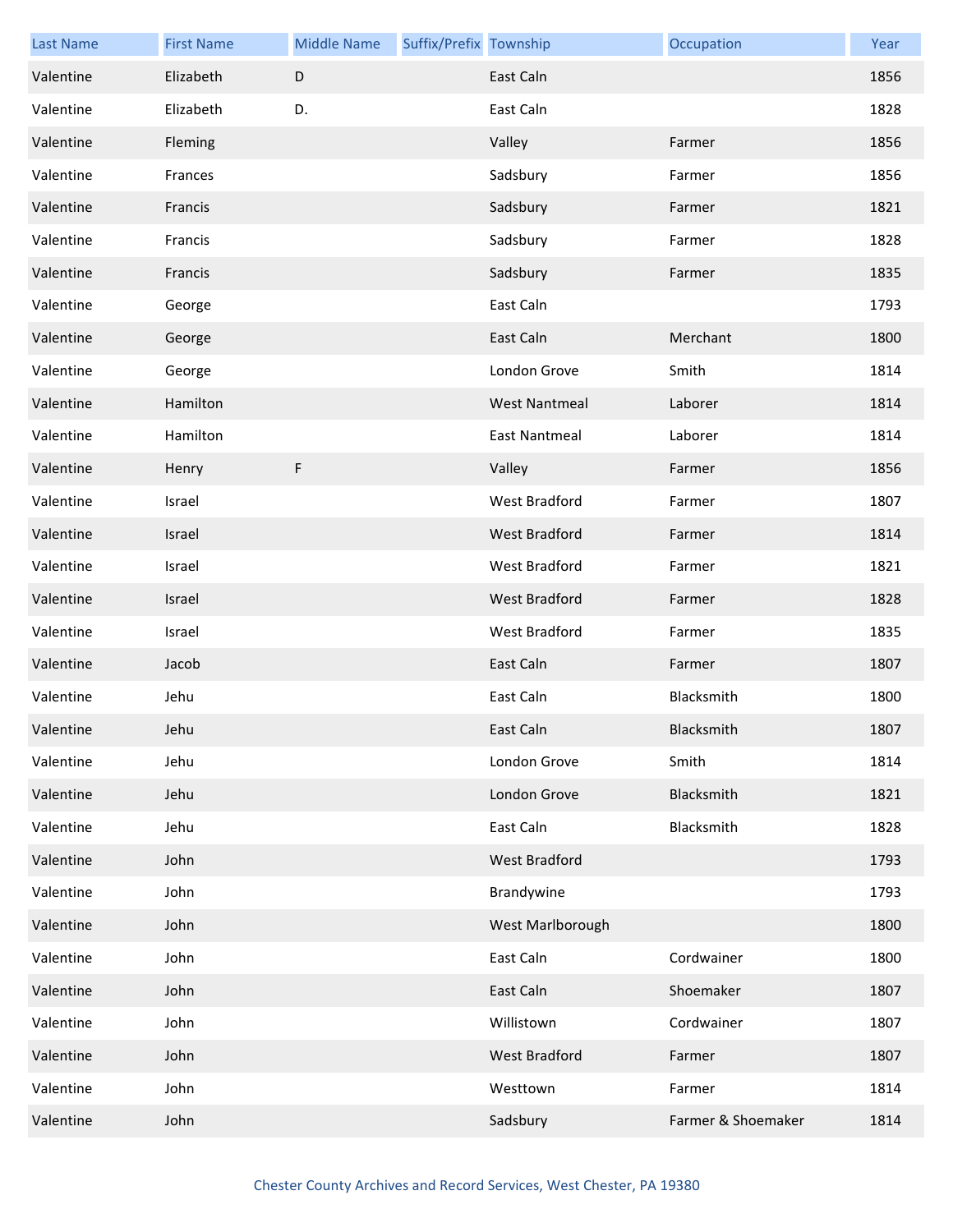| <b>Last Name</b> | <b>First Name</b> | <b>Middle Name</b> | Suffix/Prefix Township |                      | Occupation         | Year |
|------------------|-------------------|--------------------|------------------------|----------------------|--------------------|------|
| Valentine        | John              |                    |                        | West Bradford        | Farmer             | 1814 |
| Valentine        | John              |                    |                        | East Marlborough     | Farmer             | 1814 |
| Valentine        | John              |                    |                        | <b>West Bradford</b> | Farmer             | 1821 |
| Valentine        | John              |                    |                        | East Marlborough     | Shoemaker          | 1821 |
| Valentine        | John              |                    |                        | Willistown           | Shoemaker          | 1821 |
| Valentine        | John              |                    |                        | Sadsbury             | Shoemaker & Farmer | 1821 |
| Valentine        | John              |                    |                        | West Bradford        | Farmer             | 1828 |
| Valentine        | John              |                    |                        | East Marlborough     | Cordwainer         | 1828 |
| Valentine        | John              |                    |                        | Sadsbury             | Shoemaker          | 1828 |
| Valentine        | John              |                    |                        | <b>West Bradford</b> | Farmer             | 1835 |
| Valentine        | John              |                    |                        | East Marlborough     | Farmer             | 1835 |
| Valentine        | John              |                    |                        | Sadsbury             | Farmer             | 1835 |
| Valentine        | John              |                    |                        | East Marlborough     | Sexton             | 1856 |
| Valentine        | John              | $\mathsf T$        |                        | Valley               | Farmer             | 1856 |
| Valentine        | Jonathan          |                    |                        | <b>West Bradford</b> |                    | 1793 |
| Valentine        | Jonathan          |                    |                        | East Caln            | Gatekeeper         | 1800 |
| Valentine        | Jonathan          |                    |                        | East Caln            | Gatekeeper         | 1807 |
| Valentine        | Jonathan          |                    |                        | <b>West Bradford</b> | Farmer             | 1814 |
| Valentine        | Jonathan          |                    |                        | West Chester         | Storekeeper        | 1821 |
| Valentine        | Jonathan          |                    |                        | <b>West Chester</b>  | Gentleman          | 1828 |
| Valentine        | Jonathan          |                    |                        | West Chester         | Gentleman          | 1835 |
| Valentine        | Jonathan          |                    |                        | East Bradford        | Farmer             | 1856 |
| Valentine        | Joseph            |                    |                        | West Bradford        | Laborer            | 1821 |
| Valentine        | Joseph            |                    |                        | West Fallowfield     | Laborer            | 1828 |
| Valentine        | Joseph            |                    |                        | Sadsbury             | Joiner             | 1828 |
| Valentine        | Joseph            |                    |                        | Londonderry          | Cordwainer         | 1835 |
| Valentine        | Joseph            |                    |                        | Highland             | Farmer             | 1856 |
| Valentine        | Joshua            | D                  |                        | Schuylkill           | Merchant           | 1856 |
| Valentine        | Joshua            | S                  |                        | East Marlborough     | Farmer             | 1835 |
| Valentine        | Robert            |                    |                        | East Caln            |                    | 1793 |
| Valentine        | Robert            |                    | Jr.                    | East Caln            | Farmer             | 1800 |
| Valentine        | Robert            |                    |                        | East Caln            | Miller & Farmer    | 1800 |
| Valentine        | Robert            |                    |                        | East Caln            | Farmer             | 1807 |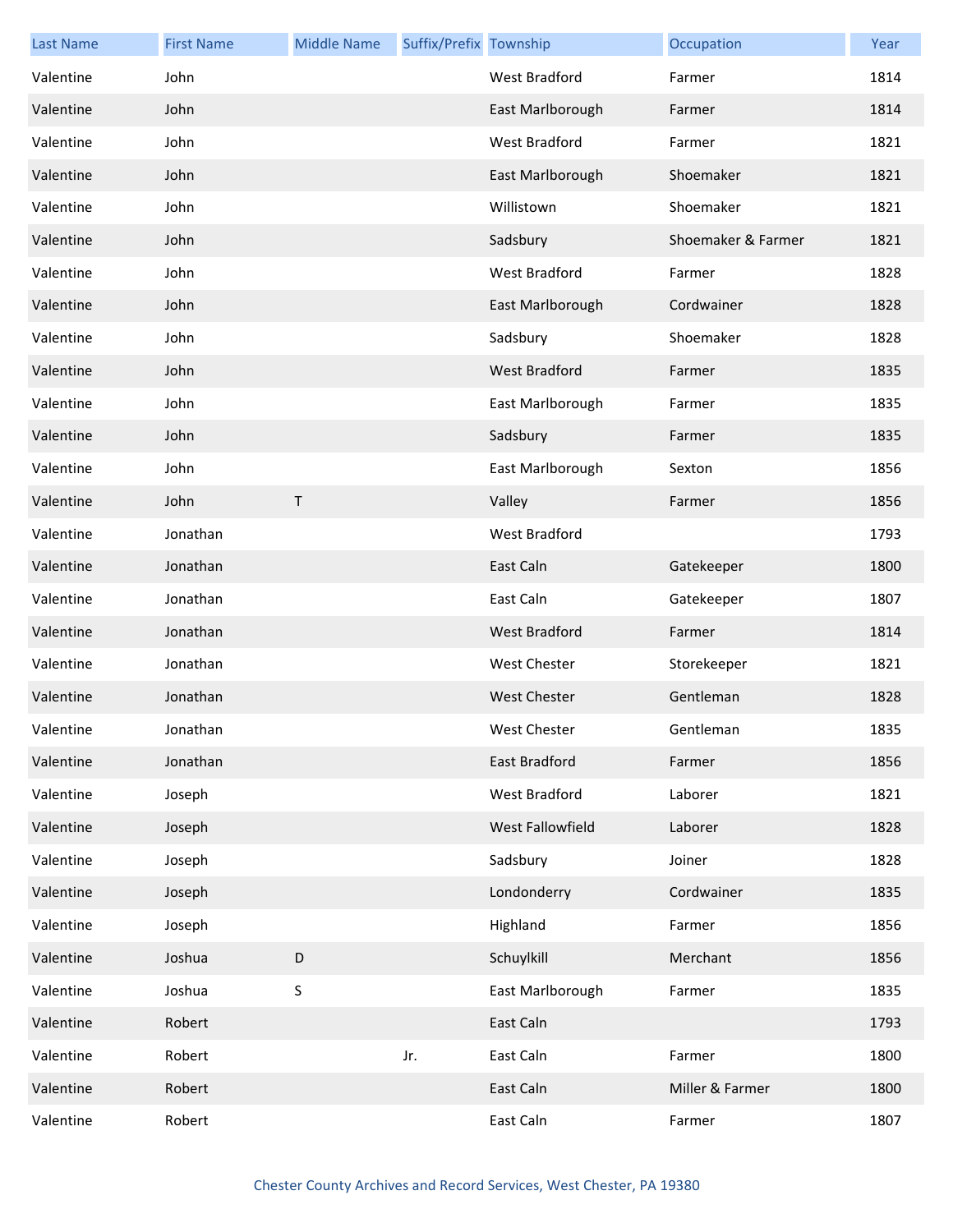| <b>Last Name</b> | <b>First Name</b> | <b>Middle Name</b> | Suffix/Prefix Township |                      | Occupation   | Year |
|------------------|-------------------|--------------------|------------------------|----------------------|--------------|------|
| Valentine        | Robert            |                    |                        | East Caln            | Farmer       | 1814 |
| Valentine        | Robert            |                    |                        | Phoenixville         | Gentleman    | 1856 |
| Valentine        | Samuel            |                    |                        | East Caln            | Farmer       | 1800 |
| Valentine        | Samuel            |                    |                        | East Caln            | Farmer       | 1807 |
| Valentine        | Samuel            |                    |                        | West Bradford        | Shoemaker    | 1814 |
| Valentine        | Samuel            |                    |                        | West Bradford        | Shoemaker    | 1821 |
| Valentine        | Samuel            |                    |                        | West Bradford        | Shoemaker    | 1828 |
| Valentine        | Samuel            |                    |                        | <b>West Nantmeal</b> | Blacksmith   | 1835 |
| Valentine        | Sarah             |                    |                        | East Caln            |              | 1856 |
| Valentine        | Thomas            |                    |                        | West Caln            | Shoemaker    | 1807 |
| Valentine        | Thomas            |                    |                        | Willistown           | Miller       | 1807 |
| Valentine        | Thomas            |                    |                        | West Fallowfield     | Miller       | 1814 |
| Valentine        | Thomas            |                    |                        | Thornbury            | Shoemaker    | 1821 |
| Valentine        | Thomas            |                    |                        | West Fallowfield     | Miller       | 1821 |
| Valentine        | Thomas            |                    |                        | <b>West Bradford</b> | Joiner       | 1828 |
| Valentine        | Thomas            |                    |                        | Schuylkill           | Laborer      | 1828 |
| Valentine        | Thomas            |                    |                        | Schuylkill           | Laborer      | 1835 |
| Valentine        | Thomas            |                    |                        | Londonderry          | Farmer       | 1835 |
| Valentine        | Thomas            |                    | Esq.                   | East Caln            | Farmer       | 1835 |
| Valentine        | Thomas            |                    |                        | Phoenixville         | Watchmaker   | 1856 |
| Valentine        | Thomas            | S.                 |                        | Valley               | Farmer       | 1856 |
| Valentine        | Thomas            | S.                 |                        | West Bradford        | Cabinetmaker | 1814 |
| Valentine        | Thomas            | S.                 |                        | West Bradford        | Cabinetmaker | 1821 |
| Valentine        | Tilman            |                    |                        | Birmingham           | Laborer      | 1856 |
| Valentine        | Tilman            |                    |                        | Pocopson             | Laborer      | 1856 |
| Valentine        | William           |                    |                        | Uwchlan              | Saddler      | 1800 |
| Valentine        | William           |                    |                        | Willistown           | Farmer       | 1807 |
| Valentine        | William           |                    |                        | Newlin               | Schoolmaster | 1807 |
| Valentine        | William           |                    |                        | East Fallowfield     | Schoolmaster | 1814 |
| Valentine        | William           |                    |                        | Westtown             | Farmer       | 1814 |
| Valey            | (Widow)           |                    |                        | Charlestown          |              | 1793 |
| Valey            | Mary              |                    |                        | Charlestown          |              | 1793 |
| Vallentine       | Absalom           |                    |                        | Londonderry          | Farmer       | 1828 |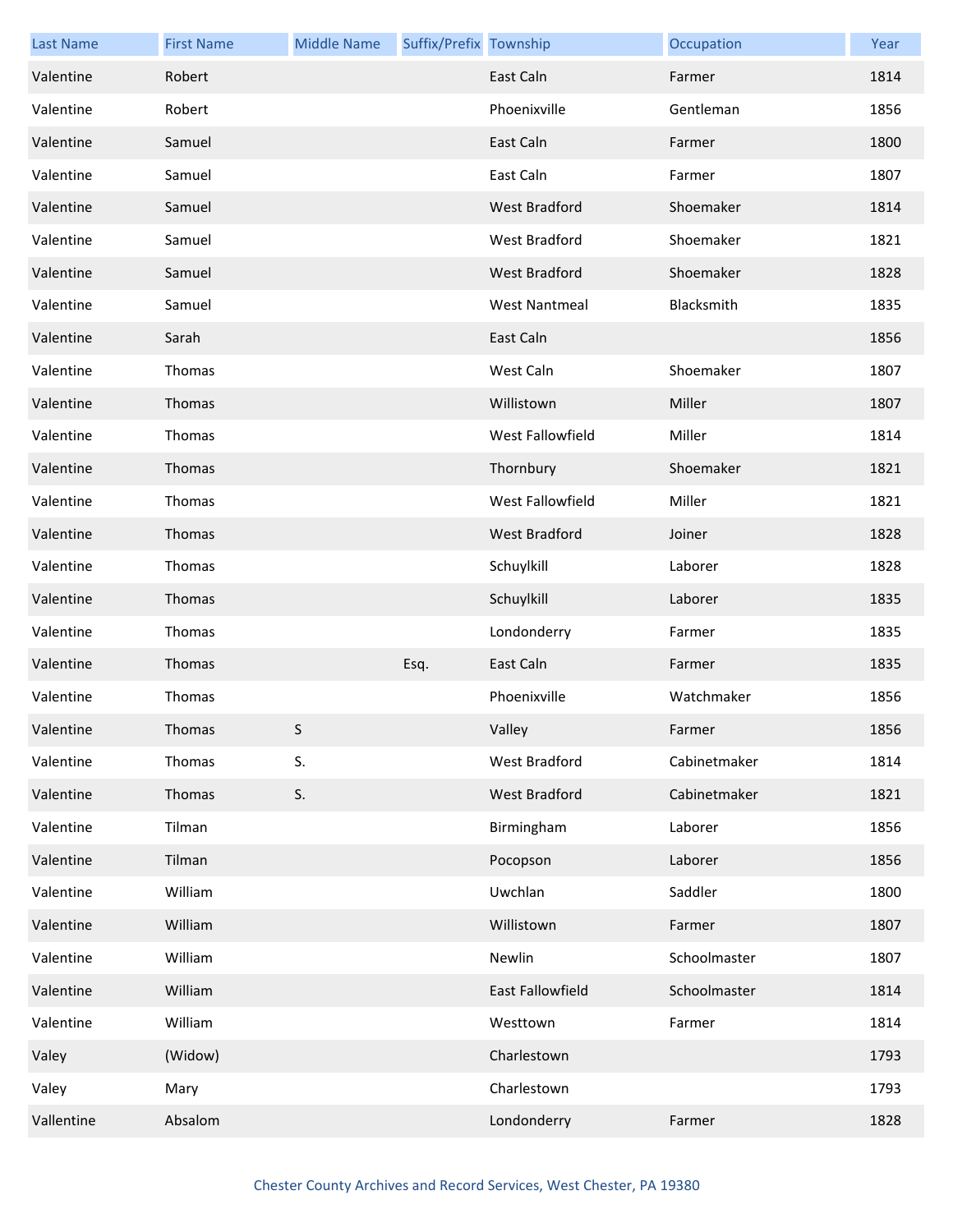| <b>Last Name</b> | <b>First Name</b> | <b>Middle Name</b> | Suffix/Prefix Township |                      | Occupation         | Year |
|------------------|-------------------|--------------------|------------------------|----------------------|--------------------|------|
| Vallentine       | Thomas            |                    |                        | Londonderry          | Miller             | 1828 |
| Vallette         | Thomas            | F                  |                        | <b>West Chester</b>  | Storekeeper        | 1856 |
| Vanahdol         | Cornelius         |                    |                        | <b>East Nantmeal</b> |                    | 1793 |
| Vanaman          | David             |                    |                        | Phoenixville         | Cooper             | 1856 |
| Vanaman          | Hugh              |                    |                        | Phoenixville         | Cooper             | 1856 |
| Vanaman          | Jonas             |                    |                        | Phoenixville         | Cooper             | 1856 |
| Vanamridge       | John              |                    |                        | Londonderry          | Storekeeper        | 1828 |
| Vanamringe       | Henry             |                    |                        | <b>Upper Oxford</b>  | Lawyer             | 1821 |
| VanAmringe       | Henry             | Η.                 |                        | <b>West Chester</b>  | Lawyer             | 1828 |
| Vanamringe       | John              |                    |                        | <b>Upper Oxford</b>  | Yeoman             | 1821 |
| Vanamringe       | William           |                    |                        | <b>Upper Oxford</b>  | Yeoman             | 1821 |
| VanAmringe       | William           | F.                 |                        | <b>Upper Oxford</b>  | Farmer             | 1828 |
| Vanary           | Joseph            |                    |                        | Tredyffrin           | Weaver             | 1828 |
| Vance            | Jacob             |                    |                        | <b>East Nantmeal</b> | Tailor             | 1800 |
| Vance            | Jacob             |                    |                        | <b>East Nantmeal</b> | Tailor             | 1807 |
| Vance            | Jacob             |                    |                        | Brandywine           | Cordwainer         | 1807 |
| Vance            | Jacob             |                    |                        | Brandywine           | Innkeeper          | 1814 |
| Vance            | Thomas            |                    |                        | <b>East Nantmeal</b> |                    | 1793 |
| Vance            | Thomas            |                    |                        | <b>East Nantmeal</b> | Cordwainer         | 1807 |
| Vance            | Thomas            |                    |                        | East Brandywine      | Farmer             | 1856 |
| Vance            | Washington        |                    |                        | West Marlborough     | Paper manufacturer | 1856 |
| Vance            | William           |                    |                        | <b>East Nantmeal</b> |                    | 1793 |
| Vance            | William           |                    |                        | Uwchlan              | Blacksmith         | 1835 |
| Vancovender      | Isaac             |                    |                        | <b>Upper Oxford</b>  | Cooper             | 1800 |
| Vandegraff       | Aaron             |                    |                        | East Fallowfield     | Weaver             | 1807 |
| Vandegraft       | Abel              |                    |                        | East Marlborough     | Cordwainer         | 1856 |
| Vandegrift       | Abel              |                    |                        | Londonderry          | Cordwainer         | 1835 |
| Vandegrift       | <b>Burrows</b>    |                    |                        | <b>Upper Oxford</b>  | Carpenter          | 1856 |
| Vandegrift       | John              |                    |                        | New London           |                    | 1793 |
| Vandegrift       | John              |                    |                        | Penn                 | Farmer             | 1828 |
| Vandegrift       | John              |                    |                        | Londonderry          | Laborer            | 1835 |
| Vandegrift       | Joseph            |                    |                        | <b>Upper Oxford</b>  | Bricklayer         | 1856 |
| Vandereu         | John              |                    |                        | Londonderry          | Laborer            | 1835 |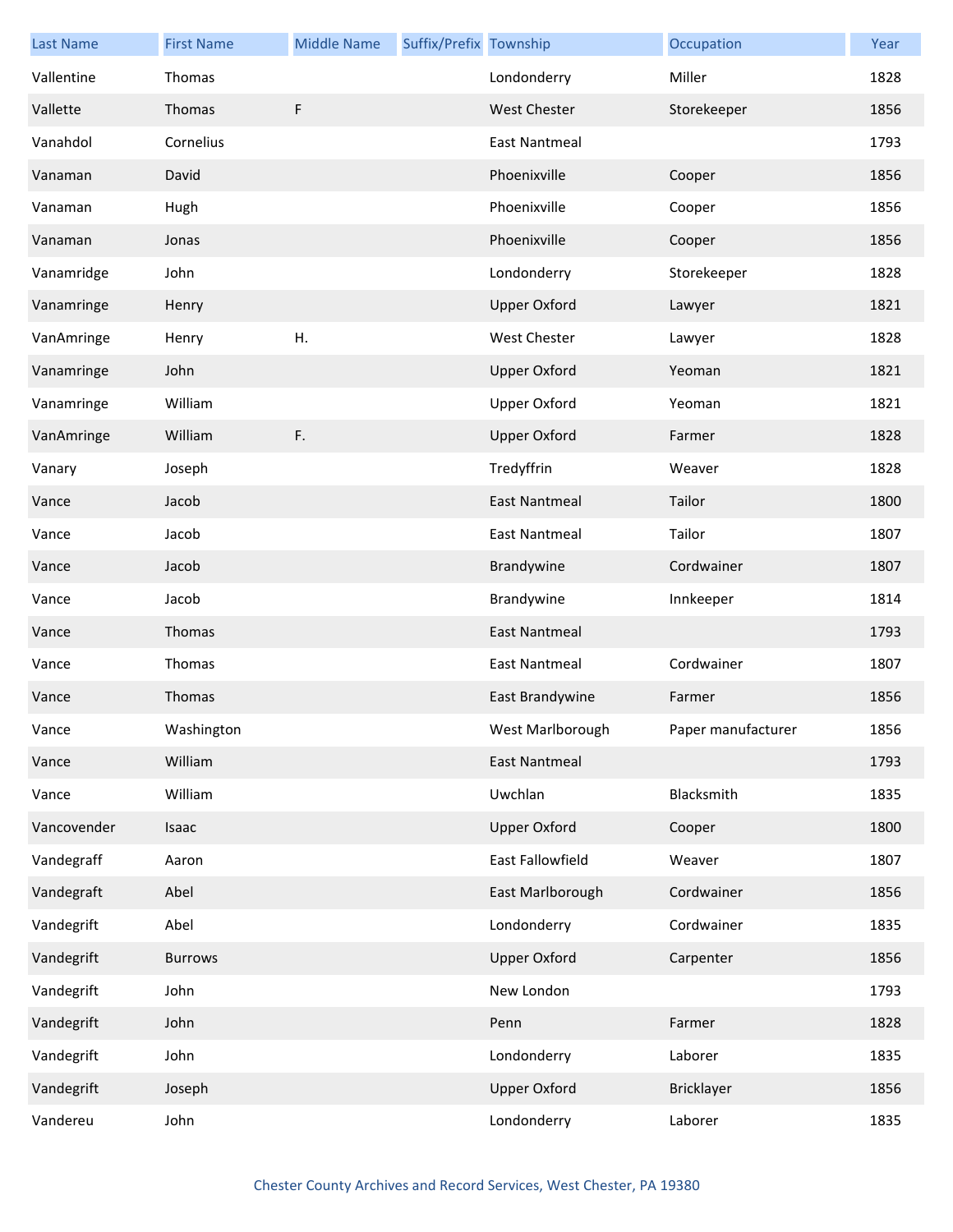| <b>Last Name</b> | <b>First Name</b> | <b>Middle Name</b> | Suffix/Prefix Township |              | Occupation     | Year |
|------------------|-------------------|--------------------|------------------------|--------------|----------------|------|
| Vandergrift      | Isaac             |                    |                        | Highland     | Carpenter      | 1856 |
| Vanderlander     | John              |                    |                        | Tredyffrin   |                | 1793 |
| Vanderrift       | Enoch             |                    |                        | East Caln    | Manufacturer   | 1856 |
| Vanderslice      | Α                 | $\sf S$            |                        | Phoenixville | Coal merchant  | 1856 |
| Vanderslice      | Benjamin          |                    |                        | Schuylkill   | Laborer        | 1835 |
| Vanderslice      | Benjamin          |                    |                        | Phoenixville | Farmer         | 1856 |
| Vanderslice      | Benjamin          | Ρ.                 |                        | Charlestown  | Farmer         | 1828 |
| Vanderslice      | David             |                    |                        | Schuylkill   | Smith          | 1835 |
| Vanderslice      | $\mathsf E$       | $\mathsf F$        |                        | Phoenixville | <b>Butcher</b> | 1856 |
| Vanderslice      | Evan              |                    |                        | Schuylkill   | Blacksmith     | 1856 |
| Vanderslice      | Frederic          |                    |                        | Phoenixville | Blacksmith     | 1856 |
| Vanderslice      | Jacob             |                    |                        | Charlestown  | Farmer         | 1807 |
| Vanderslice      | Jacob             |                    |                        | Charlestown  | Carpenter      | 1814 |
| Vanderslice      | Jacob             |                    |                        | Charlestown  | Farmer         | 1814 |
| Vanderslice      | Jacob             |                    |                        | Charlestown  | Farmer         | 1821 |
| Vanderslice      | Jacob             |                    |                        | Schuylkill   | Farmer         | 1828 |
| Vanderslice      | Jacob             |                    |                        | Schuylkill   | Farmer         | 1835 |
| Vanderslice      | Jacob             |                    | Jr.                    | Schuylkill   | Farmer         | 1835 |
| Vanderslice      | Jacob             |                    |                        | Phoenixville | Farmer         | 1856 |
| Vanderslice      | James             |                    |                        | Schuylkill   | Blacksmith     | 1828 |
| Vanderslice      | James             |                    |                        | Schuylkill   | Smith          | 1835 |
| Vanderslice      | James             |                    |                        | Schuylkill   | Farmer         | 1856 |
| Vanderslice      | John              |                    |                        | Pikeland     |                | 1793 |
| Vanderslice      | John              |                    |                        | Pikeland     |                | 1800 |
| Vanderslice      | John              |                    |                        | Charlestown  | Smith          | 1807 |
| Vanderslice      | John              |                    |                        | Pikeland     | Oil miller     | 1807 |
| Vanderslice      | John              |                    |                        | Charlestown  | Laborer        | 1807 |
| Vanderslice      | John              |                    |                        | Pikeland     | Farmer         | 1814 |
| Vanderslice      | John              |                    | Sr.                    | Charlestown  | Farmer         | 1814 |
| Vanderslice      | John              |                    | Jr.                    | Charlestown  | Farmer         | 1814 |
| Vanderslice      | John              |                    |                        | Charlestown  | Farmer         | 1821 |
| Vanderslice      | John              |                    |                        | Charlestown  |                | 1821 |
| Vanderslice      | John              |                    |                        | Pikeland     |                | 1821 |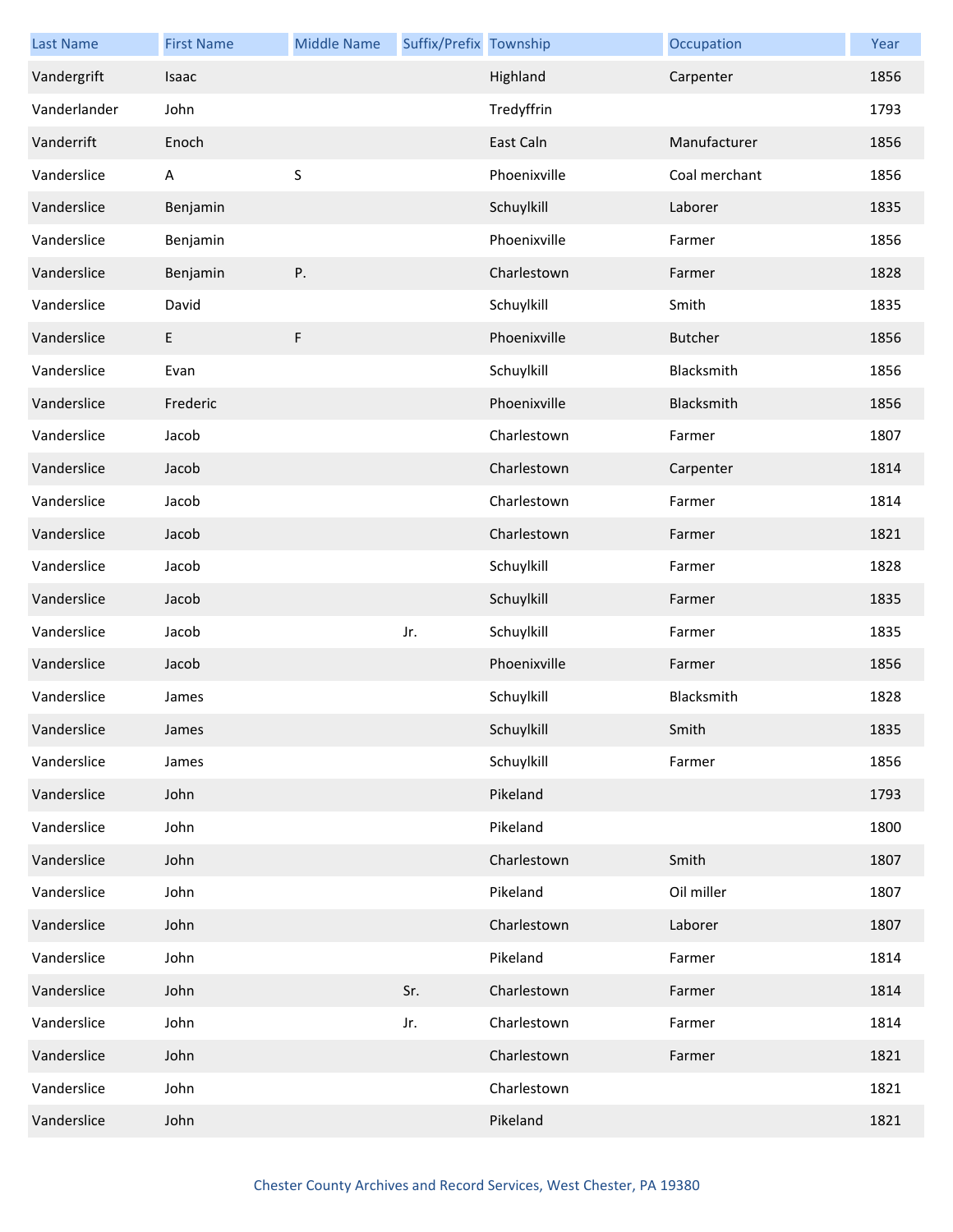| <b>Last Name</b> | <b>First Name</b> | <b>Middle Name</b> | Suffix/Prefix Township |                         | Occupation     | Year |
|------------------|-------------------|--------------------|------------------------|-------------------------|----------------|------|
| Vanderslice      | John              |                    | Jr.                    | Pikeland                | Farmer         | 1828 |
| Vanderslice      | John              |                    |                        | Schuylkill              | Farmer         | 1828 |
| Vanderslice      | John              |                    |                        | Pikeland                | Farmer         | 1828 |
| Vanderslice      | John              |                    | Jr.                    | Pikeland                | Farmer         | 1835 |
| Vanderslice      | John              |                    |                        | Pikeland                | Farmer         | 1835 |
| Vanderslice      | John              |                    |                        | <b>East Fallowfield</b> | Laborer        | 1835 |
| Vanderslice      | John              |                    |                        | Phoenixville            | Coal merchant  | 1856 |
| Vanderslice      | Jones             |                    |                        | Phoenixville            | Pudler         | 1856 |
| Vanderslice      | Joseph            |                    |                        | Pikeland                | Tailor         | 1828 |
| Vanderslice      | Joseph            |                    |                        | Pikeland                | Farmer         | 1835 |
| Vanderslice      | Joseph            |                    |                        | <b>East Vincent</b>     | Laborer        | 1856 |
| Vanderslice      | Lott              |                    |                        | Valley                  | Blacksmith     | 1856 |
| Vanderslice      | Mahlon            |                    |                        | Phoenixville            | Mason          | 1856 |
| Vanderslice      | Mark              |                    |                        | Charlestown             | Cordwainer     | 1835 |
| Vanderslice      | Mary              |                    |                        | Schuylkill              |                | 1828 |
| Vanderslice      | Mary              |                    |                        | Schuylkill              |                | 1835 |
| Vanderslice      | $\sf S$           | L                  |                        | Phoenixville            | Tinsmith       | 1856 |
| Vanderslice      | Sarah             |                    |                        | Schuylkill              |                | 1835 |
| Vanderslice      | Thomas            |                    |                        | Uwchlan                 | Papermaker     | 1821 |
| Vanderslice      | Thomas            |                    |                        | Pikeland                |                | 1821 |
| Vanderslice      | Thomas            |                    |                        | Pikeland                | Laborer        | 1828 |
| Vanderslice      | Thomas            |                    |                        | Schuylkill              | Gunsmith       | 1835 |
| Vanderslice      | Thomas            |                    |                        | Pikeland                | Laborer        | 1835 |
| Vanderslice      | Thomas            |                    |                        | Schuylkill              | Mason          | 1835 |
| Vanderslice      | Thomas            |                    |                        | Phoenixville            | Mason          | 1856 |
| Vanderslice      | William           |                    |                        | Phoenixville            | Farmer         | 1856 |
| Vandersmith      | Jacob             |                    |                        | East Caln               | Saddler        | 1835 |
| Vandersmith      | Jacob             |                    |                        | East Caln               |                | 1856 |
| Vanderver        | John              |                    |                        | Kennett                 | Laborer        | 1856 |
| Vanderver        | Thomas            |                    |                        | East Marlborough        | Farmer         | 1828 |
| VanDeventer      | Thomas            | T.                 |                        | West Fallowfield        | Tailor         | 1828 |
| Vandever         | Benjamin          |                    |                        | London Grove            | <b>Butcher</b> | 1856 |
| Vandever         | John              |                    |                        | West Marlborough        | Mason          | 1821 |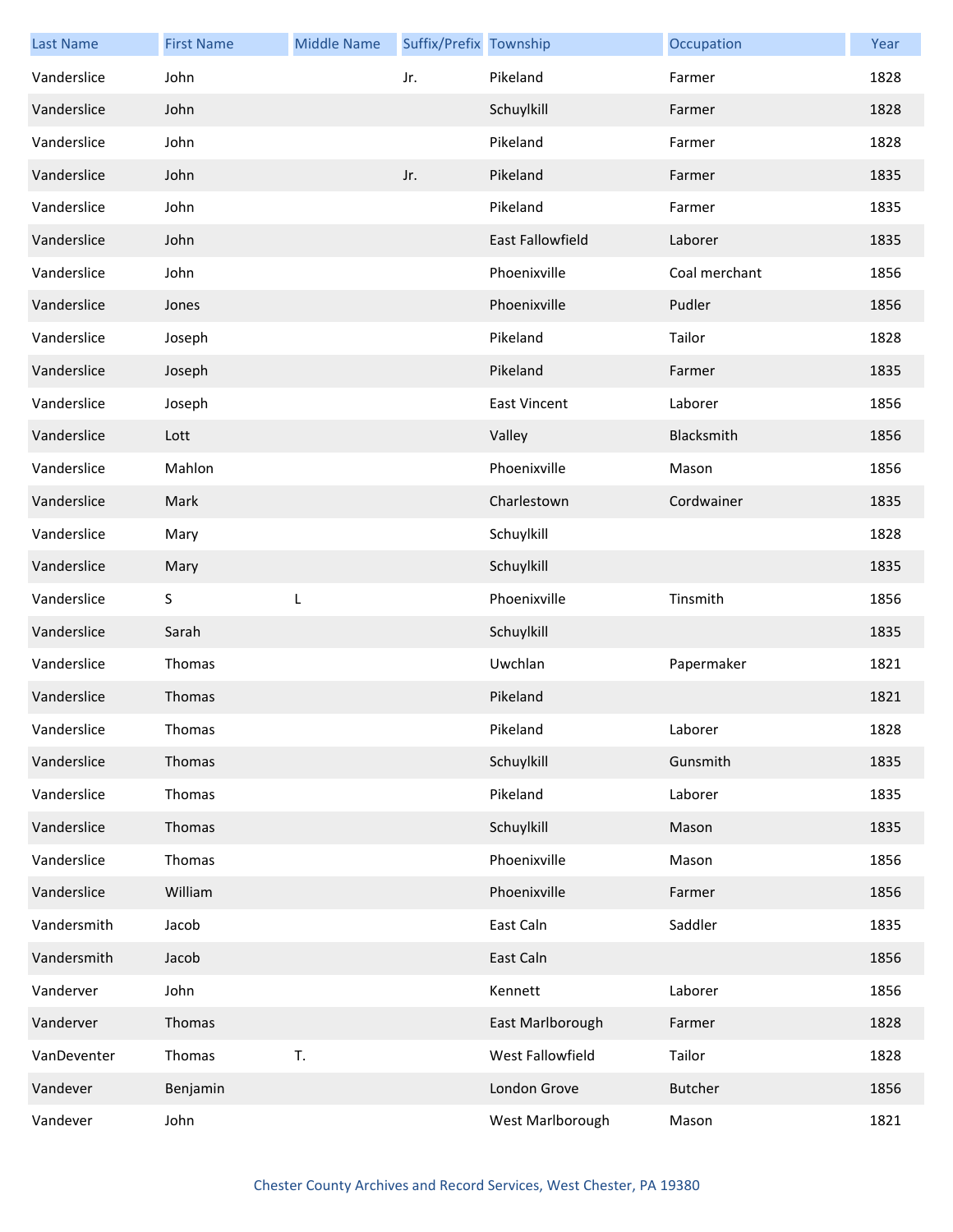| <b>Last Name</b> | <b>First Name</b> | <b>Middle Name</b> | Suffix/Prefix Township |                      | Occupation | Year |
|------------------|-------------------|--------------------|------------------------|----------------------|------------|------|
| Vandever         | Morten            |                    |                        | Pennsbury            | Laborer    | 1835 |
| Vandever         | Thomas            |                    |                        | West Marlborough     | Farmer     | 1821 |
| Vandever         | Thomas            |                    |                        | Pennsbury            | Farmer     | 1835 |
| Vandever         | Thomas            |                    |                        | East Fallowfield     | Farmer     | 1856 |
| Vandigsif        | William           | AG                 |                        | Newlin               | Laborer    | 1856 |
| Vandike          | Charles           |                    |                        | Charlestown          | Laborer    | 1821 |
| Vandileer        | Bernard           |                    |                        | Easttown             | Farmer     | 1814 |
| Vandileer        | Isaac             |                    |                        | Easttown             | Farmer     | 1814 |
| Vandiver         | Benjamin          |                    |                        | Londonderry          | Laborer    | 1828 |
| Vandiver         | John              |                    |                        | Londonderry          | Mason      | 1828 |
| Vandiver         | john              |                    |                        | Uwchlan              | Cordwainer | 1835 |
| Vandiver         | John              |                    |                        | Londonderry          | Mason      | 1856 |
| Vandiver         | Joseph            |                    |                        | Pocopson             | Carpenter  | 1856 |
| Vandiver         | Morton            |                    |                        | East Bradford        | Laborer    | 1856 |
| Vandleer         | Charles           |                    |                        | <b>East Coventry</b> | Farmer     | 1856 |
| Vandleer         | William           |                    |                        | Tredyffrin           | Farmer     | 1821 |
| Vanfacen         | Benjamin          |                    |                        | <b>Upper Oxford</b>  | Carpenter  | 1807 |
| Vanfacen         | George            |                    |                        | Upper Oxford         | Laborer    | 1807 |
| Vanfacen         | Jacob             |                    |                        | <b>Upper Oxford</b>  | Laborer    | 1807 |
| Vanfacen         | John              |                    |                        | <b>Upper Oxford</b>  | Laborer    | 1807 |
| Vanfrissen       | Ezra              |                    |                        | Sadsbury             | Blacksmith | 1800 |
| Vangazel         | Benjamin          |                    |                        | Kennett              |            | 1800 |
| Vanhoff          | John              |                    |                        | Willistown           | Tailor     | 1835 |
| Vanhorn          | Samuel            |                    |                        | Phoenixville         | Laborer    | 1856 |
| Vankirk          | John              |                    |                        | <b>Upper Oxford</b>  | Yeoman     | 1800 |
| Vanlear          | Sesor             |                    |                        | East Whiteland       | Laborer    | 1835 |
| Vanleer          | Anthony           |                    |                        | West Caln            | Clerk      | 1807 |
| Vanleer          | Anthony           | W.                 |                        | West Caln            | Drover     | 1814 |
| Vanleer          | <b>Banard</b>     |                    |                        | Easttown             | Farmer     | 1821 |
| Vanleer          | Barnard           |                    |                        | Easttown             | Farmer     | 1828 |
| Vanleer          | <b>Barnard</b>    |                    |                        | <b>West Chester</b>  | Laborer    | 1856 |
| Vanleer          | Benard            |                    |                        | East Nantmeal        | Ironman    | 1800 |
| Vanleer          | Bernard           |                    |                        | Tredyffrin           | Farmer     | 1807 |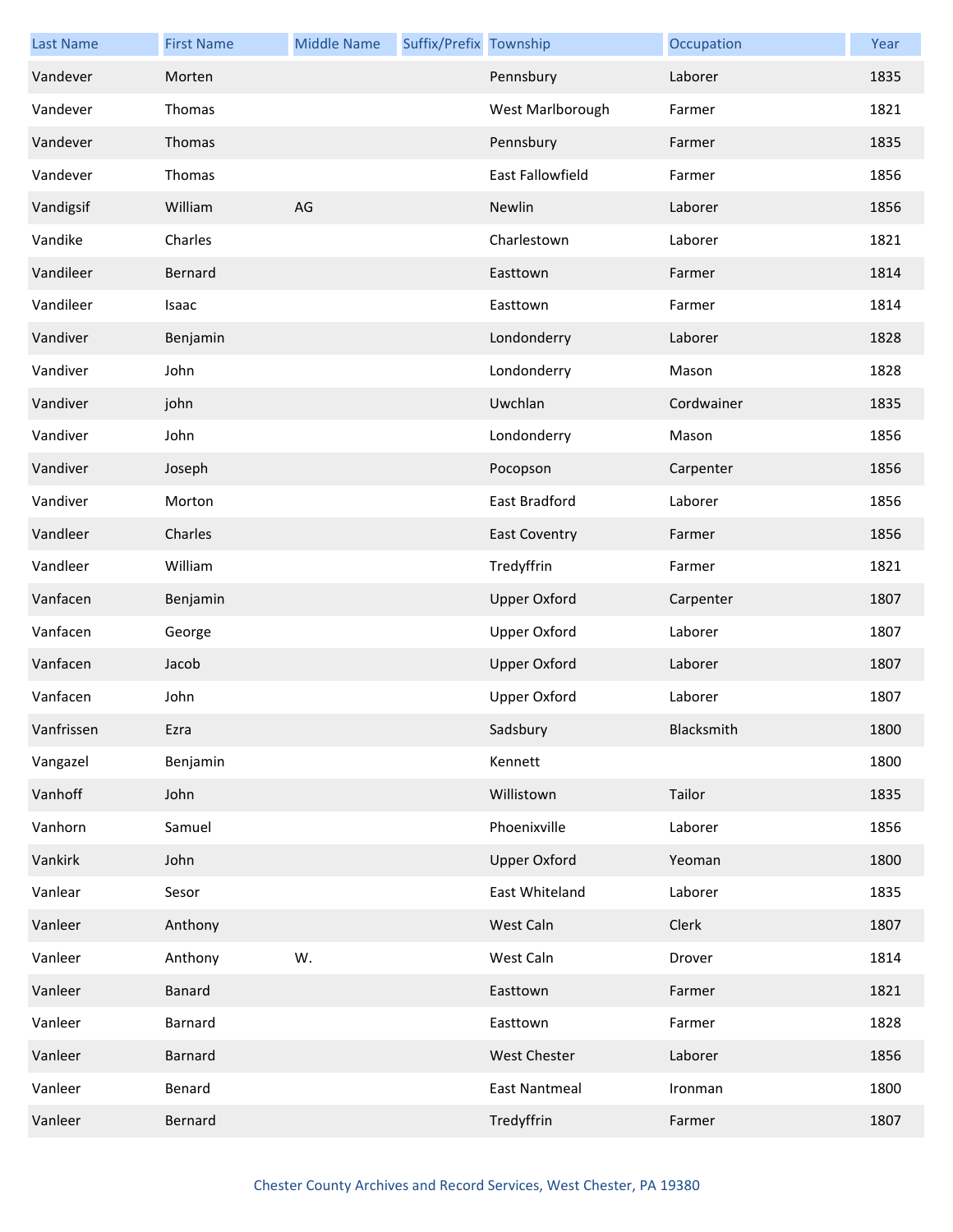| <b>Last Name</b> | <b>First Name</b> | <b>Middle Name</b> | Suffix/Prefix Township |                      | Occupation  | Year |
|------------------|-------------------|--------------------|------------------------|----------------------|-------------|------|
| Vanleer          | Bernard           |                    |                        | West Caln            | Ironmaster  | 1807 |
| Vanleer          | Bernard           |                    |                        | West Caln            | Drover      | 1814 |
| Vanleer          | <b>Bransen</b>    | E                  |                        | <b>East Nantmeal</b> | Farmer      | 1835 |
| Vanleer          | <b>Branson</b>    |                    |                        | <b>East Nantmeal</b> |             | 1793 |
| Vanleer          | Cesar             |                    |                        | Tredyffrin           | Laborer     | 1856 |
| Vanleer          | Charles           |                    |                        | Schuylkill           | Fuller      | 1835 |
| Vanleer          | Deborah           |                    |                        | Easttown             | Housekeeper | 1835 |
| Vanleer          | Eleanor           |                    |                        | <b>East Nantmeal</b> |             | 1828 |
| Vanleer          | Elenor            |                    |                        | <b>East Nantmeal</b> |             | 1835 |
| Vanleer          | Isaac             |                    |                        | Tredyffrin           |             | 1793 |
| Vanleer          | Isaac             |                    |                        | Tredyffrin           |             | 1800 |
| Vanleer          | Isaac             |                    |                        | Tredyffrin           | Farmer      | 1807 |
| Vanleer          | Isaac             |                    |                        | Easttown             | Boarder     | 1821 |
| Vanleer          | Isaac             | W                  |                        | <b>West Nantmeal</b> | Farmer      | 1835 |
| Vanleer          | Isaac             | W                  |                        | <b>West Nantmeal</b> | Farmer      | 1856 |
| Vanleer          | Isaac             | W.                 |                        | <b>West Nantmeal</b> | Farmer      | 1828 |
| Vanleer          | Joseph            |                    |                        | <b>East Nantmeal</b> | Farmer      | 1807 |
| Vanleer          | Joseph            |                    |                        | <b>East Nantmeal</b> | Farmer      | 1814 |
| Vanleer          | Joseph            |                    |                        | <b>East Nantmeal</b> | Farmer      | 1821 |
| Vanleer          | Joseph            |                    |                        | <b>East Nantmeal</b> | Moulder     | 1835 |
| Vanleer          | Samuel            |                    |                        | East Nantmeal        |             | 1793 |
| Vanleer          | Samuel            |                    |                        | <b>East Nantmeal</b> | Ironman     | 1800 |
| Vanleer          | Samuel            |                    |                        | <b>East Nantmeal</b> | Gentleman   | 1807 |
| Vanleer          | Samuel            |                    |                        | <b>East Nantmeal</b> | Farmer      | 1814 |
| Vanleer          | Samuel            |                    |                        | <b>East Nantmeal</b> |             | 1821 |
| Vanleer          | Samuel            |                    |                        | Tredyffrin           | Laborer     | 1835 |
| Vanleer          | Samuel            | P                  |                        | Tredyffrin           | Laborer     | 1856 |
| Vanleer          | Sarah             |                    |                        | Tredyffrin           |             | 1800 |
| Vanleer          | Sarah             |                    |                        | Tredyffrin           | Farmer      | 1807 |
| Vanleer          | Sarah             |                    |                        | Tredyffrin           |             | 1814 |
| Vanleer          | William           |                    |                        | <b>East Nantmeal</b> | Ironman     | 1800 |
| Vanleer          | William           |                    |                        | Charlestown          | Carter      | 1807 |
| Vanleer          | William           |                    |                        | <b>East Nantmeal</b> | Ironmaster  | 1807 |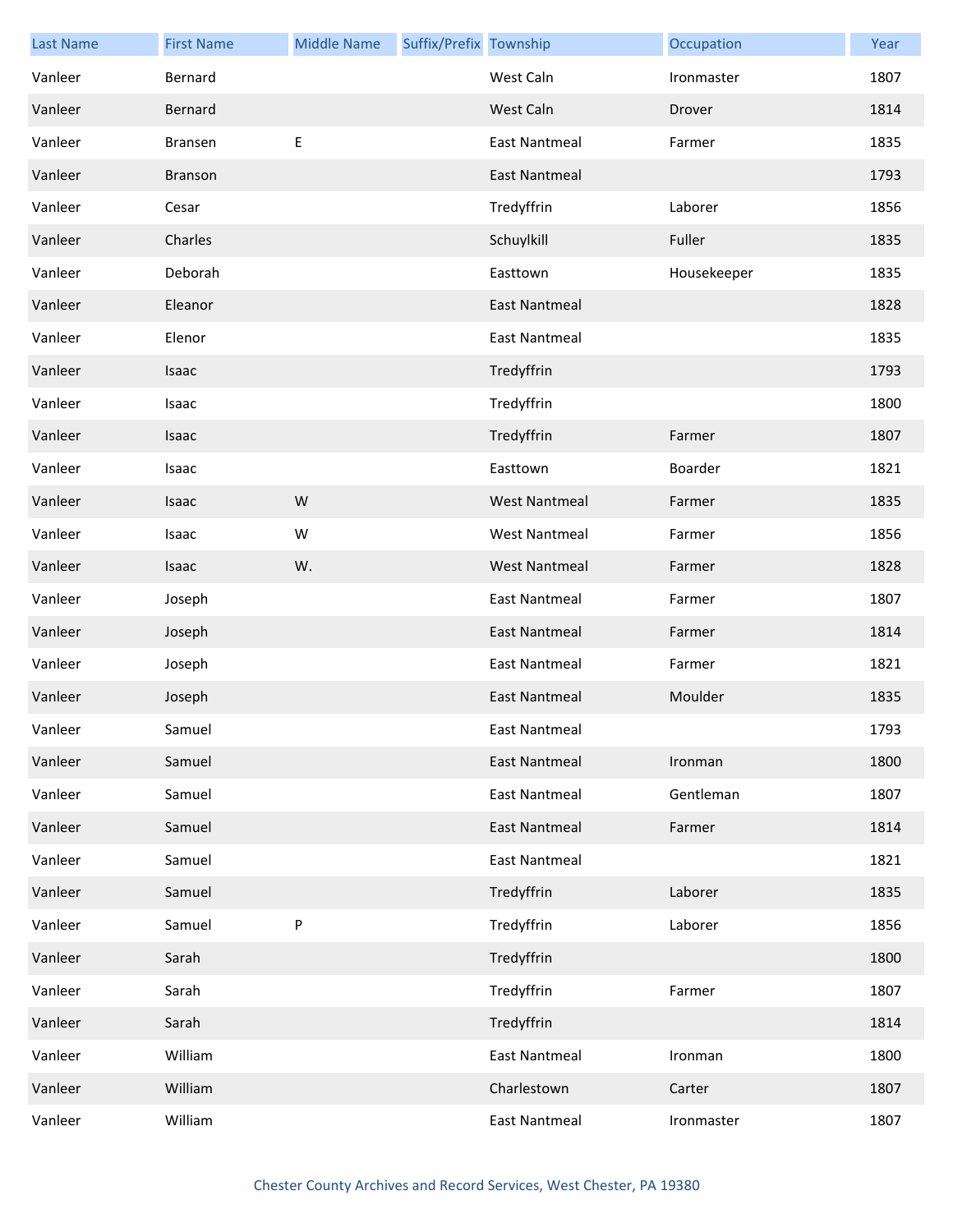| <b>Last Name</b> | <b>First Name</b> | <b>Middle Name</b> | Suffix/Prefix Township |                      | Occupation   | Year |
|------------------|-------------------|--------------------|------------------------|----------------------|--------------|------|
| Vanleer          | William           |                    |                        | Tredyffrin           | Farmer       | 1814 |
| Vanleer          | William           |                    |                        | Tredyffrin           | Farmer       | 1828 |
| Vanleer          | William           |                    |                        | Tredyffrin           | Farmer       | 1835 |
| Vanleer          | William           |                    |                        | Easttown             | Farmer       | 1835 |
| Vanleer          | William           |                    |                        | Tredyffrin           | Laborer      | 1856 |
| Vanleer          | William           |                    |                        | Tredyffrin           | Laborer      | 1856 |
| Vanlendin        | John              |                    |                        | East Nottingham      | Nailer       | 1807 |
| Vanlenvigh       | Zachariah         |                    |                        | East Bradford        |              | 1821 |
| Vannolt          | Samuel            |                    |                        | Charlestown          | Blacksmith   | 1814 |
| Vans             | William           |                    |                        | Uwchlan              | Blacksmith   | 1828 |
| Vanshoick        | H                 | B                  |                        | East Caln            | Cabinetmaker | 1856 |
| Vanskike         | John              |                    |                        | East Whiteland       | Carter       | 1835 |
| Vanskite         | George            |                    |                        | West Whiteland       | Farmer       | 1856 |
| Vanskite         | Jacob             |                    |                        | West Whiteland       | Laborer      | 1856 |
| Vanzell          | George            |                    |                        | Valley               | Tanner       | 1856 |
| Varley           | Catharine         |                    |                        | Charlestown          |              | 1807 |
| Varley           | Catharine         |                    |                        | Charlestown          |              | 1814 |
| Varley           | Elizabeth         |                    |                        | <b>East Nantmeal</b> |              | 1821 |
| Varley           | Jacob             |                    |                        | Charlestown          |              | 1793 |
| Varley           | Jacob             |                    |                        | Charlestown          | Farmer       | 1807 |
| Varley           | Jacob             |                    |                        | Charlestown          | Farmer       | 1814 |
| Varley           | Jacob             |                    |                        | Charlestown          | Farmer       | 1821 |
| Varley           | James             |                    |                        | Penn                 | Laborer      | 1856 |
| Varley           | John              |                    |                        | Charlestown          | Weaver       | 1821 |
| Varley           | John              |                    |                        | Schuylkill           | Weaver       | 1828 |
| Varley           | John              |                    |                        | <b>East Nantmeal</b> | Laborer      | 1835 |
| Varley           | John              |                    |                        | <b>East Nantmeal</b> | Laborer      | 1835 |
| Varley           | Philip            |                    |                        | Charlestown          |              | 1793 |
| Varley           | Philip            |                    |                        | Coventry             | Tanner       | 1807 |
| Varnts           | Peter             |                    |                        | Sadsbury             | Farmer       | 1856 |
| Vasant           | John              |                    |                        | East Bradford        | Factoryman   | 1835 |
| Vastine          | Benjamin          |                    |                        | West Caln            | Innkeeper    | 1807 |
| Vastine          | Benjamin          |                    |                        | West Caln            | Storekeeper  | 1814 |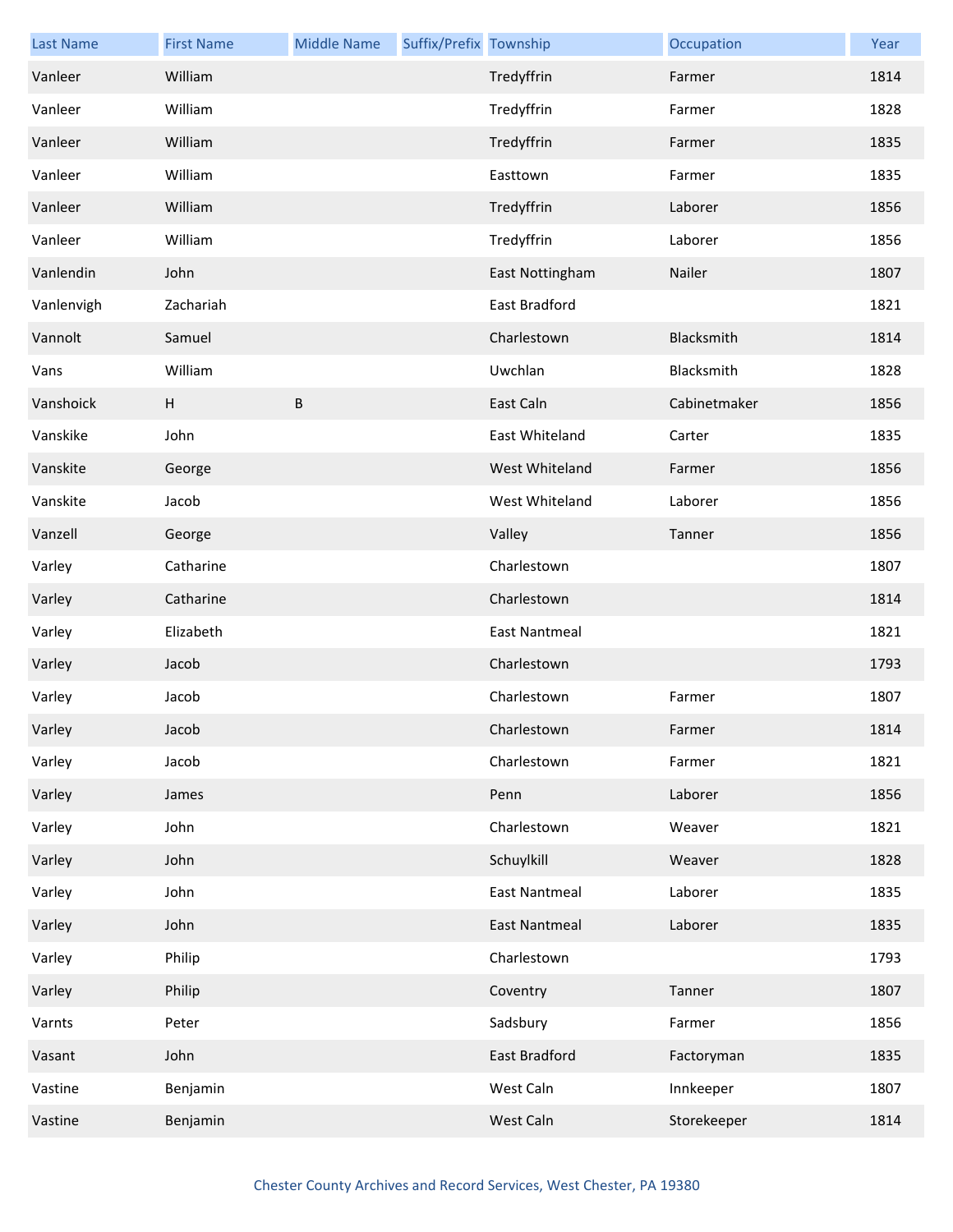| <b>Last Name</b> | <b>First Name</b> | <b>Middle Name</b> | Suffix/Prefix Township |                         | Occupation  | Year |
|------------------|-------------------|--------------------|------------------------|-------------------------|-------------|------|
| Vastine          | Dorothy           |                    |                        | East Caln               |             | 1821 |
| Vastine          | Dorothy           |                    |                        | East Caln               | Lady        | 1835 |
| Vaughan          | Isaac             |                    |                        | East Fallowfield        | Laborer     | 1807 |
| Vaughan          | Jane              |                    |                        | East Goshen             |             | 1828 |
| Vaughan          | Joshua            |                    |                        | West Marlborough        |             | 1793 |
| Vaughan          | Joshua            |                    |                        | <b>East Fallowfield</b> | Clergyman   | 1807 |
| Vaughan          | Mathew            |                    |                        | East Bradford           | Farmer      | 1856 |
| Vauhn            | James             |                    |                        | East Whiteland          | Laborer     | 1856 |
| Veats            | William           |                    |                        | Sadsbury                | Clerk       | 1835 |
| Verdees          | Lewis             |                    |                        | Willistown              | Miller      | 1807 |
| Verdrees         | Lewis             |                    |                        | Willistown              |             | 1800 |
| Verdreiss        | Jesse             |                    |                        | East Fallowfield        | Laborer     | 1814 |
| Verdres          | Lewis             |                    |                        | Willistown              | Storekeeper | 1814 |
| Verdries         | Jesse             |                    |                        | Willistown              | Laborer     | 1821 |
| Verdries         | Levis             |                    |                        | Goshen                  |             | 1793 |
| Verdries         | Lewis             |                    |                        | Willistown              | Storekeeper | 1821 |
| Verner           | Charles           |                    |                        | West Whiteland          | Wheelwright | 1856 |
| Verner           | Edward            |                    |                        | Kennett                 | Jobber      | 1814 |
| Verner           | Jacob             |                    |                        | Warwick                 | Farmer      | 1856 |
| Vernon           | Abraham           |                    |                        | West Caln               | Farmer      | 1807 |
| Vernon           | Abraham           |                    |                        | West Caln               | Farmer      | 1821 |
| Vernon           | Abraham           |                    |                        | West Caln               | Farmer      | 1828 |
| Vernon           | Abraham           |                    |                        | West Caln               | Farmer      | 1835 |
| Vernon           | Abram             |                    |                        | West Caln               | Farmer      | 1814 |
| Vernon           | Deborah           |                    |                        | East Marlborough        | Farmer      | 1835 |
| Vernon           | Edward            |                    |                        | West Caln               |             | 1793 |
| Vernon           | Edward            |                    |                        | New Garden              | Laborer     | 1807 |
| Vernon           | Edward            |                    |                        | West Caln               | Gentleman   | 1807 |
| Vernon           | Edward            |                    |                        | Kennett                 | Laborer     | 1821 |
| Vernon           | Edward            |                    |                        | Kennett                 | Laborer     | 1828 |
| Vernon           | Emor              |                    |                        | Thornbury               |             | 1800 |
| Vernon           | Emor              |                    |                        | Thornbury               | Laborer     | 1807 |
| Vernon           | George            |                    |                        | West Whiteland          |             | 1793 |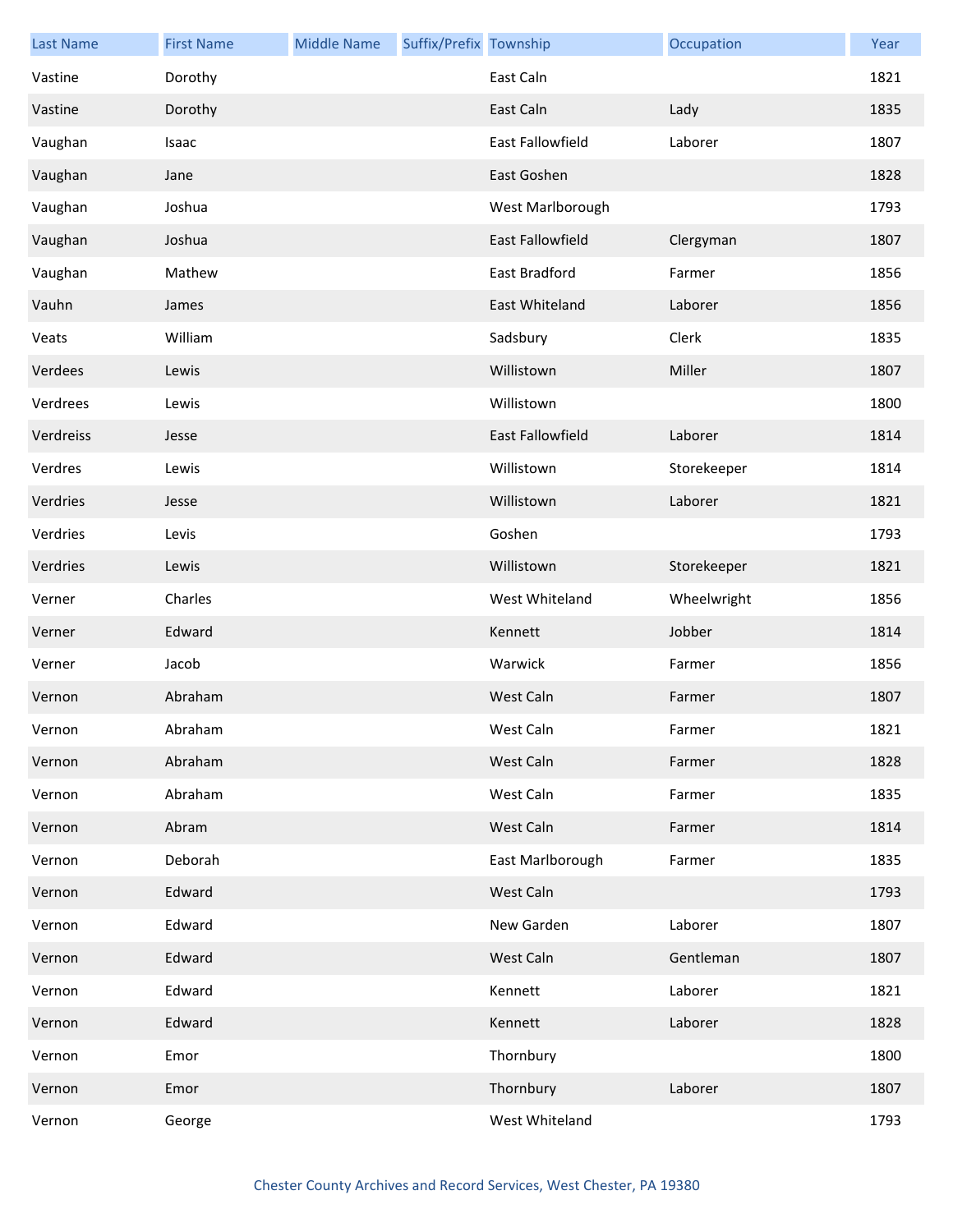| <b>Last Name</b> | <b>First Name</b> | <b>Middle Name</b> | Suffix/Prefix Township |                     | Occupation | Year |
|------------------|-------------------|--------------------|------------------------|---------------------|------------|------|
| Vernon           | George            |                    |                        | West Whiteland      | Farmer     | 1800 |
| Vernon           | George            |                    |                        | West Whiteland      | Farmer     | 1807 |
| Vernon           | George            |                    |                        | Newlin              | Carpenter  | 1807 |
| Vernon           | George            |                    |                        | West Whiteland      | Farmer     | 1814 |
| Vernon           | George            |                    |                        | East Fallowfield    | Carpenter  | 1814 |
| Vernon           | George            |                    |                        | West Whiteland      |            | 1821 |
| Vernon           | George            |                    |                        | Brandywine          | Carpenter  | 1828 |
| Vernon           | George            |                    |                        | East Fallowfield    | Farmer     | 1828 |
| Vernon           | George            |                    |                        | Phoenixville        | Laborer    | 1856 |
| Vernon           | Hoopes            |                    |                        | West Chester        | Bricklayer | 1856 |
| Vernon           | James             |                    |                        | West Marlborough    |            | 1793 |
| Vernon           | James             |                    |                        | West Marlborough    |            | 1800 |
| Vernon           | James             |                    |                        | West Marlborough    | Farmer     | 1807 |
| Vernon           | James             |                    |                        | West Marlborough    | Yeoman     | 1814 |
| Vernon           | James             |                    |                        | West Marlborough    | Farmer     | 1821 |
| Vernon           | James             |                    |                        | East Caln           | Laborer    | 1828 |
| Vernon           | James             |                    |                        | East Marlborough    | Farmer     | 1828 |
| Vernon           | James             |                    |                        | East Marlborough    | Farmer     | 1835 |
| Vernon           | John              |                    |                        | West Caln           |            | 1793 |
| Vernon           | John              |                    |                        | West Caln           |            | 1793 |
| Vernon           | John              |                    |                        | West Whiteland      | Laborer    | 1807 |
| Vernon           | John              |                    |                        | West Caln           | Gentleman  | 1807 |
| Vernon           | John              |                    |                        | Westtown            | Laborer    | 1814 |
| Vernon           | John              |                    |                        | <b>West Chester</b> | Bricklayer | 1856 |
| Vernon           | Joseph            |                    |                        | Goshen              |            | 1793 |
| Vernon           | Joseph            |                    |                        | Westtown            | Laborer    | 1807 |
| Vernon           | Joseph            |                    |                        | Westtown            | Farmer     | 1814 |
| Vernon           | Joseph            |                    |                        | Westtown            | Farmer     | 1821 |
| Vernon           | Joseph            |                    |                        | West Whiteland      |            | 1821 |
| Vernon           | Joseph            |                    |                        | West Whiteland      | Farmer     | 1828 |
| Vernon           | Joseph            |                    |                        | Thornbury           |            | 1835 |
| Vernon           | Maris             |                    |                        | West Marlborough    | Farmer     | 1856 |
| Vernon           | Mordecai          |                    |                        | East Marlborough    |            | 1793 |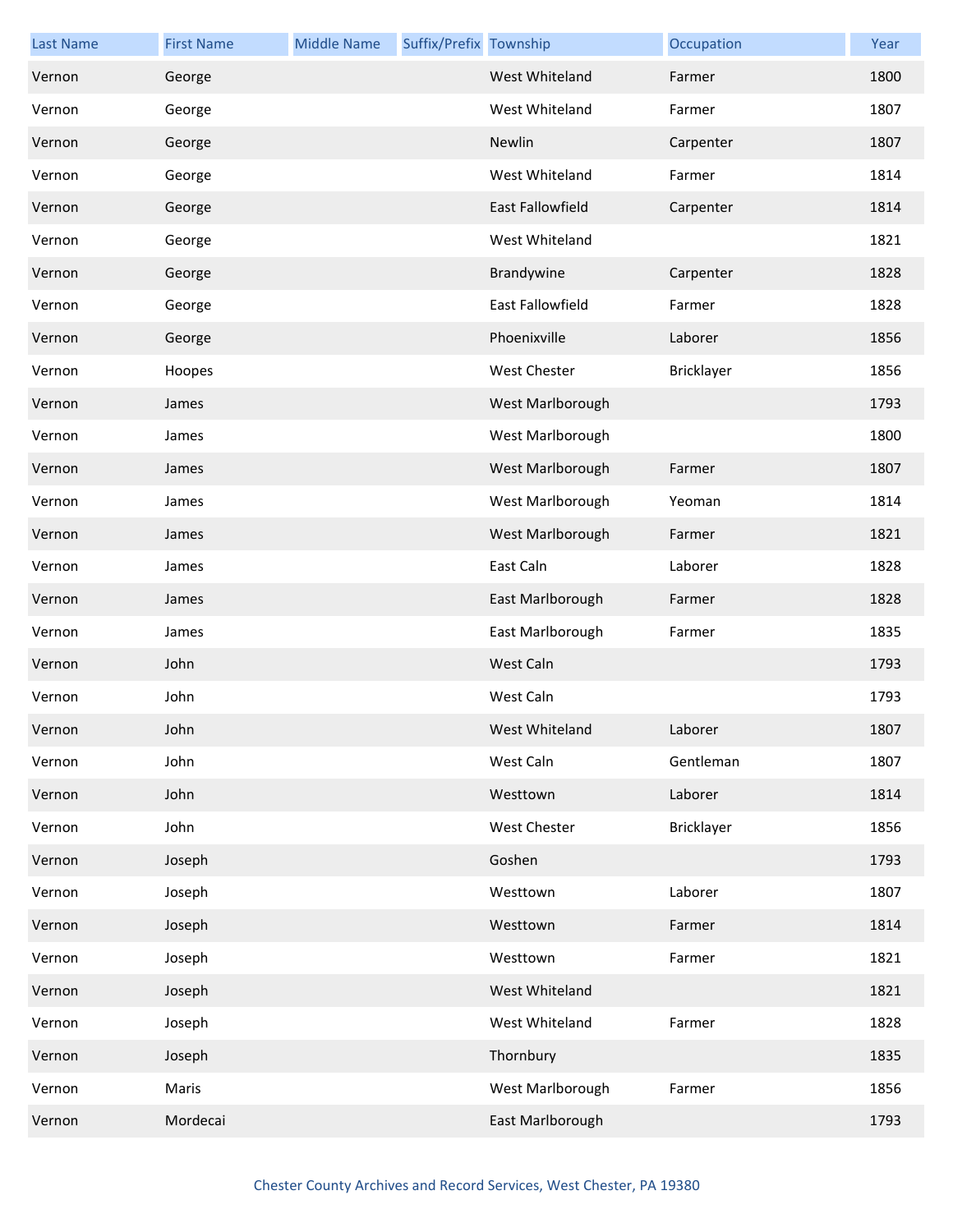| <b>Last Name</b> | <b>First Name</b> | <b>Middle Name</b> | Suffix/Prefix Township |                  | Occupation             | Year |
|------------------|-------------------|--------------------|------------------------|------------------|------------------------|------|
| Vernon           | Mordecai          |                    |                        | East Marlborough | Farmer                 | 1807 |
| Vernon           | Mordecai          |                    |                        | East Marlborough | Farmer                 | 1814 |
| Vernon           | Mordecai          |                    |                        | East Marlborough | Farmer                 | 1821 |
| Vernon           | Mordecai          |                    |                        | East Marlborough | Farmer                 | 1828 |
| Vernon           | Mordecai          |                    | Jr.                    | East Marlborough | Farmer                 | 1828 |
| Vernon           | Mordecai          |                    |                        | East Caln        | Farmer                 | 1856 |
| Vernon           | Ralph             |                    |                        | West Marlborough | Laborer                | 1814 |
| Vernon           | Ralph             |                    |                        | West Marlborough | Farmer                 | 1821 |
| Vernon           | Ralph             |                    |                        | West Marlborough | Farmer                 | 1828 |
| Vernon           | Ralph             |                    |                        | West Marlborough | Farmer                 | 1835 |
| Vernon           | Ralph             |                    |                        | West Marlborough | Farmer                 | 1856 |
| Vernon           | Rufus             |                    |                        | West Whiteland   |                        | 1821 |
| Vernon           | Rufus             |                    |                        | Thornbury        | Weaver                 | 1828 |
| Vernon           | Rufus             |                    |                        | West Whiteland   | Trader                 | 1835 |
| Vernon           | Thomas            |                    |                        | East Marlborough | Farmer                 | 1821 |
| Vernon           | Thomas            |                    |                        | East Marlborough | Farmer                 | 1828 |
| Vernon           | William           |                    |                        | Kennett          | Plasterer              | 1856 |
| Vertz            | Henry             |                    |                        | Coventry         |                        | 1793 |
| Vibble           | Russel            |                    |                        | Westtown         | Carpenter              | 1814 |
| Vice             | Daniel            |                    |                        | Pikeland         | Farmer                 | 1835 |
| Vice             | Edward            |                    |                        | East Whiteland   | Shoemaker              | 1821 |
| Vicin            | Joaquin           | $\mathsf S$        |                        | London Grove     | Tailor                 | 1835 |
| Vickas           | Nicholas          |                    |                        | Pikeland         |                        | 1793 |
| Vickas           | Samuel            |                    |                        | Pikeland         |                        | 1793 |
| Vickers          | Aronn             |                    |                        | Uwchlan          | Potter                 | 1835 |
| Vickers          | Isaac             |                    |                        | East Caln        | Farmer                 | 1814 |
| Vickers          | Isaac             |                    |                        | East Caln        | Potter                 | 1821 |
| Vickers          | Jesse             |                    |                        | East Caln        | <b>Stocking Weaver</b> | 1821 |
| Vickers          | John              |                    |                        | East Caln        | Potter                 | 1807 |
| Vickers          | John              |                    |                        | West Whiteland   | Potter                 | 1814 |
| Vickers          | John              |                    |                        | West Whiteland   |                        | 1821 |
| Vickers          | John              |                    |                        | Uwchlan          | Potter                 | 1828 |
| Vickers          | John              |                    |                        | Uwchlan          | Potter                 | 1835 |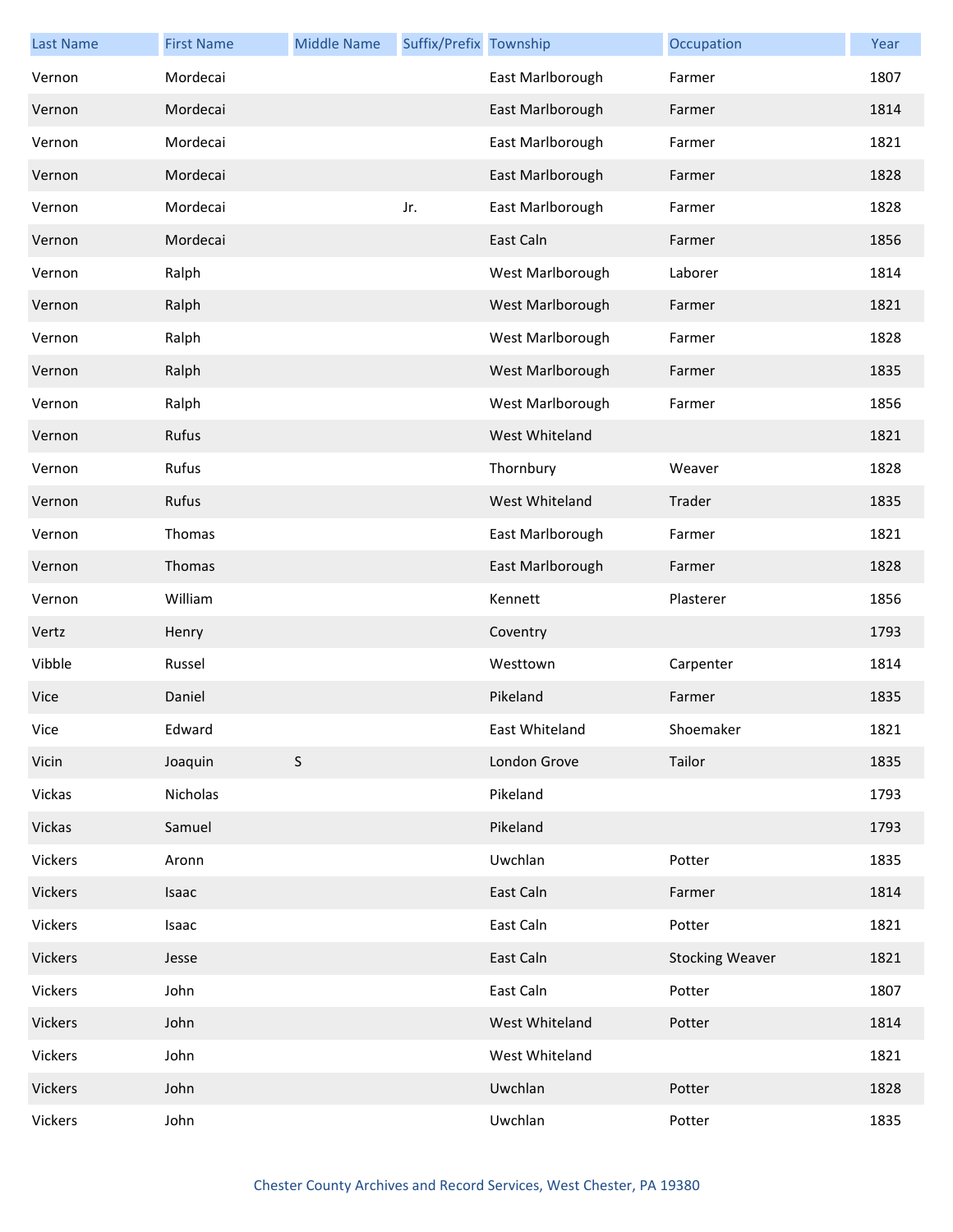| <b>Last Name</b> | <b>First Name</b> | <b>Middle Name</b> | Suffix/Prefix Township |                  | Occupation | Year |
|------------------|-------------------|--------------------|------------------------|------------------|------------|------|
| Vickers          | John              |                    |                        | Uwchlan          | Potter     | 1856 |
| Vickers          | Joseph            |                    |                        | Uwchlan          | Potter     | 1835 |
| Vickers          | Joseph            |                    |                        | Londonderry      | Merchant   | 1856 |
| Vickers          | Paxton            |                    |                        | Uwchlan          | Potter     | 1856 |
| Vickers          | Thomas            |                    |                        | East Caln        |            | 1793 |
| Vickers          | Thomas            |                    |                        | East Caln        | Potter     | 1800 |
| Vickers          | Thomas            |                    |                        | East Caln        | Potter     | 1807 |
| Vickers          | Thomas            |                    | Jr.                    | East Caln        | Tailor     | 1814 |
| Vickers          | Thomas            |                    |                        | East Caln        | Farmer     | 1814 |
| Vickers          | Thomas            |                    | Jr.                    | East Caln        | Tailor     | 1821 |
| Vickers          | Thomas            |                    |                        | East Caln        |            | 1821 |
| Vickers          | Thomas            |                    |                        | Uwchlan          | Gentleman  | 1828 |
| Vickers          | Ziba              |                    |                        | East Caln        | Potter     | 1814 |
| Viller           | Jacob             |                    |                        | Phoenixville     | Laborer    | 1856 |
| Vincanan         | Michael           |                    |                        | West Pikeland    | Miner      | 1856 |
| Vincent          | Nehemiah          |                    |                        | Thornbury        | Laborer    | 1807 |
| Viney            | John              |                    |                        | Schuylkill       |            | 1856 |
| Vinsinger        | William           |                    |                        | London Britain   | Farmer     | 1856 |
| Virtue           | Adam              |                    |                        | West Whiteland   | Laborer    | 1807 |
| Virtue           | Thomas            |                    |                        | Phoenixville     | Laborer    | 1856 |
| Vizeir           | William           |                    |                        | Goshen           | Laborer    | 1807 |
| Vizer            | William           |                    |                        | West Bradford    | Laborer    | 1814 |
| Vogan            | Robert            |                    |                        | West Fallowfield |            | 1793 |
| Vogdas           | Aaron             |                    |                        | Willistown       | Farmer     | 1835 |
| Vogdas           | William           |                    |                        | Willistown       | Drover     | 1835 |
| Vogdes           | Aaron             |                    |                        | Willistown       | Farmer     | 1814 |
| Vogdes           | Aaron             |                    |                        | Willistown       | Drover     | 1821 |
| Vogdes           | Aaron             |                    |                        | Willistown       | Drover     | 1828 |
| Vogdes           | Benjamin          |                    |                        | Willistown       |            | 1793 |
| Vogdes           | Benjamin          |                    |                        | Willistown       | Farmer     | 1814 |
| Vogdes           | Jacob             |                    |                        | Willistown       |            | 1793 |
| Vogdes           | Joseph            |                    |                        | Willistown       |            | 1793 |
| Vogdis           | Aaron             |                    |                        | Willistown       | Farmer     | 1807 |